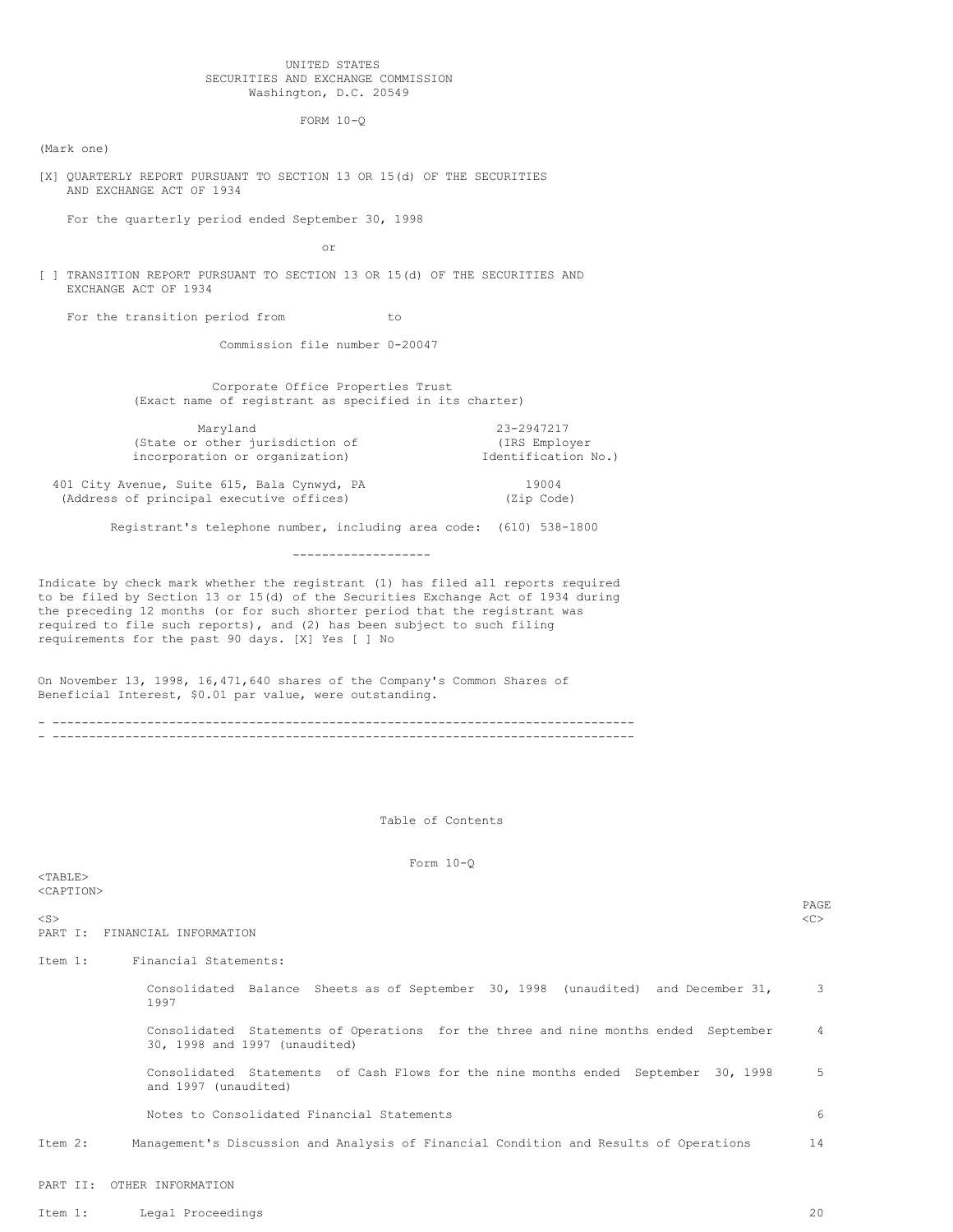SIGNATURES 27

 $\rm <$  /TABLE>

2

# PART I. FINANCIAL INFORMATION

### ITEM 1. Financial Statements

# Corporate Office Properties Trust Consolidated Balance Sheet

# (Dollars in thousands, except share and per share data)

<TABLE> <CAPTION>

|                                                                                                                                                                                                                                               | September 30,<br>1998       | December 31,<br>1997    |
|-----------------------------------------------------------------------------------------------------------------------------------------------------------------------------------------------------------------------------------------------|-----------------------------|-------------------------|
|                                                                                                                                                                                                                                               | (unaudited)                 | -- -------------        |
| $<$ S $>$                                                                                                                                                                                                                                     | <<                          | <<                      |
| Assets                                                                                                                                                                                                                                        |                             |                         |
| Land                                                                                                                                                                                                                                          | \$88,504                    | \$<br>38,764            |
| Buildings and improvements<br>Furniture, fixtures and equipment                                                                                                                                                                               | 352,981<br>332              | 152,945<br>140          |
| Less accumulated depreciation                                                                                                                                                                                                                 | (6, 984)                    | (3, 224)                |
|                                                                                                                                                                                                                                               |                             |                         |
| Net investments in real estate                                                                                                                                                                                                                | 434,833                     | 188,625                 |
| Cash and cash equivalents                                                                                                                                                                                                                     | 1,906                       | 3,395                   |
| Restricted cash                                                                                                                                                                                                                               | 143                         |                         |
| Tenant accounts receivable                                                                                                                                                                                                                    | 629                         | - 78                    |
| Investment in and advances to Corporate Office                                                                                                                                                                                                |                             |                         |
| Management, Inc.                                                                                                                                                                                                                              | 2,313                       | $--$                    |
| Deferred rent receivable                                                                                                                                                                                                                      | 1,562                       | 479                     |
| Deferred financing costs, net                                                                                                                                                                                                                 | 1,185                       | 857                     |
| Deferred costs and other assets, net                                                                                                                                                                                                          | 5,413                       | 100                     |
| Total assets                                                                                                                                                                                                                                  |                             | $$447,984$ $$193,534$   |
|                                                                                                                                                                                                                                               |                             |                         |
| Liabilities and shareholders' equity<br>Liabilities:<br>Mortgage loans payable<br>Accounts payable and accrued expenses<br>Rents received in advance and security deposits                                                                    | \$205,338<br>4,567<br>2,005 | \$114,375<br>932<br>425 |
| Dividends/distributions payable                                                                                                                                                                                                               | 3,087                       | 1,276                   |
| Total liabilities                                                                                                                                                                                                                             | 214,997                     | 117,008                 |
|                                                                                                                                                                                                                                               |                             |                         |
| Minority interests:                                                                                                                                                                                                                           |                             |                         |
| Preferred Units                                                                                                                                                                                                                               | 52,500                      | 52,500                  |
| Common Units                                                                                                                                                                                                                                  | 23,186                      | 12,362                  |
| Total minority interests<br>__________________________________                                                                                                                                                                                | 75,686                      | 64,862                  |
|                                                                                                                                                                                                                                               |                             |                         |
| Commitments and contingencies                                                                                                                                                                                                                 |                             |                         |
| Shareholders' equity:<br>Preferred Shares (\$0.01 par value; 5,000,000<br>authorized); 1,025,000 designated as Series A<br>Convertible Preferred Shares of beneficial interest (\$0.01<br>par value, 865,566 Shares issued and outstanding at |                             |                         |
| September 30, 1998)                                                                                                                                                                                                                           | 9                           |                         |
| Common Shares of beneficial interest (\$0.01 par value; 45,000,000                                                                                                                                                                            |                             |                         |
| authorized, 15, 953, 717 and 2, 266, 083 Shares issued and outstanding                                                                                                                                                                        |                             |                         |
| at September 30, 1998 and December 31, 1997, respectively)                                                                                                                                                                                    | 160                         | 23                      |
| Additional paid-in capital<br>Accumulated deficit                                                                                                                                                                                             | 163,918<br>(6, 786)         | 16,620<br>(4, 979)      |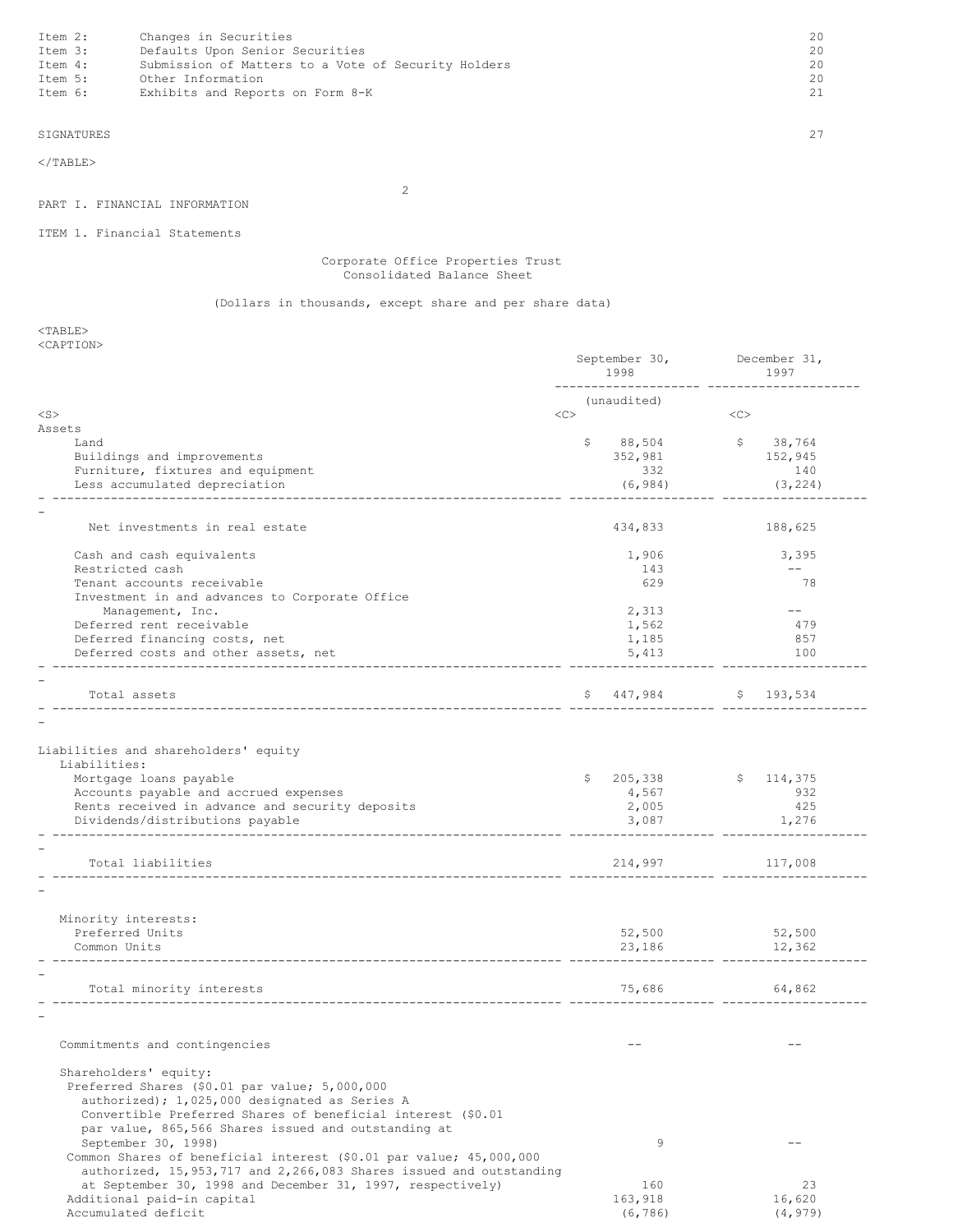| Total shareholders' equity                 |    | 157,301 |    | 11,664  |
|--------------------------------------------|----|---------|----|---------|
|                                            |    |         |    |         |
|                                            |    |         |    |         |
| Total liabilities and shareholders' equity | S. | 447,984 | S. | 193,534 |
|                                            |    |         |    |         |

</TABLE>

See accompanying notes to financial statements.

3

#### Corporate Office Properties Trust Consolidated Statements of Operations

(Dollars in thousands, except per share data) (unaudited)

| $TABLE$<br><caption></caption>                                 |          | For the three months ended For the nine months |                                                             |               |
|----------------------------------------------------------------|----------|------------------------------------------------|-------------------------------------------------------------|---------------|
| ended                                                          |          | September 30,                                  | ------------- ---------                                     | September 30, |
| --------                                                       |          | 1998 1997 1998                                 |                                                             |               |
| 1997                                                           |          |                                                |                                                             |               |
| --------<br><s></s>                                            | $<<$ $>$ |                                                | $\langle C \rangle$ $\langle C \rangle$ $\langle C \rangle$ |               |
| Revenues<br>Rental income                                      | Ş.       | 8,562 \$ 629 \$ 20,539                         |                                                             | -\$           |
| 1,881<br>Tenant recoveries and other income<br>18              | 1,250    |                                                | $5 \t 2,640$                                                |               |
| ----------<br>Total revenues<br>1,899                          |          | 9,812                                          | 634 23,179                                                  |               |
| - ----------<br>----------                                     |          |                                                |                                                             |               |
| Expenses<br>Property operating<br>19                           | 2,457    | 7                                              | 5,001                                                       |               |
| General and administrative                                     | 397      | 95                                             | 1,055                                                       |               |
| 271<br>Interest expense                                        | 2,849    | 305                                            | 7,424                                                       |               |
| 920<br>Amortization of deferred financing costs                | 119      | $\sim$ 3                                       | 266                                                         |               |
| 9<br>Depreciation and other amortization                       |          | 1,514 138                                      | 3,772                                                       |               |
| 416<br>Reformation costs                                       | $--$     | $\qquad \qquad - \qquad$                       | 637                                                         |               |
| - ----------<br>--------                                       |          |                                                |                                                             |               |
| Total expenses<br>1,635                                        |          | 7,336 548 18,155                               |                                                             |               |
| ----------                                                     |          |                                                |                                                             |               |
| Income from operations<br>264                                  |          | 2,476 86                                       | 5,024                                                       |               |
| Equity in net income from Corporate<br>Office Management, Inc. | 17       | $--$                                           | 17                                                          |               |
| Income before minority interests<br>264                        | 2,493    | 86                                             | 5,041                                                       |               |
| Minority interests<br>Preferred Units                          | (853)    | $\qquad \qquad - -$                            | (2, 559)                                                    |               |
| Common Units<br>-                                              | (301)    | $--$                                           | (713)                                                       |               |
| Net income                                                     | 1,339    | 86                                             | 1,769                                                       |               |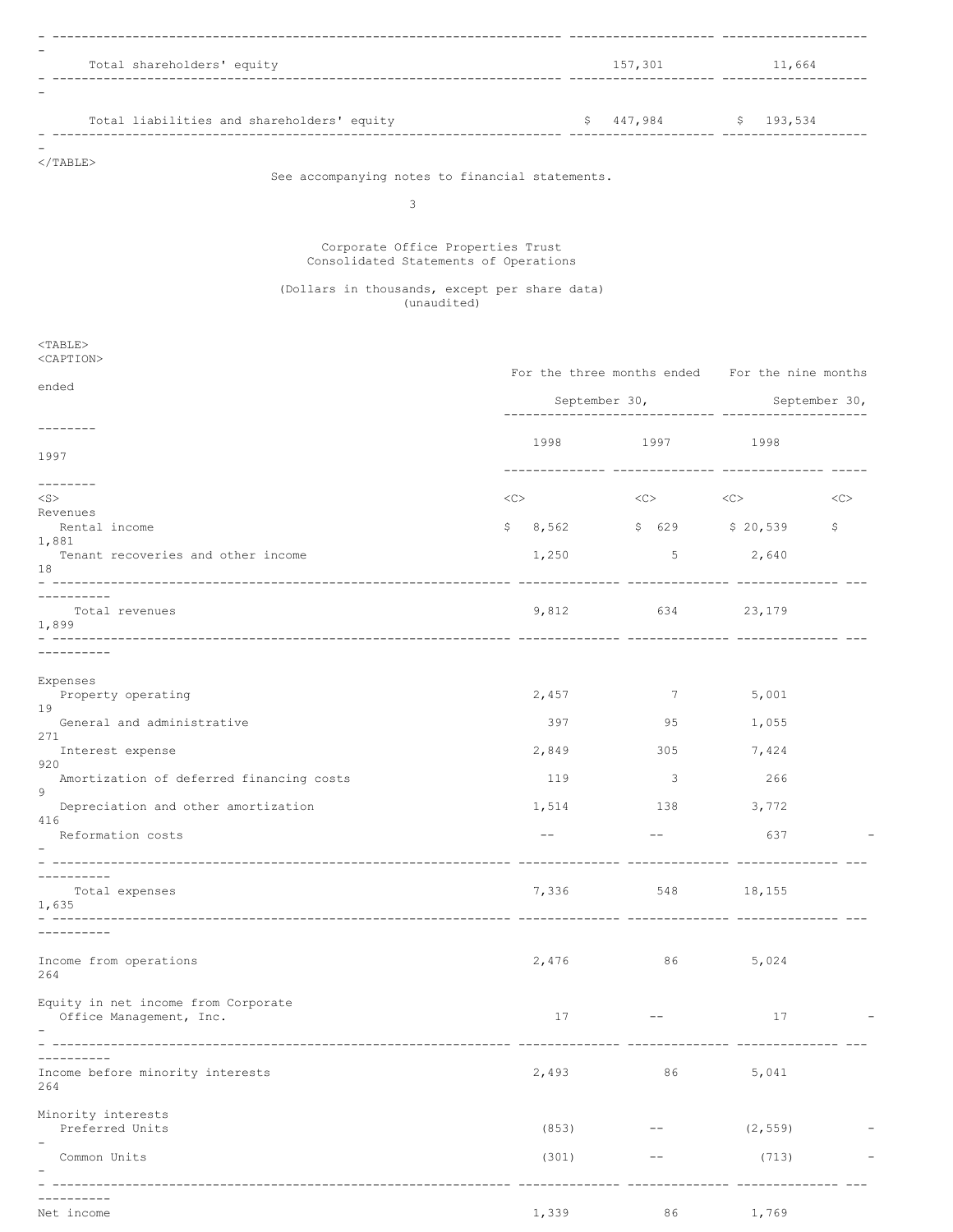| Preferred Share dividends                          | (10) |                             | $\sim$ $-$ |  | (10) |           |  |  |
|----------------------------------------------------|------|-----------------------------|------------|--|------|-----------|--|--|
| Net income available to Common Shareholders<br>264 |      | $$1,329$ $$86$ $$1,759$ $$$ |            |  |      |           |  |  |
| ----------<br>Earnings per Share<br>Basic<br>0.19  |      | $$0.13$ $$0.06$ $$0.26$ \$  |            |  |      |           |  |  |
| ----------<br>Diluted<br>0.19                      |      | $$0.12$ $$0.06$ $$$         |            |  |      | $0.26$ \$ |  |  |
| ----------                                         |      |                             |            |  |      |           |  |  |

 $<$ /TABLE>

See accompanying notes to financial statements.

4

#### Corporate Office Properties Trust Consolidated Statements of Cash Flows

(Dollars in thousands) (unaudited)

 $<sub>TABLE</sub>$ </sub> <CAPTION>

| <caption></caption>                                                                                                                                                                                                                                                                                                           | For the nine months ended<br>September 30,              |                              |
|-------------------------------------------------------------------------------------------------------------------------------------------------------------------------------------------------------------------------------------------------------------------------------------------------------------------------------|---------------------------------------------------------|------------------------------|
|                                                                                                                                                                                                                                                                                                                               |                                                         | ---------------------------- |
| $<$ S $>$                                                                                                                                                                                                                                                                                                                     | $\langle$ C> $\rangle$                                  | < <c></c>                    |
| Cash flows from operating activities:<br>Net income<br>Adjustments to reconcile net income to net cash                                                                                                                                                                                                                        | $$1,769$ \$                                             | 264                          |
| provided by operating activities:<br>Minority interests                                                                                                                                                                                                                                                                       | 3,272                                                   | $- -$                        |
| Depreciation and amortization                                                                                                                                                                                                                                                                                                 | 3,772                                                   | 416                          |
| Amortization of deferred financing costs                                                                                                                                                                                                                                                                                      | 266                                                     | - 9                          |
| Amortization of marketable securities                                                                                                                                                                                                                                                                                         | $   \,$                                                 | (8)                          |
| Equity in net income of Corporate Office Management, Inc.                                                                                                                                                                                                                                                                     | (17)                                                    | $- -$                        |
| Increase in deferred rent receivable                                                                                                                                                                                                                                                                                          | (1,083)                                                 | (50)                         |
| Increase in tenant accounts receivable and other assets<br>Increase (decrease) in accounts payable, accrued expenses, rents                                                                                                                                                                                                   | (2, 535)                                                | (104)                        |
| received in advance and security deposits                                                                                                                                                                                                                                                                                     | 2,173                                                   | (32)                         |
| Net cash provided by operating activities<br>------------------------------                                                                                                                                                                                                                                                   | 7,617                                                   | 495                          |
| Cash flows from investing activities:<br>Proceeds from maturity of marketable securities<br>Investment in and advances to Corporate Office<br>Management, Inc.<br>Increase in restricted cash<br>Purchases of and additions to investments in real estate<br>Leasing commissions paid<br>Deposits on real estate acquisitions | $- -$<br>204<br>(143)<br>(96, 897)<br>(151)<br>(1, 465) | 487                          |
| Net cash (used in) provided by investing activities                                                                                                                                                                                                                                                                           | (98, 452)                                               | 487                          |
| Cash flows from financing activities:<br>Net proceeds from issuance of Common Shares                                                                                                                                                                                                                                          | 72,742                                                  |                              |
| Costs attributable to Common Shares issued                                                                                                                                                                                                                                                                                    | (505)                                                   | $--$                         |
| Dividends paid                                                                                                                                                                                                                                                                                                                | (2,089)                                                 | (533)                        |
| Distributions paid                                                                                                                                                                                                                                                                                                            | (3, 475)                                                | $- -$                        |
| Proceeds from mortgage loans payable                                                                                                                                                                                                                                                                                          | 26,700                                                  | $ -$                         |
| Repayments of mortgage loans payable                                                                                                                                                                                                                                                                                          | (1, 762)                                                | (210)                        |
| Deferred financing costs                                                                                                                                                                                                                                                                                                      | (565)                                                   | $- -$                        |
| Deposit on financing                                                                                                                                                                                                                                                                                                          | (1, 700)                                                |                              |
| Net cash provided by (used in) financing activities                                                                                                                                                                                                                                                                           | 89,346                                                  | (743)                        |
| Net (decrease) increase in cash and cash equivalents                                                                                                                                                                                                                                                                          | (1, 489)                                                | 239                          |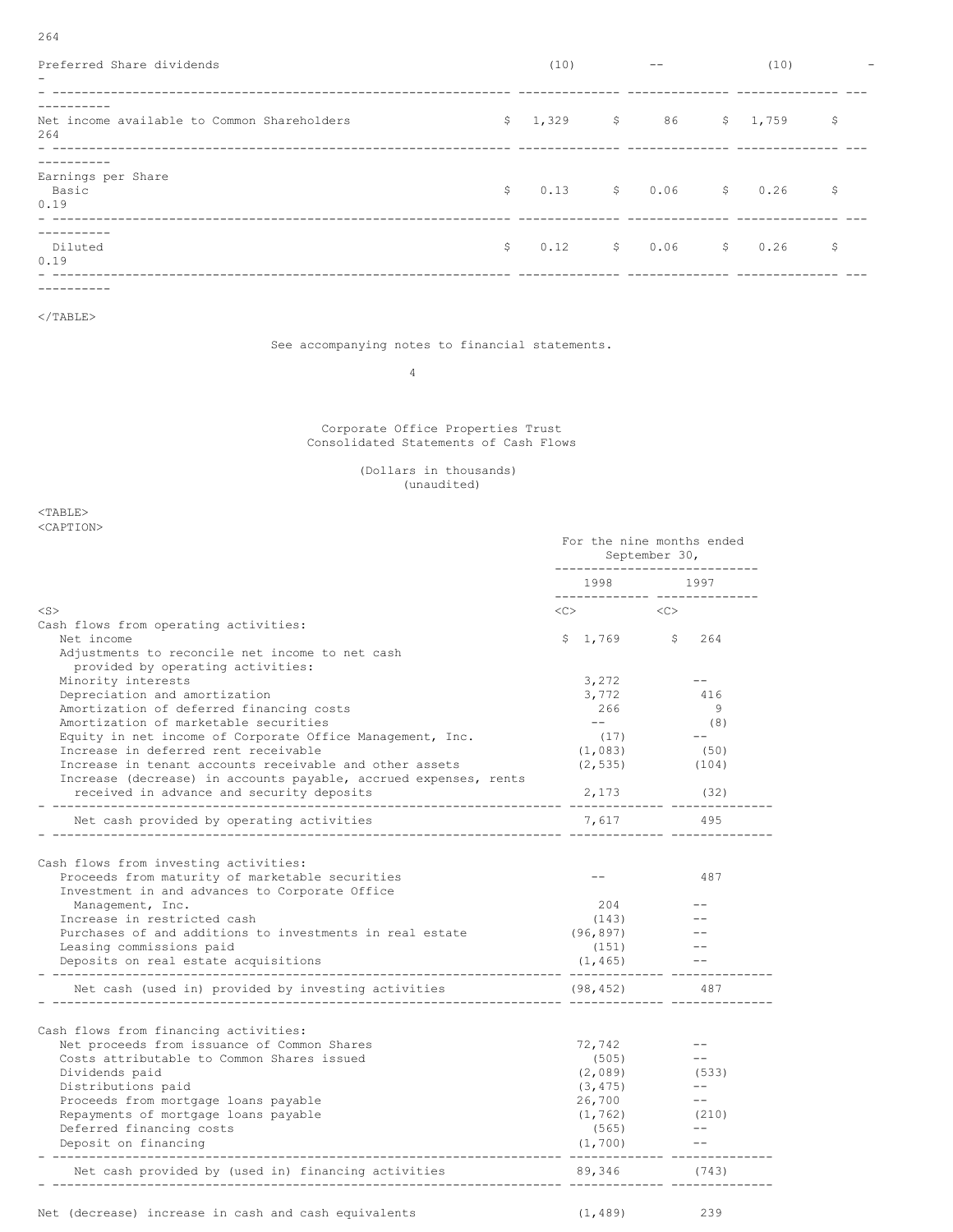| Cash and cash equivalents<br>Beginning of period | 3,395         | 2.58 |
|--------------------------------------------------|---------------|------|
| End of period                                    | \$1,906 \$497 |      |

 $\langle$ /TABLE>

See accompanying notes to financial statements.

5

Corporate Office Properties Trust Notes to Consolidated Financial Statements

(Dollars in thousands, except per share data) (unaudited)

# 1. Organization and Formation of Company

Corporate Office Properties Trust (formerly Royale Investments, Inc.) (the "Company") is a fully-integrated, self-administered Real Estate Investment Trust ("REIT") which focuses on the ownership, acquisition, management and development of suburban office buildings. The Company was formed in 1988 as a Minnesota corporation. The Company has qualified as a REIT as defined in the Internal Revenue Code (the "Code"). As of September 30, 1998, the Company's portfolio included 43 commercial real estate properties leased for office and retail purposes.

The Company's operations are conducted primarily through Corporate Office Properties, L.P. (the "Operating Partnership"), a partnership formed to own real estate both directly and through subsidiary partnerships and limited liability companies ("LLCs"). The Company is the sole general partner in the Operating Partnership and as of September 30, 1998, owned 84.7% of the Operating Partnership's common partnership units ("Common Units"). The general partner of several of the subsidiary partnerships is Corporate Office Properties Holdings, Inc. ("COPH"), a wholly owned subsidiary of the Company.

On January 1, 1998, the Company changed its name to Corporate Office Properties Trust, Inc. On March 16, 1998, the Company was reformed as a Maryland REIT and changed its name to Corporate Office Properties Trust (the "Reformation"). In connection with the Reformation, 45,000,000 common shares and 5,000,000 preferred shares were authorized and each share of common stock was exchanged for one common share of beneficial interest, par \$0.01 ("Common Share") in Corporate Office Properties Trust. All common stock references in the financial statements have been restated as Common Shares. This restatement had no effect on net operations or the amounts presented as shareholders' equity.

The Operating Partnership also owns 95% of the capital stock, including 1% of the voting common stock, in Corporate Office Management, Inc. ("COMI"), an entity formed in September 1998. COMI and its subsidiaries provide asset management, property management, construction, development and related services to the Company and to third-party clients (see Note 4).

On September 28, 1998, the Company, through affiliates of the Operating Partnership, completed a number of transactions (collectively, the "Constellation Transaction") pursuant to agreements (the "Constellation Agreements") with affiliates of Constellation Real Estate Group (collectively, "Constellation") to acquire real estate properties and service businesses (see Note 3). In connection with the Constellation Transaction, the Company issued 6,182,634 Common Shares and 865,566 Series A Convertible Preferred Shares of Beneficial Interest ("Preferred Shares") to Constellation, which became the owner of approximately 39% of the Company's Common Shares. The Company contributed the assets it received in the Constellation Transaction to the Operating Partnership in exchange for 6,182,634 Common Units and 865,566 preferred units ("Series A Preferred Units"). The Series A Preferred Units carry terms which are identical to the Preferred Shares issued to Constellation.

# 2. Summary of Significant Accounting Policies

The financial statements have been prepared by the Company without audit, pursuant to the rules and regulations of the Securities and Exchange Commission. Certain information and footnote disclosures normally included in the financial statements prepared in accordance with generally accepted accounting principles have been condensed or omitted pursuant to such rules and regulations, although the Company believes that the disclosures are adequate to make the information presented not misleading. In order to conform with generally accepted accounting principles, management, in preparation of the Company's financial statements, is required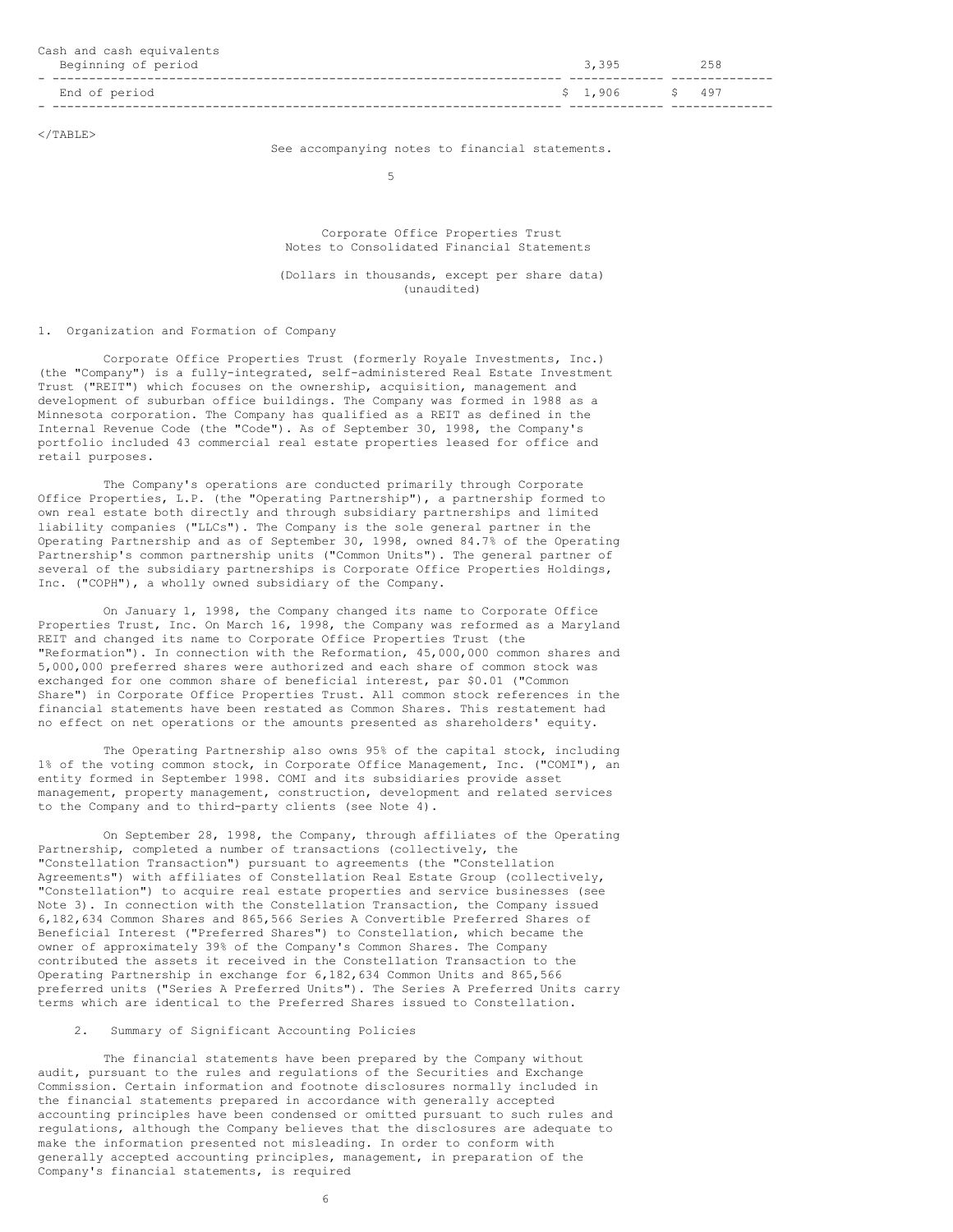to make estimates and assumptions that affect the reported amounts of assets and liabilities and disclosure of contingent assets and liabilities as of September 30, 1998 and December 31, 1997, and the reported amounts of revenues and expenses for the three and nine months ended September 30, 1998 and 1997. Actual results could differ from those estimates.

In the opinion of the Company, all adjustments (consisting solely of normal recurring matters, except for \$637 of costs associated with the Reformation) necessary to fairly present the financial position of the Company as of September 30, 1998, the results of its operations for the three and nine months ended September 30, 1998 and 1997 and the cash flows for the nine months ended September 30, 1998 and 1997 have been included. The results of operations for such interim periods are not necessarily indicative of the results for a full year. For further information, refer to the Company's consolidated financial statements and footnotes thereto included in the Annual Report on Form 10-K for the year ended December 31, 1997.

#### Basis of Presentation

The consolidated financial statements of the Company at September 30, 1998 and December 31, 1997 include the accounts of the Company, the Operating Partnership (and its subsidiary partnerships and LLCs), and COPH. All intercompany transactions and balances have been eliminated in consolidation. Certain amounts from prior periods have been reclassified to conform to current year presentation. The reclassifications had no effect on net operations or shareholders' equity.

The Company, as general partner, controls the Operating Partnership; therefore consolidated financial reporting and accounting have been applied. Minority interests represent the Common Units and Initial Preferred Units ("Initial Preferred Units") of the Operating Partnership not owned by the Company, each of which include certain interests retained by the Chairman of the Board of Trustees and the Chief Executive Officer of the Company ("Retained Interests").

#### Earnings Per Share ("EPS")

Pursuant to SFAS No. 128, the Company has computed basic and diluted EPS for the three and nine months ended September 30, 1998 and 1997. The weighted average common shares outstanding for purposes of basic and diluted EPS calculations are as follows (in thousands):

#### $<$ TABLE> <CAPTION>

|                                        | Three Months Ended<br>September 30, |               | Nine Months Ended<br>September 30, |       |
|----------------------------------------|-------------------------------------|---------------|------------------------------------|-------|
|                                        | 1998<br>1997                        |               | 1998                               | 1997  |
|                                        |                                     |               |                                    |       |
| $<$ S>                                 | < <sub></sub>                       | < <sub></sub> | < <sub></sub>                      | <<    |
| Weighted average common shares-basic   | 9,973                               | 1,420         | 6,652                              | 1,420 |
| Assumed conversion of stock options    | 10                                  |               | 86                                 |       |
| Conversion of Preferred Shares         | $ -$                                |               |                                    |       |
| Conversion of Initial Preferred Units  | 7,500                               |               |                                    |       |
| Conversion of Common Units             | 2,582                               |               |                                    |       |
|                                        |                                     |               |                                    |       |
| Weighted average common shares-diluted | 20,065                              | 1,420         | 6,738                              | 1,420 |
|                                        |                                     |               |                                    |       |
|                                        |                                     |               |                                    |       |

### $\langle$ /TABLE>

The diluted EPS computation for the nine months ended September 30, 1998 does not assume conversion of Initial Preferred Units, Common Units or Preferred Shares since such conversion would have an antidilutive effect on EPS. The conversion of convertible Initial Preferred Units, convertible Common Units and Preferred Shares into Common Shares would increase the diluted weighted average common shares denominator by 7,500,000, 2,581,818 and 17,833 Common Shares, respectively, for the nine months ended September 30, 1998. Such conversions could potentially dilute EPS in the future.

7

The diluted EPS computation for the three months ended September 30, 1998 does not assume conversion of Preferred Shares since such conversion would have an antidilutive effect on EPS. The conversion of Preferred Shares into Common Shares would increase the diluted weighted average common shares denominator by 52,916. Such conversions could potentially dilute EPS in the future.

### Recent Accounting Pronouncements

In June 1997, the FASB issued Statement of Financial Accounting Standards No. 131 ("SFAS 131"), "Disclosures about Segments of an Enterprise and Related Information". This statement, effective for financial statements for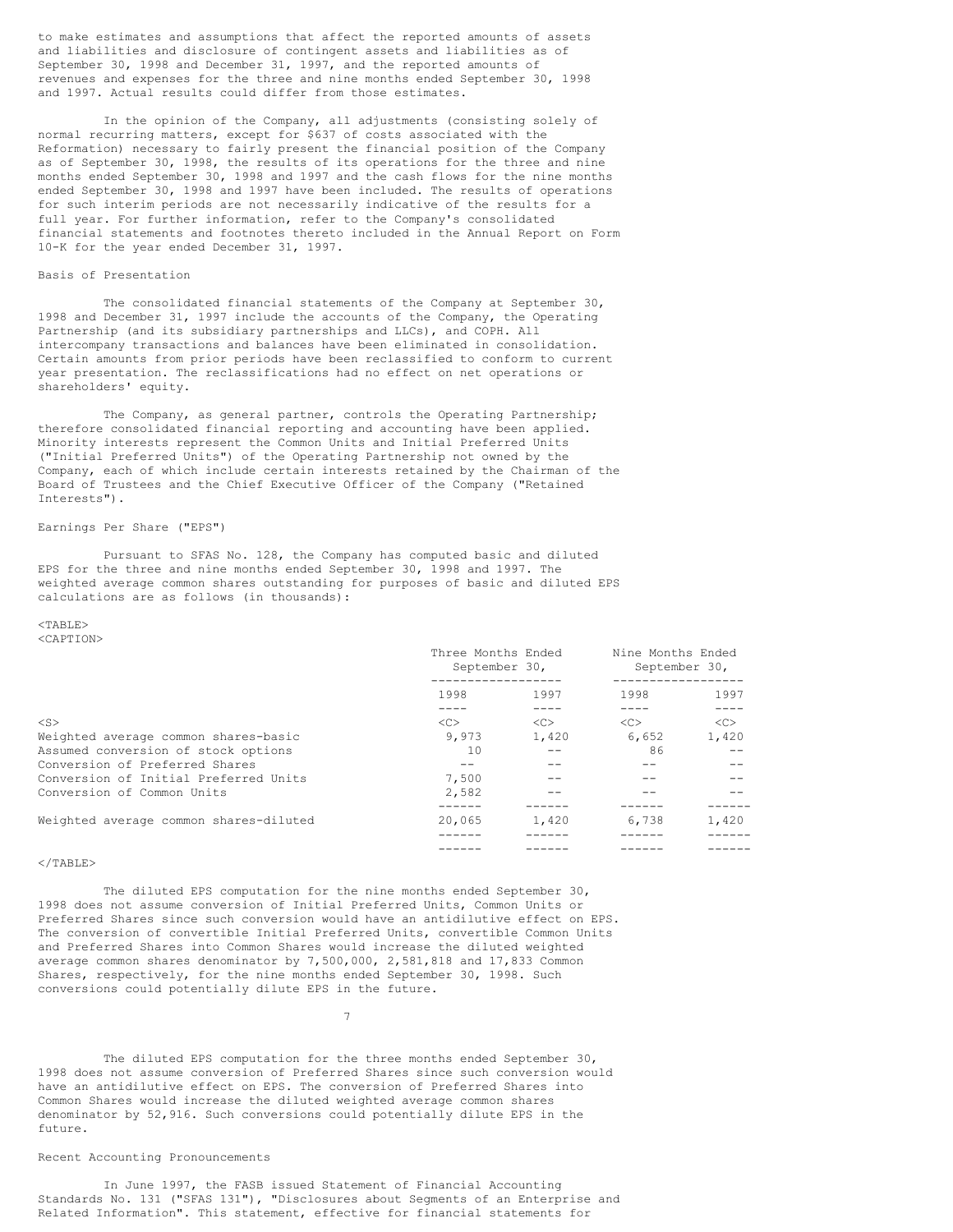fiscal years beginning after December 15, 1997, requires that a public business enterprise report financial and descriptive information about its reportable operating segments. Generally, financial information is required to be reported on the basis that it is used internally for evaluating segment performance and deciding how to allocate resources to segments. While this statement affects only financial statement disclosures, the Company currently does not expect adoption of this Statement to have a material effect on the preparation of its financial statement presentation or related footnote disclosures. SFAS 131 is not effective for interim financial statements in the initial year of its application.

In March 1998, the FASB's Emerging Issues Task Force (the "Task Force") reached consensus on Emerging Issues Task Force Issue No. 97-11, "Accounting for Internal Costs Relating to Real Estate Property Acquisitions" ("EITF 97-11"). EITF 97-11, effective March 19, 1998, requires that internal costs of preacquisition activities incurred in connection with the acquisition of an operating property should be expensed as incurred. The Company does not incur significant internal costs from preacquisition activities; therefore the adoption of EITF 97-11 did not have a material effect on the Company's consolidated statement of operations.

In May 1998, the Task Force reached consensus on Emerging Issues Task Force Issue No. 98-9, "Accounting for Contingent Rent in Interim Periods" ("EITF 98-9"). EITF 98-9, effective May 22, 1998, states that lessors should not recognize contingent rental revenue in interim periods until the lessee has met the specified targets that trigger contingent rental income. The Company's historical accounting for contingent rent is consistent with the Task Force's consensus; therefore, the adoption of EITF 98-9 did not have a material effect on the Company's consolidated statement of operations.

#### 3. Acquisitions

On April 30, 1998, the Company, through affiliates of the Operating Partnership, acquired nine multistory office buildings and three office/flex buildings in the Baltimore/Washington Corridor in Linthicum, Anne Arundel County, Maryland (the "Airport Square Properties"). The properties were acquired for cash at an aggregate purchase price of \$72,618, including \$1,139 in transaction costs.

On May 28, 1998, the Company, through affiliates of the Operating Partnership, acquired two multistory office buildings located in Fairfield, New Jersey (the "Fairfield Properties"). The properties were acquired at an aggregate price of \$29,405, including \$605 in transaction costs, paid through the assumption of debt of \$6,465 and proceeds from the Credit Facility, as defined below (Note 6).

On September 28, 1998, the Company, through affiliates of the Operating Partnership, completed the Constellation Transaction. The Company acquired interests in 10 office properties and 2 retail properties (collectively the "Constellation Properties"). The Constellation Properties, located in the Baltimore/Washington Corridor, were acquired at an aggregate price of \$146,727, including \$3,136 in transaction costs.

The Company also acquired from Constellation a 75% interest in Corporate Realty Management, LLC ("CRM"), a real estate management services entity, and certain equipment, furniture and other assets related to Constellation Real Estate, Inc. ("CRE") (collectively, the "Constellation Service Companies"). The Constellation Service Companies were acquired at an aggregate price of \$2,500.

8

The Constellation Transaction was financed as follows: (i) the issuance of 6,182,634 Common Shares in the Company, valued at \$64,918 (\$10.50 per share), (ii) the issuance of 865,566 Preferred Shares in the Company, valued at \$21,639 (\$25 per share) (iii) \$58,085 in debt of the Constellation Properties assumed by the Company (see Note 6), (iv) \$2,100 in proceeds from the Company's Credit Facility (see Note 6) and (v) \$2,485 in cash from the Company's cash reserves.

With the Constellation Transaction, the Company was granted certain options and rights of first refusal to purchase undeveloped land in three locations adjacent to certain of the Constellation Properties. In addition, a significant number of those persons previously employed by CRE engaged in the operation of the Constellation Properties became employees of affiliates of the Company.

In connection with the Constellation Transaction, the Company's Board of Trustees was expanded from a composition of seven to nine Trustees. Constellation designated Edward A. Crooke and Steven D. Kesler as the two new Trustees. Jay H. Shidler remained Chairman. Clay W. Hamlin remained Chief Executive Officer and resigned as President of the Company, with Randall M. Griffin appointed as President and Chief Operating Officer. In addition, Roger A. Waesche, Jr., formerly Senior Vice President of Finance of CRE, and John H. Gurley, formerly Senior Vice President and general counsel of CRE, as well as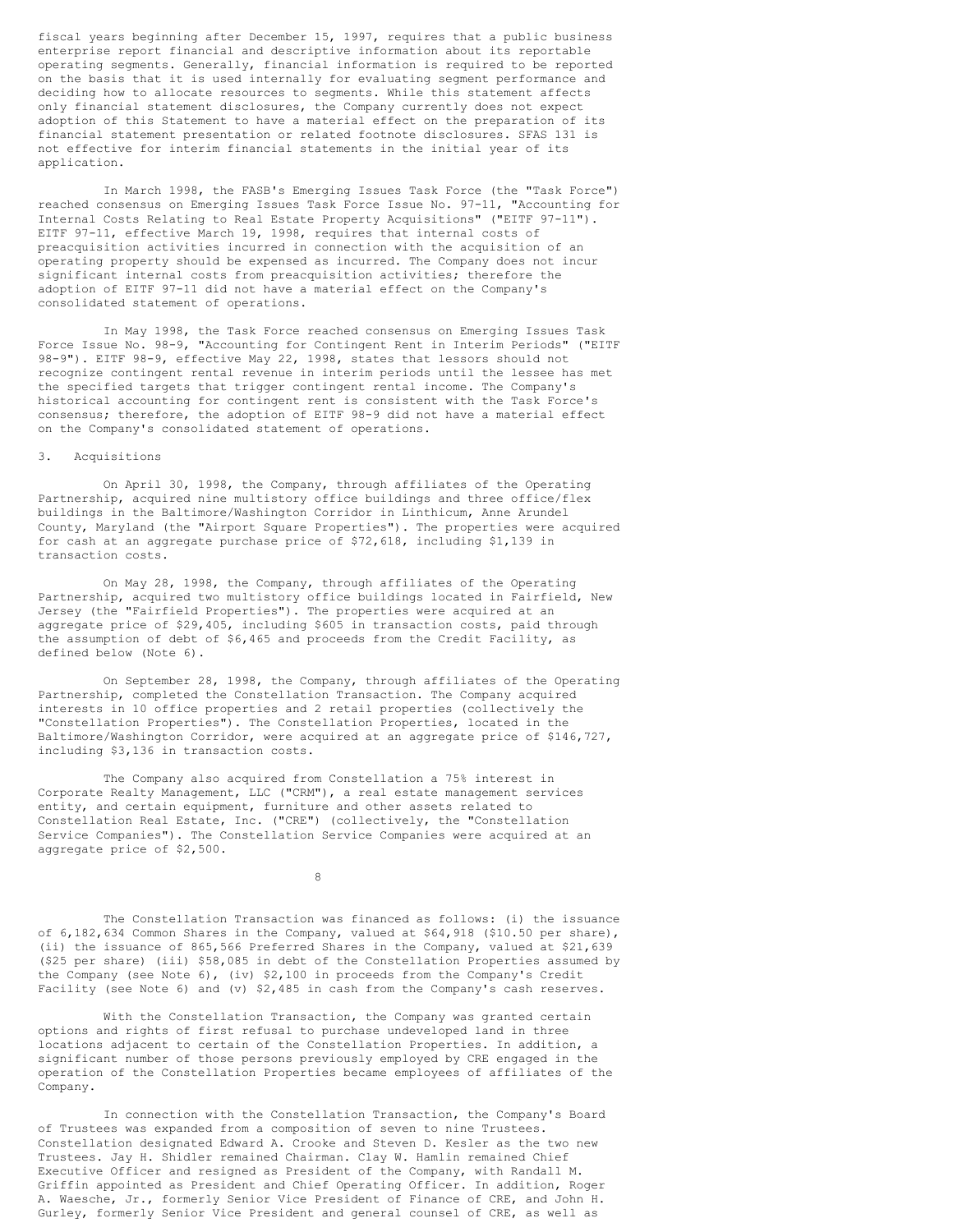certain other officers of CRE, assumed positions with the Company and its affiliates similar to those held by them with CRE.

4. Investment in Corporate Office Management, Inc.

On September 28, 1998, the Company, through affiliates of the Operating Partnership, acquired from Constellation a 75% interest in CRM and certain equipment, furniture and other assets related to CRE (see Note 3). Upon completion of the Constellation Transaction, the Company contributed these assets into Corporate Office Management, Inc. ("COMI"), an entity which provides asset management, managerial, financial and legal support to the Company and its affiliates. In exchange for this contribution of assets, the Company received 95% of the capital stock in COMI, including 1% of the voting common stock, and a \$2,005 note receivable from COMI carrying an interest rate of 10%.

COMI contributed certain equipment, furniture and other assets into Corporate Development Services, LLC ("CDS"), an entity which provides construction and development services predominantly to the Company and its affiliates. In exchange for this contribution of assets, COMI received 100% of the membership interests in CDS.

The Company accounts for its investment in COMI and its subsidiaries, CRM and CDS, using the equity method of accounting. The Company's investment in COMI at September 30, 1998 was comprised of the following:

| $<$ TABLE $>$             |         |
|---------------------------|---------|
| $<$ S>                    | <<      |
| Note receivable           | \$2,005 |
| Equity investment in COMI | 487     |
| Advance payable           | (179)   |
|                           |         |
| Total                     | \$2,313 |
|                           |         |
|                           |         |

### $<$ /TABLE>

#### 5. Issuance of Shares and Options

In January 1998, options to purchase 2,500 shares were exercised. In March 1998, options to purchase an additional 2,500 shares were exercised.

In March 1998, options to purchase an aggregate of 45,000 shares were granted to an officer and four independent Trustees at a grant price of \$12.25 per share. Options relating to 20,000 Common Shares vest one year after the date of grant and options relating to 25,000 Common Shares vest ratably over 3 years following

9

the date of grant. The options expire ten years after the date of grant. On September 28, 1998, options to purchase an aggregate of 709,175 shares were granted to employees of the Company and its affiliates at a grant price of \$9.25. These options vest ratably over 3 years following the date of grant. The options expire ten years after the date of grant.

On April 27, 1998, the Company completed the sale of 7,500,000 Common Shares to the public at a price of \$10.50 per share (the "Offering"). The net proceeds were contributed to the Operating Partnership in exchange for 7,500,000 Common Units. The Operating Partnership used the proceeds to fund acquisitions.

On September, 28, 1998, in connection with the Constellation Transaction, the Company issued 6,182,634 Common Shares and 865,566 Preferred Shares. The Preferred Shares are nonvoting and are convertible after 2 years of issuance, subject to certain conditions, into Common Shares on the basis of 1.8748 Common Shares for each Preferred Share. Holders of Preferred Shares are entitled to cumulative dividends, payable quarterly (as and if declared by the Board of Trustees), accruing from the date of issue at the annual rate of \$1.375 per share, which is equal to 5.5% of the \$25.00 per share liquidation preference of the Preferred Shares.

### 6. Mortgage Loans Payable

On May 28, 1998, the Company obtained a \$100,000 secured revolving credit facility (the "Credit Facility") initially collateralized by the Airport Square Properties and one of the Fairfield Properties. The Credit Facility is a variable rate loan bearing interest at LIBOR plus 175 basis points and provides for monthly payments of interest only. A fee of 25 basis points per annum on the unused amount of the Credit Facility will be payable quarterly, in arrears. The Credit Facility matures on May 28, 2001, including a one year optional extension period. As of September 30, 1998, \$26,700 was borrowed under the Credit Facility.

On May 28, 1998, the Company assumed \$6,465 in debt collateralized by one of the Fairfield Properties. The debt bears interest at a fixed rate of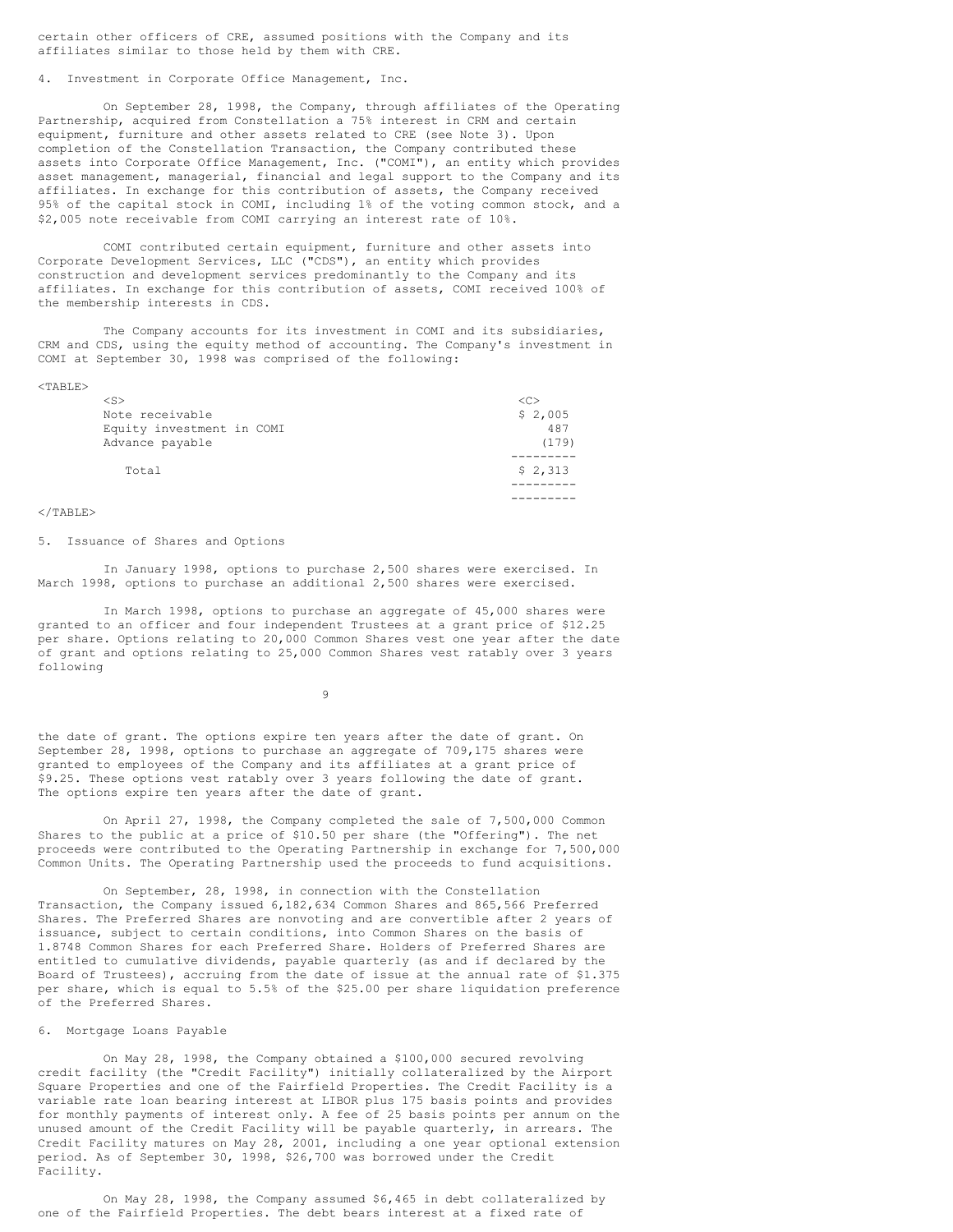8.29% per annum and provides for monthly payments of principal and interest totaling \$56. The debt matures on May 1, 2007. The balance at September 30, 1998 totaled \$6,406.

 $10$ 

On September 28, 1998, the Company assumed \$58,085 in debt collateralized by certain of the Constellation Properties, net of \$1,475 which was repaid at settlement, material terms of which are as follows:

<TABLE> <CAPTION>

| Lender                                | Amount<br>Assumed |     | Interest Rate  | Terms                                      | Maturity Date |
|---------------------------------------|-------------------|-----|----------------|--------------------------------------------|---------------|
| $<$ S $>$                             | <<                |     | <<             | <<                                         | <<            |
| First National Bank of Maryland       | \$10,417          | (1) | $LIBOR + 2%$   | Monthly principal<br>of \$83 plus interest | 4/01/99       |
| Security Life of Denver Insurance Co. | 9,556             |     | 7.5%           | Monthly principal<br>and interest of \$74  | 10/31/05      |
| Bank of America                       | 9,982             | (2) | $LIBOR + 2%$   | Monthly principal<br>of \$37 plus interest | 1/15/99       |
| Mercantile-Safe Deposit and Trust Co. | 8,438             |     | Prime $+1/2$ % | Monthly principal<br>of \$66 plus interest | 7/01/99       |
| First National Bank of Maryland       | 7,391             | (1) | $LIBOR + 2%$   | Monthly principal<br>of \$16 plus interest | 3/22/03       |
| Provident Bank of Maryland            | 5,368             | (1) | $LIBOR + 2.5%$ | Monthly principal<br>of \$11 plus interest | 11/14/01      |
| First National Bank of Maryland       | 4,005             | (1) | $LIBOR + 2%$   | Monthly principal<br>of \$11 plus interest | 6/05/00       |
| Provident Bank of Maryland            | 2,928             | (3) | LIBOR + 1.75%  | Monthly principal<br>of \$7 plus interest  | 9/01/00       |
|                                       | ------            |     |                |                                            |               |
|                                       | \$58,085          |     |                |                                            |               |
|                                       |                   |     |                |                                            |               |
|                                       | $- - - - - - -$   |     |                |                                            |               |

### $\langle$ /TABLE>

(1) Debt was repaid with proceeds from the TIAA Loan (see Note 10).

- (2) Net of \$1,000 which was repaid upon assumption.
- (3) Net of \$475 which was repaid upon assumption.
- 7. Dividends and Distributions

The Company declared a dividend on March 16, 1998 of \$0.15 per Common Share, which was paid on April 15, 1998 to shareholders of record as of March 31, 1998. The Company declared a dividend on June 2, 1998 of \$0.15 per Common Share which was paid on July 15, 1998 to shareholders of record as of June 30, 1998. The Company also declared a dividend on September 10, 1998 of \$0.18 per share which was paid on October 15, 1998 to shareholders of record as of September 18, 1998.

The Company declared distributions to minority interests holding Partnership Units and Initial Preferred Units of \$388 and \$853, respectively, which were paid on April 15, 1998. The Company declared distributions to minority interests holding Partnership Units and Initial Preferred Units of \$387 and \$853, respectively, which were paid on July 15, 1998. The Company also declared distributions to minority interests holding Partnership Units and Initial Preferred Units of \$465 and \$853, respectively, which were paid on October 15, 1998.

The Company also accrued dividends of \$10 to holders of Preferred Shares as of September 30, 1998.

11

8. Supplemental Information to Statements of Cash Flows

 $<$ TABLE> <CAPTION>

Nine months ended September 30, --------------------------- 1998 1997 --------------- ----------- <S> <C> <C>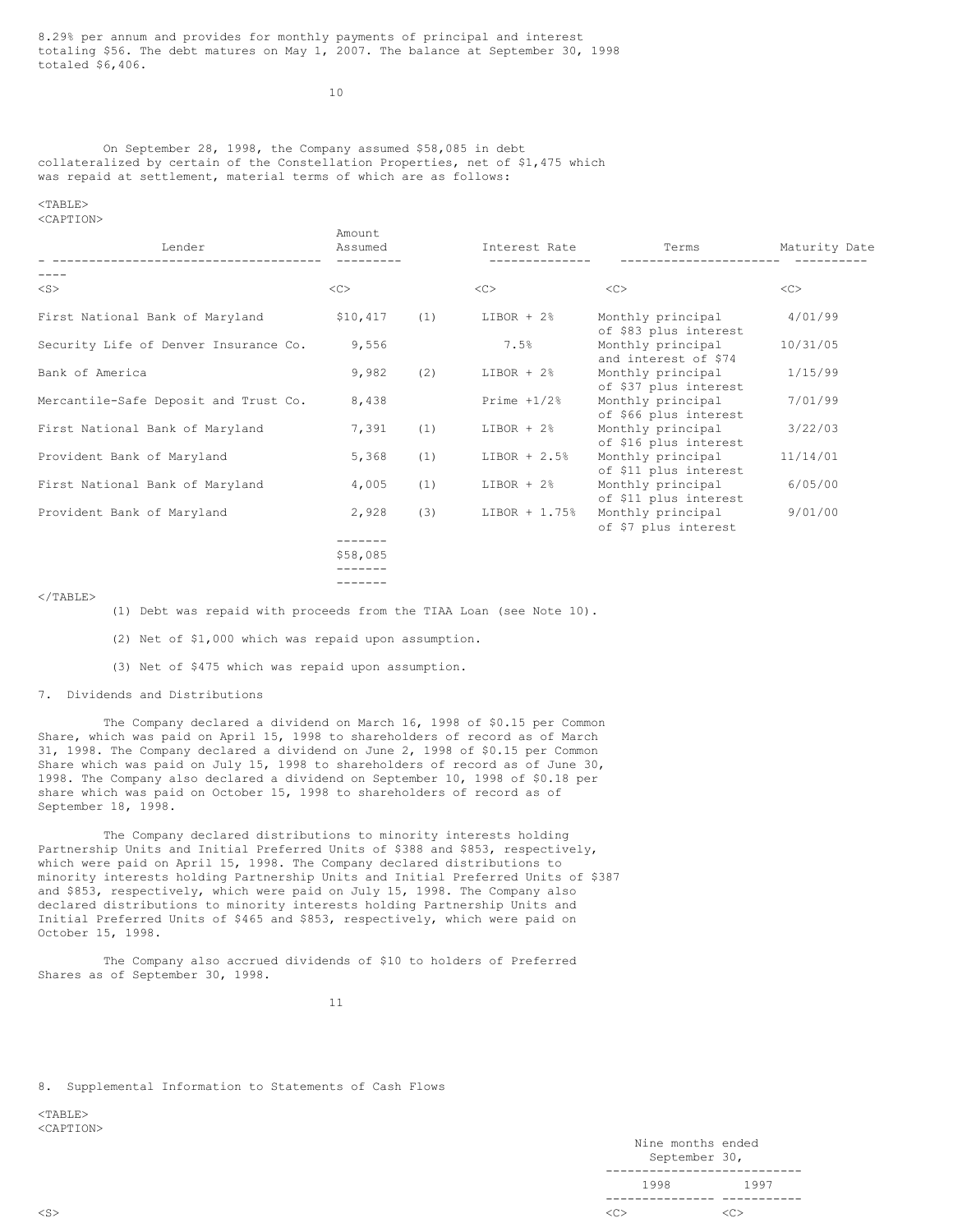Supplemental schedule of non-cash investing and financing activities:

| In conjunction with certain acquisitions, the following |           |  |
|---------------------------------------------------------|-----------|--|
| assets and liabilities were assumed and equity issued:  |           |  |
| Purchase of real estate                                 | \$150,029 |  |
| Purchase of Constellation Service Companies             | 2,500     |  |
| Deferred financing costs                                | 29        |  |
| Other assets                                            | 2.5       |  |
| Mortgage loans                                          | (66, 025) |  |
| Minority interest                                       | (11, 351) |  |
| Common Shares                                           | (62)      |  |
| Preferred Shares                                        | (9)       |  |
| Additional paid-in capital                              | (75, 136) |  |
|                                                         |           |  |
| Net cash from acquisitions of properties                | S         |  |
|                                                         |           |  |
|                                                         |           |  |

#### </TABLE>

9. Commitments and Contingencies

On May 14, 1998, the Company entered into a series of agreements through affiliates of the Operating Partnership with Constellation to acquire real estate properties and service businesses. The following property acquisitions covered under these agreements were not completed on September 28, 1998 with the Constellation Transaction: (i) acquisition of two newly-constructed office buildings, (ii) acquisition of a retail building on which construction is nearing completion and (iii) acquisition of two office buildings currently under construction. One of the office buildings included in Item (i) above was acquired on October 22, 1998 (see Note 10).

### 10. Subsequent Events

On October 13, 1998, the Company, through an affiliate of the Operating Partnership, acquired an office building located in Columbia, Maryland ("Riverwood"). The purchase price of Riverwood totaled approximately \$20.4 million, including approximately \$400 in transaction costs. The Company paid \$18.8 million of the purchase price and acquisition costs using borrowings under the Credit Facility. The balance of the purchase price and acquisition costs was paid in the form of 148,381 Common Units (valued at \$10.50 per unit).

On October 22, 1998, the Company, through affiliates of the Operating Partnership, and pursuant to the Constellation Agreements, completed the acquisition of a newly-constructed office building located in Columbia, Maryland ("Woodlands One"). Woodlands One was acquired at an aggregate price of \$17,928, including \$328 in transaction costs, which was financed as follows: (i) the issuance of 517,923 Common Shares, valued at \$5,438 (\$10.50 per share), (ii) the issuance of 72,509 Preferred Shares, valued at \$1,813 (\$25 per share) (iii) \$9,815 using proceeds from the TIAA Loan (see below) and (iv) \$862 using the Company's cash reserves.

On October 22, 1998, the Company obtained a nonrecourse loan from Teachers Insurance and Annuity Association of America (the "TIAA Loan"). The total commitment under the TIAA Loan is \$85,000, of which \$76,200 was advanced on October 22, 1998 (the "First Disbursement"). The proceeds of the First Disbursement

12

were used as follows: (i) \$27,181 was used to pay off certain of the assumed debt associated with the Constellation Transaction, (ii) \$9,815 was used to pay off debt and closing costs associated with the acquisition of Woodlands One, (iii) \$38,500 was used to pay down the Credit Facility (iv) \$441 was used to pay closing costs associated with the TIAA Loan and Woodlands One acquisition and (v) \$263 was applied to the Company's cash reserves. The remaining \$8,800 of the loan commitment (the "Second Disbursement") will be advanced upon the Company's acquisition of an additional office building from Constellation. The TIAA Loan bears interest at a fixed rate of 6.89% per annum and provides for monthly payments of principal and interest of \$533 prior to the Second Disbursement and \$595 thereafter. The TIAA Loan matures on November 1, 2008 and may not be prepaid prior to November 30, 2003.

On October 30, 1998, the Company, through affiliates of the Operating Partnership, acquired 8 office buildings located in Middlesex County, New Jersey (the "Centerpoint Office Properties"). The purchase price of the Centerpoint Office Properties totaled approximately \$31.7 million, including approximately \$400 in costs. The Company paid \$31.0 million of the purchase price and acquisition costs using borrowings under the Credit Facility and the balance using the Company's cash reserves.

### 11. Pro Forma Financial Information (Unaudited)

The acquisitions by the Company during 1998 and 1997 were accounted for by the purchase method. The results of operations for the acquisitions have been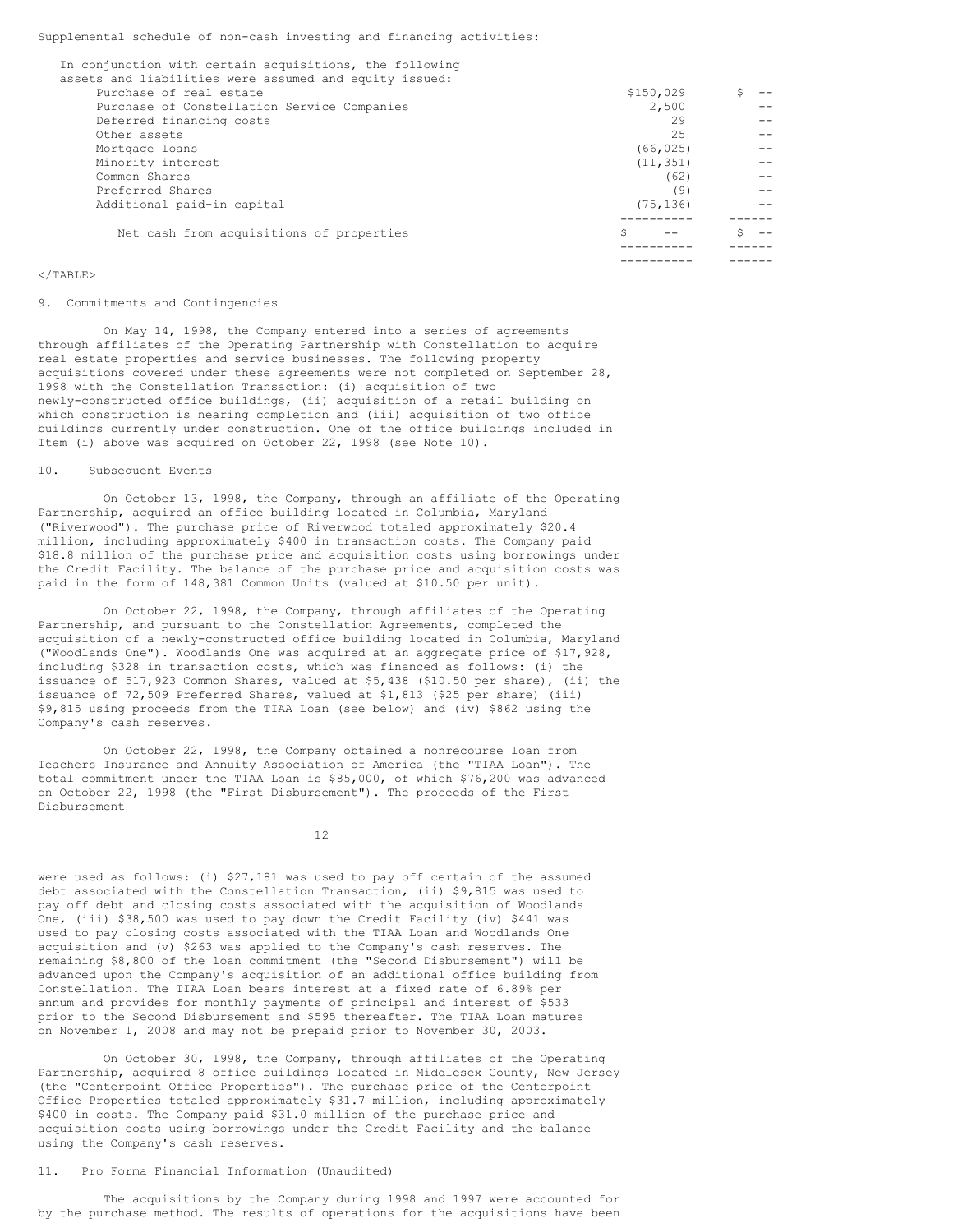included in the accompanying consolidated statements of operations from their respective purchase dates through September 30, 1998.

The following pro forma condensed consolidated financial information of the Company has been prepared as if all acquisitions occurring during 1998 and 1997 had occurred as of the beginning of the period, and therefore include pro forma adjustments as deemed necessary by management. The pro forma financial information is unaudited and is not necessarily indicative of the results which actually would have occurred if the acquisitions had occurred on January 1, 1998 and 1997, nor does it purport to represent the results of operations for future periods.

#### <TABLE> <CAPTION>

|                                                       | For the nine months ended September 30, |        |          |  |
|-------------------------------------------------------|-----------------------------------------|--------|----------|--|
|                                                       |                                         | 1998   | 1997     |  |
| $<$ S>                                                | < <sub></sub>                           |        | <<       |  |
| Pro forma total revenue                               | S.                                      | 41,775 | \$37,108 |  |
| Pro forma net income available to Common Shareholders | S                                       | 5,346  | \$2,224  |  |
| Pro forma earnings per share - Basic and Diluted      |                                         | 0.34   | 0.14     |  |

 $\langle$ /TABLE>

13

ITEM 2. Management's Discussion and Analysis of Financial Condition and Results of Operations

(Dollars in thousands, except share and per share data)

This Form 10-Q contains forward-looking statements within the meaning of Section 27A of the Securities Act of 1993 and Section 21E of the Securities Exchange Act of 1934. The words "believe", "expect", "anticipate", "intend", "estimate" and other expressions which are predictions of or indicate future events and trends and which do not relate to historical matters identify forward-looking statements. The Company's actual results could differ materially from those set forth in the forward-looking statements. Certain factors that might cause such a difference include the following: real estate investment considerations, such as the effect of economic and other conditions in the market area on cash flows and values; the need to renew leases or release space upon the expiration of current leases, and the ability of a property to generate revenues sufficient to meet debt service payments and other operating expenses; and risks associated with borrowings, such as the possibility that the Company will not have sufficient funds available to make principal payments on outstanding debt or outstanding debt may be refinanced at higher interest rates or otherwise on terms less favorable to the Company.

The following discussion and analysis of the financial condition and results of operations should be read in conjunction with the accompanying financial statements and notes thereto. Certain capitalized terms are defined in the notes to consolidated financial statements set forth in response to Item 1.

### Overview

The Company's results of operations reflect its growth resulting from the acquisitions of 10 office properties in October 1997, 12 office properties in April 1998, 2 office properties in May 1998 and 10 office properties and 2 retail properties in September 1998. The 1998 acquisitions were financed with the proceeds from the Offering in April 1998, the proceeds of the Credit Facility, the assumption of debt in connection with the acquisitions of the Fairfield Properties and the Constellation Transaction and the issuance of Common Shares and Preferred Shares in connection with the Constellation Transaction.

#### Results of Operations

Comparison of the Nine Months Ended September 30, 1998 and 1997: Total revenues, which include rental income, recoveries from tenants and other income, increased by \$21,280 for the nine months ended September 30, 1998 as compared to the corresponding prior year period. Of this increase, \$18,658 results from an increase in base rents, the majority of which is attributable to the effects of the property acquisitions. Tenant recoveries and other income increased \$2,622 due predominantly to tenant recoveries from newly acquired properties.

Property operating expenses and depreciation and amortization increased by \$8,338 primarily as a result of the effects of the property acquisitions. Interest expense and amortization of deferred financing costs increased by \$6,761 as a result of debt obtained or assumed in connection with certain of the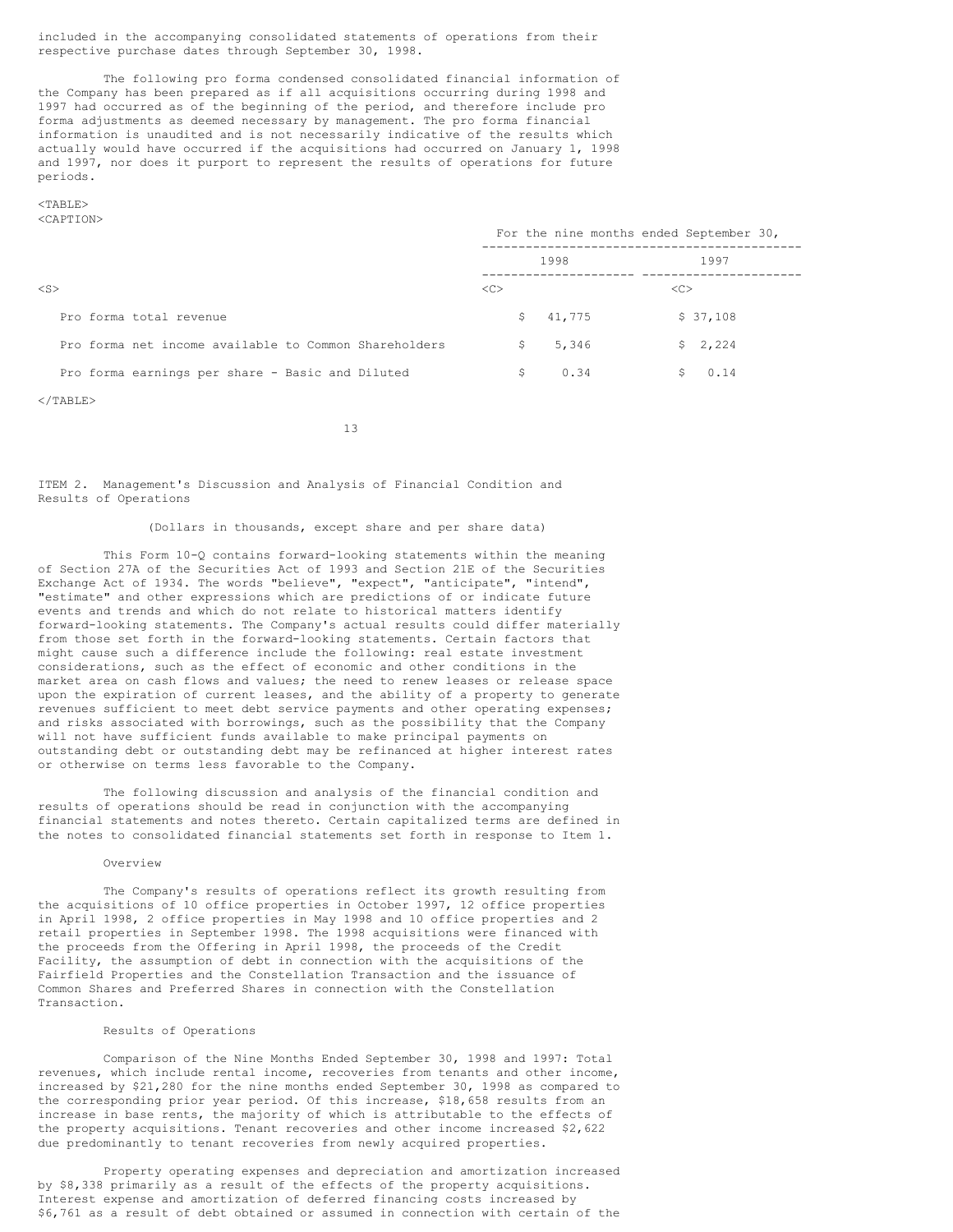Company's acquisitions. General and administrative expenses increased by \$784 due to the addition of certain management and other staffing functions resulting from the Company's property acquisitions and its conversion from an externally-advised REIT to a self-administered REIT. The operations for the nine months ended September 30, 1998 also included \$637 in costs associated with the Reformation on March 16, 1998.

The operations for the nine months ended September 30, 1998 include the equity in net income from Corporate Office Management, Inc. which originated in September 1998.

As a result of the above factors, income before minority interests increased by \$4,777. Minority interests represent the portion of the Operating Partnership which is not owned by the Company. The Company did not have minority interests in the corresponding prior year period. Diluted earnings per share increased by \$0.07 per share due to the factors discussed above partially offset by the effects of the issuance of Common

14

Shares in October 1997, the Offering of April, 1998 and the issuance of Common Shares and Preferred Shares to Constellation.

Comparison of the Three Months Ended September 30, 1998 and 1997: Total revenues, which include rental income, recoveries from tenants and other income, increased by \$9,178 for the three months ended September 30, 1998 as compared to the corresponding prior year period. Of this increase, \$7,933 results from an increase in base rents, substantially all of which is attributable to the effects of the property acquisitions. Tenant recoveries and other income increased \$1,245 due predominantly to tenant recoveries from newly acquired properties.

Property operating expenses and depreciation and amortization increased by \$3,826 primarily as a result of the effects of the property acquisitions. Interest expense and amortization of deferred financing costs increased by \$2,660 as a result of debt obtained or assumed in connection with certain of the Company's acquisitions. General and administrative expenses increased by \$302 due to the addition of certain management and other staffing functions resulting from the Company's property acquisitions and its conversion from an externally-advised REIT to a self-administered REIT.

The operations for the three months ended September 30, 1998 include the equity in net income from Corporate Office Management, Inc. which originated in September 1998.

As a result of the above factors, income before minority interests increased by \$2,407. Minority interests represent the portion of the Operating Partnership which is not owned by the Company. The Company did not have minority interests in the corresponding period in 1997. Diluted earnings per share increased by \$0.06 per share due to the factors discussed above partially offset by the effects of the issuance of Common Shares in October, 1997, the Offering of April 1998 and the issuance of Common Shares and Preferred Shares to Constellation.

#### Liquidity and Capital Resources

Historically, cash provided from operations represented the primary source of liquidity to fund distributions, pay debt service and fund working capital requirements. The Company expects to continue to meet its short-term capital needs from property cash flow, including all property expenses, general and administrative expenses, dividend and distribution requirements and recurring capital improvements and leasing commissions. The Company does not anticipate borrowing to meet these requirements.

In January 1998, the Company paid dividends of \$0.125 per Common Share, amounting to \$282, and distributions to minority interests holding Common Units and Initial Preferred Units totaling \$274 and \$720, respectively. In April 1998, the Company paid dividends of \$0.15 per Common Share, amounting to \$341, and distributions to minority interests holding Common Units and Initial Preferred Units totaling \$388 and \$853, respectively. In July 1998, the Company paid dividends totaling \$0.15 per Common Share, amounting to \$1,466, and distributions to minority interests holding Common Units and Initial Preferred Units amounted to \$387 and \$853, respectively. In October 1998, the Company paid dividends totaling \$0.18 per Common Share, amounting to \$1,759, and distributions to minority interests holding Common Units and Initial Preferred Units totaling \$465 and \$853, respectively. In September 1998, the Company also accrued dividends on Preferred Shares which are expected to be paid in January 1999.

On April 27, 1998, the Company completed the sale of 7,500,000 Common Shares to the public at a price of \$10.50 per share. The Company used the proceeds to acquire 7,500,000 Partnership Units and increase its percentage interest in the Operating Partnership to approximately 75.8%. Net proceeds from the Offering were \$72,742, which were used principally by the Operating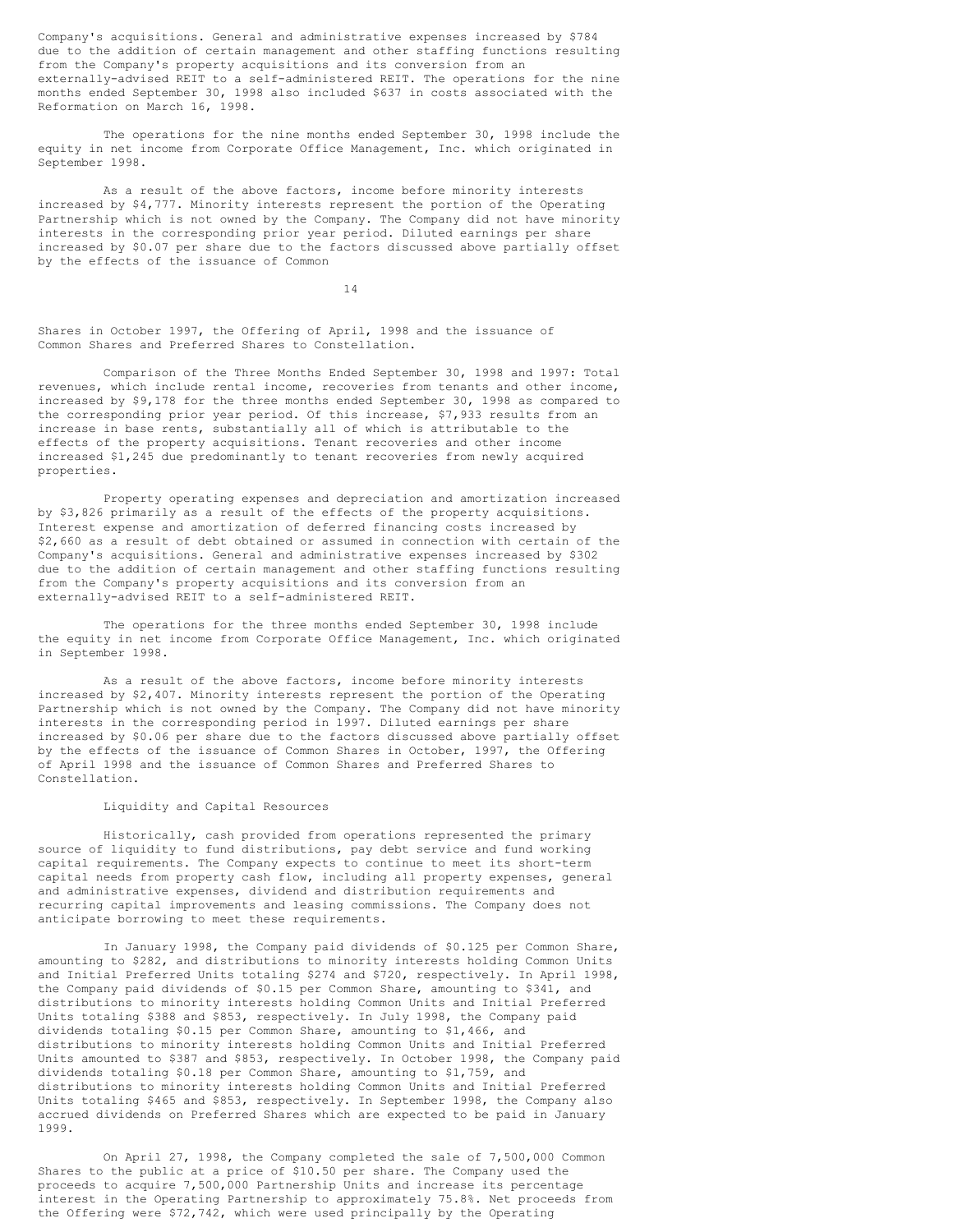Partnership on April 30, 1998, to acquire the Airport Square Properties, consisting of twelve office properties in the Baltimore/Washington corridor totaling approximately 815,000 net rentable square feet. In connection with the Offering, the Company's Shares were listed on the New York Stock exchange under the symbol "OFC".

15

On May 28, 1998, the Company, through the Operating Partnership, acquired the Fairfield Properties, two multistory office buildings located in Fairfield, New Jersey totaling approximately 262,000 net rentable square feet.

On May 28, 1998, the Company obtained a \$100,000 senior secured revolving Credit Facility. The Credit Facility is a variable rate loan bearing interest at LIBOR plus 175 basis points and provides for monthly payments of interest only. A fee of 25 basis points per annum on the unused amount of the Credit Facility is payable quarterly, in arrears. On May 28, 1998, the Company borrowed \$23,750 under the Credit Facility to fund a portion of the Fairfield Properties' acquisition. The Company intends to utilize the remaining balance of the Credit Facility for acquisitions, renovations, tenant improvements and leasing commissions. The Credit Facility is collateralized by the Airport Square Properties and one of the Fairfield Properties.

On May 28, 1998, also in connection with the Fairfield Properties acquisition, the Company assumed \$6,465 in mortgage debt collateralized by one of the Fairfield Properties. The loan bears interest at a fixed rate of 8.29% per annum and provides for monthly payments of principal and interest totaling \$56.

On September 28, 1998, the Company, through affiliates of the Operating Partnership, completed the acquisition of the Constellation Properties, which include ten office properties totaling approximately 1,000,000 square feet and two retail properties totaling approximately 250,000 square feet. The Constellation Properties, located in the Baltimore/Washington corridor, were acquired at an aggregate price of \$146,727, including \$3,136 in transaction costs.

On September 28, 1998, the Company, through affiliates of the Operating Partnership, also acquired the Constellation Service Companies at an aggregate price of \$2,500.

The total cost of the Constellation Transaction was financed as follows: (i) the issuance of 6,182,634 Common Shares in the Company, valued at \$64,918, (ii) the issuance of 865,566 Preferred Shares in the Company, valued at \$21,639 (iii) \$58,085 in debt of the Constellation Properties assumed by the Company (net of \$1,475 in debt paydowns), (iv) \$2,100 in proceeds from the Company's Credit Facility and (v) \$2,485 using the Company's cash reserves. The Series A Preferred Units carry terms which are identical to the Preferred Shares issued to Constellation.

On October 13, 1998, the Company, through an affiliate of the Operating Partnership, acquired Riverwood, an office building located in Columbia, Maryland totaling approximately 160,000 square feet. The purchase price of Riverwood totaled approximately \$20.4 million, including approximately \$400 in transaction costs. The Company paid \$18.8 million of the purchase price and acquisition costs using borrowings under the Credit Facility. The balance of the purchase price and acquisition costs was paid in the form of 148,381 Common Units (valued at \$10.50 per unit).

On October 22, 1998, the Company, through affiliates of the Operating Partnership, acquired Woodlands One, a newly-constructed office building located in Columbia, Maryland totaling approximately 108,000 square feet. The purchase price of Woodlands One totaled \$17,928, including \$328 in transaction costs, which was financed as follows: (i) the issuance of 517,923 Common Shares in the Company, valued at \$5,438 (\$10.50 per share), (ii) the issuance of 72,509 Preferred Shares in the Company, valued at \$1,813 (\$25.00 per share) (iii) \$9,815 using proceeds from the TIAA Loan and (iv) \$862 using the Company's cash reserves.

On October 22, 1998, the Company obtained the TIAA Loan. The total commitment under the TIAA Loan is \$85,000, of which \$76,200 was advanced on October 22, 1998. The proceeds of the First Disbursement were used as follows: (i) \$27,181 was used to pay off certain of the assumed debt associated with the Constellation Transaction, (ii) \$9,533 was used to pay off debt associated with the acquisition of Woodlands One, (iii) \$38,500 was used to pay down the Credit Facility (iv) \$723 was used to pay closing costs associated with the TIAA Loan and Woodlands One acquisition and (v) \$263 was applied to the Company's cash reserves. The remaining \$8,800 of the loan commitment will be advanced upon the Company's acquisition of a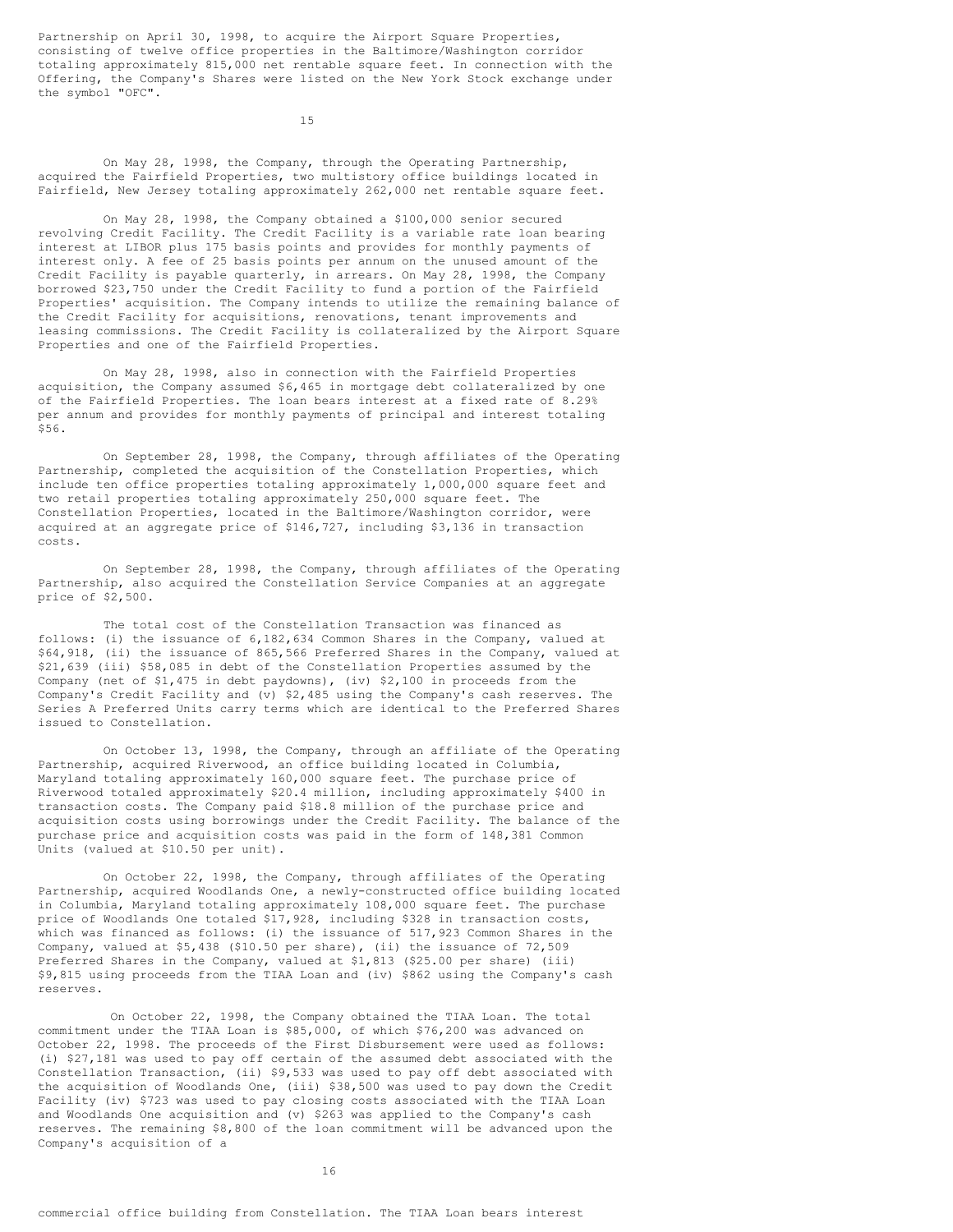at a fixed rate of 6.89% per annum and provides for monthly payments of principal and interest of \$533 prior to the Second Disbursement and \$595 thereafter. The TIAA Loan matures on November 1, 2008 and may not be prepaid prior to November 30, 2003.

On October 30, 1998, the Company, through affiliates of the Operating Partnership, acquired the Centerpoint Office Properties, 8 office buildings located in Middlesex County, New Jersey totaling approximately 270,000 square feet. The purchase price of the Centerpoint Office Properties totaled approximately \$31.7 million, including approximately \$400 in costs. The Company paid \$31.0 million of the purchase price and acquisition costs using borrowings under the Credit Facility and the balance using the Company's cash reserves.

The Company expects to meet its long term liquidity requirements, such as property acquisitions and development, scheduled debt maturities, major renovations, expansions, and other non-recurring capital improvements through long-term collateralized indebtedness and the issuance of additional equity securities.

### Statement of Cash Flows

During the nine months ended September 30, 1998, the Company generated \$7,617 in cash flow from operating activities (net of nonrecurring Reformation costs of \$637), an increase of \$7,122 compared to the corresponding prior year period. This increase is due primarily to the effects of the Company's acquisition of operating properties. Other sources of cash flow consisted of (i) \$72,742 in net proceeds from the Offering and (ii) \$26,700 in additional borrowings under the Company's Credit Facility. During the nine months ended September 30, 1998, the Company's major uses of cash included (i) \$97,048 to fund property acquisitions, tenant improvements, and leasing commissions, (ii) \$5,564 to pay dividends to shareholders and distributions to minority interests holding Partnership Units and Initial Preferred Units and (iii) \$1,762 to pay principal payments on mortgages loan payable.

### Funds From Operations

The Company considers Funds From Operation ("FFO") to be helpful to investors as a measure of the financial performance of an equity REIT. In accordance with NAREIT's definition, FFO is defined as net income (loss) computed in accordance with GAAP, excluding gains (or losses) from debt restructuring and sales of property, plus real estate-related depreciation and amortization and after adjustments for unconsolidated partnerships and joint ventures and extraordinary and nonrecurring items. FFO does not represent cash generated from operating activities determined in accordance with GAAP and should not be considered as an alternative to net income (determined in accordance with GAAP) as an indication of the Company's financial performance or to cash flow from operating activities (determined in accordance with GAAP) as a measure of the Company's liquidity, nor is it indicative of funds available to fund the Company's cash needs, including its ability to make cash distributions. Other REITs may not define FFO in accordance with the current NAREIT definition or may interpret the current NAREIT definition differently from the Company. FFO for the nine months ended September 30, 1998 and 1997, as calculated in accordance with the NAREIT definition published in March 1995, are summarized in the following table (in thousands).

| l'ARI.      |  |
|-------------|--|
| CA P'I' LON |  |

|                                                                 | Three Months Ended<br>September 30,<br>-------------- |                         | Nine Months Ended<br>September 30, |           |
|-----------------------------------------------------------------|-------------------------------------------------------|-------------------------|------------------------------------|-----------|
|                                                                 | 1998                                                  | 1997                    | 1998                               | 1997      |
| $<$ S $>$                                                       | $<<$ $>>$                                             | <<                      | $\langle$ C>                       | <<        |
| Income before minority interests                                | \$2,493                                               | $\mathsf{S}$<br>86 - 10 | \$5,041                            | S.<br>264 |
| Add: Nonrecurring charge                                        |                                                       |                         |                                    |           |
| Reformation costs<br>Add: Real estate related depreciation and  |                                                       |                         | 637                                |           |
| amortization<br>Less: Initial Preferred Unit                    | 1,502                                                 | 138                     | 3.743                              | 415       |
| distributions                                                   | (853)                                                 |                         | (2, 559)                           |           |
| Less: Preferred Share dividends                                 | (10)                                                  |                         | (10)                               |           |
| Funds from operations                                           | 3,132                                                 | 224                     | 6,852                              | 679       |
| Add: Initial Preferred Unit distributions                       | 853                                                   |                         | 2,559                              |           |
| Preferred Share dividends<br>Add:                               | 10                                                    |                         | 10                                 |           |
| Funds from operations assuming<br>conversion of Preferred Units |                                                       |                         |                                    |           |
| And Preferred Shares                                            | \$3,995                                               | 224<br>S.               | \$9,421                            | 5679      |
|                                                                 |                                                       |                         |                                    |           |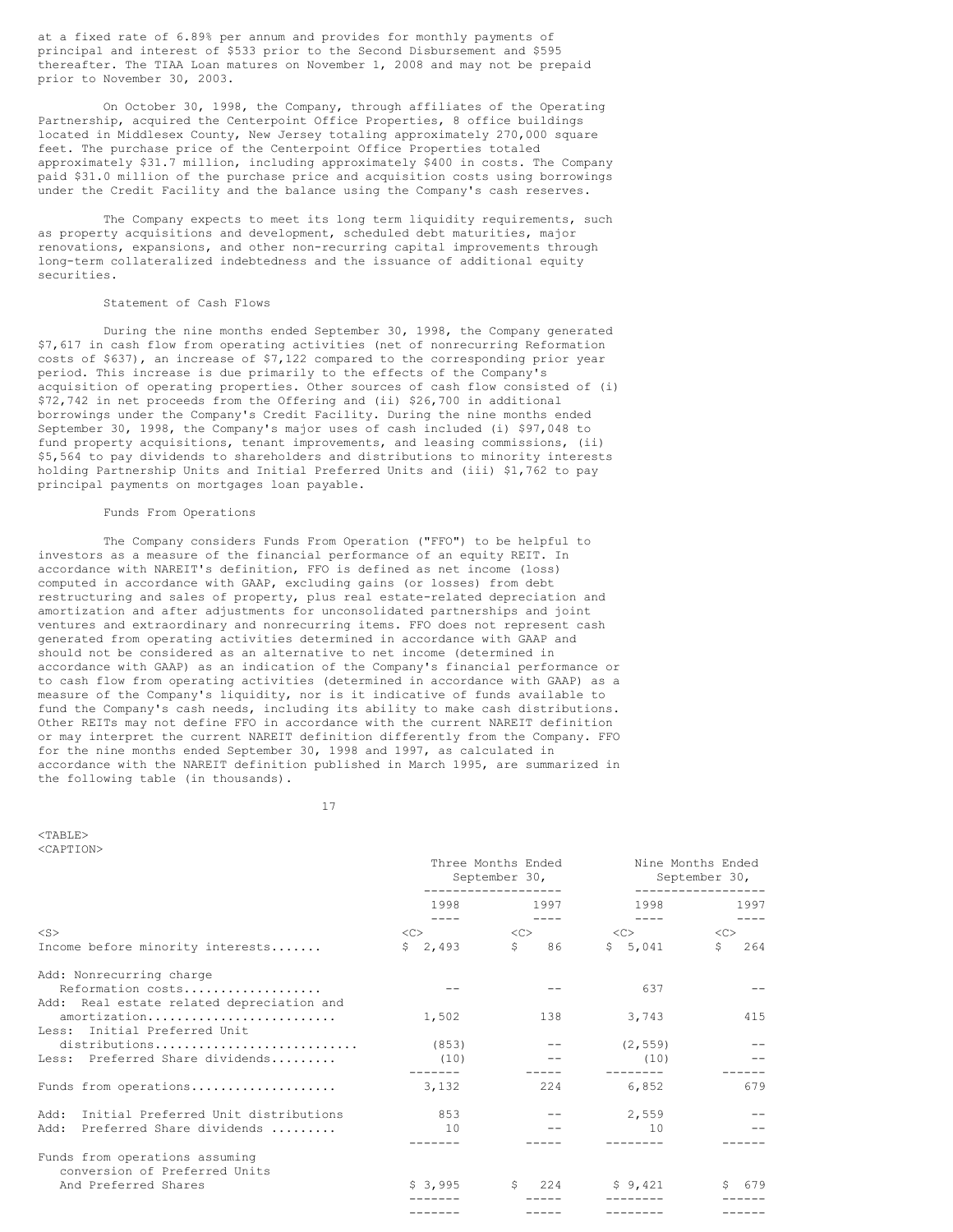| Weighted average Common Shares/Units |        |       |        |             |
|--------------------------------------|--------|-------|--------|-------------|
| outstanding $(1)$                    | 12,555 | 1.420 | 9.233  | 1,420       |
|                                      |        |       |        | $- - - - -$ |
|                                      |        |       |        |             |
| Weighted average Common Shares/Units |        |       |        |             |
| outstanding diluted (2)              | 20,118 | 1.420 | 16.837 | 1,420       |
|                                      |        |       |        |             |
|                                      |        |       |        |             |

 $<$ /TABLE>

- --------------- (1) Assumes redemption of all Common Units, calculated on a weighted average basis for Common Shares. Includes 282,508 Common Shares issuable upon redemption of Common Units issuable upon the conversion of the Retained Interests. Excludes the weighted average effect of the conversion of 186,455 Retained Interests into 186,455 Initial Preferred Units and 1,913,545 Initial Preferred Units, both convertible into an aggregate of 7,499,940 Common Units which are, in turn, redeemable for 7,499,940 Common Shares. Excludes the weighted average effect of the conversion of 865,566 Preferred Shares convertible into an aggregate of 1,622,763 Common Shares.
- (2) Assumes redemption of all Common Units, calculated on a weighted average basis for Common Shares. Includes 282,508 Common Shares issuable upon redemption of Common Units issuable upon the conversion of the Retained Interests. Includes the weighted average effect of the conversion of 186,455 Retained Interests into 186,455 Initial Preferred Units and 1,913,545 Initial Preferred Units, both convertible into an aggregate of 7,499,940 Common Units which are, in turn, redeemable for 7,499,940 Common Shares. Includes the weighted average effect of 824,175 Common Shares for the assumed conversion of stock options (using the Treasury stock method). Conversion of convertible Initial Preferred Units and Common Units is assumed in computing the diluted weighted average Common Shares denominator since such conversion has a dilutive effect on FFO. Includes the weighted average effect of the conversion of 865,566 Preferred Shares convertible into an aggregate of 1,622,763 Common Shares.

18

#### Impact of the Year 2000 Issue

Many older computer software programs refer to years in terms of their final two digits only. Such programs may interpret the year 2000 to mean the year 1900 instead. If not corrected, this could result in a system failure or miscalculations causing disruption of operations, including a temporary inability to process transactions, prepare financial statements, send invoices or engage in similar normal business activity.

The Company's accounting software package is certified as Year 2000 compliant. Accordingly, the Company does not anticipate adverse consequences in processing the billing and collection of revenue, the payment of expenditures, the recording of financial transactions, the preparation of financial statements and maintaining and generating system driven managerial information. The Company's information technology and accounting groups are conducting internal tests to ensure compliance. This testing process is estimated to be completed by the first quarter of 1999.

The Company's property management team has been continually evaluating the impact of the Year 2000 Issue on the various facets of property operating systems since the beginning of 1998. This evaluation process will continue through the first quarter of 1999. Based on the current status of this evaluation process, the Company does not anticipate any material consequences on property operations.

The Company relies on third party suppliers for a number of key services. Interruption of supplier operations due to the Year 2000 Issue could affect Company operations. The Company also is dependent upon its tenants for revenue and cash flow. Interruptions in tenant operations due to the Year 2000 Issue could result in reduced revenue, increased receivable levels and cash flow reductions. The Company's property management team is in the process of contacting significant tenants and suppliers to discuss Year 2000 readiness. Management is being continually updated on the status of this process, which is estimated to be completed by the first quarter of 1999.

Based on information currently available from the Company's internal assessment, management does not expect there to be significant incremental costs associated with its Year 2000 activities over the next 15 months. The Company will also consider Year 2000 issues for all future property acquisitions and development.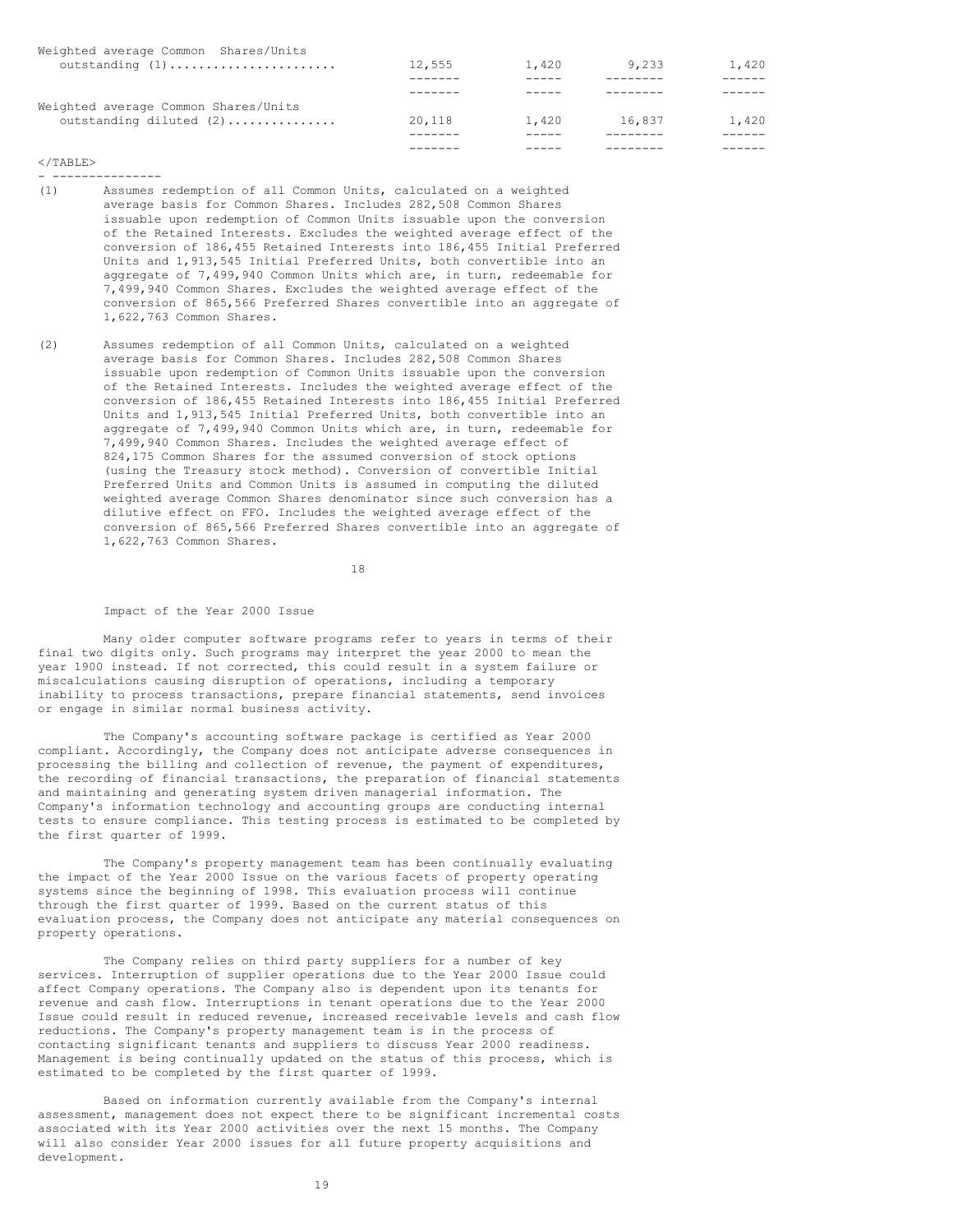### ITEM 1. Legal Proceedings

The Company is not currently involved in any material litigation nor, to the Company's knowledge, is any material litigation currently threatened against the Company (other than routine litigation arising in the ordinary course of business, substantially all of which is expected to be covered by liability insurance).

ITEM 2. Changes In Securities

a. None

b. None

c. On September 28, 1998, the Company, through affiliates of the Operating Partnership, completed the Constellation Transaction pursuant to agreements with affiliates of Constellation Real Estate Group to acquire real estate properties and service businesses (see Note 3 to the Consolidated Financial Statements). In connection with the Constellation Transaction, the Company issued 6,182,634 Common Shares and 865,566 Series A Convertible Preferred Shares of Beneficial Interest to Constellation. These shares were issued in a private placement reliant upon the exemption from registration provided by Section 4 (2) of the Securities Act of 1933, as amended. The Preferred Shares are nonvoting and are convertible after 2 years of issuance, subject to certain conditions, into Common Shares on the basis of 1.8748 Common Shares for each Preferred Share.

#### d. None

ITEM 3. Defaults Upon Senior Securities

None.

ITEM 4. Submission Of Matters To A Vote Of Security Holders

The following matters were submitted to a vote of security holders during the Company's third quarter.

|           | (a)                                    | Meeting type and date                                                                                                                          | Special Meeting of<br>Shareholders held on<br>August 21, 1998 |                 |
|-----------|----------------------------------------|------------------------------------------------------------------------------------------------------------------------------------------------|---------------------------------------------------------------|-----------------|
|           | (b)                                    | Directors elected at meeting                                                                                                                   | Not applicable                                                |                 |
|           | $\left( \circ \right)$                 | Description of each matter voted<br>on at meeting                                                                                              |                                                               |                 |
| $TABLE$   |                                        |                                                                                                                                                |                                                               |                 |
| $<$ S $>$ |                                        |                                                                                                                                                | <<                                                            | <<              |
|           | Resolution to approve the proposal for |                                                                                                                                                | Results of votes                                              |                 |
|           |                                        | the Company to enter into and perform                                                                                                          | For                                                           | 5, 571, 814.002 |
|           |                                        | the Constellation Transaction to                                                                                                               | Against or withheld                                           | 44,000.661      |
|           |                                        | acquire interests in up to 18<br>properties, various entity interests,<br>assume certain debt, and issue Common<br>Shares and Preferred Shares | Abstentions and broker non-votes                              | 37,259.887      |

#### $<$ /TABLE>

ITEM 5. Other Information

None.  $20$ ITEM 6. Exhibits and Reports on Form 8-K (a) Exhibits: <TABLE> <CAPTION> EXHIBIT NO. DESCRIPTION ------------ ------------------------------------------------------------------------------------------  $\langle$ C> 2.1 Agreement and Plan of Merger, dated as of January 31, 1998, among the Registrant, the Maryland Company and the Company (filed with the Trust's Registration Statement on Form S-4 (Commission File No. 333-45649) and incorporated herein by reference). 2.2 Formation/Contribution Agreement dated September 7, 1997, as amended, by and among the Company and certain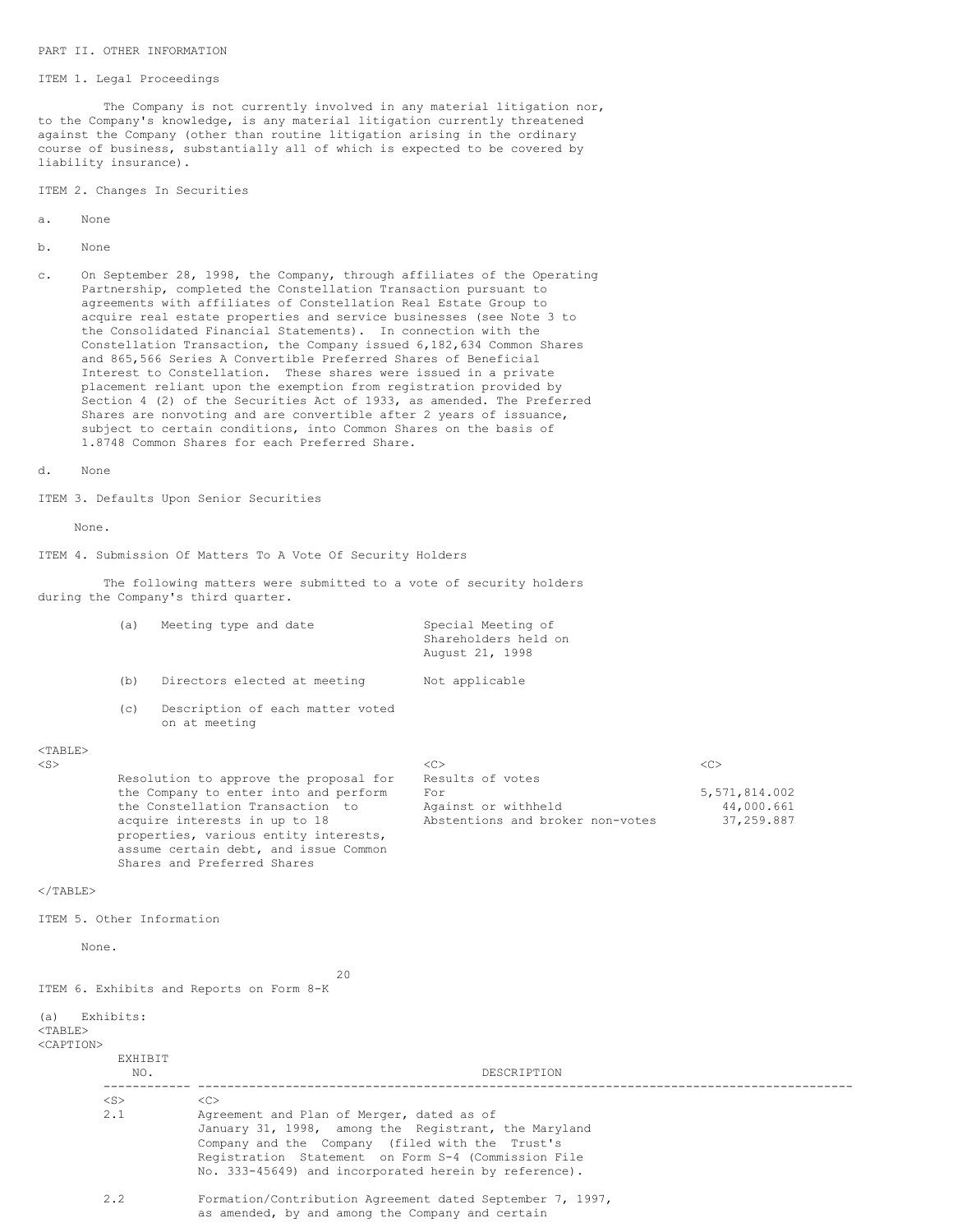subsidiary corporations and partnerships regarding the Transactions (filed with the Company's Current Report on Form 8-K on October 29, 1997 and incorporated herein by reference).

- 2.3 Agreement and Plan of Reorganization between the Company and Crown Advisors, Inc. (filed with the Company's Current Report on Form 8-K on October 29, 1997 and incorporated herein by reference).
- 2.4 Assignment of Partnership Interests dated as of April 30, 1998 between Airport Square Limited Partnership, Airport Square Corporation, Camp Meade Corporation and COPT Airport Square One LLC and COPT Airport Square Two LLC. (filed with the Company's Current Report on Form 8-K on May 14, 1998 and incorporated herein by reference).
- 2.5 Assignment of Purchase and Sale Agreement dated as of April 30, 1998 between Aetna Life Insurance Company and the Operating Partnership. (filed with the Company's Current Report on Form 8-K on May 14, 1998 and incorporated herein by reference).
- 2.6 Assignment of Loan Purchase and Sale Agreement dated as of April 30, 1998 between Constellation Real Estate, Inc. and the Operating Partnership. (filed with the Company's Current Report on Form 8-K on May 14, 1998 and incorporated herein by reference).
- 2.7 Purchase and Sale Agreement dated as of April 1, 1998 between Aetna Life Insurance Company and Airport Square Limited Partnership (filed with the Company's Current Report on Form 8-K on May 14, 1998 and incorporated herein by reference).
- 2.8.1 Loan Purchase and Sale Agreement dated as of March 13, 1998 between Aetna Life Insurance Company and Constellation Real Estate, Inc. (filed with the Company's Current Report on Form 8-K on May 14, 1998 and incorporated herein by reference).
- 2.8.2 Amendment to Loan Purchase and Sale Agreement dated as of April 16, 1998 between Aetna Life Insurance Company and Constellation Real Estate, Inc. (filed with the Company's Current Report on Form 8-K on May 14, 1998 and incorporated herein by reference).
- 2.9.1 Purchase and Sale Agreement dated as of March 4, 1998 between 695 Rt. 46 Realty, LLC, 710 Rt. 46 Realty, LLC and COPT Acquisitions, Inc. (filed with the Company's Current Report on Form 8-K on June 10, 1998 and incorporated herein by reference).
- 2.9.2 Letter Amendment to Purchase and Sale Agreement dated as of March 26, 1998 between 695 Rt. 46 Realty, LLC, 710 Rt. 46 Realty, LLC and COPT Acquisitions, Inc. (filed with the Company's Current Report on Form 8-K on June 10, 1998 and incorporated herein by reference).

- 2.10.1 Contribution Agreement between the Company and the Operating Partnership and certain Constellation affiliates (filed as Exhibit A of the Company's Schedule 14A Information on June 26, 1998 and incorporated herein by reference).
- 2.10.2 First Amendment to Contribution Agreement, dated July 16, 1998, between Constellation Properties, Inc. and certain entities controlled by Constellation Properties, Inc. (filed with the Company's Current Report on Form 8-K on October 13, 1998 and incorporated herein by reference).
- 2.10.3 Second Amendment to Contribution Agreement, dated September 28, 1998, between Constellation Properties, Inc. and certain entities controlled by Constellation Properties, Inc. (filed with the Company's Current Report on Form 8-K on October 13, 1998 and incorporated herein by reference).
- 2.11 Service Company Asset Contribution Agreement between the Company and the Operating Partnership and certain Constellation affiliates (filed as Exhibit B of the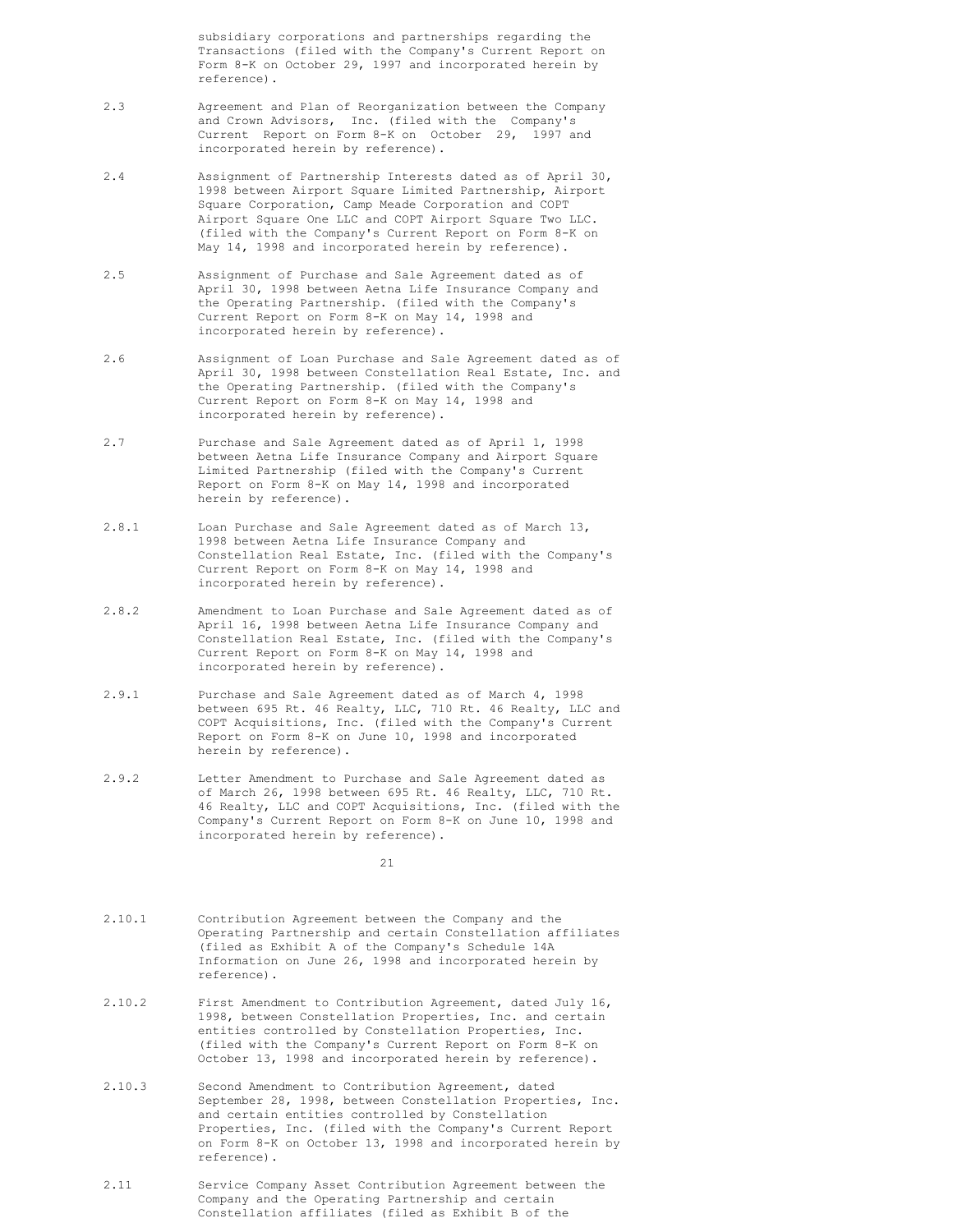Company's Schedule 14A Information on June 26, 1998 and incorporated herein by reference).

- 2.12.1 Option Agreement, dated May 14, 1998, between the Operating Partnership and NBP-III, LLC (a Constellation affiliate) (filed as Exhibit C of the Company's Schedule 14A Information on June 26, 1998 and incorporated herein by reference).
- 2.12.2 First Amendment to Option Agreement, dated June 22, 1998, between the Operating Partnership and NBP-III, LLC (a Constellation affiliate) (filed as Exhibit E of the Company's Schedule 14A Information on June 26, 1998 and incorporated herein by reference).
- 2.13.1 Option Agreement, dated May 14, 1998, between the Operating Partnership and Constellation Gatespring II, LLC (a Constellation affiliate) (filed as Exhibit D of the Company's Schedule 14A Information on June 26, 1998 and incorporated herein by reference).
- 2.13.2 First Amendment to Option Agreement, dated June 22, 1998, between the Operating Partnership and Constellation Gatespring II, LLC (a Constellation affiliate) (filed as Exhibit F of the Company's Schedule 14A Information on June 26, 1998 and incorporated herein by reference).
- 2.14 Option Agreement, dated September 28, 1998, between Jolly Acres Limited Partnership, Arbitrage Land Limited Partnership and the Operating Partnership (filed with the Company's Current Report on Form 8-K on October 13, 1998 and incorporated herein by reference).
- 2.15 Right of First Refusal Agreement, dated September 28, 1998, between Constellation Properties, Inc. and the Operating Partnership (filed with the Company's Current Report on Form 8-K on October 13, 1998 and incorporated herein by reference).
- 2.16 Right of First Refusal Agreement, dated September 28, 1998, between 257 Oxon, LLC and the Operating Partnership (filed with the Company's Current Report on Form 8-K on October 13, 1998 and incorporated herein by reference).

- 2.17 Development Property Acquisition Agreement, dated May 14, 1998, between the Operating Partnership and CPI Piney Orchard Village Center, Inc. (a Constellation affiliate) (filed as Exhibit H of the Company's Schedule 14A Information on June 26, 1998 and incorporated herein by reference).
- 2.18 Contribution Agreement, dated as of September 30, 1998, between COPT Acquisitions, Inc. and M.O.R. XXIX Associates Limited Partnership (filed with the Company's Current Report on Form 8-K on October 28, 1998 and incorporated herein by reference).
- 2.19 Purchase and Sale Agreement, dated as of September 30, 1998, between New England Life Pension Properties II: A Real Estate Limited Partnership and COPT Acquisitions, Inc. (filed with the Company's Current Report on Form 8-K on October 28, 1998 and incorporated herein by reference).
- 3.1 Amended and Restated Declaration of Trust of Registrant (filed with the Registrant's Registration Statement on Form S-4 (Commission File No. 333-45649) and incorporated herein by reference).
- 3.2 Bylaws of Registrant (filed with the Registrant's Registration Statement on Form S-4 (Commission File No. 333-45649) and incorporated herein by reference).
- 4.1 Form of certificate for the Registrant's Common Shares of Beneficial Interest, \$0.01 par value per share (filed with the Registrant's Registration Statement on Form S-4 (Commission File No. 333-45649) and incorporated herein by reference).
- 4.2.1 Registration Rights Agreement dated October 14, 1997, as amended, for the benefit of certain shareholders of the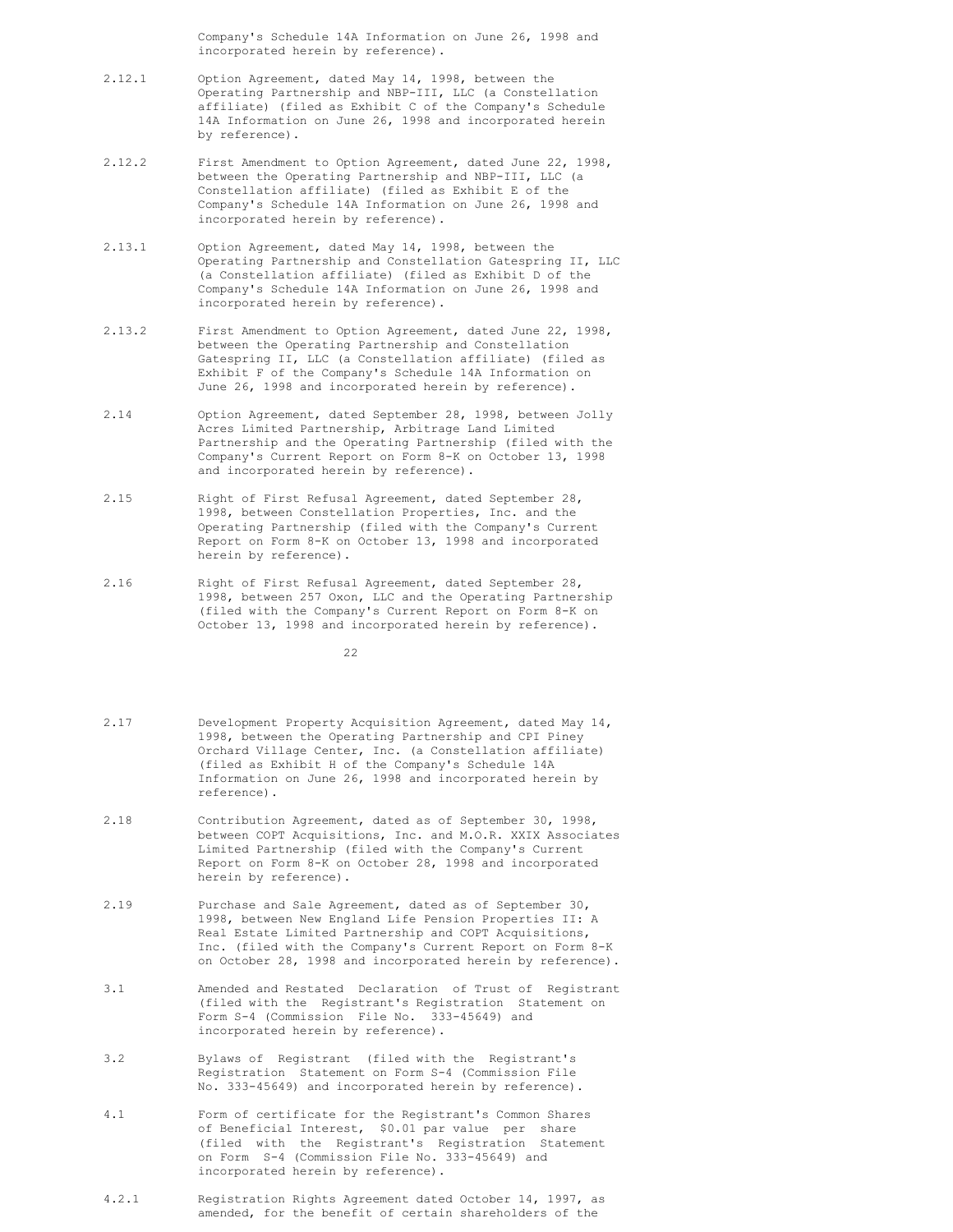Registrant (filed with the Company's Current Report on Form 8-K on October 29, 1997, and incorporated herein by reference).

- 4.2.2 Amended and Restated Registration Rights Agreement dated March 16, 1998 for the benefit of certain shareholders of the Company (filed with the Company's Quarterly Report on Form 10-Q on August 12, 1998 and incorporated herein by reference).
- 4.3 Articles Supplementary of Corporate Office Properties Trust Series A Convertible Preferred Shares, dated September 28, 1998 (filed with the Company's Current Report on Form 8-K on October 13, 1998 and incorporated herein by reference).
- 4.4.1 Limited Partnership Agreement of the Operating Partnership dated October 14, 1997 (filed with the Company's Current Report on Form 8-K on October 29, 1997 and incorporated herein by reference).
- 4.4.2 Amended and Restated Limited Partnership Agreement of the Operating Partnership dated March 16, 1998 (filed with the Company's Quarterly Report on Form 10-Q on August 12, 1998 and incorporated herein by reference).
- 4.4.3 First Amendment to Amended and Restated Limited Partnership Agreement of the Operating Partnership, dated September 28, 1998 (filed with the Company's Current Report on Form 8-K on October 13, 1998 and incorporated herein by reference).
- 4.4.4 Second Amendment to Amended and Restated Limited Partnership Agreement of the Operating Partnership, dated as of October 13, 1998 (filed with the Company's Current Report on Form 8-K on October 28, 1998 and incorporated herein by reference).

- 10.1 Amended and Restated Partnership Agreement of Blue Bell Investment Company, L.P. (filed with the Company's Current Report on Form 8-K on October 29, 1997 and incorporated herein by reference).
- 10.2 Amended and Restated Partnership Agreement of South Brunswick Investors, L.P. (filed with the Company's Current Report on Form 8-K on October 29, 1997 and incorporated herein by reference).
- 10.3 Amended and Restated Partnership Agreement of Comcourt Investors, L.P. (filed with the Company's Current Report on Form 8-K on October 29, 1997 and incorporated herein by reference).
- 10.4 Amended and Restated Partnership Agreement of 6385 Flank, L.P. (filed with the Company's Current Report on Form 8-K on October 29, 1997 and incorporated herein by reference).
- 10.5 Clay W. Hamlin III Employment Agreement dated October 14, 1997 with the Operating Partnership (filed with the Company's Current Report on Form 8-K on October 29, 1997, and incorporated herein by reference).
- 10.6 Management Agreement between Registrant and Glacier Realty, LLC (filed with the Company's Current Report on Form 8-K on October 29, 1997, and incorporated herein by reference).
- 10.7 Senior Secured Credit Agreement dated October 13, 1997 (filed with the Company's Current Report on Form 8-K on October 29, 1997, and incorporated herein by reference).
- 10.8 Corporate Office Properties Trust 1998 Long Term Incentive Plan (filed with the Registrant's Registration Statement on Form S-4 (Commission File No. 333-45649) and incorporated herein by reference).
- 10.9 Stock Option Plan for Directors (filed with Royale Investments, Inc.'s Form 10-KSB for the year ended December 31, 1993 (Commission File No. 0-20047) and incorporated herein by reference).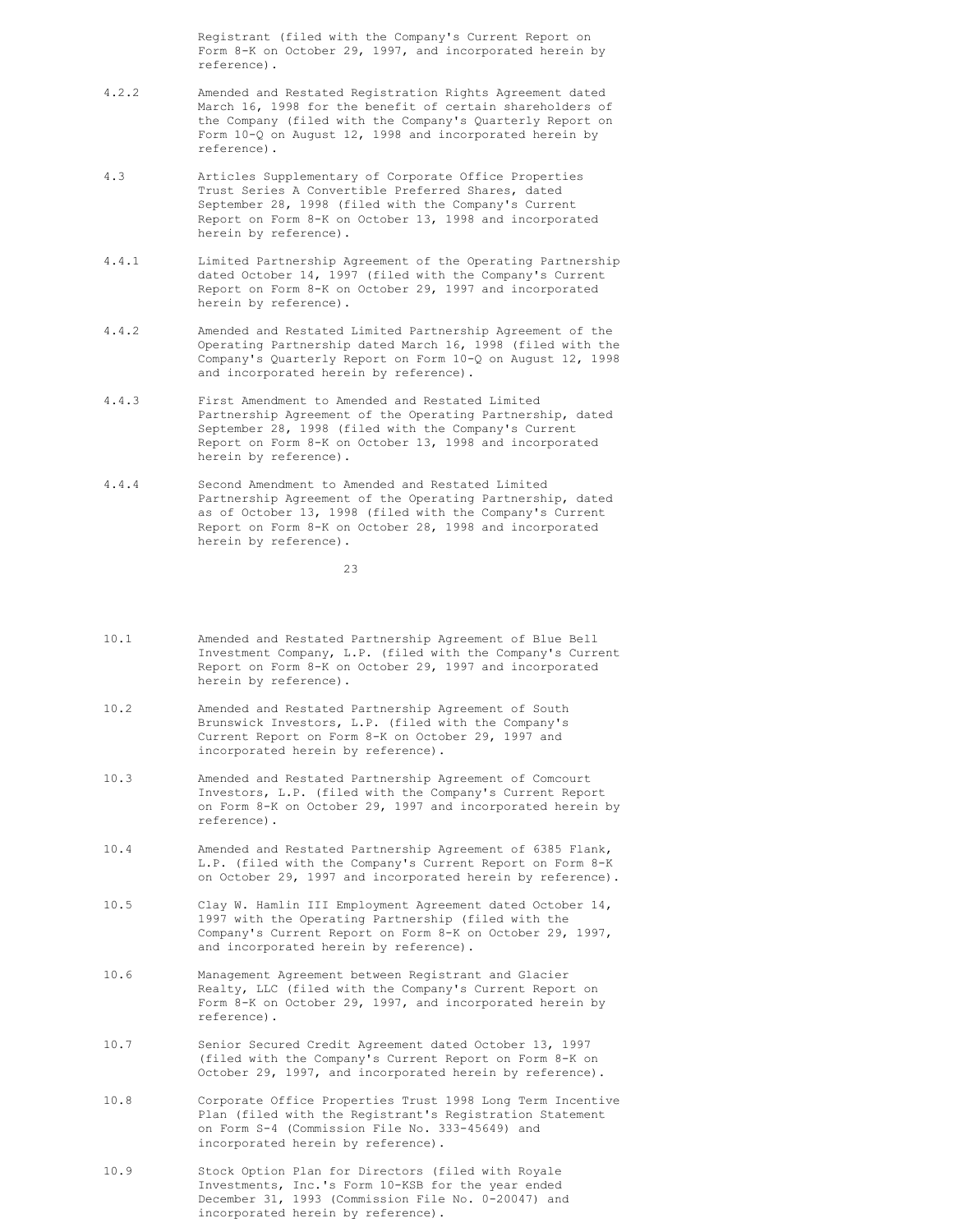- 10.10 Lease Agreement between Blue Bell Investment Company, L.P. and Unisys Corporation dated March 12, 1997 with respect to lot A (filed with the Registrant's Registration Statement on Form S-4 (Commission File No. 333-45649) and incorporated herein by reference).
- 10.11 Lease Agreement between Blue Bell Investment Company, L.P. and Unisys Corporation dated March 12, 1997 with respect to lot B (filed with the Registrant's Registration Statement on Form S-4 (Commission File No. 333-45649) and incorporated herein by reference).
- 10.12 Lease Agreement between Blue Bell Investment Company, L.P. and Unisys Corporation dated March 12, 1997 with respect to lot C (filed with the Registrant's Registration Statement on Form S-4 (Commission File No. 333-45649) and incorporated herein by reference).
- 10.13 Amended and Restated Lease between South Brunswick Investors L.P. and International Business Machines Corporation dated August 11, 1995, as amended (filed with the Registrant's Registration Statement on Form S-4 (Commission File No. 333-45649) and incorporated herein by reference).

- 10.14 Agreement of Lease between South Brunswick Investors L.P. and Teleport Communications Group, Inc. dated February 20, 1996, as amended (filed with the Registrant's Registration Statement on Form S-4 (Commission File No. 333-45649) and incorporated herein by reference).
- 10.15 Agreement of Lease between South Brunswick Investors L.P. and Teleport Communications Group, Inc. dated August 19, 1996 (filed with the Registrant's Registration Statement on Form S-4 (Commission File No. 333-45649) and incorporated herein by reference).
- 10.16 Thomas D. Cassel Employment Agreement dated as of October 20, 1997 with the Operating Partnership (filed with the Company's Annual Report on Form 10-K on March 25, 1998 and incorporated herein by reference).
- 10.17 Senior Secured Revolving Credit Agreement dated as of May 28, 1998 between the Company, the Operating Partnership, Any Mortgaged Property Subsidiary and Bankers Trust Company (filed with the Company's Current Report on Form 8-K on June 10, 1998 and incorporated herein by reference).
- 10.18 Secured Promissory Note dated as of April 29, 1997 between 710 Rt. 46 Realty, LLC and Life Investors Insurance Company of America (filed with the Company's Current Report on Form 8-K on June 10, 1998 and incorporated herein by reference).
- 10.19 Mortgage and Security Agreement dated as of April 29, 1997 between 710 Rt. 46 Realty, LLC and Life Investors Insurance Company of America (filed with the Company's Current Report on Form 8-K on June 10, 1998 and incorporated herein by reference).
- 10.20 Amended and Restated Deed of Trust Note, dated October 6, 1995, between Cranberry-140 Limited Partnership and Security Life of Denver Insurance Company (filed with the Company's Current Report on Form 8-K on October 13, 1998 and incorporated herein by reference).
- 10.21.1 Promissory Note, dated September 15, 1995, between Tred Lightly Limited Liability Company and Provident Bank of Maryland (filed with the Company's Current Report on Form 8-K on October 13, 1998 and incorporated herein by reference).
- 10.21.2 Allonge to Promissory Note, dated September 28, 1998, between Tred Lightly Limited Liability Company and Provident Bank of Maryland (filed with the Company's Current Report on Form 8-K on October 13, 1998 and incorporated herein by reference).
- 10.22.1 Third Loan Modification and Extension Agreeement, dated November 12, 1997, between St. Barnabus Limited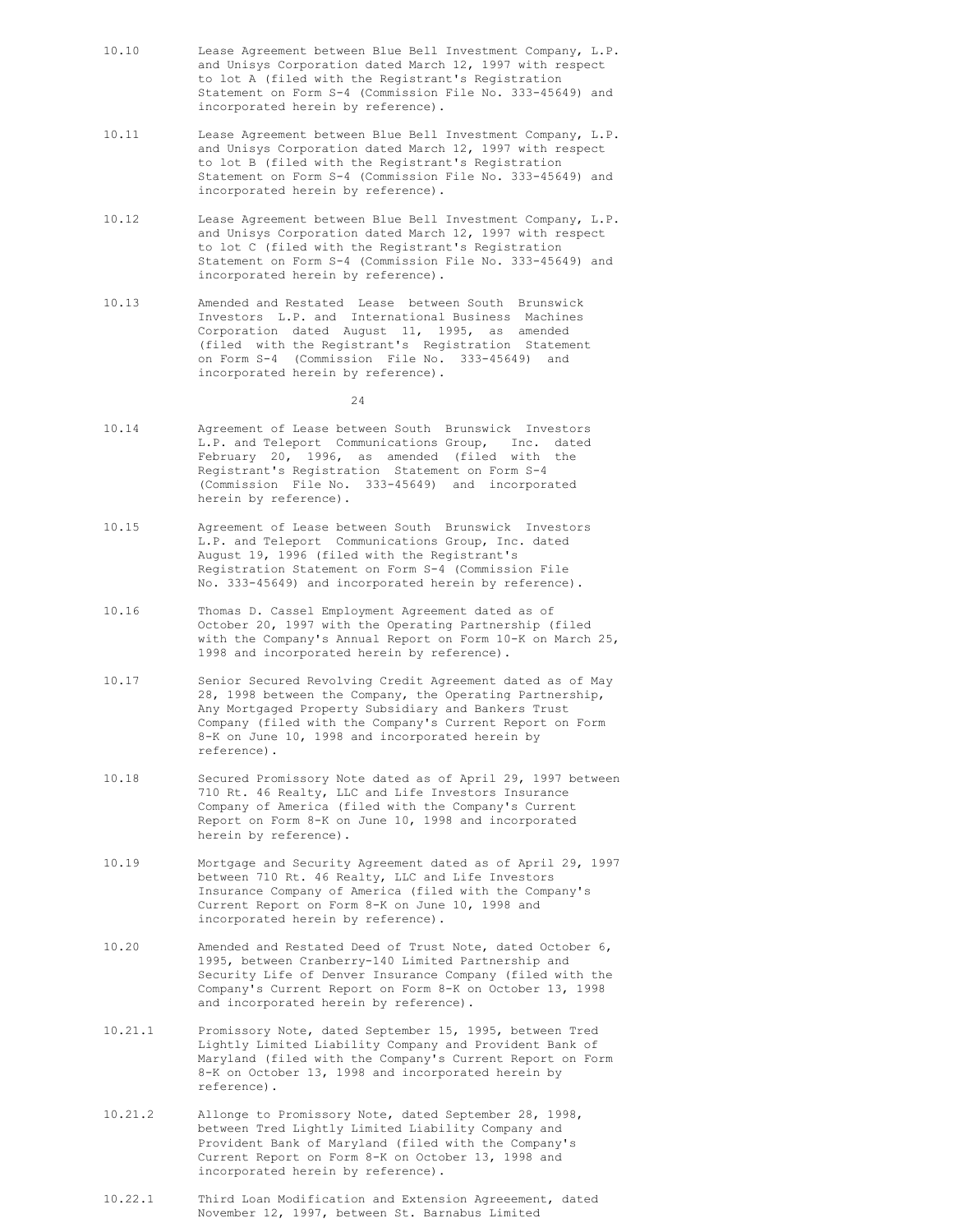Partnership, Constellation Properties, Inc. and NationsBank, N.A. (filed with the Company's Current Report on Form 8-K on October 13, 1998 and incorporated herein by reference).

- 10.22.2 Fourth Loan Modification Agreement dated September 28, 1998 between St. Barnabus Limited Partnership, Constellation Properties, Inc. and NationsBank, N.A. (filed with the Company's Current Report on Form 8-K on October 13, 1998 and incorporated herein by reference).
- 10.23.1 Deed of Trust Note, dated September 20, 1988, between Brown's Wharf Limited Partnership and Mercantile-Safe Deposit and Trust Company (filed with the Company's Current Report on Form 8-K on October 13, 1998 and incorporated herein by reference).

25

- 10.23.2 Extension Agreement and Allonge to Deed of Trust Note, dated July 1, 1994, between Brown's Wharf Limited Partnership and Mercantile-Safe Deposit and Trust Company (filed with the Company's Current Report on Form 8-K on October 13, 1998 and incorporated herein by reference).
- 10.24 Employment Agreement, dated September 28, 1998 between Corporate Office Management, Inc. and Randall M. Griffin (filed with the Company's Current Report on Form 8-K on October 13, 1998 and incorporated herein by reference).
- 10.25 Employment Agreement, dated September 28, 1998 between Corporate Office Management, Inc. and Roger A. Waesche, Jr. (filed with the Company's Current Report on Form 8-K on October 13, 1998 and incorporated herein by reference).
- 10.26 Employment Agreement, dated September 28, 1998 between Corporate Realty Management, LLC and Michael D. Kaiser (filed with the Company's Current Report on Form 8-K on October 13, 1998 and incorporated herein by reference).
- 10.27 Consulting Services Agreement, dated April 28, 1998 between the Company and Net Lease Finance Corp., doing business as Corporate Office Services (filed with the Company's Current Report on Form 8-K on October 13, 1998 and incorporated herein by reference).
- 10.28 Project Consulting and Management Agreement, dated September 28, 1998, between Constellation Properties, Inc. and COMI (filed with the Company's Current Report on Form 8-K on October 13, 1998 and incorporated herein by reference).
- 10.29 Promissory Note, dated October 22, 1998, between Teachers Insurance and Annuity Association of America and the Operating Partnership.
- 10.30 Indemnity Deed of Trust, Assignment of Leases and Rents and Security Agreement, dated October 22, 1998, by affiliates of the Operating Partnership for the benefit of Teachers Insurance and Annuity Association of America.

27. Financial Data Schedule.

#### $\langle$ /TABLE>

(b) Reports on Form 8-K

During the three months ended September 30, 1998 and through November 13, 1998 the Company filed the following:

- i. a Current Report of Form 8-K filed October 13, 1998 (Reporting under Items 1, 2, 5 and 7) regarding the Company's completion of the Constellation Transaction, resulting in the acquisition, through affiliates of the Operating Partnership, of real estate properties and service businesses.
- ii.a Current Report of Form 8-K filed October 28, 1998 (Reporting under Items 2 and 7) regarding the Company's acquisition through affiliates of the Operating Partnership of an office building located in Columbia, Maryland.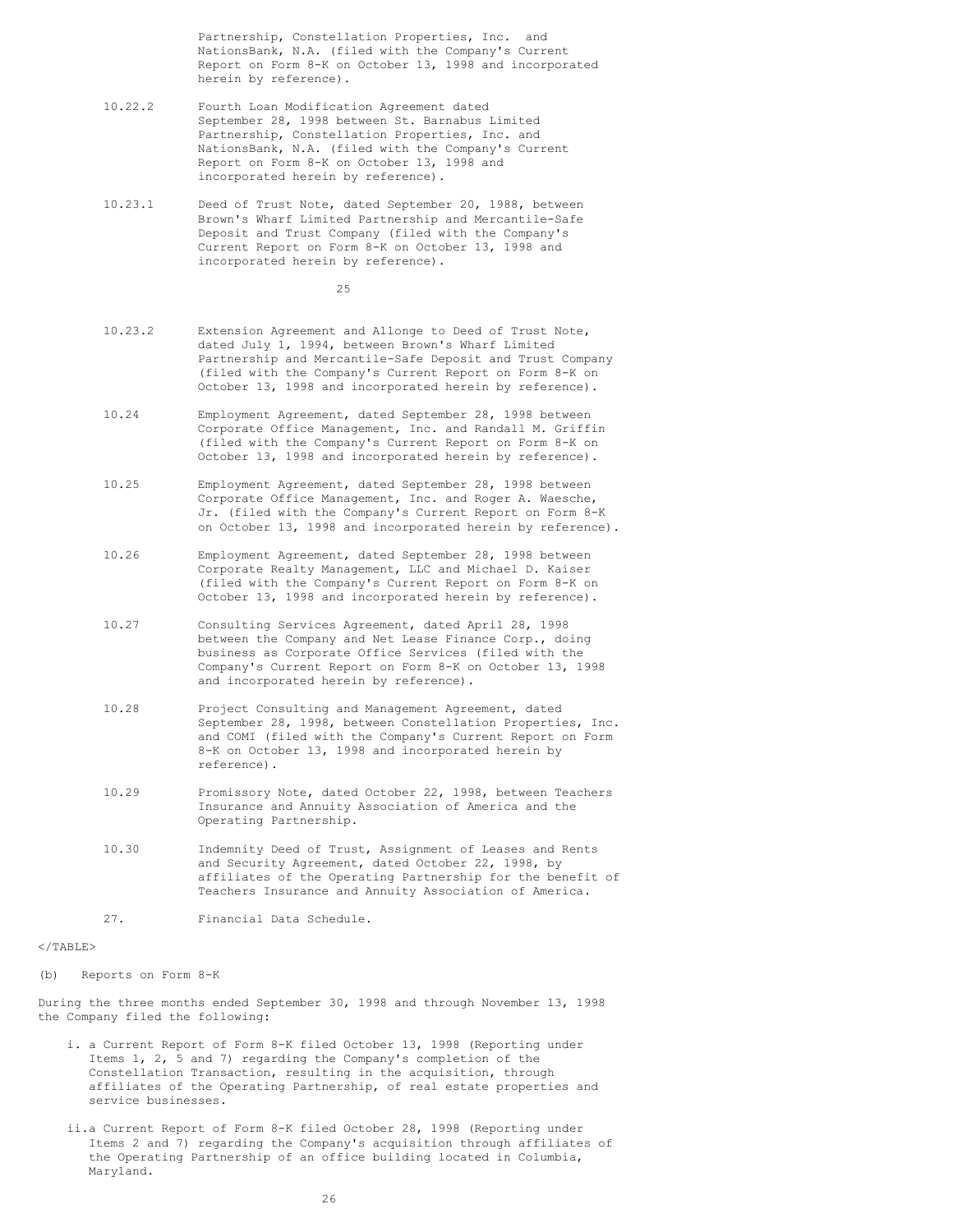SIGNATURES

Pursuant to the requirements of Section 13 or 15(d) of the Securities Act of 1934, the Company has duly caused this report to be signed on its behalf by the undersigned, thereunto duly authorized.

CORPORATE OFFICE PROPERTIES TRUST

| Date November 13, 1998 |  | Bv: | /s/ Clay W. Hamlin, III                                      |
|------------------------|--|-----|--------------------------------------------------------------|
|                        |  |     | Clay W. Hamlin, III<br>Chief Executive Officer               |
| Date November 13, 1998 |  | By: | /s/ Roger A. Waesche, Jr.                                    |
|                        |  |     | Roger A. Waesche, Jr.<br>Senior Vice President<br>of Finance |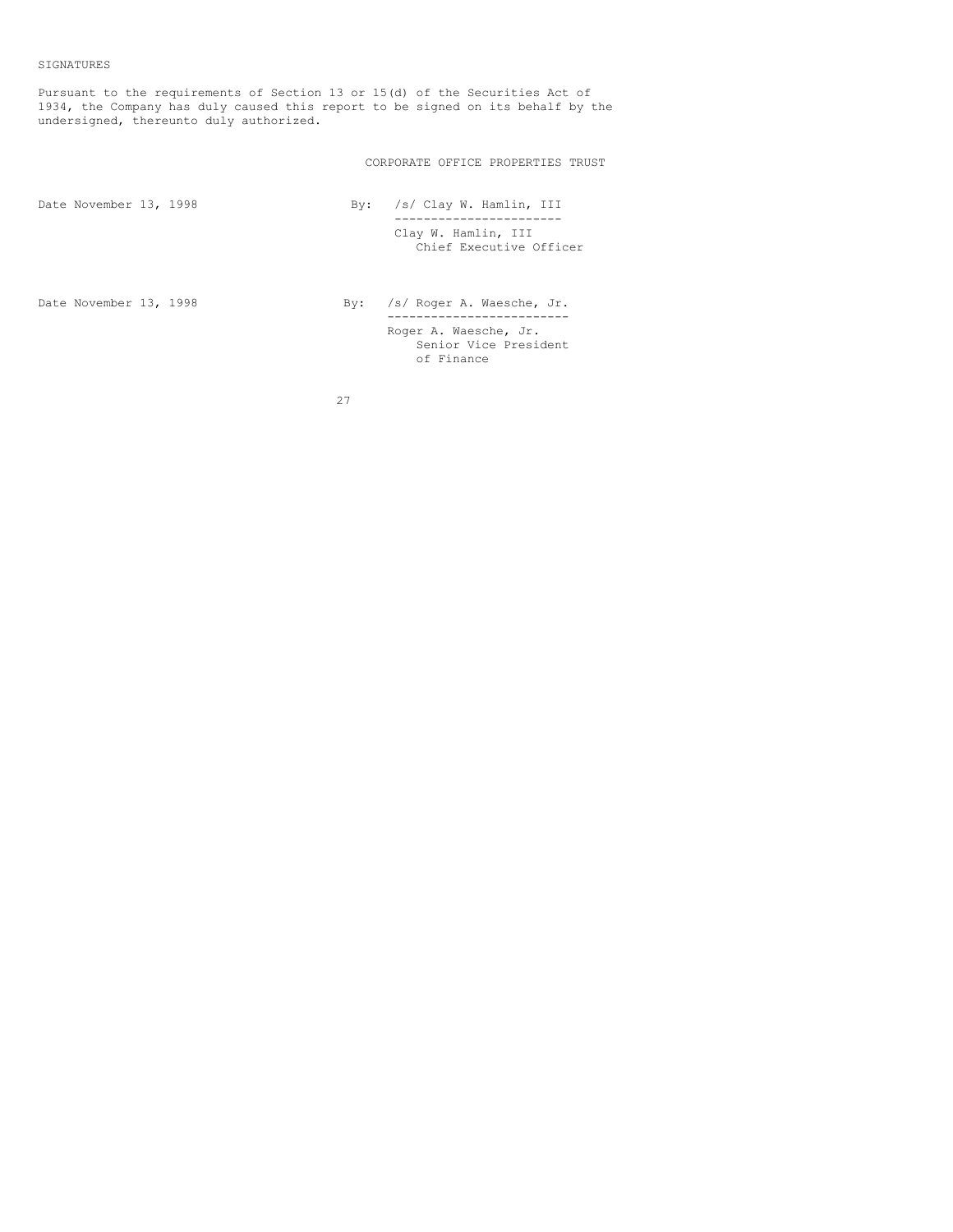Exhibit 10.29

TIAA Appl. #MD-534 M - 0004 54100

PROMISSORY NOTE ---------------

\$85,000,000 Columbia, Maryland Dated: Oct. 22, 1998

FOR VALUE RECEIVED, CORPORATE OFFICE PROPERTIES, L.P. ("Borrower"), a Delaware limited partnership, having its principal place of business at 8815 Centre Park Drive, Suite 400, Columbia. Maryland 21045, promises to pay to TEACHERS INSURANCE AND ANNUITY ASSOCIATION OF AMERICA ("Lender"), a New York corporation, or order, at Lender's offices at 730 Third Avenue, New York, New York 10017 or at such other place as Lender designates in writing, the principal sum of EIGHTY-FIVE MILLION DOLLARS (\$85,000,000) (the principal sum or so much of the principal sum as may be advanced and outstanding from time to time, the "Principal"), in lawful money of the United States of America, with interest on the Principal from the date of this Promissory Note (this "Note") through and including the date of repayment in full of the Principal at the fixed rate of six and 89/100ths percent (6.89%) per annum (the "Fixed Interest Rate").

This Note is guaranteed by, inter alia, a Conditional Payment Guaranty (the "Conditional Guaranty") from NBP One, LLC, NBP-131-133-141, LLC, Three Centre Park, LLC, Lakeview at Greens, LLC and Corporate Gatespring LLC, jointly and severally (collectively, the "Conditional Guarantors") dated of even date herewith. The Conditional Guaranty is secured by, among other things, the Indemnity Deed of Trust, Assignment of Leases and Rents and Security Agreement (the "Deed of Trust") also dated as of the date of this Note, but made by the Conditional Guarantors for the benefit of the Lender as security for the Conditional Guaranty. All capitalized terms not expressly defined in this note will have the definitions set forth in the Deed of Trust.

Section 1. Payments of Principal and Fixed Interest.

(a) "Advances of Principal" shall mean the advances of Principal funded by the Lender under this Note in the following order:

> (i) \$76,200,000 ("First Disbursement"); and (ii) \$8,800,000 ("Second Disbursement").

"Principal," when used herein, shall be the total amount advanced under both the First Disbursement and the Second Disbursement.

(b) Borrower will make monthly installment payments ("Debt Service Payments") as follows:

> (i) On November 1, 1998, a payment of accrued interest on the Advance of Principal made hereunder as the First Disbursement at the Fixed Interest Rate;

> > 1

(ii) On December 1, 1998, a payment in the amount of Five Hundred Thirty Three Thousand Two Hundred Thirty and 47/100 Dollars (\$533,230.47), which will be applied first to interest on the First Disbursement at the Fixed Interest Rate; and then to the Advance of Principal under the First Disbursement

(iii) On January 1, 1999, payments:

(A) in the amount of Five Hundred Thirty Three Thousand Two Hundred Thirty and 47/100 Dollars (\$533,230.47), which will be applied first to interest on the First Disbursement, and then to the Advance of Principal under the First Disbursement; plus

(B) a payment of accrued interest on the Advance of Principal made hereunder as the Second Disbursement, which is expected to be funded in December 1998, at the Fixed Interest Rate;

(iv) On February 1, 1999, and on the first day of each succeeding calendar month through and including October 1, 2008, payments in the amount of Five Hundred Ninety Four Thousand Nine Hundred Sixty Six and 42/100 Dollars (\$594,966.42), each of which will be applied first to interest on the Principal at the Fixed Interest Rate and then to the Principal.

(c) On November 1, 2008 (the "Maturity Date"), Borrower will pay the Principal in full together with accrued interest at the Fixed Interest Rate and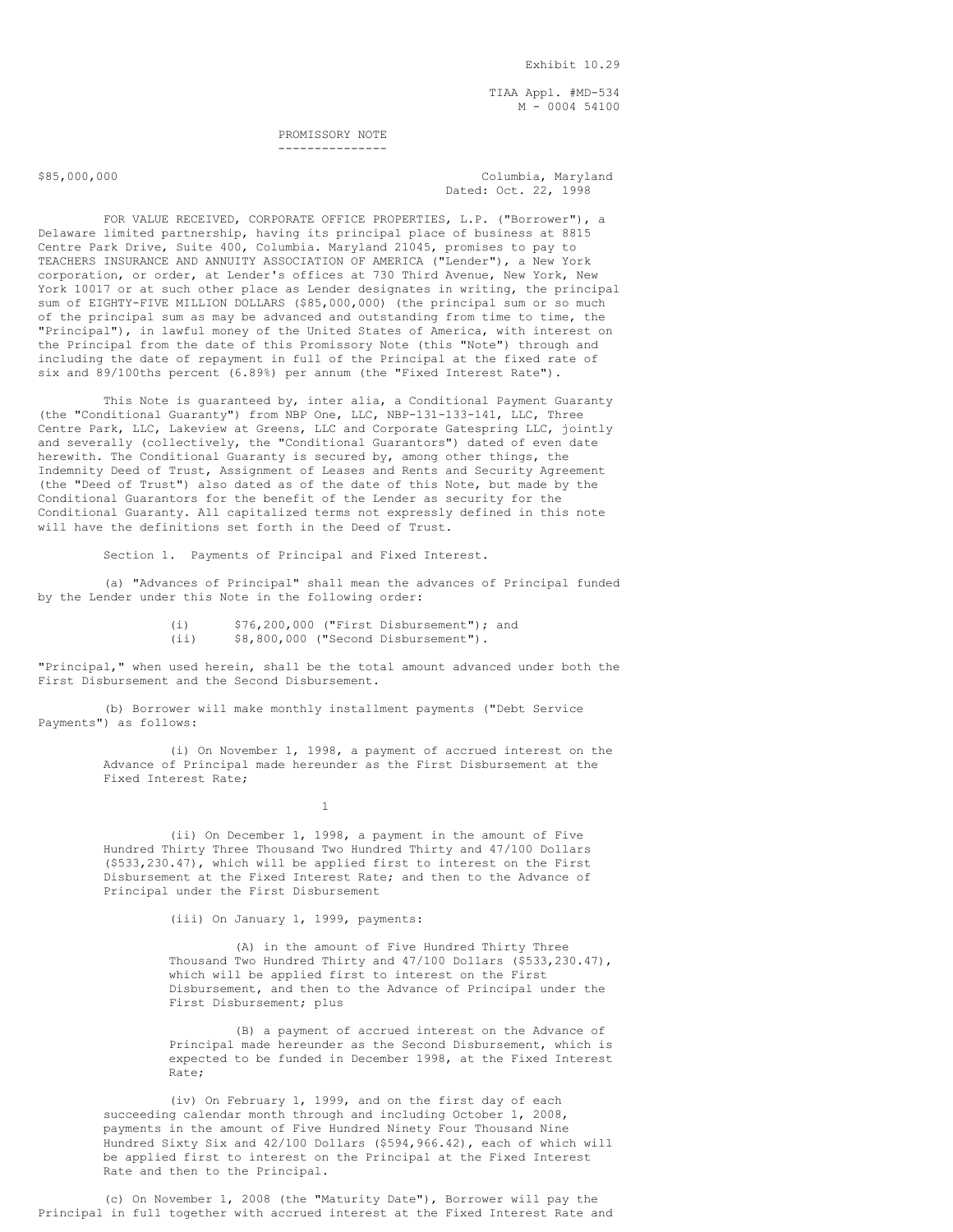all other amounts due under the Loan Documents.

Borrower acknowledges that the monthly payment provided for in clause(b)(vi), above, will not fully repay the Principal and that a balloon payment of the entire unpaid, Principal balance, together with accrued interest and other amounts due, will be due on the Maturity Date.

Section 2. Prepayment Provisions.

(a) The following definitions apply:

"Discount Rate" means the yield on a U.S. Treasury issue selected by Lender, as published in The Wall Street Journal, two weeks prior to prepayment, having a maturity date corresponding (or most closely corresponding, if not identical) to the Maturity Date, and, if applicable, a coupon rate corresponding (or most closely corresponding, if not identical) to the Fixed Interest Rate.

"Default Discount Rate" means the Discount Rate less 300 basis points until December 1, 2003, and thereafter the Discount Rate.

 $\overline{2}$ 

"Discounted Value" means the Discounted Value of a Note Payment based on the following formula:

> NP -----------  $(1 + R/12)n$  = Discounted Value

NP = Amount of Note Payment

R = Discount Rate or Default Discount Rate as the case may be.

n = The number of months between the date of prepayment and the scheduled date of the Note Payment being discounted rounded to the nearest integer.

"Evasion Percentage" = four percent (4%), until December 1, 2003, and thereafter one percent (1%).

"Note Payments" means (i) the scheduled Debt Service Payments for the period from the date of prepayment through the Maturity Date and (ii) the scheduled repayment of Principal, if any, on the Maturity Date.

"Prepayment Date Principal" means the Principal on the date of prepayment.

(b) This Note may not be prepaid in full or in part before November 30, 2003. Commencing on December 1, 2003, provided there is no Event of Default, Borrower may prepay this Note in full, but not in part (except pursuant to Section 12.4(b) of the Deed of Trust), on the first day of any calendar month, upon 60 days prior notice to Lender and upon payment in full of the Debt which will include a payment (the "Prepayment Premium") equal to the greater of (i) an amount equal to the product of one percent (1%) times the Prepayment Date Principal and (ii) the amount by which the sum of the Discounted Values of Note Payments, calculated at the Discount Rate, exceeds the Prepayment Date Principal. Provided there is no Event of Default, this Note may be prepaid in full without payment of the Prepayment Premium during the last 90 days of the Term.

(c) After an Acceleration or upon any other prepayment not permitted by the Loan Documents, any tender of payment of the amount necessary to satisfy the Debt accelerated, any decree of foreclosure, any statement of the amount due at the time of foreclosure (including foreclosure by power of sale) and any tender of payment made during any redemption period after foreclosure, will include, in lieu of the Prepayment Premium, a payment (the "Evasion Premium") equal to the greater of (i) an amount equal to the product of the Evasion Percentage times the Prepayment Date Principal, and (ii) the amount by which the sum of the Discounted Values of the Note Payments, calculated at the Default Discount Rate, exceeds the Prepayment Date Principal.

- (d) Borrower acknowledges that:
- (i) a prepayment will cause damage to Lender;

3

(ii) the Evasion Premium is intended to compensate Lender for the loss of its investment and the expense incurred and time and effort associated with making the Loan, which will not be fully repaid if the Loan is prepaid;

(iii) it will be extremely difficult and impractical to ascertain the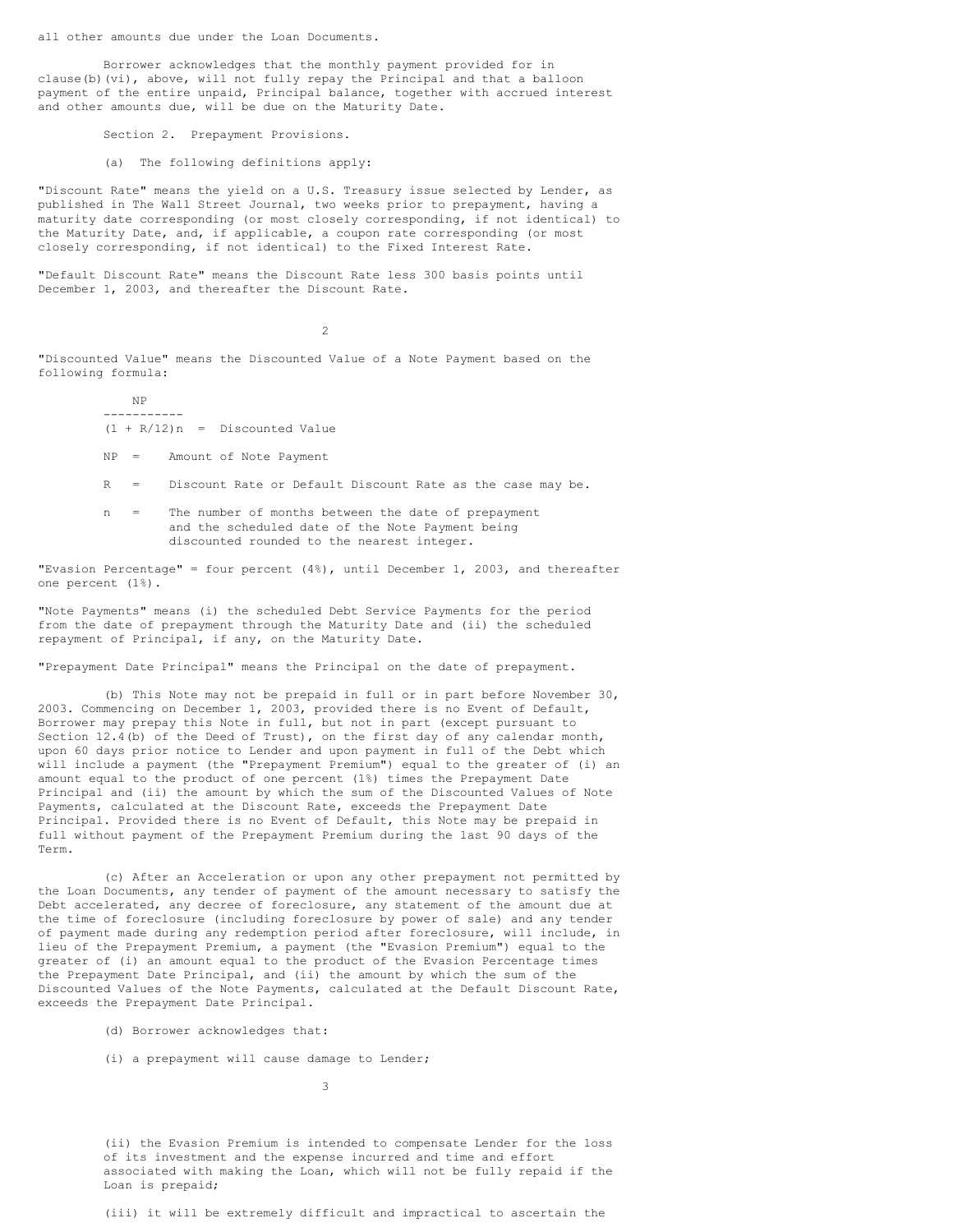extent of Lender's damages caused by a prepayment after an Event of Default or any other prepayment not permitted by the Loan Documents; and

(iv) the Evasion Premium represents Lender and Borrower's reasonable estimate of Lender's damages for the prepayment and is not a penalty.

Section 3. Guaranty; Security for Guaranty. Borrower's obligations under this Note and the other Loan Documents (the "Borrower's Obligations") are guaranteed pursuant to the Conditional Guaranty by the Conditional Guarantors. The obligations of the Conditional Guarantors under the Guaranty are secured by the Deed of Trust by the Conditional Guarantor to William H. Goebel and Matthew T. Murphy, as trustees, for the benefit of the Lender encumbering certain real properties located in Anne Arundel County, Howard County and Prince George's County, Maryland, and other property of the Conditional Guarantors as more particularly described therein (the "Property"), and by an Indemnity Assignment of Leases and Rents (the "Assignment") of even date herewith by the Conditional Guarantors for the benefit of the Lender. The Deed of Trust and the Assignment contain terms and provisions which provide grounds for acceleration of the Debt together with additional remedies in the event of default thereunder. Failure on the part of Lender to exercise any right granted herein or in the aforesaid Deed of Trust or Assignment shall not constitute a waiver of such right or preclude the subsequent exercise and enforcement thereof. This Note, the Conditional Guaranty, the Deed of Trust and all documents now or hereafter executed by Borrower or Conditional Guarantors or held by Lender or Trustees relating to the Loan, including all amendments, are herein collectively referred to as the "Loan Documents".

Section 4. Events of Default.

(a) It is an "Event of Default" under this Note:

(i) if Borrower fails to pay any amount due, as and when required, under this Note or any other Loan Document and the failure continues for a period of 5 days; or

(ii) if an Event of Default occurs under any other Loan Document.

(b) If an Event of Default occurs, Lender may declare all or any portion of the Debt immediately due and payable ("Acceleration") and exercise any of the other Remedies.

Section 5. Default Rate. Interest on the Principal will accrue at the Default Interest Rate from the date an Event of Default occurs.

4

Section 6. Late Charges.

(a) If Borrower fails to pay any Debt Service Payment when due and the failure continues for a period of 5 days or more or fails to pay any amount due under the Loan Documents on the Maturity Date, Borrower agrees to pay to Lender an amount (a "Late Charge") equal to five cents (\$.05) for each one dollar (\$1.00) of the delinquent payment.

(b) Borrower acknowledges that:

(i) a delinquent payment will cause damage to Lender;

(ii) the Late Charge is intended to compensate Lender for loss of use of the delinquent payment and the expense incurred and time and effort associated with recovering the delinquent payment;

(iii) it will be extremely difficult and impractical to ascertain the extent of Lender's damages caused by the delinquency; and

(iv) the Late Charge represents Lender and Borrower's reasonable estimate of Lender's damages from the delinquency and is not a penalty.

Section 7. Limitation of Liability. (a) Notwithstanding any provision in this Note to the contrary, except as set forth in subsections (b) through (e) below, if Lender seeks to enforce the collection of the Principal, the Interest, the Late Charges, the Prepayment Premiums, the Expenses, any additional advances made by Lender in connection with the Loan and all other amounts payable under the Loan Documents (the "Debt"), Lender will first declare a default under this Note and exercise its remedies under the Conditional Guaranty and under the Deed of Trust instead of instituting suit on this Note. If following a sale of all of the parcels comprising the Property under the Deed of Trust a lesser sum is realized therefrom than that due under the then outstanding Debt, Lender will not institute any Proceeding against Borrower or Borrower's general partners or principals, if any, for or on account of the deficiency, and Lender shall not have recourse against Borrower or Borrower's general partner for any portion of the Debt, except in each instance as set forth in subsections (b) through (e)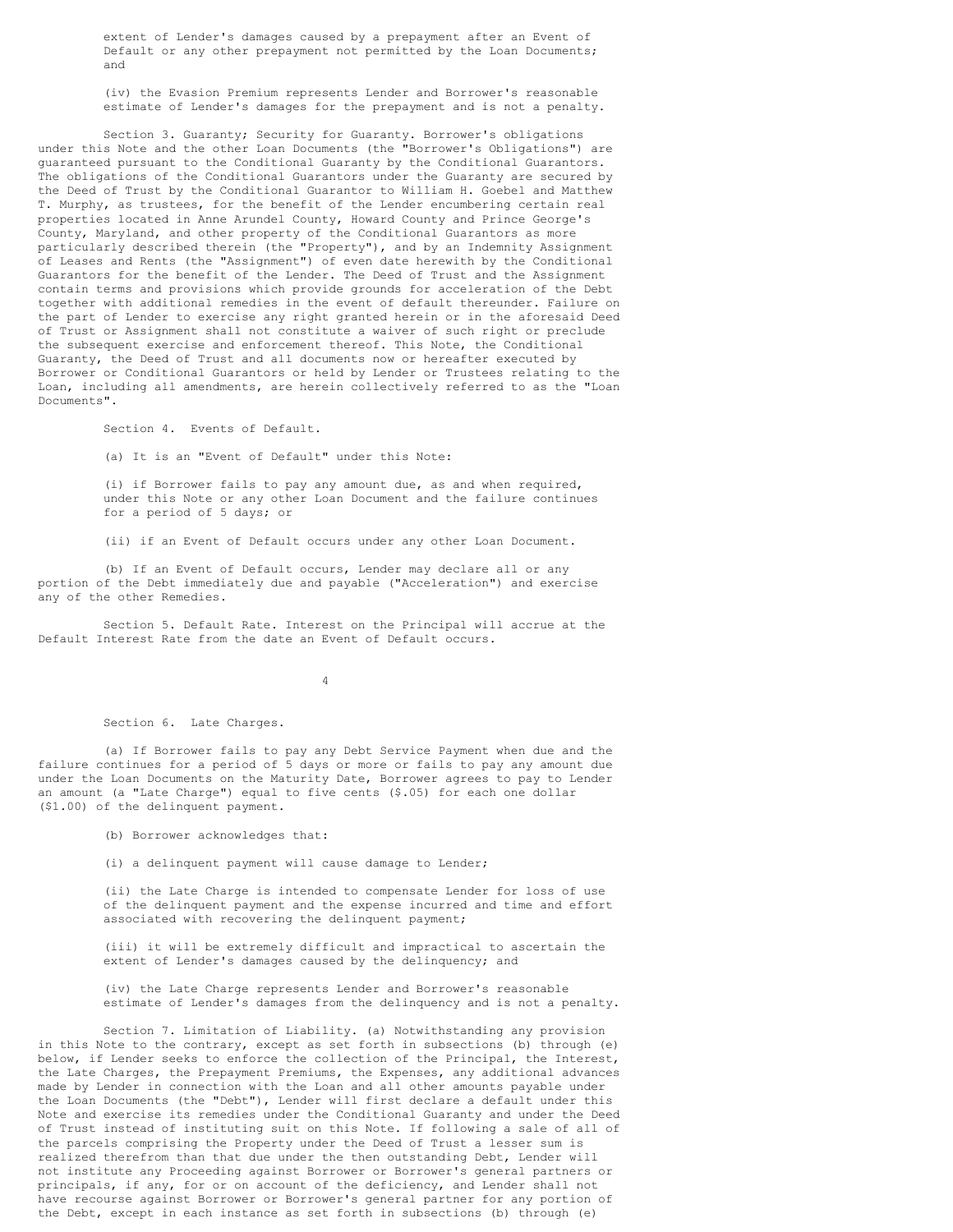(b) The limitation of liability in subsection (a) will not affect or impair (i) Lender's rights and remedies under the other Loan Documents, including Lender's right as mortgagee or secured party to commence an action to foreclose any lien or security interest Lender has under the Loan Documents against any parcel remaining encumbered thereby or any additional collateral held; (ii) the validity of the Loan Documents, the Borrower's Obligations, the obligations of the Conditional Guarantors under the Loan Documents to which they are a party (the "Guarantors' Obligations"); or (iii) Lender's right to present and collect on any letter of credit or other credit enhancement document held by Lender in connection with the Borrower's Obligations.

(c) The following are excluded and excepted from the limitation of liability in subsection (a) and Lender may recover personally against Borrower and its general partners, for the following:

5

(i) all losses suffered and liabilities and expenses incurred by Lender relating to any fraud or intentional misrepresentation or omission by Borrower or Conditional Guarantors or any of their partners, members, officers, directors, shareholders or principals in connection with (A) the performance of any of the conditions to Lender making the loan evidenced hereby (the "Loan"); (B) any inducements to Lender to make the Loan; (C) the execution and delivery of the Loan Documents; (D) any certificates, representations or warranties given in connection with the Loan; or (E) Borrower's performance of the Borrower's Obligations or Guarantors' performance of the Guarantors' Obligations;

(ii) all Rents derived from the Property after a default under the Loan Documents which default is a basis of a Proceeding by Lender to enforce collection of the Debt and all moneys that, on the date such a default occurs, are on deposit in one or more accounts used by or on behalf of Conditional Guarantors (or any of them) relating to the operation of the Property, except to the extent properly applied to payment of Debt Service Payments, Impositions, Insurance Premiums and any reasonable and customary expenses incurred by Conditional Guarantors in the operation, maintenance and leasing of the Property or delivered to Lender;

(iii) the cost of remediation of any Environmental Activity affecting the Property and any other losses suffered and liabilities and expenses incurred by Lender relating to a default under the Article of the Deed of Trust entitled "Environmental";

(iv) all security deposits collected by Conditional Guarantors or any of Conditional Guarantors' predecessors and not refunded to Tenants in accordance with their respective Leases, applied in accordance with the Leases or Law or delivered to Lender, and all advance rents (more than thirty (30) days in advance) collected by Conditional Guarantors or any of Conditional Guarantors' predecessors and not applied in accordance with the Leases or delivered to Lender;

(v) the replacement cost of any Fixtures or Personal Property removed from the Property after an Event of Default occurs;

(vi) all losses suffered and liabilities and expenses incurred by Lender relating to any acts or omissions by Conditional Guarantors that result in waste (including economic and non-physical waste) on the Property;

(vii) all losses suffered and expenses incurred by Lender by virtue of a failure of Conditional Guarantors (or any one or more of them) to comply with the requirements of Section 5.6(b) and (c) of the Deed of Trust;

(viii) all protective advances and other payments made by Lender pursuant to express provisions of the Loan Documents to protect Lender's security interest in the Property or to protect the assignment of the property described in and effected

6

by the Assignment, but only to the extent that the Rents would have been sufficient to permit Conditional Guarantors to make

below.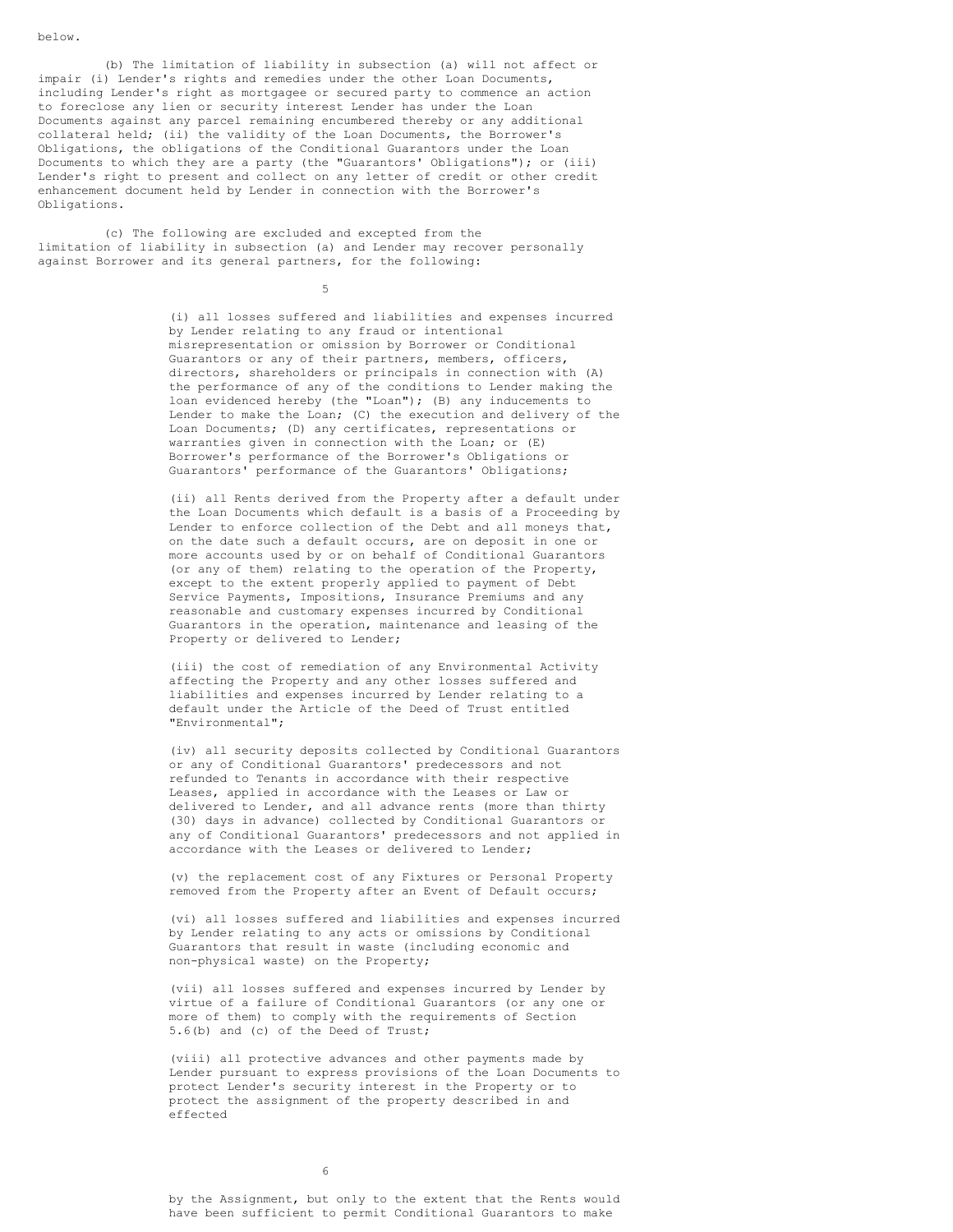the payment and Conditional Guarantors failed to do so;

(ix) any misappropriation of the proceeds of the Loan, to the extent the proceeds of the Loan are not used to repay prior liens, including mechanics' liens affecting the Property as of the date hereof, and all mechanics' or similar liens relating to work performed on or materials delivered to the Property prior to Lender exercising its Remedies, but only to the extent Lender had advanced funds to pay for the work or materials;

(x) all Proceeds that are not applied in accordance with the Deed of Trust or not paid to Lender as required under the Deed of Trust; and

(xi) all losses suffered and liabilities and expenses incurred by Lender or Trustees in connection with the imposition or collection by any Government or any person, at any time, of any recordation tax, transfer tax or any other charge relating to or on account of the recordation of the Deed of Trust or Lender's lien thereunder.

(d) Nothing under subparagraph (a) above will be deemed to be a waiver of any right which Lender may have under Section 506(a), 506(b), 1111(b) or any other provisions of the Bankruptcy Code or under any other Law relating to bankruptcy or insolvency to file a claim for the full amount of the Debt or to require that any collateral securing any or all of the Borrower's Obligations and the Guarantors' Obligations will continue to secure such obligations in accordance with the Loan Documents.

(e) Notwithstanding the foregoing, it is expressly understood and agreed that the aforesaid limitation of liability will in no way affect or apply to Borrower, and Borrower will be liable for the Debt, if Borrower or any of Conditional Guarantors, or any of their general partners, members or officers, as the case may be, or any person, seeks to set aside the Guaranty as a preference in any bankruptcy or similar proceeding.

Section 8. WAIVERS. BORROWER WAIVES PRESENTMENT FOR PAYMENT, DEMAND, DISHONOR AND NOTICE OF ANY OF THE FOREGOING. BORROWER FURTHER WAIVES ANY PROTEST, LACK OF DILIGENCE OR DELAY IN COLLECTION OF THE DEBT OR ENFORCEMENT OF THE LOAN DOCUMENTS. BORROWER AND ALL ENDORSERS, SURETIES AND GUARANTORS OF THE BORROWER'S OBLIGATIONS CONSENT TO ANY EXTENSIONS OF TIME, RENEWALS, WAIVERS AND MODIFICATIONS THAT LENDER MAY GRANT WITH RESPECT TO THE BORROWER'S OBLIGATIONS AND TO THE RELEASE OF ANY SECURITY FOR THE CONDITIONAL GUARANTY AND AGREE THAT ADDITIONAL MAKERS MAY BECOME PARTIES TO THIS NOTE AND ADDITIONAL ENDORSERS, GUARANTORS OR SURETIES MAY BE ADDED WITHOUT NOTICE AND WITHOUT AFFECTING THE LIABILITY OF THE ORIGINAL MAKER OR ANY ORIGINAL ENDORSER, SURETY OR GUARANTOR. BORROWER, BY ITS EXECUTION OF THIS NOTE, AND LENDER, BY ITS ACCEPTANCE HEREOF,

EACH HEREBY VOLUNTARILY AND INTENTIONALLY WAIVE ANY RIGHT EACH MAY HAVE TO A TRIAL BY JURY IN ANY ACTION, PROCEEDING OR LITIGATION DIRECTLY OR INDIRECTLY ARISING OUT OF, UNDER, OR IN CONNECTION WITH THIS NOTE. IN ADDITION:

7

SECTION 8.1. WAIVER OF STATUTE OF LIMITATIONS. BORROWER WAIVES THE RIGHT TO CLAIM ANY STATUTE OF LIMITATIONS AS A DEFENSE TO BORROWER'S PAYMENT AND PERFORMANCE OF THE BORROWER'S OBLIGATIONS.

SECTION 8.2. WAIVER OF NOTICE. BORROWER WAIVES THE RIGHT TO RECEIVE ANY NOTICE FROM LENDER WITH RESPECT TO THE LOAN DOCUMENTS EXCEPT FOR THOSE NOTICES THAT LENDER IS EXPRESSLY REQUIRED TO DELIVER PURSUANT TO THE LOAN DOCUMENTS.

#### SECTION 8.3. [INTENTIONALLY DELETED]

SECTION 8.4. GENERAL WAIVER. BORROWER ACKNOWLEDGES THAT (A) BORROWER AND BORROWER'S PARTNERS, MEMBERS OR PRINCIPALS, AS THE CASE MAY BE, ARE KNOWLEDGEABLE BORROWERS OF COMMERCIAL FUNDS AND EXPERIENCED REAL ESTATE DEVELOPERS OR INVESTORS WHO UNDERSTAND FULLY THE EFFECT OF THE ABOVE PROVISIONS; (B) LENDER WOULD NOT MAKE THE LOAN WITHOUT THE PROVISIONS OF THIS SECTION; (C) THE LOAN IS A COMMERCIAL OR BUSINESS LOAN UNDER THE LAWS OF THE STATE OR COMMONWEALTH WHERE THE PROPERTY IS LOCATED NEGOTIATED BY LENDER AND BORROWER AND THEIR RESPECTIVE ATTORNEYS AT ARMS LENGTH; AND (D) ALL WAIVERS BY BORROWER IN THIS SECTION HAVE BEEN MADE VOLUNTARILY, INTELLIGENTLY AND KNOWINGLY, AFTER BORROWER FIRST HAS BEEN INFORMED BY COUNSEL OF BORROWER'S OWN CHOOSING AS TO POSSIBLE ALTERNATIVE RIGHTS, AND HAS BEEN MADE AS AN INTENTIONAL RELINQUISHMENT AND ABANDONMENT OF A KNOWN RIGHT AND PRIVILEGE. THE FOREGOING ACKNOWLEDGMENT IS MADE WITH THE INTENT THAT LENDER AND ANY SUBSEQUENT HOLDER OF THE NOTE WILL RELY ON THE ACKNOWLEDGMENT.

Section 9. Commercial Loan. Borrower warrants that the Loan is a commercial loan within the meanings of Section 12-101 et seq. of the Commercial Law Article of the Annotated Code of Maryland (1990 Repl. Vol., as amended).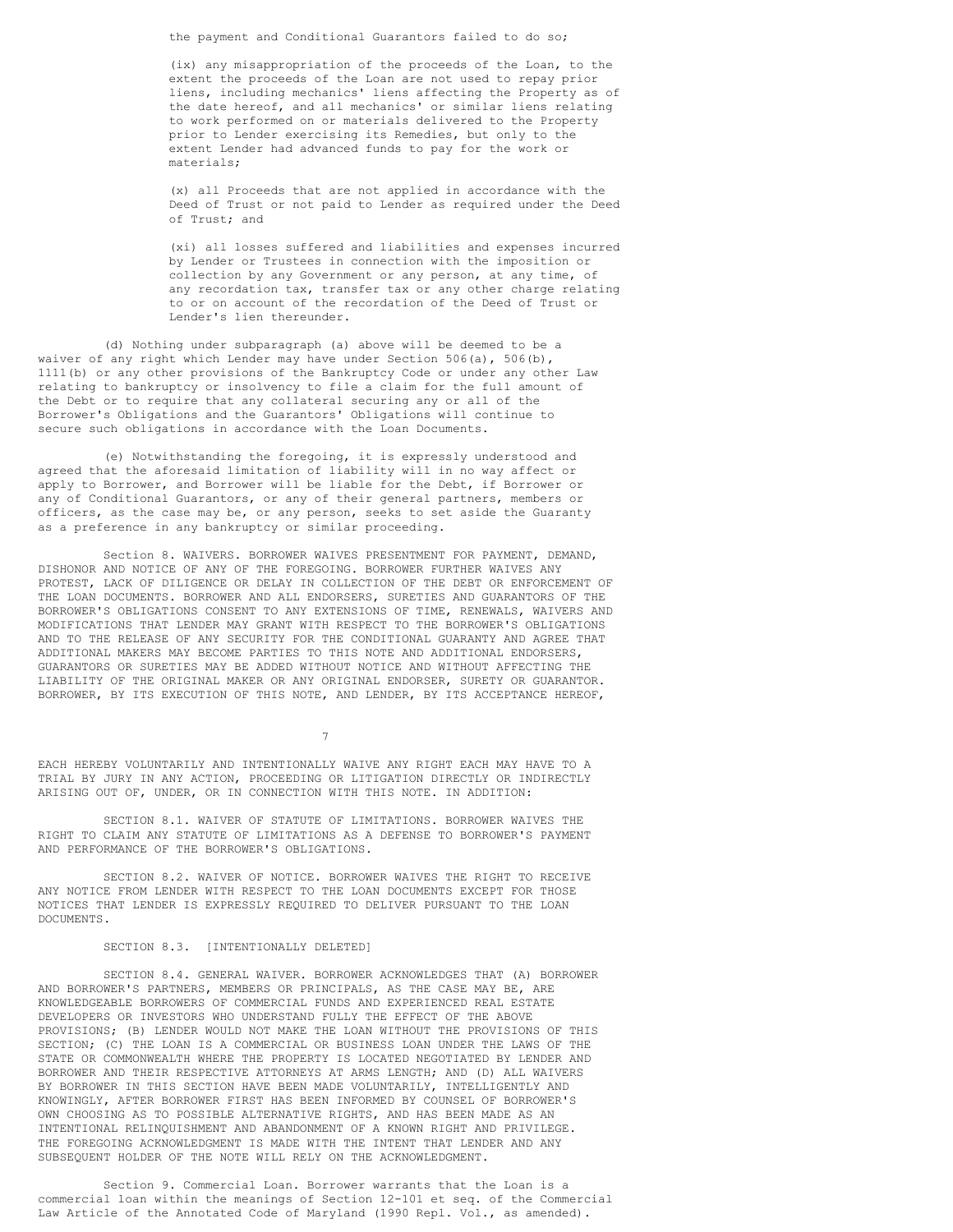Section 10. Usury Limitations. Borrower and Lender intend to comply with all Laws with respect to the charging and receiving of interest. Any amounts charged or received by Lender for the use or forbearance of the Principal to the extent permitted by Law, will be amortized and spread throughout the Term until payment in full so that the rate or amount of interest charged or received by Lender on account the Principal does not exceed the Maximum Interest Rate. If any amount charged or received under the Loan Documents that is deemed to be interest is determined to be in excess of the amount permitted to be charged or received at the

8

Maximum Interest Rate, the excess will be deemed to be a prepayment of Principal when paid, without premium, and any portion of the excess not capable of being so applied will be refunded to Borrower. If during the Term the Maximum Interest Rate, if any, is eliminated, then for purposes of the Loan, there will be no Maximum Interest Rate.

Section 11. Applicable Law. This Note is governed by and will be construed in accordance with the Laws of the State of Maryland.

Section 12. Time of the Essence. Time is of the essence with respect to the payment and performance of the Borrower's Obligations.

Section 13. Cross-Default. A default under any other note now or hereafter secured by the Loan Documents or under any loan document related to such other note constitutes a default under this Note and under the other Loan Documents. When the default under the other note constitutes an Event of Default under that note or the related loan document, an Event of Default also will exist under this Note and the other Loan Documents.

Section 14. [INTENTIONALLY DELETED]

Section 15. Construction. Unless expressly provided otherwise in this Note, this Note will be construed in accordance with the Exhibit attached to this Note entitled "Rules of Construction".

Section 16. Miscellaneous Provisions.

(a) Payment of Expenses. Borrower is obligated to pay all fees and expenses (the "Expenses") incurred by Lender that are otherwise payable in connection with the Loan or Borrower, including reasonable attorneys' fees and expenses and any fees and expenses relating to the (i) the preparation, execution, acknowledgment, delivery and recording or filing the Loan Documents; (ii) any Proceeding or other claim asserted against Lender; (iii) any inspection, assessment, survey and tests permitted under the Loan Documents; (iv) any destruction event under the Deed of Trust; (v) the preservation of Lender's security and exercise of any rights or Remedies available at Law, in equity or otherwise; and (vi) the Leases and the Property Documents. Borrower will pay the Expenses immediately on demand, together with any applicable interest, Premiums or penalties. If Lender pays any of the Expenses, Borrower will reimburse Lender the amount paid by Lender immediately upon demand, together with interest on such amount at the Default Interest Rate from the date which is five (5) days after the date of which Lender demanded payment through and including the date Borrower reimburses Lender. The Expenses together with any applicable interest, Premiums or penalties constitute a portion of the Debt.

(b) Duty to Defend. If Lender or any of its trustees, officers, participants, employees or affiliates is a party in any Proceeding relating to the Borrower or the Loan, Borrower will indemnify and hold harmless the party and will defend the party and attorneys and other professionals retained by Borrower and approved by Lender. Lender may elect to engage its own attorneys and other professionals, at Borrower's expense, to defend or to assist in the defense of the party. In all events, case strategy will be determined by Lender if Lender so elects and no Proceeding will be settled without Lender's prior approval which may be withheld in its

sole discretion.

(c) Notices. Notices shall be given as provided in the Deed of Trust, except that any notice made to Borrower shall be made at the address set forth above.

9

(d) Lender's Discretion. Whenever under this Note any matter is required to be satisfactory to Lender, Lender's approval, determination or election will be made in Lender's reasonable discretion unless expressly provided to the contrary.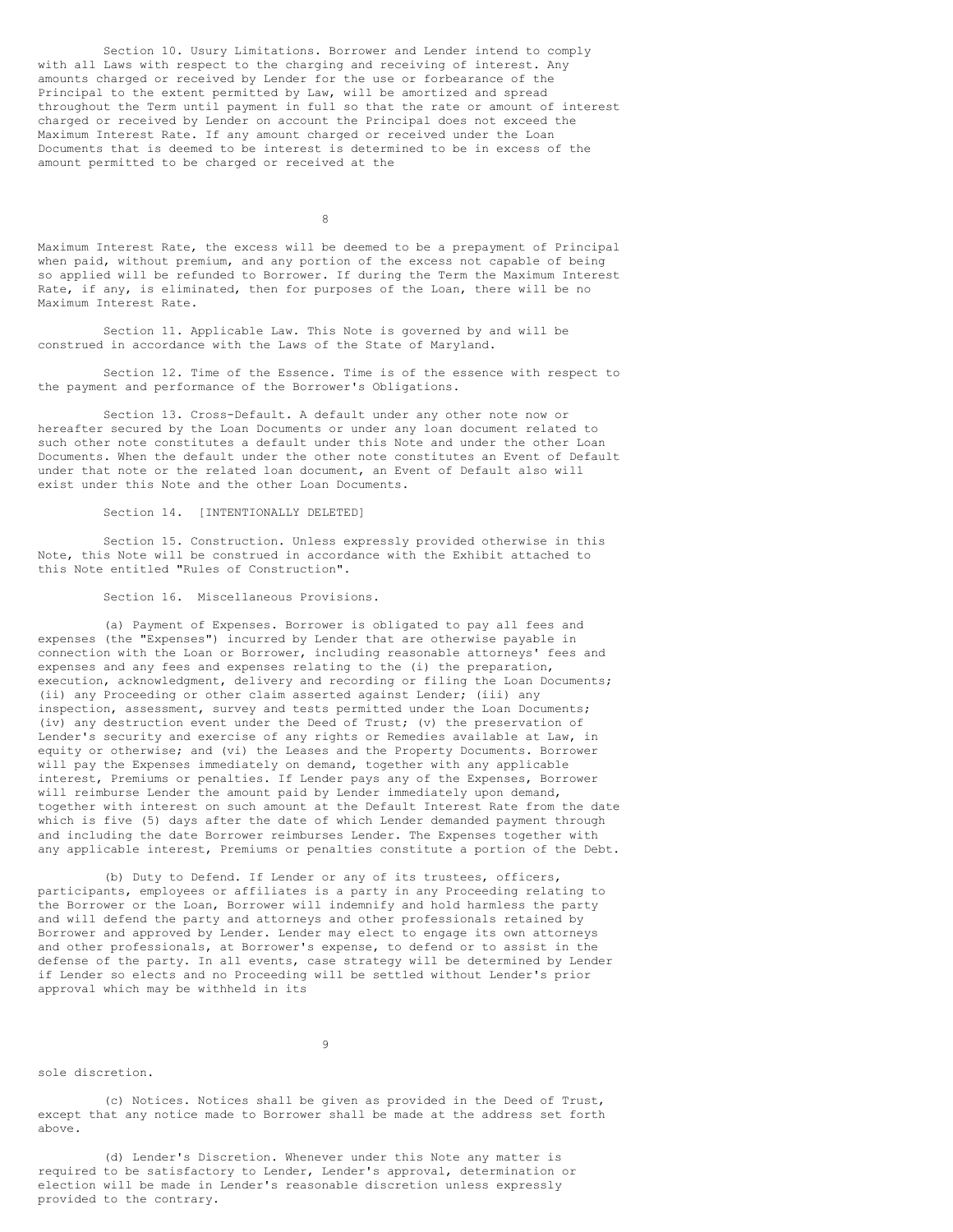(e) Unenforceable Provisions. If any provision of this Note is found to be illegal or unenforceable or would operate to invalidate any other part of this Note, then the provision will be deemed expunged and this Note will be construed as though the provision was not contained herein, and the remainder of the Note shall remain in full force and effect.

(f) Relationship between Borrower and Lender.

(i) Lender is not a partner of or joint venturer with Borrower or any other entity as a result of the Loan; the relationship between Lender and Borrower is strictly that of creditor and debtor. Each Loan Document is an agreement between the parties to that Loan Document for the mutual benefit of those parties, and no entities other than the parties to that Loan Document will be a third party beneficiary or will have any claim against Lender or Borrower by virtue of the Loan Document. As between Lender and Borrower, any actions taken by Lender under the Loan Documents will be taken for Lender's protection only, and Lender has not and will not be deemed to have assumed any responsibility to Borrower or to any other entity by virtue of Lender's actions.

(ii) All conditions to Borrower's performance of its Obligations under the Loan Documents are imposed solely for the benefit of Lender. No entity other than Lender will have standing to require satisfaction of the conditions in accordance with the provisions or will be entitled to assume that Borrower will refuse to perform its Obligations in the absence of strict compliance with any of the conditions.

(g) Service of Process. Borrower irrevocably consents to service of process by registered or certified mail, postage prepaid, return receipt requested, to Borrower at its address set forth above.

(h) Entire Agreement. Oral agreements or commitments between Borrower and Lender to lend money, to extend credit or to forbear from enforcing repayment of the Debt, including promises to extend or renew the Debt, are not enforceable. Any agreements between Borrower and Lender relating to the Loan are contained in the Loan Documents, which contain the complete and exclusive statement of the agreements between Borrower and Lender, and except as Borrower and Lender may later agree in writing to amend the Loan Documents. The language of each Loan Document will be construed as a whole according to its fair meaning and will not be construed against the draftsman.

(i) No Oral Amendment. The Loan Documents may not be amended, waived or terminated orally or by any act or omission made individually by Borrower or Lender but may be amended, waived or terminated only by a written document signed by a party against which enforcement of the amendment, waiver or termination is sought.

10

(j) Time of the Essence. Time is of the essence with respect to Borrower's payment and performance of the Obligations.

(k) Successors and Assigns. This Note binds the parties hereto and their respective successors, assigns, heirs, administrators, executors, agents and representatives and inure to the benefit of Lender and its successors, assigns, heirs, administrators, executors, agents and representatives.

Section 17. Joint and Several Liability; Successors and Assigns. If Borrower consists of more than one entity, the obligations and liabilities of each such entity will be joint and several. This Note binds Borrower and its successors, assigns, heirs, administrators, executors, agents and representatives and inures to the benefit of Lender and its successors, assigns, heirs, administrators, executors, agents and representatives.

Section 18. Absolute Obligation. Except for the Section of this Note entitled "Limitation of Liability", no reference in this Note to the other Loan Documents and no other provision of this Note or of the other Loan Documents will impair or alter the obligation of Borrower, which is absolute and unconditional, to pay the Principal, interest at the Fixed Interest Rate and any other amounts due and payable under this Note, as and when required.

IN WITNESS WHEREOF, Borrower has executed and delivered this Note as of the date first set forth above.

WITHESS/ATTEST: CORPORATE OFFICE PROPERTIES, L.P.

| WIINDOO/AIIDOI. | CONFORAIE OFFICE FROFERIIES, B.F. |                                                           |        |  |
|-----------------|-----------------------------------|-----------------------------------------------------------|--------|--|
|                 | By:                               | Corporate Office Properties Trust,<br>its general partner |        |  |
| Karen M Singer  | by:                               | Roger A. Waesche Jr.                                      | (SEAL) |  |
|                 |                                   | Name: Roger A. Waesche, Jr.                               |        |  |
|                 |                                   | Title: Senior Vice President                              |        |  |
|                 |                                   |                                                           |        |  |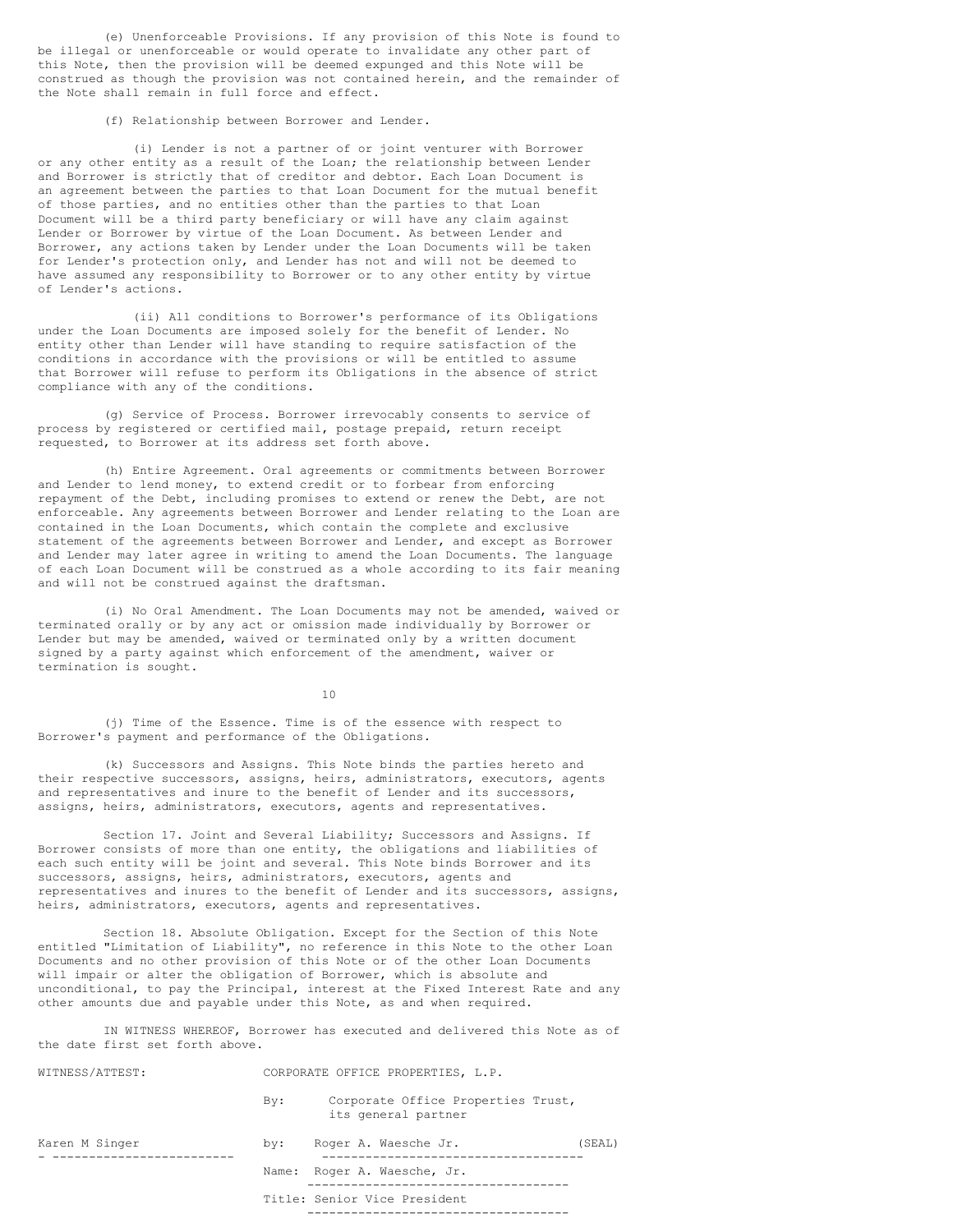#### Exhibit A ---------

### RULES OF CONSTRUCTION

(a) References in any Loan Document to numbered Articles or Sections are references to the Articles and Sections of that Loan Document. References in any Loan Document to lettered Exhibits are references to the Exhibits attached to that Loan Document, all of which are incorporated in and constitute a part of that Loan Document. Article, Section and Exhibit captions used in any Loan Document are for reference only and do not describe or limit the substance, scope or intent of that Loan Document or the individual Articles, Sections or Exhibits of that Loan Document.

(b) The terms "include", "including" and similar terms are construed as if followed by the phrase "without limitation".

(c) The terms "Land", "Improvements", "Fixtures and Personal Property", "Condemnation Awards", "Insurance Proceeds" and "Property" are construed as if followed by the phrase "or any part thereof".

(d) Any agreement by or duty imposed on Borrower or a Conditional Guarantor in any Loan Document to perform any obligation or to refrain from any act or omission constitutes a covenant running with the ownership or occupancy of the Land and the Improvements, which will bind all parties hereto and their respective successors and assigns, and all lessees, subtenants and assigns of same, and all occupants and subsequent owners of the Property, and will inure to the benefit of Lender and all subsequent holders of the Note and the Deed of Trust and includes a covenant by Borrower and the Conditional Guarantors to cause their respective partners, members, principals, agents, representatives and employees to perform the obligation or to refrain from the act or omission in accordance with the Loan Documents. Any statement or disclosure contained in any Loan Document about facts or circumstances relating to the Property, Borrower, Conditional Guarantors, or the Loan constitutes a representation and warranty by Borrower and the Conditional Guarantors made as of the date of the Loan Document in which the statement or disclosure is contained.

(e) The term "to Borrower's knowledge" is construed as meaning to the best of Borrower's knowledge after diligent inquiry.

(f) The singular of any word includes the plural and the plural includes the singular. The use of any gender includes all genders.

(g) The terms "person", "party" and "entity" include natural persons, firms, partnerships, limited liability companies and partnerships, corporations and any other public or private legal entity.

(h) The term "provisions" includes terms, covenants, conditions, agreements and requirements.

(i) The term "amend" includes modify, supplement, extend, replace or substitute and the term "amendment" includes modification, supplement, extension, replacement and substitution.

12

(j) Reference to any specific Law or to any document or agreement, including the Note, the Conditional Guaranty, the Deed of Trust, any of the other Loan Documents, and any Property Documents includes any future amendments to the same, as the case may be.

(k) No inference in favor of or against a party with respect to any provision in any Loan Document may be drawn from the fact that the party drafted the Loan Document.

(l) The term "certificate" means the sworn, notarized statement of the entity giving the certificate, made by a duly authorized person satisfactory to Lender affirming the truth and accuracy of every statement in the certificate. Any document that is "certified" means the document has been appended to a certificate of the entity certifying the document that affirms the truth and accuracy of everything in the document being certified. In all instances the entity issuing a certificate must be satisfactory to Lender.

(m) Any appointment of Lender as Borrower's attorney-in-fact is irrevocable and coupled with an interest. Lender may appoint a substitute attorney-in-fact. Borrower ratifies all actions taken by the attorney-in-fact but, nevertheless, if Lender requests, Borrower will specifically ratify any action taken by the attorney-in-fact by executing and delivering to the attorney-in-fact or to any entity designated by the attorney-in-fact all documents necessary to effect the ratification.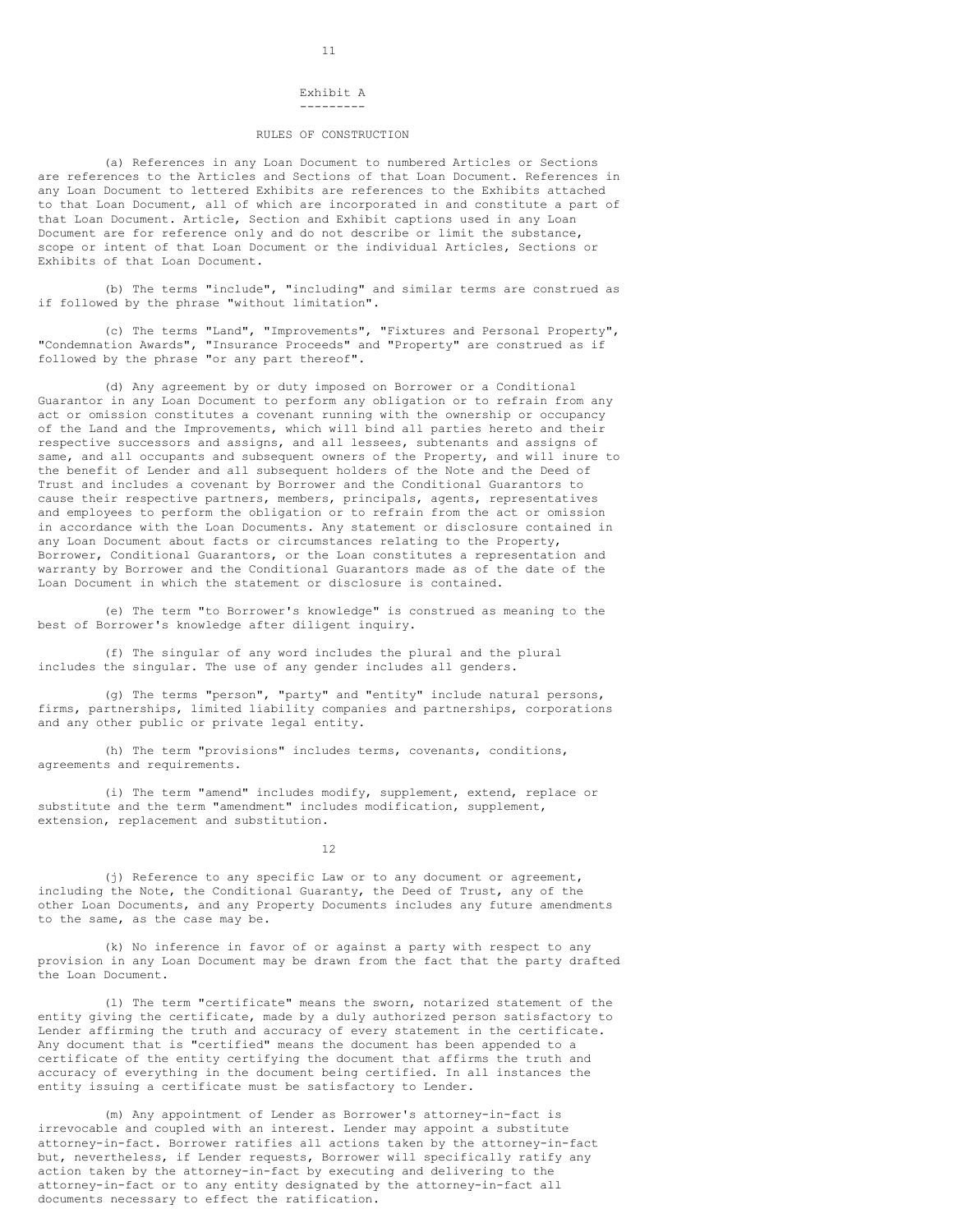(n) Any document, instrument or agreement to be delivered by Borrower will be in form and content satisfactory to Lender.

(o) All obligations, rights, remedies and waivers contained in the Loan Documents will be construed as being limited only to the extent required to be enforceable under the Law.

(p) The unmodified word "days" means calendar days.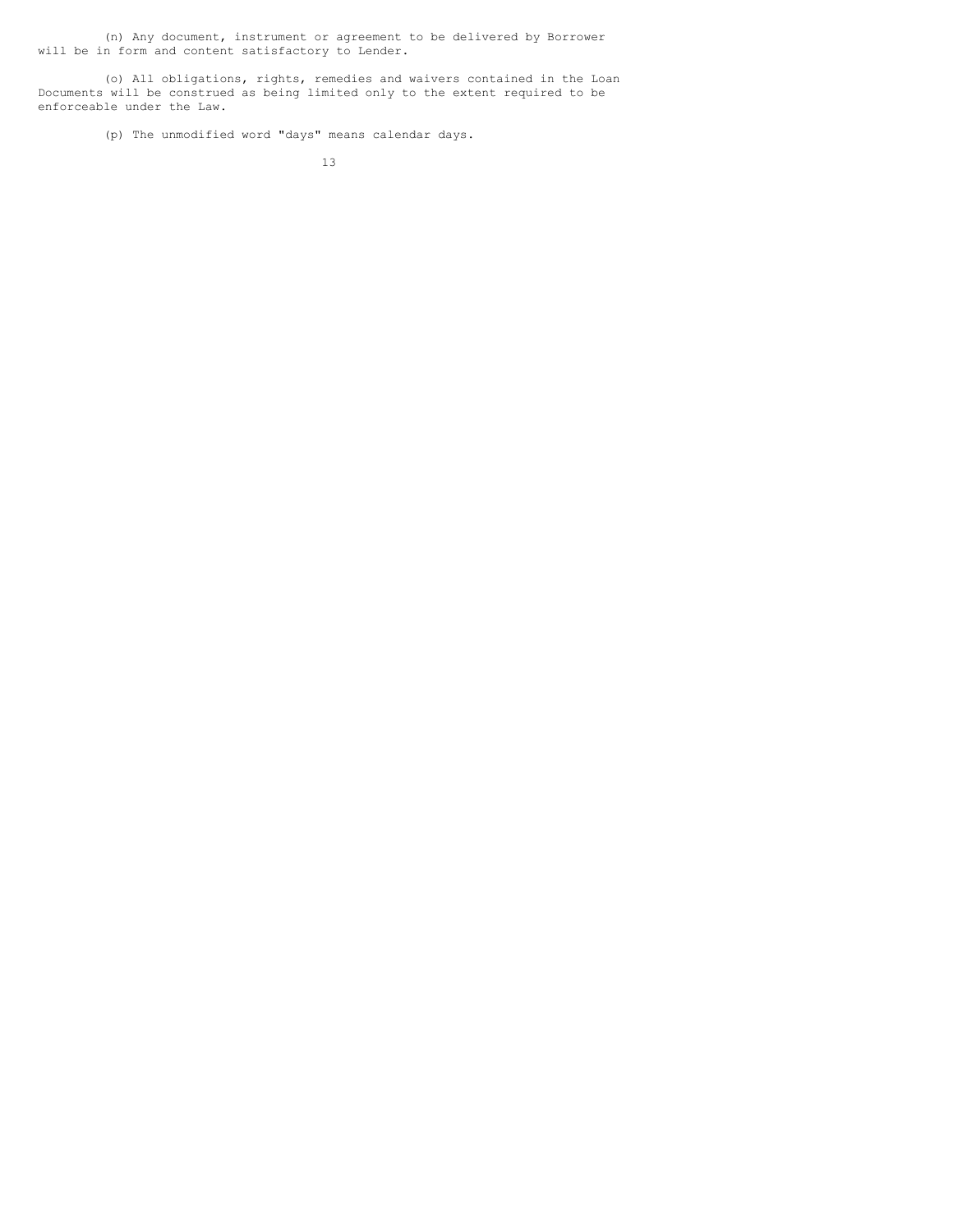INDEMNITY DEED OF TRUST, ASSIGNMENT OF LEASES AND RENTS AND SECURITY AGREEMENT by and between NBP ONE, LLC NBP 131-133-141, LLC THREE CENTRE PARK, LLC LAKEVIEW AT GREENS, LLC, and CORPORATE GATESPRING, LLC, as Grantor and WILLIAM H. GOEBEL and MATTHEW T. MURPHY, as Trustees for the benefit of TEACHERS INSURANCE AND ANNUITY ASSOCIATION OF AMERICA, As Lender Property Known As One National Business Park 131 National Business Park 133 National Business Park 141 National Business Park Lakeview - Greens I Lakeview - Greens II Three Centre Park Woodlands One This Indemnity Deed of Trust Was Prepared By And After Recordation This Indemnity Deed of Trust Should be Returned To: William H. Goebel, Esquire c/o Teachers Insurance and Annuity

Association of America 730 Third Avenue New York, New York 10017

INDEMNITY DEED OF TRUST, ASSIGNMENT OF LEASES AND RENTS AND SECURITY AGREEMENT

THIS INDEMNITY DEED OF TRUST, ASSIGNMENT OF LEASES AND RENTS AND SECURITY AGREEMENT (this "Deed of Trust") made this 22 day of October, l998, by NBP ONE, LLC, NBP 131-133-141, LLC, THREE CENTRE PARK, LLC, LAKEVIEW AT GREENS, LLC and CORPORATE GATESPRING, LLC (collectively, "Grantor"), each, a Maryland limited liability company, having their principal place of business at 8815 Centre Park Drive, Suite 400, Columbia, Maryland 21045 to WILLIAM H. GOEBEL and MATTHEW T. MURPHY having an office at c/o Third Avenue, New York, New York 1007 ("Trustees"), for the benefit of TEACHERS INSURANCE AND ANNUITY ASSOCIATION OF AMERICA ("Lender"), a New York corporation, having an address at 730 Third Avenue, New York, New York l0017.

# RECITALS:

A. Lender agreed to make a loan to Corporate Office Properties, L.P. a Delaware limited partnership (the "Borrower") and Borrower has agreed to accept a loan (the "Loan") in the maximum principal amount of \$85,000,000.

B. To evidence the Loan, Borrower executed and delivered to Lender Borrower's promissory note (the "Note"), dated of even date herewith, in the principal amount of Eighty-Five Million Dollars (\$85,000,000) (that amount or so much as is outstanding from time to time is referred to as the "Principal"). Pursuant to the Note, Borrower promises to pay the Principal with interest thereon to the order of Lender as set forth in the Note and with the balance, if any, of the Debt being due and payable on November 1, 2008 (the "Maturity Date").

C. Grantor has executed a Conditional Guaranty Agreement of even date herewith, to and for the benefit of Lender (the "Guaranty"), pursuant to which Grantor has, jointly and severally, conditionally guaranteed to Lender the Borrower's obligations under the Note. The Guarantor is not primarily obligated under the Loan.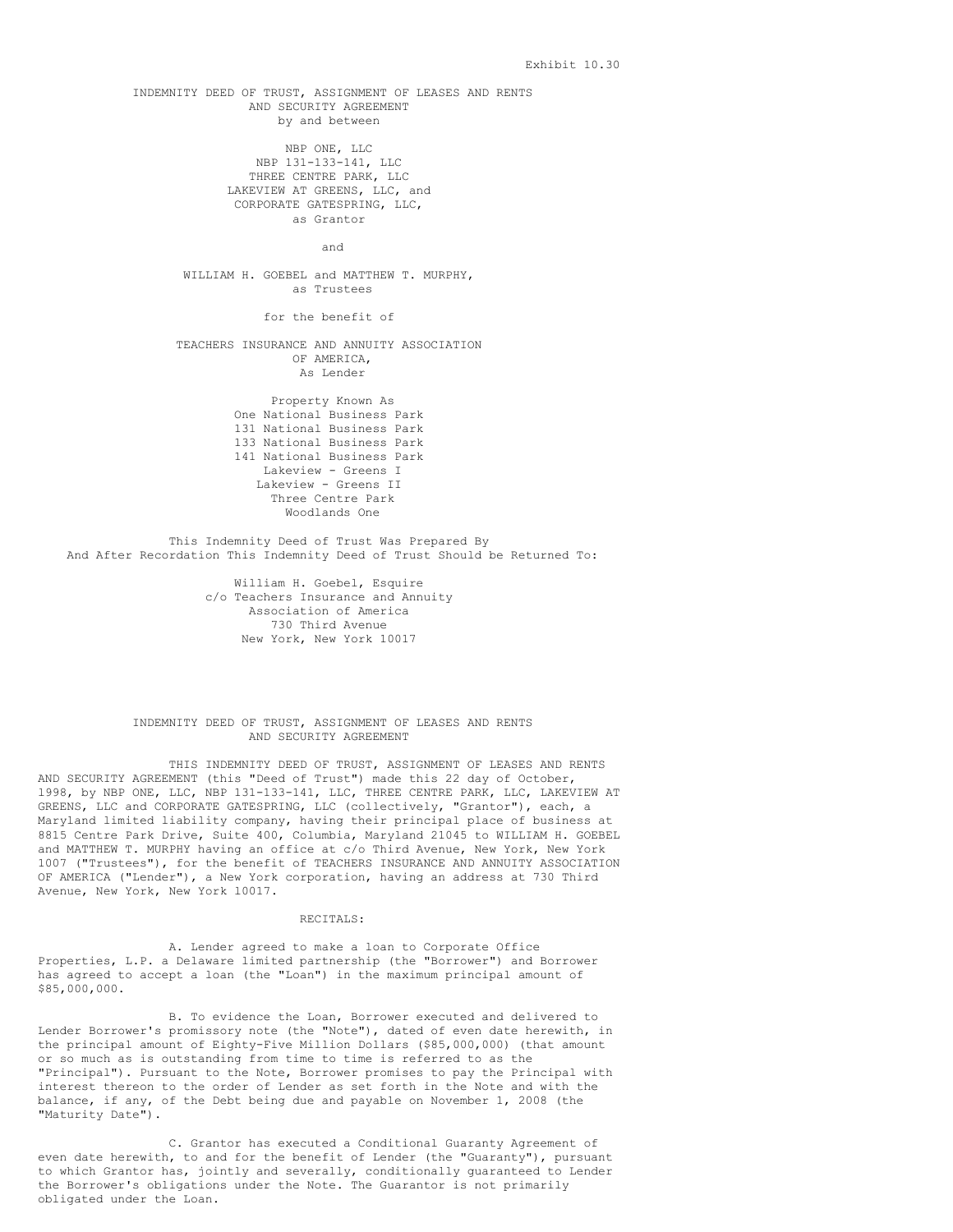D. To secure the Grantor's obligations under the Guaranty, this Deed of Trust conveys, among other things, Grantor's fee interest in the certain real property located in the County of Anne Arundel, City of Laurel (County of Prince George's) and County of Howard, all in the State of Maryland more particularly described in Exhibit A as Parcels 1 through 8 (the "Land").

 $\overline{2}$ 

E. As a condition precedent to making the Loan to Borrower, Lender required Grantor to execute and deliver this Deed of Trust to secure the Guarantor's Obligations udner the Guaranty. As used herein, "Obligations" means and includes: (a) all present and future liabilities and obligations of Grantor under the Guaranty, this Deed of Trust and the other Financing Documents, including principal, interest and all other amounts due or to become due under the Guaranty, this Deed of Trust and the other Financing Documents, and (b) all present and future liabilities and obligations of Grantor under the provisions of this Deed of Trust including (i) all Expenses, and (ii) any and all other amounts and indemnifications which are included as a part of the Obligations pursuant to the provisions of this Deed of Trust. The Guaranty, this Deed of Trust, and any other agreements or documents both now and hereafter furnished or executed by Grantor or any other person or persons to evidence, secure, guaranty or in connection with the Obligations are hereinafter collectively referred to as the "Financing Documents".

> ARTICLE I DEFINITIONS AND RULES OF CONSTRUCTION -------------------------------------

Section 1.1. Definitions. Capitalized terms used in this Deed of Trust are defined in Exhibit B or in the text with a cross-reference in Exhibit B.

Section 1.2. Rules of Construction. This Deed of Trust will be interpreted in accordance with the rules of construction set forth in Exhibit C.

> ARTICLE II GRANTING CLAUSES ----------------

Section 2.1. Encumbered Property. Grantor irrevocably grants, mortgages, warrants, conveys, assigns and pledges to Trustees, in trust, WITH POWER OF SALE and the right of entry and possession, and grants to Trustees a security interest in, the following property, rights, interests and estates now or in the future owned or held by Grantor (the "Property") for the uses and purposes set forth in this Deed of Trust forever:

(i) the Land;

(ii) all buildings and improvements located on the Land (the "Improvements");

3

(iii) all easements; rights of way or use, including any rights of ingress and egress; streets, roads, ways, sidewalks, alleys and passages; strips and gores; sewer rights; water, water rights, water courses, riparian rights and drainage rights; air rights and development rights; oil and mineral rights; and tenements, hereditaments and appurtenances, in each instance adjoining or otherwise appurtenant to or benefitting the Land or the Improvements;

(iv) all materials intended for construction, re-construction, alteration or repair of the Improvements, such materials to be deemed included in the Land and the Improvements immediately on delivery to the Land; all fixtures and personal property that are attached to, contained in or used in connection with the Land or the Improvements (excluding personal property owned by tenants and excluding removable fixtures and appurtenances), including: furniture; furnishings; machinery; motors; elevators; fittings; microwave ovens; refrigerators; office systems and equipment; plumbing, heating, ventilating and air conditioning systems and equipment; maintenance and landscaping equipment; lighting, cooking, laundry, dry cleaning, refrigerating, incinerating and sprinkler systems and equipment; telecommunications systems and equipment; computer or word processing systems and equipment; security systems and equipment; and equipment leases for any of the property described in this subsection (the "Fixtures and Personal Property");

(v) all agreements, ground leases, grants of easements or rights-of-way, permits, declarations of covenants, conditions and restrictions, disposition and development agreements, planned unit development agreements, cooperative, condominium or similar ownership or conversion plans, management, leasing, brokerage or parking agreements or other material documents affecting Borrower of the Land, the Improvements or the Fixtures and Personal Property, including the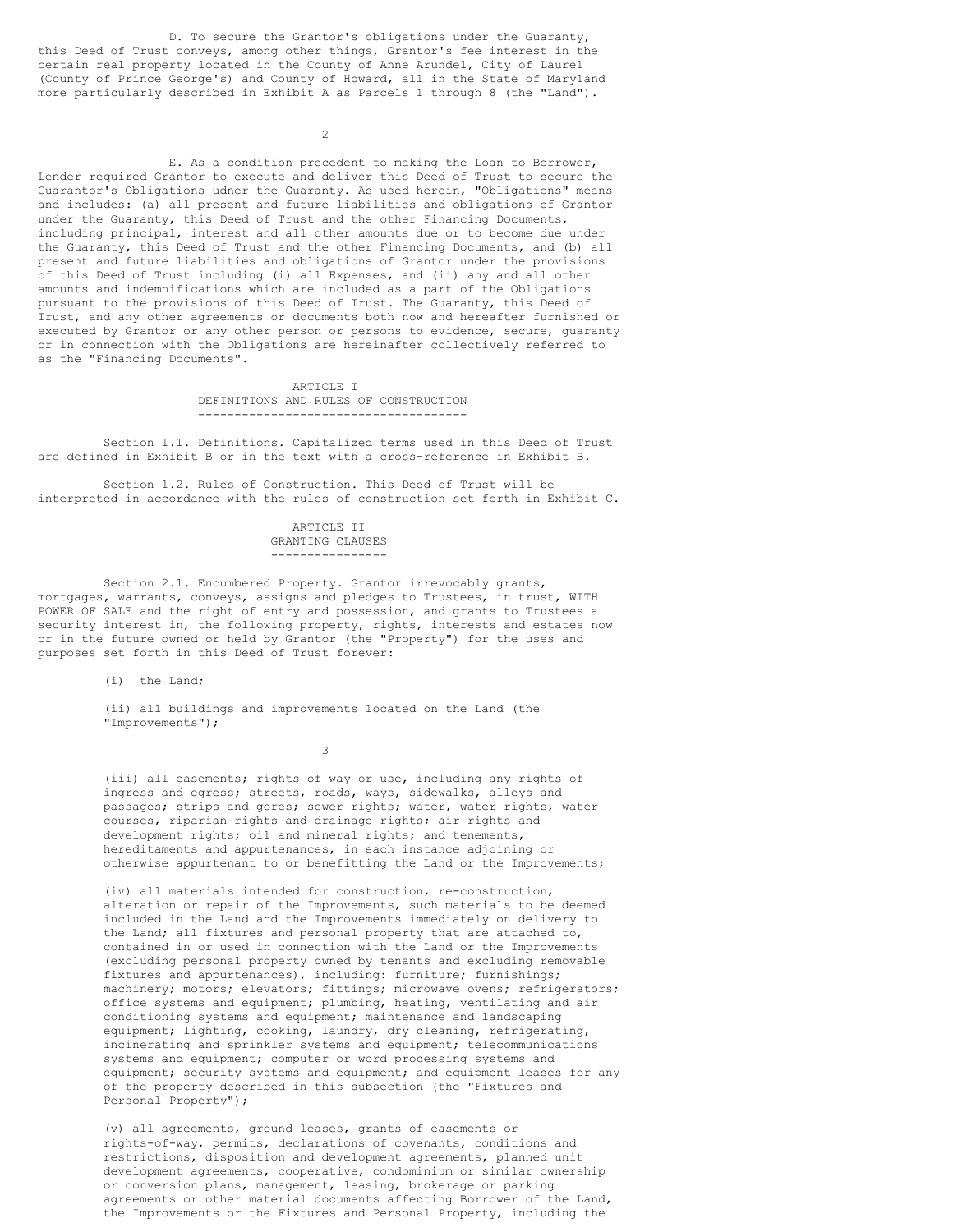documents described in Exhibit D but expressly excluding the Leases (the "Property Documents");

(vi) all inventory (including all goods, merchandise, raw materials, incidentals, office supplies and packaging materials) held for sale, lease or resale or furnished or to be furnished undercontracts of service, or used or consumed in the ownership, use or operation of the Land, the Improvements or the Fixtures and Personal Property, all documents of title evidencing any part of any of the foregoing and all returned or repossessed goods arising from or relating to any sale or disposition of inventory;

(vii) all intangible personal property relating to the Land, the Improvements or the Fixtures and Personal Property, including choses in action and causes of action (except those personal to Grantor), corporate and other business records, inventions, designs, promotional materials, blueprints, plans, specifications, patents, patent applications,

4

trademarks, trade names, trade secrets, goodwill, copyrights, registrations, licenses, franchises, claims for refunds or rebates of taxes, insurance surpluses, refunds or rebates of taxes and any letter of credit, guarantee, claim, security interest or other security held by or granted to Grantor to secure payment by an account debtor of any of the accounts of Grantor arising out of the ownership, use or operation of the Land, the Improvements or the Fixtures and Personal Property, and documents covering all of the foregoing; all accounts, accounts receivable, documents, instruments, money, deposit accounts, funds deposited in accounts established with a bank, savings and loan association, trust company or other financial institution in connection with the ownership, use or operation of the Property, including any reserve accounts or escrow accounts, and all investments of the funds and all other general intangibles;

(viii) all awards and other compensation paid after the date of this Deed of Trust for any Condemnation (the "Condemnation Awards");

(ix) all proceeds of and all unearned premiums on the Policies (the "Insurance Proceeds");

(x) all licenses, certificates of occupancy, contracts, management agreements, operating agreements, operating covenants, franchise agreements, permits and variances relating to the Land, the Improvements or the Fixtures and Personal Property;

(xi) all books, records and other information, wherever located, which are in Borrower's possession, custody or control or to which Grantor is entitled at law or in equity and which are related to the Property, including all computer or other equipment used to record, store, manage, manipulate or access the information;

(xii) all deposits held from time to time by the Accumulations Depositary to provide reserves for Taxes and Assessments together with interest thereon, if any (the "Accumulations");

(xiii) all after-acquired title to or remainder or reversion in any of the property described in this Section; all additions, accessions and extensions to, improvements of and substitutions or replacements for any of such property; all products and all cash and non-cash proceeds, immediate or remote, of any sale or other disposition of any of such property, excluding sales or other dispositions of inventory in the ordinary course of the business of operating the Land or the Improvements; and all additional lands, estates, interests, rights or other property acquired by Grantor after the date of this Deed of Trust for use in connection with the Land and Improvements, all without the need for any additional mortgage, assignment, pledge or conveyance to Lender but Grantor will execute and deliver to Lender, upon Lender's request, any documents reasonably

5

requested by Lender to further evidence the foregoing; and

(xiv) all deposits for reserves held from time to time by an escrow holder in accordance with the Pledge and Security Agreement described in the Section entitled "Reserves" and all accounts established to maintain the deposits together with investments thereof and interest thereon.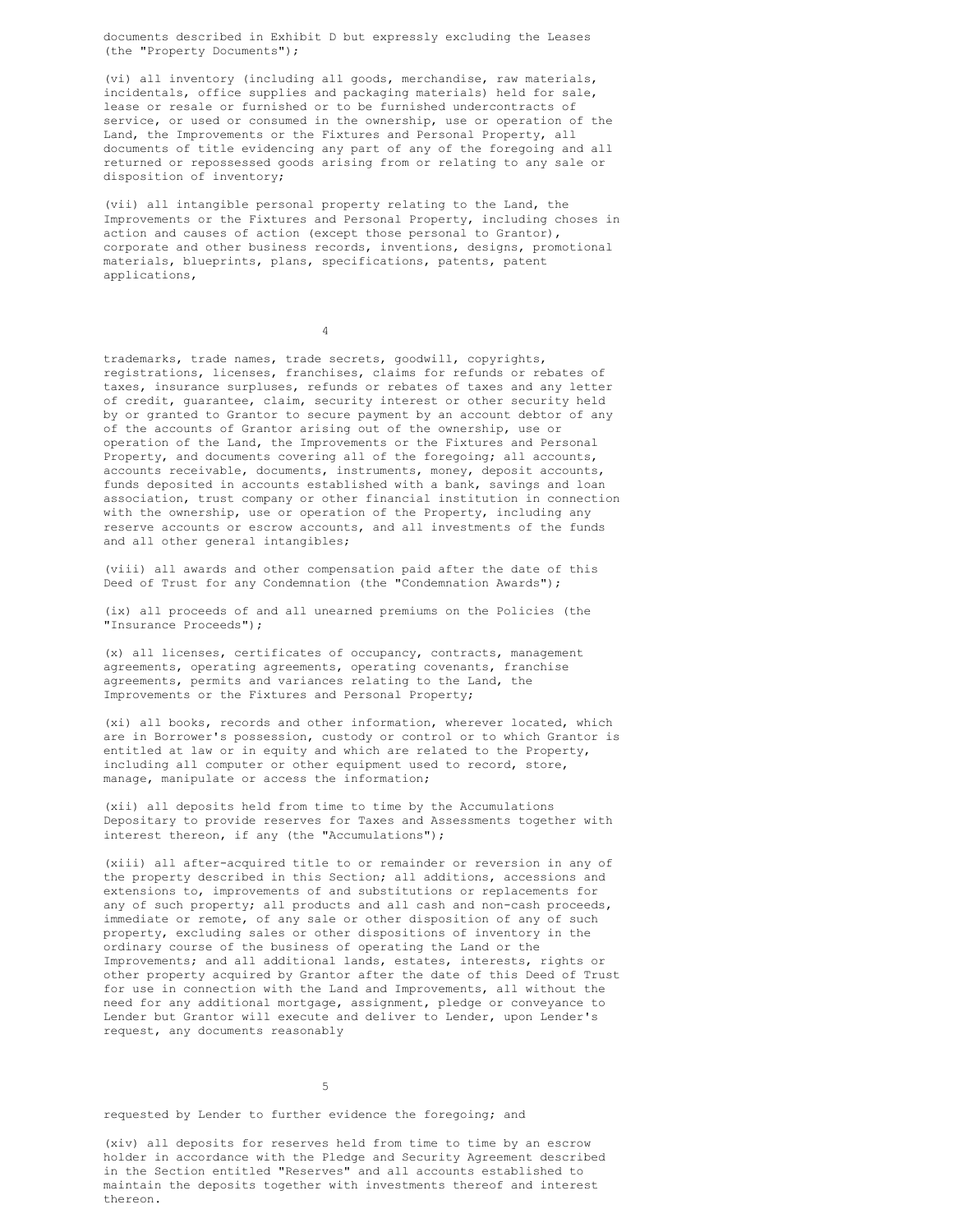Section 2.2. Habendum Clause. The Property is conveyed to Trustees, and the Trustees' successors and assigns, to have and to hold forever in fee simple, but subject, however, to defeasance as described in Section 2.4 of this Deed of Trust.

Section 2.3. Security Agreement.

The Property includes both real and personal property and this Deed of Trust is a real property mortgage and also a "security agreement" and a "financing statement" within the meaning of the Maryland Uniform Commercial Code. By executing and delivering this Deed of Trust, Grantor grants to Lender, as security for the Obligations, a security interest in the Property to the full extent that any of the Property may be subject to the Uniform Commercial Code.

Section 2.4. Conditions to Grant. This Deed of Trust is made on the express condition that if Grantor pays and performs the Obligations in full in accordance with the Loan Documents, whether such obligations are now existing or hereafter arising, then, the lien of this Deed of Trust will be released at Grantor's expense. Any contractual provisions of a Loan Document that expressly provides in such Loan Document to continue beyond the repayment of the Loan and release of lien of the Deed of Trust shall continue in accordance with their terms.

> ARTICLE III OBLIGATIONS SECURED -------------------

Section 3.1. The Obligations. This Deed of Trust secures the Obligations, provided that the foregoing does not limit, qualify or affect in any way the present, absolute nature of the Assignment.

6

ARTICLE IV TITLE AND AUTHORITY -------------------

Section 4.1. Title to the Property.

(a) Subject to the conveyance effectuated by this Deed of Trust, Grantor has and will continue to have good and marketable title in fee simple absolute to the Land and the Improvements and good and marketable title to the Fixtures and Personal Property, all free and clear of liens, encumbrances and charges except the Permitted Exceptions, and has the right to mortgage, give, grant, bargain, sell, lien, setoff, convey, confirm, pledge, assign and hypothecate the same. To Grantor's knowledge, there are no facts or circumstances that might give rise to a lien, encumbrance or charge on the Property. Subject to the Permitted Exceptions, Grantor shall forever specially warrant, defend and preserve such title and the validity and priority of the lien of this Deed of Trust and shall forever warrant and defend the same to Lender against the claims of all persons whomsoever.

(b) Grantor owns and will continue to own all of the other Property free and clear of all liens, encumbrances and charges except the Permitted Exceptions.

(c) This Deed of Trust is and will remain a valid and enforceable first lien on and security interest in the Property, subject only to the Permitted Exceptions.

Section 4.2. Authority.

(a) Grantor is and will continue to be (i) duly organized, validly existing and in good standing under the Laws of the state or commonwealth in which it was organized or incorporated and (ii) duly qualified to conduct business, in good standing, in the state or commonwealth where the Property is located.

(b) Grantor has and will continue to have all approvals required by Law or otherwise and full right, power and authority to (i) own and operate the Property and carry on Grantor's business as now conducted or as proposed to be conducted; (ii) execute and deliver those of the Financing Documents to which it is a party; (iii) grant, mortgage, warrant the title to, convey, assign and pledge the Property to Lender pursuant to the provisions of this Deed of Trust; and (iv) perform the Obligations.

(c) The execution and delivery of the Financing Documents and the performance of the Obligations do not and will not conflict with or result in a default under any Laws or any Leases or Property Documents and do not and will not conflict with or result in a default under any agreement binding upon any party to the Financing Documents.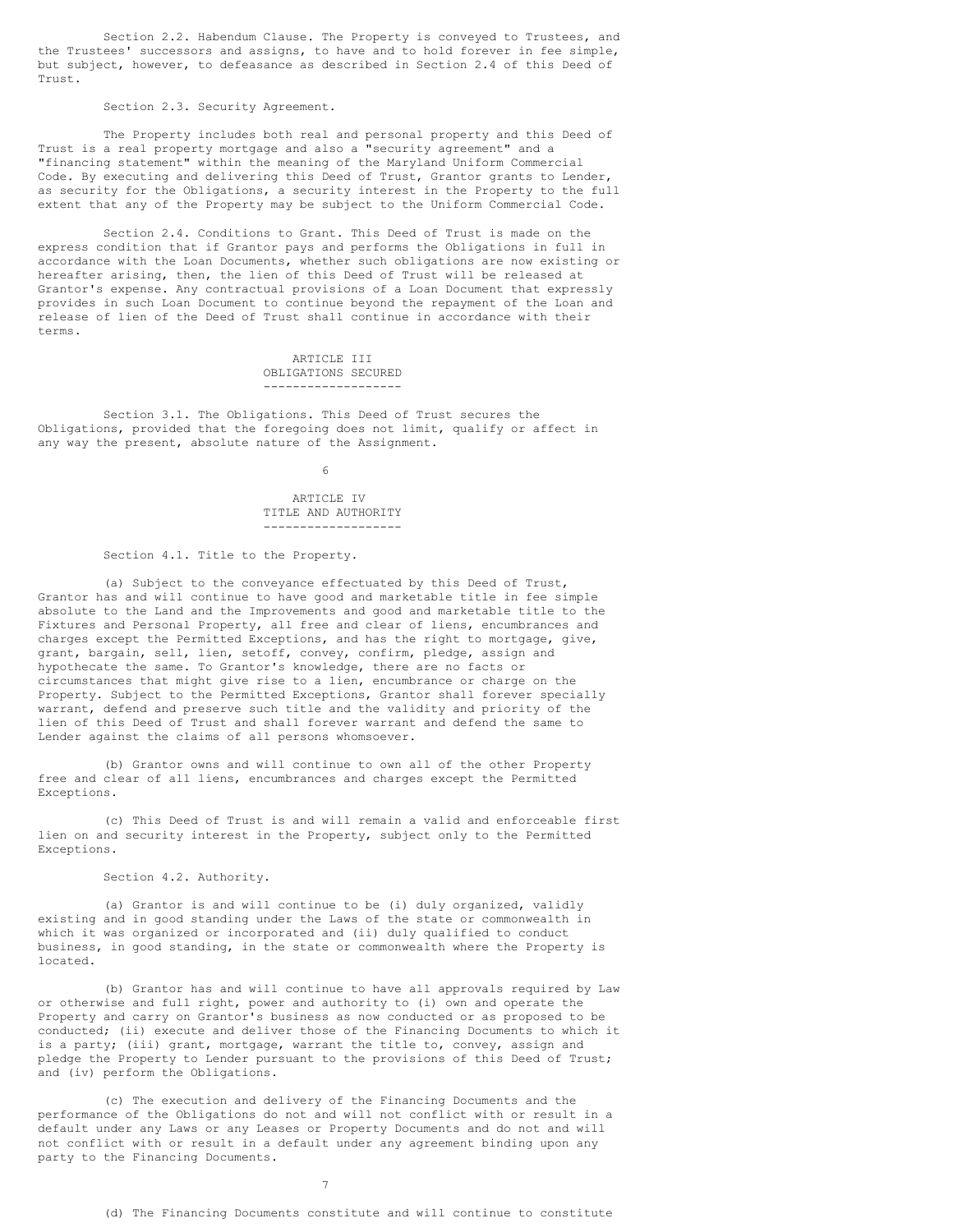legal, valid and binding obligations of all parties to the Financing Documents enforceable in accordance with their respective terms.

Section 4.3. No Foreign Person. Grantor is not a "foreign person" within the meaning of Section 1445(f)(3) of the Code. Borrower is not a "foreign person" within the meaning of Section 1445(f)(3) of the Code.

Section 4.4. Litigation. There are no Proceedings or, to Grantor's knowledge, investigations against or affecting Grantor or the Property and, to Grantor's knowledge, there are no facts or circumstances that might give rise to a Proceeding or an investigation against or affecting Grantor or the Property. Grantor will give Lender prompt notice of the commencement of any Proceeding or investigation against or affecting the Property or Grantor which could have a material adverse effect on the Property or on Lender's interests in the Property or under the Financing Documents. Grantor also will deliver to Lender such additional information relating to the Proceeding or investigation as Lender may request from time to time.

> ARTICLE V PROPERTY STATUS, MAINTENANCE AND LEASES ---------------------------------------

Section 5.1. Status of the Property.

(a) Grantor has obtained and will maintain in full force and effect all certificates, licenses, permits and approvals that are issued or required by Law or by any entity having jurisdiction over the Property or over Grantor or that are necessary for the Permitted Use, for occupancy and operation of the Property for the conveyance described in this Deed of Trust and for the conduct of Grantor's business on the Property in accordance with the Permitted Use.

(b) The Property is and will continue to be serviced by all public utilities required for the Permitted Use of the Property.

(c) All roads and streets necessary for service of and access to the Property for the current or contemplated use of the Property have been completed and are and will continue to be serviceable, physically open and dedicated to and accepted by the Government for use by the public.

(d) The Property is free from damage caused by a Casualty.

8

(e) All costs and expenses of labor, materials, supplies and equipment used in the construction of the Improvements have been paid in full.

Section 5.2. Maintenance of the Property. Grantor will maintain the Property in thorough repair and good and safe condition, suitable for the Permitted Use, including, to the extent necessary, replacing the Fixtures and Personal Property with property at least equal in quality and condition to that being replaced. Grantor will not erect any new buildings, building additions or other structures on the Land or otherwise materially alter the Improvements without Lender's prior consent which may be withheld in Lender's sole discretion. The Property will be managed by a property manager satisfactory to Lender pursuant to a management agreement satisfactory to Lender and terminable by Grantor upon 30 days notice to the property manager.

Section 5.3. Change in Use. Grantor will use and permit the use of the Property for the Permitted Use and for no other purpose.

Section 5.4. Waste. Grantor will not commit or permit any waste (including economic and non-physical waste), impairment or deterioration of the Property or any alteration, demolition or removal of any of the Property without Lender's prior consent which may be withheld in Lender's sole discretion.

Section 5.5. Inspection of the Property. Subject to the rights of tenants under the Leases (including without limitation the right of the GSA tenant at One National Business Park having a highly restrictive entry provision), Lender has the right to enter and inspect the Property on reasonable prior notice, except during the existence of an Event of Default, when no prior notice is necessary. Lender has the right to engage an independent expert to review and report on Grantor's compliance with Grantor's obligations under this Deed of Trust to maintain the Property, comply with Law and refrain from waste, impairment or deterioration of the Property and the alteration, demolition or removal of any of the Property except as may be permitted by the provisions of this Deed of Trust. If the independent expert's report discloses material failure to comply with such obligations or if Lender engages the independent expert after the occurrence of an Event of Default, then the independent expert's review and report will be at Grantor's expense, payable on demand.

Section 5.6. Leases and Rents.

(a) Grantor assigns the Leases and the Rents to Lender absolutely and not merely as additional collateral or security for the payment and performance of the Obligations, but subject to a license back to Grantor of the right to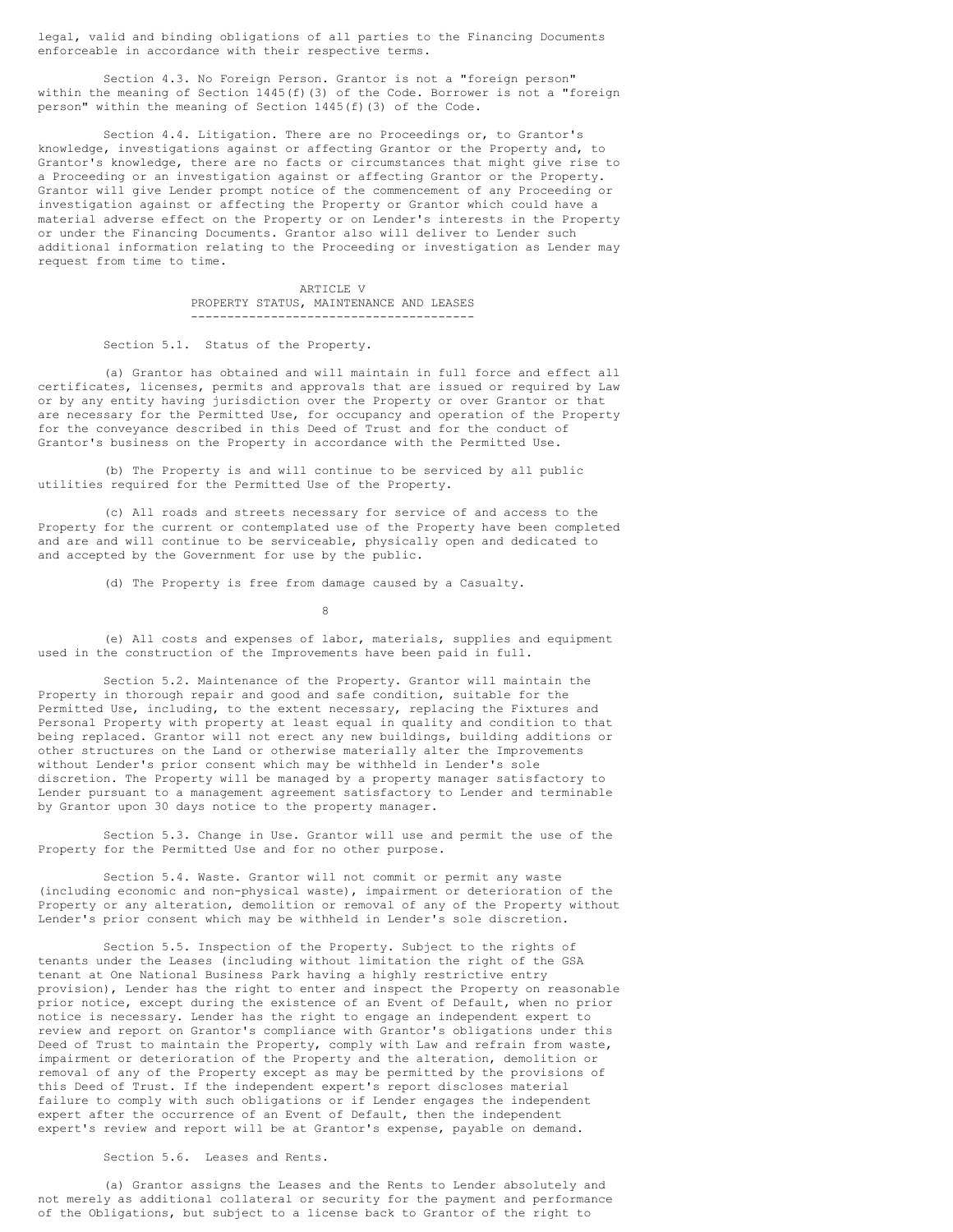collect the Rents unless and until an Event of Default occurs at which time the license will terminate automatically, all as more particularly set forth in the Assignment, the provisions of which are incorporated in this Deed of Trust by

9

#### reference.

(b) Grantor acknowledges its obligations to Lender under Section 12.4(b) of this Deed of Trust and agrees that if ACE should exercise its purchase option and Substitute Collateral is not provided, then Grantor shall cause the proceeds of sale of One National Business Park to be applied towards partial prepayment of the Loan; such partial prepayment shall not constitute a default under Section 2(b) of the Note provided that, on the partial prepayment date, Borrower pays the amount of Principal allocated to One National Business Park and the Prepayment Premium allocable to such prepaid amount. Upon such partial prepayment, Lender shall release One National Business Park from the lien of this Deed of Trust.

(c) Grantor acknowledges that the space tenant occupying the parcel of the Property known as "Woodlands" has under its lease a right of first refusal to purchase Woodlands. Grantor agrees that it shall not take any action to cause such tenant to be able to exercise such purchase right.

Section 5.7. Parking. Grantor will provide, maintain, police and light parking areas within the Property, including any sidewalks, aisles, streets, driveways, sidewalk cuts and rights-of-way to and from the adjacent public streets, in a manner consistent with the Permitted Use and sufficient to accommodate the greatest of: (i) the number of parking spaces required by Law; (ii) the number of parking spaces required by the Leases and the Property Documents; or (iii) for each of the parcels constituting the Property, the following number of spaces: (A) Parcel  $I - 1,181$  space, (B) Parcel II - 266 spaces, (C) Parcel III - 341 spaces, (D) Parcel IV - 326 spaces, (E) Parcel V - 225 spaces, (F) Parcel VI - 234 spaces, (G) Parcel VII - 147 spaces, (H) Parvel VIII - 480 spaces, and (I) Parcel IX - 336 spaces; subject, however, in each instance to temporary reduction resulting from repairs or alterations at the Property. The parking areas will be reserved and used exclusively for ingress, egress and parking for Grantor and the tenants under the Leases and their respective employees, customers and invitees and in accordance with the Leases and the Property Documents.

Section 5.8. Separate Tax Lot. Each of the Parcels constituting the Property is and will remain assessed for real estate tax purposes as one or more wholly independent tax lots, separate from any property that is not part of the Property.

Section 5.9. Changes in Zoning or Restrictive Covenants. Grantor will not (i) initiate, join in or consent to any change in any Laws pertaining to zoning, any restrictive covenant or other restriction which would restrict the Permitted Uses for the Property; (ii) permit the Property to be used to fulfill any requirements of Law for the construction or maintenance of any improvements on property that is not part of the Property; (iii) permit the Property to be used for any purpose not included in the Permitted Use; or (iv) impair the integrity of each of the Parcels of the Property as a single, legally subdivided zoning lot

#### 10

# separate from all other property.

Section 5.10. Lender's Right to Appear. Lender has the right to appear in and defend any Proceeding brought regarding the Property and to bring any Proceeding, in the name and on behalf of Borrower or Grantor or in Lender's name, which Lender, in its sole but reasonable discretion, determines should be brought to protect Lender's interest in the Property.

> ARTICLE VI IMPOSITIONS AND ACCUMULATIONS -----------------------------

Section 6.1. Impositions. Subject to the requirements of any separate agreement between Grantor and Lender as described in Sections 6.2 and 6.4:

(a) Grantor will pay each Imposition at least 5 days before the date (the "Imposition Penalty Date") that is the earlier of (i) the date on which the Imposition becomes delinquent and (ii) the date on which any penalty, interest or charge for non-payment of the Imposition accrues.

(b) Before each Imposition Penalty Date, Grantor will deliver to Lender a receipted bill or other evidence of payment.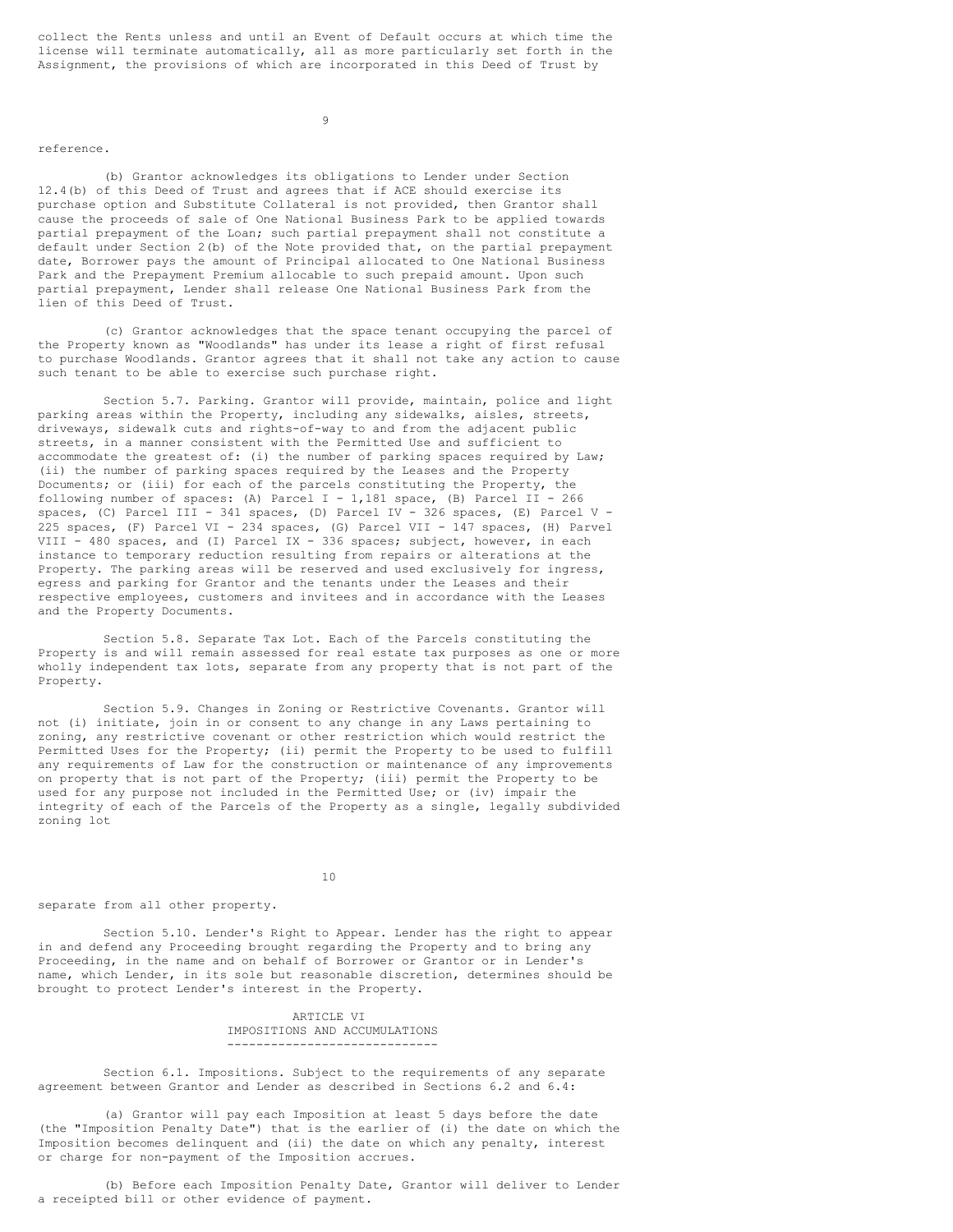(c) Grantor, at its own expense, may contest any Taxes or Assessments, provided that the following conditions are met:

> (i) not less than 15 days prior to the Imposition Penalty Date, Grantor delivers to Lender notice of the proposed contest;

(ii) the contest is by a Proceeding promptly initiated and conducted diligently and in good faith;

(iii) there is no Event of Default;

(iv) the Proceeding suspends the collection of the contested Taxes or Assessments or Grantor otherwise secures assurances reasonably satisfactory to Lender from the taxing authority that the taxation will be stayed pending such proceeding;

(v) the Proceeding is permitted under and is conducted in accordance with the Leases and the Property Documents;

11

(vi) the Proceeding precludes imposition of criminal or civil penalties and sale or forfeiture of the Property and Lender will not be subject to any civil suit; and

(vii) Grantor either deposits with the Accumulations Depository reserves or furnishes a bond or other security satisfactory to Lender, in either case in an amount sufficient to pay the contested Taxes or Assessments, together with all interest and penalties or Grantor pays all of the contested Taxes or Assessments under protest.

(d) Installment Payments. If any Assessment is payable in installments, Grantor will nevertheless pay the Assessment in its entirety on the day the first installment becomes due and payable or a lien, unless Lender, in its sole discretion, approves payment of the Assessment in installments.

Section 6.2. Accumulations.

(a) Grantor made an initial deposit with either Lender or a mortgage servicer or financial institution designated or approved by Lender from time to time to receive, hold and disburse the Accumulations in accordance with this Section (the "Accumulations Depository") and in accordance with the Pledge and Security Agreement (the "Pledge and Security Agreement") to be entered into among Grantor, Lender and a pledge agent for the Accumulations Depository. On the first day of each calendar month during the Term Grantor will deposit with the Accumulations Depository an amount equal to one-twelfth (1/12) of the annual Taxes and Assessments as determined by Lender or its designee. At least 30 days before each Imposition Penalty Date, Grantor will deliver to the Accumulations Depository any bills and other documents that are necessary to pay the Taxes and Assessments.

(b) The Accumulations will be applied to the payment of Taxes and Assessments. Any excess Accumulations after payment of Taxes and Assessments will be returned to Grantor or credited against future payments of the Accumulations, at Lender's election or as required by Law. If the Accumulations are not sufficient to pay Taxes and Assessments, Grantor will pay the deficiency to the Accumulations Depository within 5 days of demand. At any time after an Event of Default occurs, Lender may apply the Accumulations as a credit against any portion of the Obligations selected by Lender in its sole discretion.

(c) The Accumulations Depository will hold the Accumulations as additional security for the Obligations until applied in accordance with the provisions of this Deed of Trust. If Lender is not the Accumulations Depository, the Accumulations Depository will deliver the Accumulations to Lender upon Lender's demand at any time after an Event of Default.

(d) If the Property is sold or conveyed other than by foreclosure or transfer in lieu of

12

foreclosure, all right, title and interest of Grantor to the Accumulations will automatically, and without necessity of further assignment, be held for the account of the new owner, subject to the provisions of this Section and Grantor will have no further interest in the Accumulations.

(e) The Accumulations Depository has deposited the initial deposit and will deposit the monthly deposits into a separate interest bearing account in the name of Borrower, as pledged to the Lender as secured party, all in accordance with the Pledge and Security Agreement.

(f) Lender has the right to pay, or to direct the Accumulations Depository to pay, any Taxes or Assessments unless Grantor is contesting the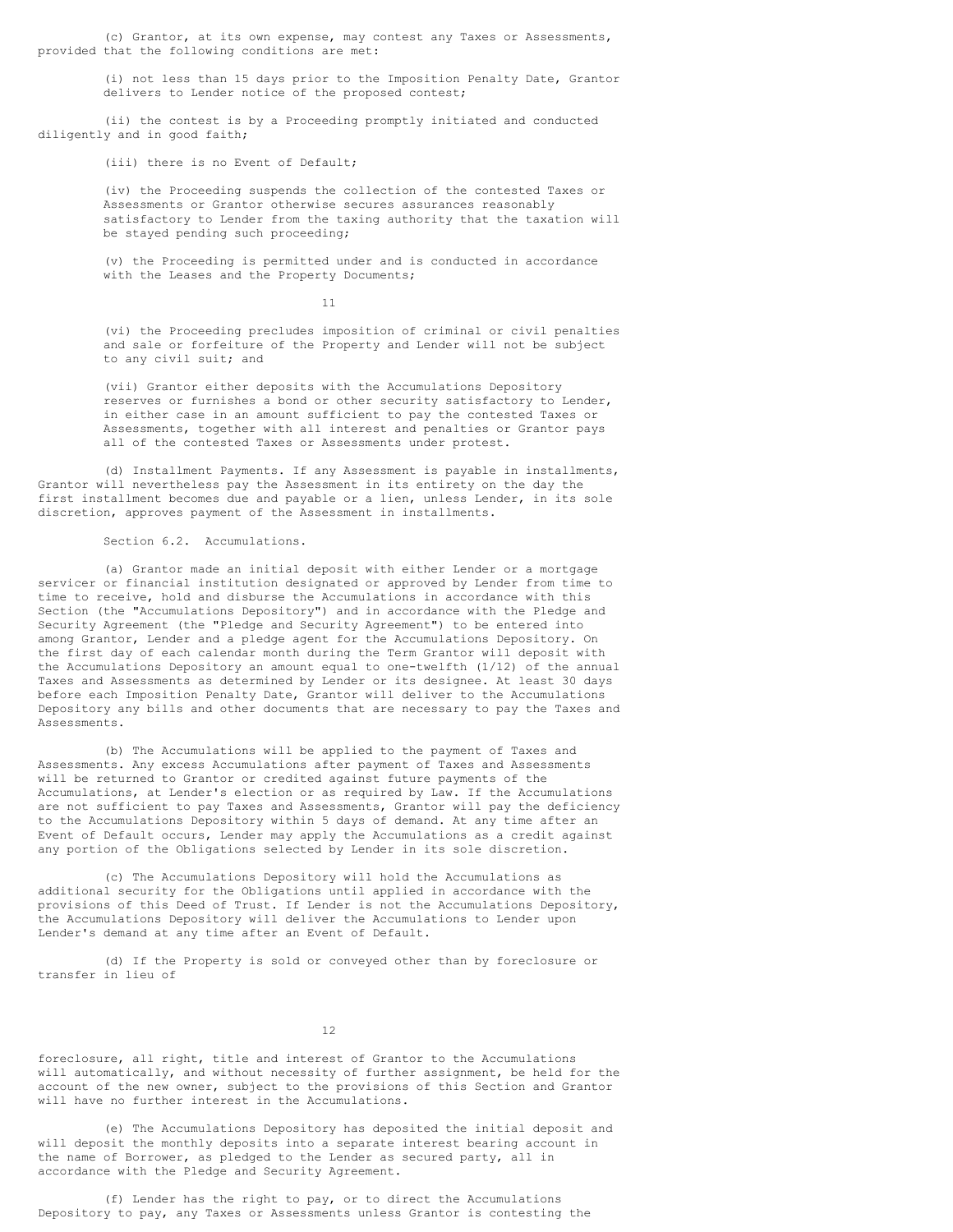Taxes or Assessments in accordance with the provisions of this Deed of Trust, in which event any payment of the contested Taxes or Assessments will be made under protest in the manner prescribed by Law or, at Lender's election, will be withheld.

(g) If Lender assigns this Deed of Trust, Lender will pay, or cause the Accumulations Depository to pay, the unapplied balance of the Accumulations to or at the direction of the assignee. Simultaneously with the payment, Lender and the Accumulations Depository will be released from all liability with respect to the Accumulations and Grantor will look solely to the assignee with respect to the Accumulations. When the Obligations have been fully satisfied, any unapplied balance of the Accumulations will be returned to Grantor.

Section 6.3. Changes in Tax Laws. If a Law requires the deduction of the Obligations from the value of the Property for the purpose of taxation or imposes a tax, either directly or indirectly, on the Obligations, any Financing Document or Lender's interest in the Property, Grantor will pay the tax with interest and penalties, if any. If Lender determines that Grantor's payment of the tax may be unlawful, unenforceable, usurious or taxable to Lender, the Obligations will become immediately due and payable on 90 days' prior notice unless the tax must be paid within the 120-day period, in which case, the Obligations will be due and payable within the lesser period, but in such latter event, without the payment of the Prepayment Premium or the Evasion Premium, if then applicable.

Section 6.4. Reserves. Grantor made an initial deposit and will make periodic deposits into an account established as additional security for the payment and performance of the Obligations and further deposits towards potential obligations of lease rollover costs at certain parcels of the Property, each to be held and disbursed in accordance with the Pledge and Security Agreement.

13

ARTICLE VII INSURANCE, CASUALTY, CONDEMNATION AND RESTORATION ---------------

Section 7.1. Insurance Coverages.

(a) Borrower and Grantor will maintain such insurance coverages and endorsements in form and substance and in amounts as Lender may require in its sole reasonable discretion, from time to time. Until Lender notifies Borrower or Grantor of changes in Lender's requirements, Borrower and Grantor will maintain not less than the insurance coverages and endorsements Lender required for closing of the Loan.

(b) The insurance, including renewals, required under this Section will be issued on valid and enforceable policies and endorsements reasonably satisfactory to Lender (the "Policies").

Each Policy will contain a standard waiver of subrogation and a replacement cost endorsement and will provide that Lender will receive not less than 30 days' prior written notice of any cancellation, termination or non-renewal of a Policy or any material change other than an increase in coverage and that Lender will be named under a standard mortgage endorsement as loss payee.

(c) The insurance companies issuing the Policies (the "Insurers") must be authorized to do business in the State or Commonwealth where the Property is located, must have been in business for at least 5 years, must carry an A.M. Best Company, Inc. policy holder rating of A or better and an A.M. Best Company, Inc. financial category rating of Class X or better and must be otherwise satisfactory to Lender. Lender may select an alternative credit rating agency and may impose different credit rating standards for the Insurers. Notwithstanding Lender's right to approve the Insurers and to establish credit rating standards for the Insurers, Lender will not be responsible for the solvency of any Insurer.

(d) Notwithstanding Lender's rights under this Article, Lender will not be liable for any loss, damage or injury resulting from the inadequacy or lack of any insurance coverage.

(e) Grantor and Borrower will each comply with the provisions of the Policies and with the requirements, notices and demands imposed by the Insurers and applicable to Grantor, Borrower or the Property.

(f) Grantor and Borrower will pay the Insurance Premiums for each Policy not less than 30 days before the expiration date of the Policy being replaced or renewed and will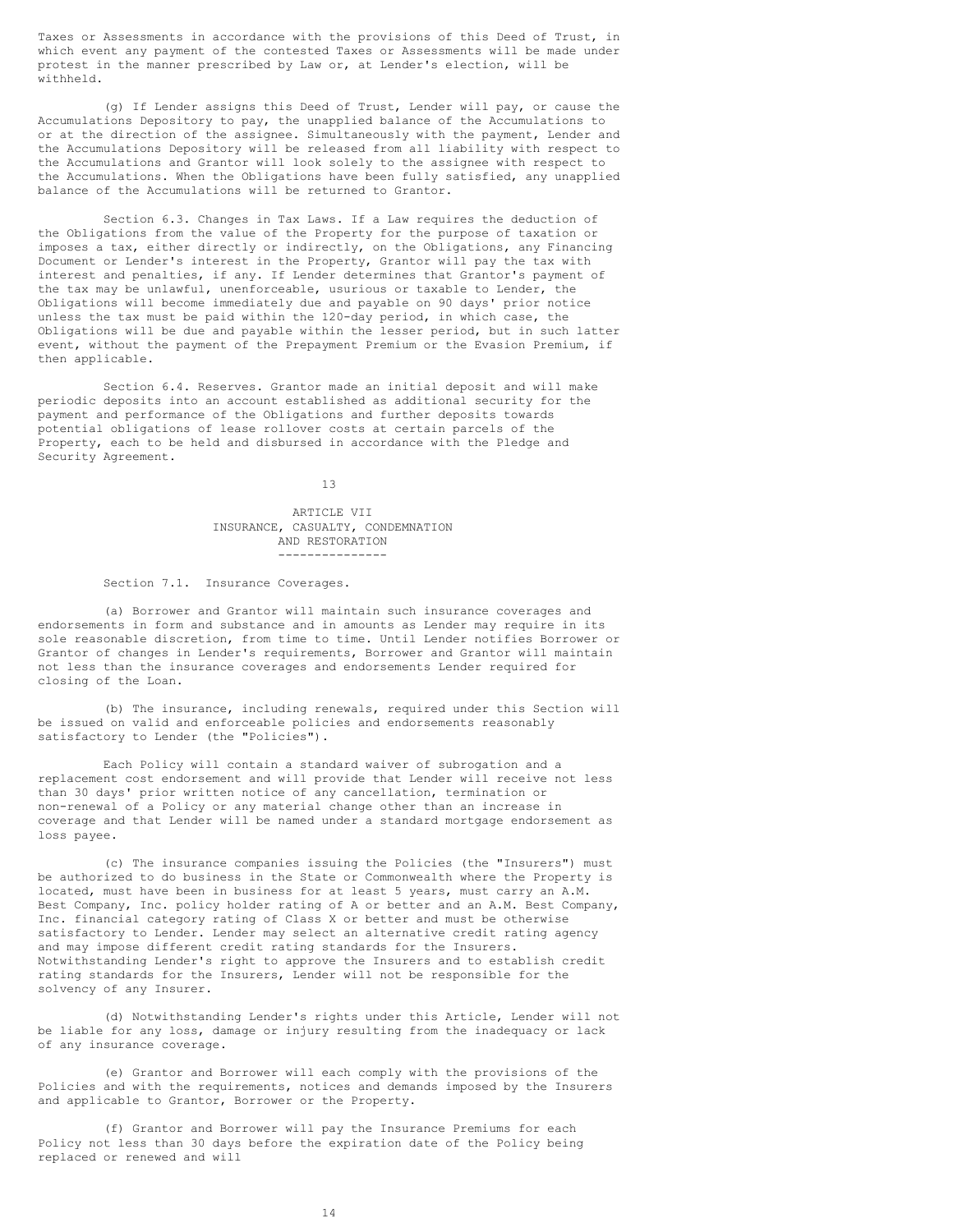deliver to Lender a certified copy of each Policy (for the initial closing or any replacements of the original policy, with an ACORD 27 certificate for any renewals thereafter) marked "Paid" not less than 10 days prior to the expiration date of the Policy being replaced or renewed.

(g) Neither Grantor nor Borrower will carry separate insurance concurrent in kind or form or contributing in the event of loss with any other insurance carried by Grantor or Borrower.

(h) If Grantor and/or Borrower carries any insurance under a blanket policy, it will deliver to Lender prior to the date hereof or for any replacement policy a certified duplicate copy of the blanket policy (and certificates as described in paragraph (f), above, for renewals) which will allocate to the Property the amount of coverage required under this Section and otherwise will provide the same coverage and protection as would a separate policy insuring only the Property.

(i) Grantor will give the Insurers prompt notice of any change in ownership or use of the Property. This subsection does not abrogate the prohibitions on transfers set forth in this Deed of Trust.

(j) If the Property is sold at a foreclosure sale or otherwise is transferred so as to extinguish the Obligations, all of Grantor's right, title and interest in and to the Policies then in force will be transferred automatically to the purchaser or transferee.

Section 7.2. Casualty and Condemnation.

(a) Grantor will give Lender notice of any Casualty immediately after it occurs and will give Lender notice of any Proceeding in Condemnation immediately after Grantor receives notice of commencement or notice that such a Proceeding will be commencing. Grantor immediately will deliver to Lender copies of all documents Grantor delivers or receives relating to the Casualty or the Proceeding, as the case may be.

(b) If the amount of any Insurance Proceeds or Condemnation Awards, as estimated by Lender in its sole but reasonable discretion, is equal to or less than Five Hundred Thousand Dollars (\$500,000), and if Grantor is not at the date of the Casualty subject of an Event of Default beyond any applicable notice and cure period, then in the event of both such instances Grantor shall be authorized to act without Lender's review or consent in collecting, adjusting and compromising any claims for loss, damage or destruction under the Policies or with any Condemnation Proceeding, as may be applicable. If Grantor is entitled to settle such claims without Lender's review or consent, Grantor shall still be required to have the Insurance proceeds or Condemnation Awards, as the case may be, held and applied in accordance with the terms of this Section 7.2

15

(c) If the amount of any Insurance Proceeds or Condemnation Award exceeds \$500,000, in Lender's sole but reasonable estimation, or if any Event of Default under any Loan Document then remains uncured beyond any applicable notice or cure period (each such event, a "Consent Trigger"), then Grantor authorizes Lender, at Lender's option, to act on Grantor's behalf to collect, adjust and compromise any claims for loss, damage or destruction under the Policies on such terms as Lender determines in Lender's sole discretion. Further, in the event of any Consent Trigger, Grantor authorizes Lender to act, at Lender's option, on Grantor's behalf in connection with any Condemnation Proceeding. Grantor will execute and deliver to Lender all documents requested by Lender and all documents as may be required by Law to confirm such authorizations. Nothing in this Section will be construed to limit or prevent Lender from joining with Grantor either as a co-defendant or as a co-plaintiff in any Condemnation Proceeding.

(c) If a Consent Trigger occurs but Lender elects not to act on Grantor's behalf as provided in this Section, then Grantor promptly will file and prosecute all claims (including Lender's claims) relating to the Casualty and will prosecute or defend (including defense of Lender's interest) any Condemnation Proceeding. Grantor will have the authority to settle or compromise the claims or Proceeding, as the case may be, provided that Lender has approved in Lender's sole discretion any compromise or settlement that exceeds \$500,000.00. Any check for Insurance Proceeds or Condemnation Awards, as the case may be (the "Proceeds") will be made payable to Lender and Grantor. Grantor will endorse the check to Lender immediately upon Lender presenting the check to Grantor for endorsement or if Grantor receives the check first, will endorse the check immediately upon receipt and forward it to Lender. If any Proceeds are paid to Grantor, Grantor immediately will deposit the Proceeds with Lender, to be applied or disbursed in accordance with the provisions of this Deed of Trust. Lender will be responsible for only the Proceeds actually received by Lender.

Section 7.3. Application of Proceeds. After deducting the costs incurred by Lender in collecting the Proceeds, Lender may, in its sole discretion, (i) apply the Proceeds as a credit against any portion of the Debt selected by Lender in its sole discretion of the Debt (in which event neither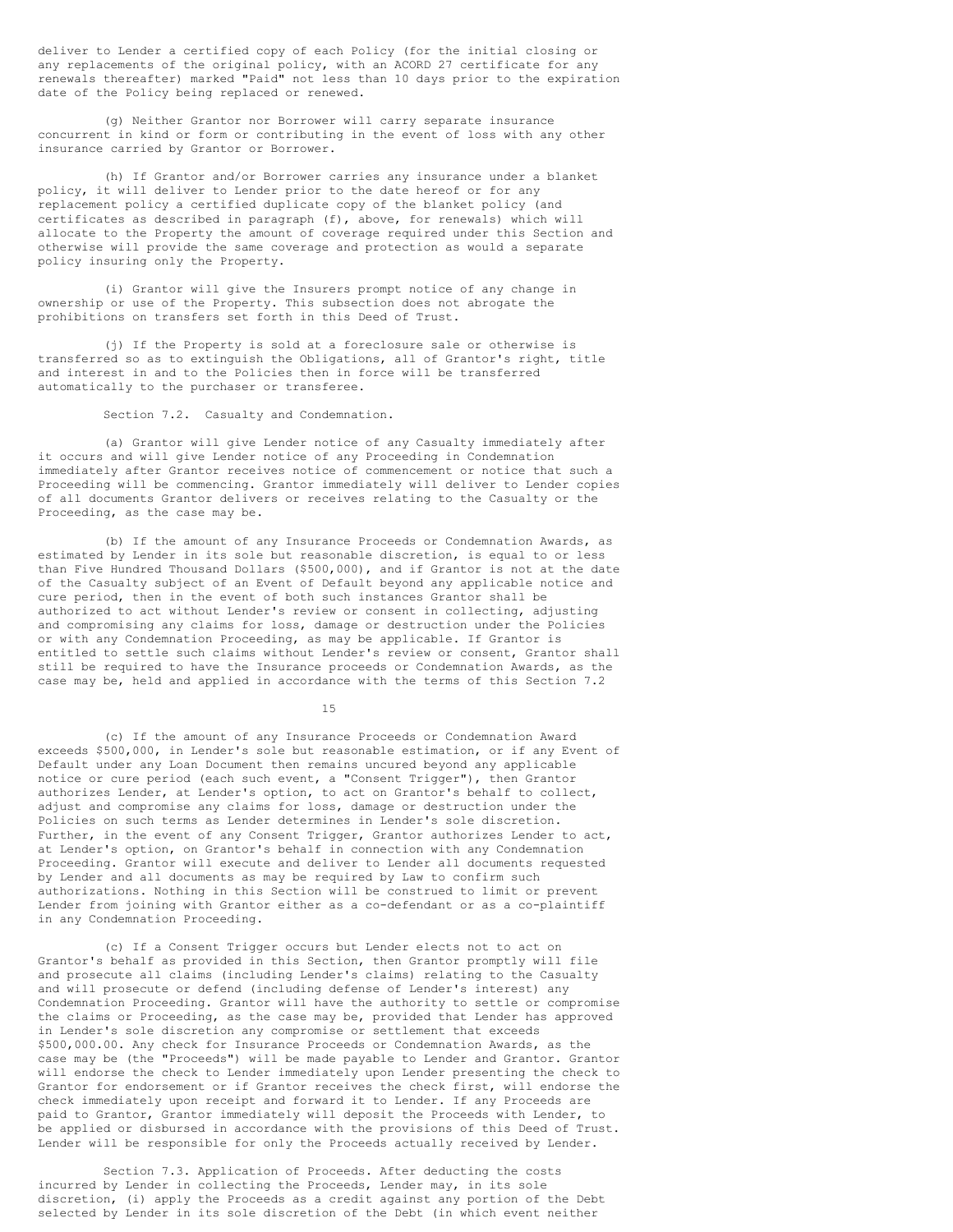the Prepayment Premium nor the Evasion Premium, if any, shall apply); (ii) apply the Proceeds to restore the Improvements, provided that Lender will not be obligated to see to the proper application of the Proceeds and provided further that any amounts released for Restoration will not be deemed a payment on the Debt; or (iii) deliver the Proceeds to Grantor.

Section 7.4. Conditions to Availability of Proceeds for Restoration. Notwithstanding the preceding Section, after a Casualty or a Condemnation (a "Destruction Event"), Lender will make the Proceeds (less any costs incurred by Lender in collecting the Proceeds) available for Restoration in accordance with the conditions for disbursements set forth in the Section entitled "Restoration", provided that the following

16

conditions are met:

(i) Each of the entities described above as an original Grantor hereunder, or the transferee under a Permitted Transfer, if any, continues to be Grantor at the time of the Destruction Event and at all times thereafter until the Proceeds have been fully disbursed;

(ii) no default under the Financing Documents exists at the time of the Destruction Event;

(iii) all Leases in effect immediately prior to the Destruction Event and all Property Documents in effect immediately prior to the Destruction Event that are essential to the use and operation of the Property continue in full force and effect, subject to any rental abatements provided in the leases, notwithstanding the Destruction Event;

(iv) the annual Rents (excluding security deposits) under Leases in effect on the date of the Destruction Event, plus any rental insurance proceeds paid or to be paid to Grantor, plus any additional collateral satisfactory to Lender in its sole but reasonable discretion, are providing debt service coverage for the annual Debt Service Payments of 1.40 after payment of annual Insurance Premiums, Impositions and operating expenses of the Property (including ground rent, if any), provided that, if the combined Rents, rental insurance and other approved collateral, if any, do not provide such debt service coverage, then Grantor expressly authorizes and directs Lender to apply an amount from the Proceeds to reduction of Principal in order to reduce the annual Debt Service Payments sufficiently for such debt service coverage to be achieved (in which event neither the Prepayment Premium nor the Evasion Premium, if any, shall apply). The reduced debt service payments will be calculated using the Fixed Interest Rate and an amortization schedule that will achieve the same proportionate amortization of the reduced Principal over the then remaining Term as would have been achieved if the Principal and the originally scheduled Debt Service Payments had not been reduced. Grantor will execute any documentation that Lender deems reasonably necessary to evidence the reduced Principal and debt service payments.

Section 7.5. Restoration.

(a) If the total Proceeds for any Destruction Event are \$500,000.00 or less and Lender elects or is obligated by Law or under this Article to make the Proceeds available for Restoration, Lender will disburse to Grantor the entire amount received by Lender and Grantor will commence Restoration promptly after the Destruction Event and complete Restoration not later than the Restoration Completion Date.

(b) If the Proceeds for any Destruction Event exceed \$500,000.00 and Lender elects or

17

is obligated by Law or under this Article to make the Proceeds available for Restoration, Lender will disburse the Proceeds and any Additional Funds (the "Restoration Funds") upon Grantor's request as Restoration progresses, generally in accordance with normal construction lending practices for disbursing funds for construction costs, provided that the following conditions are met:

- Grantor commences Restoration promptly after the Destruction Event and completes Restoration on or before the Restoration Completion Date;
- (ii) if Lender requests, Grantor delivers to Lender prior to commencing Restoration, for Lender's approval, plans and specifications and a detailed budget for the Restoration;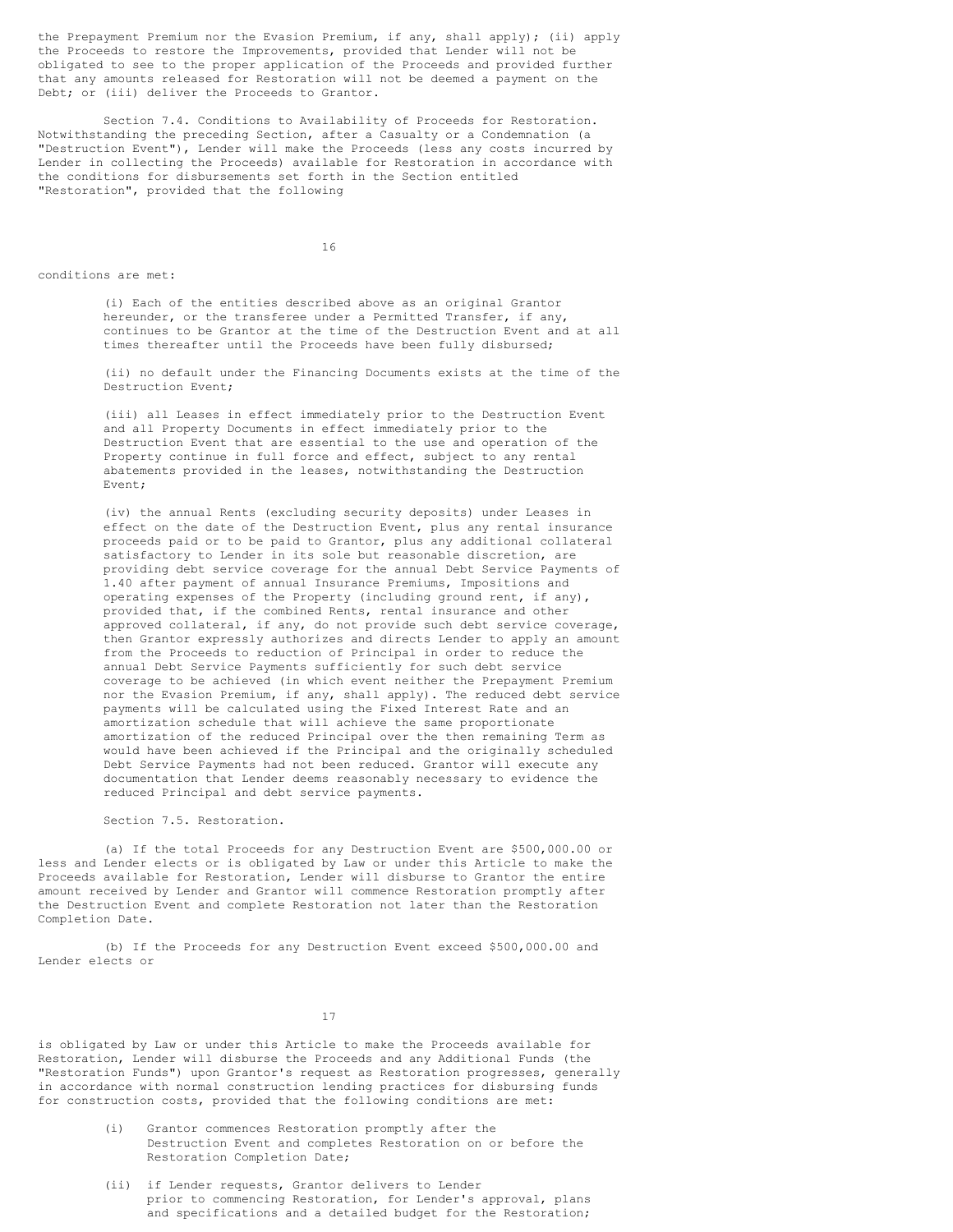- (iii) Grantor delivers to Lender satisfactory evidence of the costs of Restoration incurred prior to the date of the request, and such other documents as Lender may request including mechanics' lien waivers and title insurance endorsements;
- (iv) Grantor pays all costs of Restoration whether or not the Restoration Funds are sufficient and, if at any time during Restoration, Lender determines that the undisbursed balance of the Restoration Funds is insufficient to complete Restoration, Grantor deposits with Lender, as part of the Restoration Funds, an amount equal to the deficiency (or a guaranty or other collateral reasonably satisfactory to Lender in its sole but reasonable discretion) within 30 days of receiving notice of the deficiency from Lender; and
- (v) there is no default under the Financing Documents at the time Grantor requests funds or at the time Lender disburses funds.

(c) If an Event of Default occurs at any time after the Destruction Event, then Lender will have no further obligation to make any remaining Proceeds available for Restoration and may apply any remaining Proceeds as a credit against any portion of the Debt selected by Lender in its sole discretion.

(d) Lender may elect at any time prior to commencement of Restoration or while work is in progress to retain, at Grantor's expense, an independent engineer or other consultant to review the plans and specifications, to inspect the work as it progresses and to provide reports. If any matter included in a report by the engineer or consultant is unsatisfactory to Lender, Lender may suspend disbursement of the Restoration Funds until the unsatisfactory matters contained in the report are resolved to Lender's satisfaction.

(e) If Grantor fails to commence and complete Restoration in accordance with the

18

terms of this Article, then in addition to the Remedies, Lender may elect to restore the Improvements on Grantor's behalf and reimburse itself out of the Restoration Funds for costs and expenses incurred by Lender in restoring the Improvements, or Lender may apply the Restoration Funds as a credit against any portion of the Debt selected by Lender in its sole discretion.

(f) Lender may commingle the Restoration Funds with its general assets but shall assure that any Restoration Funds so commingled shall nonetheless be made available by Lender for application under this Section 7.5; and Lender will not be liable to pay any interest or other return on the Restoration Funds unless otherwise required by Law. Lender will not hold any Restoration Funds in trust. Lender may elect to deposit the Restoration Funds with a depository satisfactory to Lender under a disbursement and security agreement satisfactory to Lender, which Agreement shall provide for a segregation of funds and obligation to pay interest.

(g) Grantor will pay all of Lender's expenses incurred in connection with a Destruction Event or Restoration. If Grantor fails to do so, then in addition to the Remedies, Lender may from time to time reimburse itself out of the Restoration Funds.

(h) If any excess Proceeds remains after Restoration, Lender may elect, in its sole discretion either to apply the excess as a credit against any portion of the Debt as selected by Lender in its sole discretion or to deliver the excess to Grantor.

> ARTICLE VIII COMPLIANCE WITH LAW AND AGREEMENTS ----------------------------------

Section 8.1. Compliance with Law. Grantor, the Property and the use of the Property complies and will continue to comply with Law and with all agreements and conditions necessary to preserve and extend all rights, licenses, permits, privileges, franchises and concessions (including zoning variances, special exceptions and non-conforming uses) relating to the Property or Grantor. Grantor will notify Lender of the commencement of any investigation or Proceeding relating to a possible violation of Law promptly (but in no event beyond five (5) business days) after Grantor receives notice thereof and, will deliver promptly to Lender copies of all documents Grantor receives or delivers in connection with the investigation or Proceeding. Grantor will not alter the Property in any manner that would increase Grantor's responsibilities for compliance with Law.

Section 8.2. Compliance with Agreements. There are no defaults, events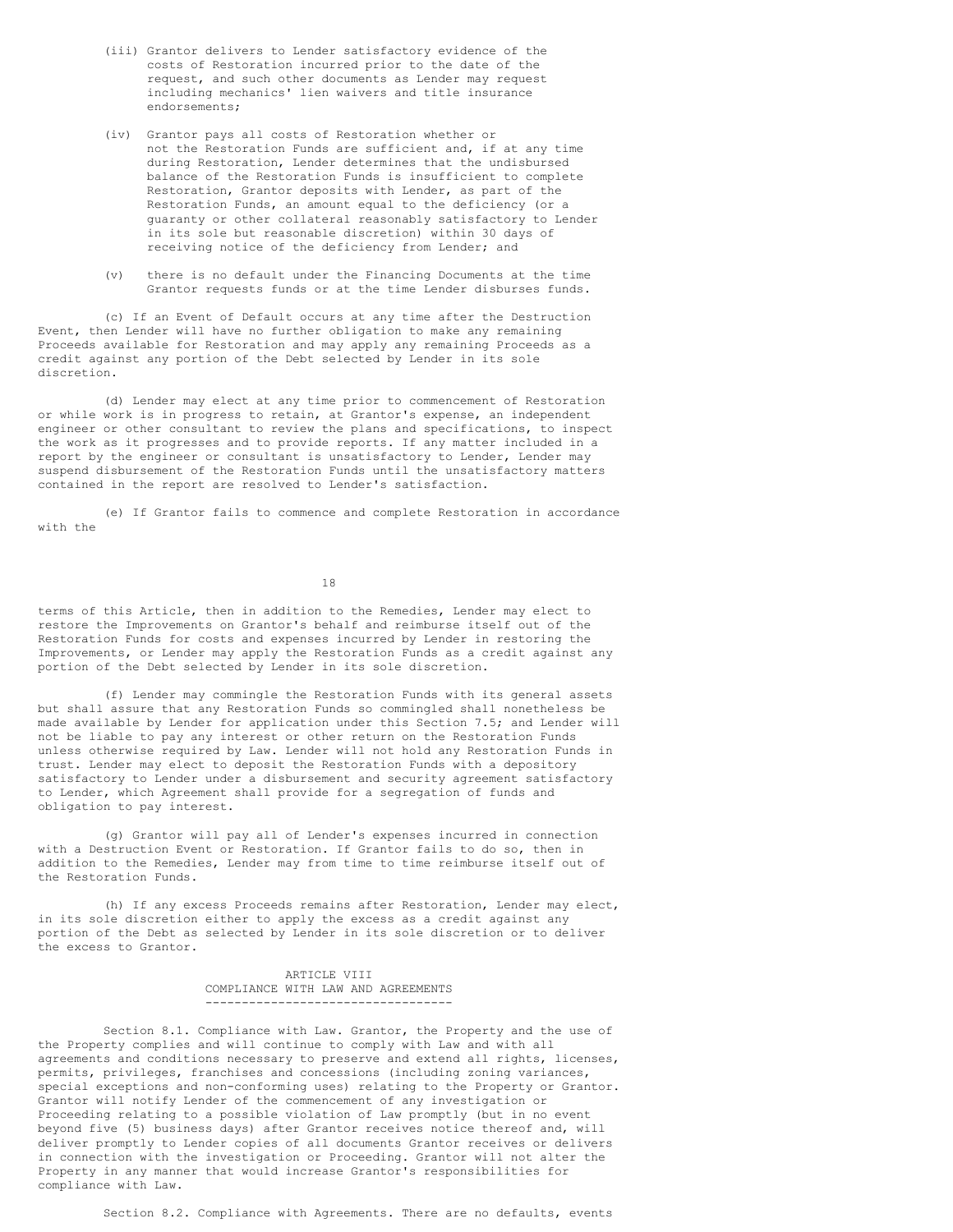of defaults or events which, with the passage of time or the giving of notice, would constitute an event of default under the Property Documents. Grantor will pay and perform all of its obligations

19

under the Property Documents as and when required by the Property Documents. Grantor will cause all other parties to the Property Documents to pay and perform their obligations under the Property Documents as and when required by the Property Documents. Grantor will not amend or waive any provisions of the Property Documents; exercise any options under the Property Documents; give any approval required or permitted under the Property Documents that would adversely affect the Property or Lender's rights and interests under the Financing Documents; cancel or surrender any of the Property Documents; or release or discharge or permit the release or discharge of any party to or entity bound by any of the Property Documents, without, in each instance, Lender's prior approval (excepting therefrom all service contracts or other agreements entered into in the normal course of business that are cancelable upon not more than 30 days notice). Grantor promptly will deliver to Lender copies of any notices of default or of termination that Grantor receives or delivers relating to any Property Document.

Section 8.3. ERISA Compliance.

(a) Neither Grantor nor any of its constituent entities is or will be an "employee benefit plan" as defined in Section 3(3) of the Employee Retirement Income Security Act of 1974 ("ERISA") that is subject to Title I of ERISA or a "plan" as defined in Section 4975(e)(1) of the Code that is subject to Section 4975 of the Code, and neither the assets of Borrower, Grantor or of any of their constituent entities are or will constitute "plan assets" of one or more such plans for purposes of Title I of ERISA or Section 4975 of the Code.

(b) Grantor is not and will continue to not be a "governmental plan" within the meaning of Section 3(32) of ERISA and transactions by or with Grantor or Borrower are not and will not be subject to any Laws regulating investments of and fiduciary obligations with respect to governmental plans.

(c) Grantor will not engage in any transaction which would cause any obligation or any action under the Financing Documents or the Loan Documents, including Lender's exercise of the Remedies, to be a non-exempt prohibited transaction under ERISA.

Section 8.4. Section 6045(e) Filing. Grantor will supply or cause to be supplied to Lender either (i) a copy of a completed Form 1099-S, Statement for Recipients of Proceeds from Real Estate, Broker and Barter Exchange Proceeds prepared by Grantor's attorney or other person responsible for the preparation of the form, together with a certificate from the person who prepared the form to the effect that the form has, to the best of the preparer's knowledge, been accurately prepared and that the preparer will timely file the form; or (ii) a certification from Grantor that the Loan is a refinancing of the Property or is otherwise not required to be reported to the Internal Revenue Service pursuant to Section 6045(e) of the Code. Under no circumstances will Lender or Lender's counsel be obligated to file the reports

 $20$ 

or returns.

ARTICLE IX ENVIRONMENTAL -------------

Section 9.1. Environmental Representations and Warranties.

Except as disclosed in the Environmental Report and to Grantor's knowledge as of the date of this Deed of Trust:

- (i) no Environmental Activity has occurred or is occurring on the Property other than the use, storage, and disposal of Hazardous Materials which (A) is in the ordinary course of business consistent with the Permitted Use; (B) is in compliance with all Environmental Laws and (C) has not resulted in Material Environmental Contamination of the Property; and
- (ii) no Environmental Activity has occurred or is occurring on any property in the vicinity of the Property which has resulted in Material Environmental Contamination of the Property.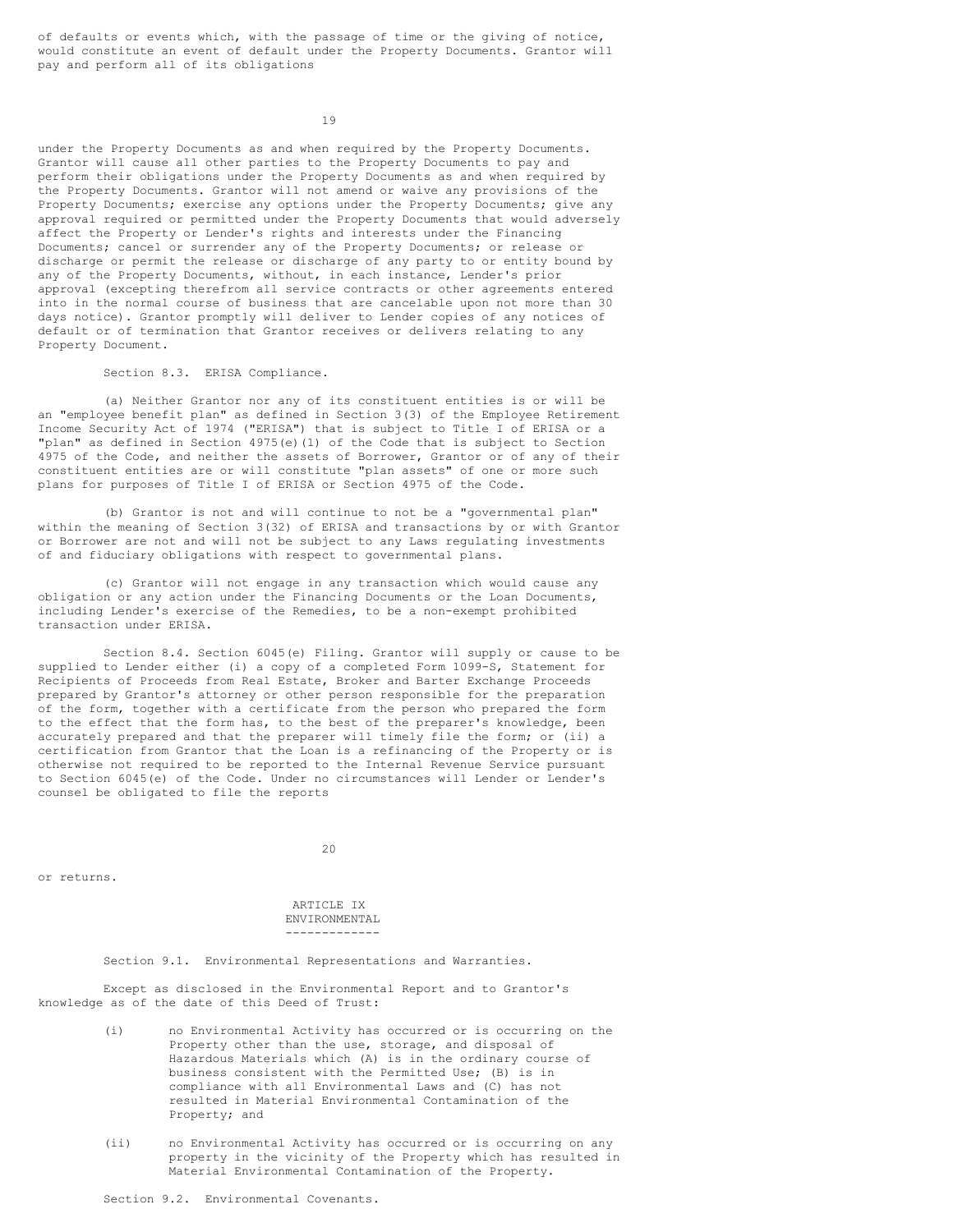(a) Grantor will not cause or permit any Material Environmental Contamination of the Property.

(b) No Environmental Activity will occur on the Property other than the use, storage and disposal of Hazardous Materials which (A) is in the ordinary course of business consistent with the Permitted Use; (B) is in compliance with all Environmental Laws; and (C) does not create a risk of Material Environmental Contamination of the Property.

(c) Grantor will notify Lender immediately upon Grantor becoming aware of (i) any Material Environmental Contamination of the Property or (ii) any Environmental Activity with respect to the Property that is not in accordance with the preceding subsection (b). Grantor promptly will deliver to Lender copies of all documents delivered to or received by Grantor regarding the matters set forth in this subsection, including notices of Proceedings or investigations concerning any Material Environmental Contamination of the Property or Environmental Activity or concerning Grantor's status as a potentially responsible party (as defined in the Environmental Laws). Grantor's notification of Lender in accordance with the provisions of this subsection will not be deemed to excuse any default under the Financing Documents resulting from the violation of Environmental Laws or the Material Environmental Contamination of the Property or Environmental Activity that is the subject of the notice. If

21

Grantor receives notice of a suspected violation of Environmental Laws in the vicinity of the Property that poses a risk of Material Environmental Contamination of the Property, Grantor will give Lender notice and copies of any documents received relating to such suspected violation.

(d) From time to time at Lender's request, Grantor will deliver to Lender any information known and documents available to Grantor relating to the environmental condition of the Property.

(e) Lender may perform or engage an independent consultant to perform an assessment of the environmental condition of the Property and of Grantor's compliance with this Section at any time for reasonable cause or after an Event of Default (if, in both instances, Lender has reasonable suspicion to believe that an Environmental Activity has occurred which could result in a Material Environmental Contamination). In connection with the assessment: (i) Lender or consultant may enter and inspect the Property and perform tests of the air, soil, ground water and building materials; (ii) Grantor will cooperate and use best efforts to cause tenants and other occupants of the Property to cooperate with Lender or consultant; (iii) Grantor will receive a copy of any final report prepared after the assessment, to be delivered to Grantor not more than 10 days after Grantor requests a copy and executes Lender's standard confidentiality and waiver of liability letter; (iv) Grantor will accept custody of and arrange for lawful disposal of any Hazardous Materials required to be disposed of as a result of the tests; (v) Lender will not have liability to Grantor with respect to the results of the assessment; and (vi) Lender will not be responsible for any damage to the Property resulting from the tests described in this subsection and Grantor will look solely to the consultants to reimburse Grantor for any such damage. The consultant's assessment and reports will be at Grantor's expense (i) if the reports disclose any material adverse change in the environmental condition of the Property from that disclosed in the Environmental Report; (ii) if Lender engaged the consultant when Lender had reasonable cause to believe Grantor was not in compliance with the terms of this Article and, after written notice from Lender, Grantor failed to provide promptly reasonable evidence that Grantor is in compliance; or (iii) if Lender engaged the consultant or after the occurrence of an Event of Default.

(f) If Lender has reasonable cause to believe that there is Environmental Activity at the Property, Lender may elect in its sole discretion to direct the Trustees to Reconvey any portion of the Property affected by the Environmental Activity and Grantor will accept the reconveyance.

22

ARTICLE X FINANCIAL REPORTING -------------------

Section 10.1. Financial Reporting.

(a) Grantor will deliver to Lender within 90 days after the close of each Fiscal Year an annual financial statement (the "Annual Financial Statement") for the Property and for Corporate Office Properties Trust, upon request of Lender, for the Fiscal Year, which will include a comparative balance sheet, a cash flow statement, an income and expense statement, a detailed breakdown of all receipts and expenses and all supporting schedules. The Annual Financial Statement will be:

(i) unaudited, but certified by the Chief Financial Officer of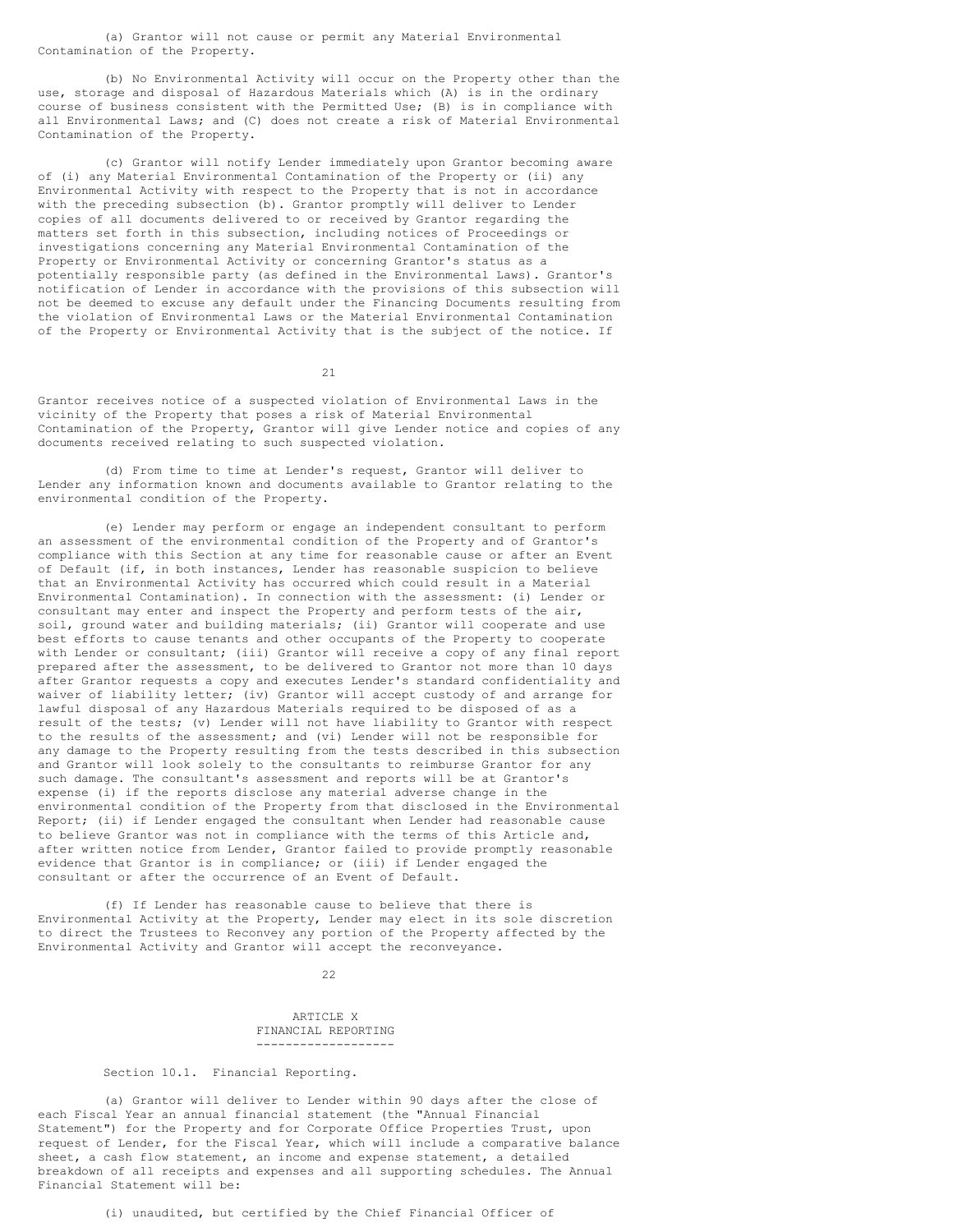(ii) accompanied by an opinion of such Chief Financial Officer that, in all material respects, the Annual Financial Statement fairly presents the financial position of the Property; and

(iii) separate and distinct from any consolidated statement or report for Grantor, Borrower or any other entity or any other property.

(b) Grantor will keep full and accurate Financial Books and Records for each Fiscal Year. Grantor will permit Lender or Lender's accountants or auditors to inspect or audit the Financial Books and Records from time to time and without notice. Grantor will maintain the Financial Books and Records for each Fiscal Year for not less than 3 years after the date Grantor delivers to Lender the Annual Financial Statement and the other financial certificates, statements and information to be delivered to Lender for the Fiscal Year. Financial Books and Records will be maintained at Grantor's (as applicable) address set forth in the section entitled "Notices" or at any other location as may be approved by Lender.

> ARTICLE XI EXPENSES AND DUTY TO DEFEND ---------------------------

#### Section 11.1. Payment of Expenses.

(a) Grantor is obligated to pay all fees and expenses (the "Expenses") incurred by

 $23$ 

Lender, Trustees or that are otherwise payable in connection with the Loan, the Property or Grantor, including attorneys' fees and expenses and any fees and expenses relating to (i) the preparation, execution, acknowledgment, delivery and recording or filing of the Loan Documents; (ii) any Proceeding or other claim asserted against Lender; (iii) any inspection, assessment, survey and test permitted under the Financing Documents; (iv) any Destruction Event; (v) the preservation of Trustees' title, Lender's security and the exercise of any rights or remedies available at Law, in equity or otherwise; and (vi) the Leases and the Property Documents.

(b) Grantor will pay the Expenses immediately on demand, together with any applicable interest, premiums or penalties. If Lender pays any of the Expenses, Grantor will reimburse Lender the amount paid by Lender immediately upon demand, together with interest on such amount at the Default Interest Rate from the date Lender paid the Expenses through and including the date Grantor reimburses Lender. The Expenses together with any applicable interest, premiums or penalties constitute a portion of the Obligations secured by this Deed of Trust.

Section 11.2. Duty to Defend. If Lender or any of its trustees, officers, participants, employees or affiliates is a party in any Proceeding relating to the Property, Grantor, Borrower or the Loan, Grantor will indemnify and hold harmless the party and will defend the party with attorneys and other professionals retained by Grantor and approved by Lender. Lender may elect to engage its own attorneys and other professionals, at Grantor's expense, to defend or to assist in the defense of the party. In all events, case strategy will be determined by Lender if Lender so elects and no Proceeding will be settled without Lender's prior approval which may be withheld in its sole discretion.

Section 11.3. Future Advances. Lender may make future advances to Grantor or to Borrower under the Loan guaranteed by Grantor, and all such future advances and readvances shall be fully secured by the lien and security interest of this Deed of Trust.

> ARTICLE XII TRANSFERS LIENS AND ENCUMBRANCES --------------------------------

# Section 12.1. Prohibitions on Transfers, Liens and Encumbrances.

(a) Grantor acknowledges that in making the Loan, Lender is relying to a material extent on the business expertise and net worth of Grantor and its general partners, members or principals and on the continuing interest that it has, directly or indirectly, in the Property. Accordingly, except as specifically set forth in this Deed of Trust, Grantor (i) will not, and will not permit its partners or members to, effect a Transfer without Lender's prior approval,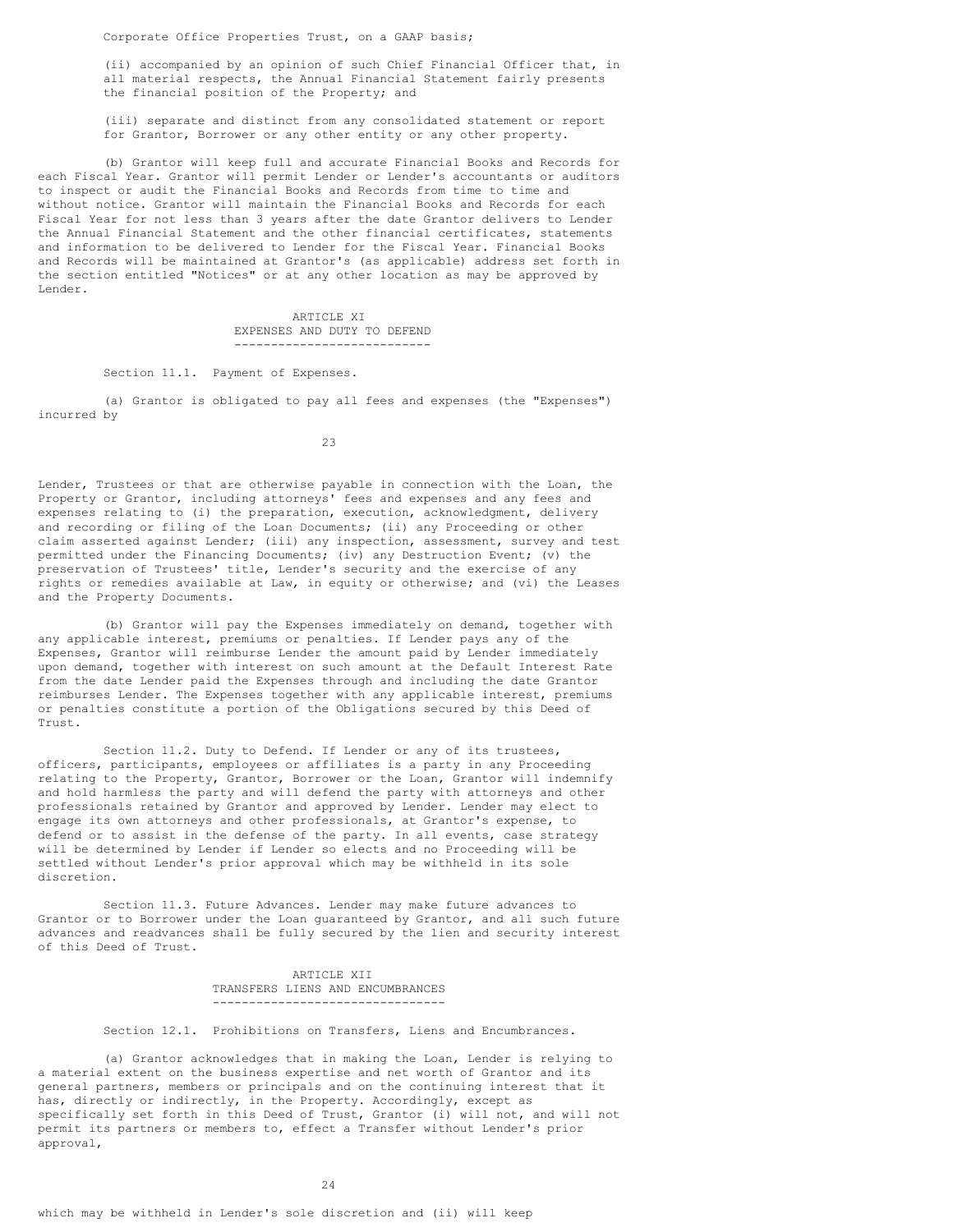the Property free from all liens and encumbrances other than the lien of this Deed of Trust and the Permitted Exceptions. A "Transfer" is defined as any sale, grant, lease (other than bona fide third-party space leases with tenants), conveyance, assignment or other transfer of, or any encumbrance or pledge against, the Property, any interest in the Property, any interest of Grantor's partners, members or principals in the Property, or any change in Grantor's composition, in each instance whether voluntary or involuntary, direct or indirect, by operation of law or otherwise and including the grant of an option or the execution of an agreement relating to any of the foregoing matters.

(b) Grantor represents, warrants and covenants that:

(i) Each entity constituting Grantor is a Maryland limited liability company whose managing member is the Borrower, a Delaware limited partnership owning 100% of the of the interests in Grantor.

(ii) If Grantor's member is in turn a partnership, corporation or limited liability company, the general partner, principal or member thereof and the percentage of partnership interest, stock or membership interest held by each (and so on at each level) are as follows: the sole general partner of the Borrower is COPT (defined below); the percentage of interest in the Borrower currently held by COPT varies because its shares are traded due to its "upreit" structure.

Section 12.2. Permitted Transfers.

(a) Notwithstanding the prohibitions regarding Transfers, transfer of shares in Corporate Office Properties Trust ("COPT"), an affiliate of Grantor and the Borrower, and transfers of limited partnership interests and pledges of both general and limited partnership interests in the Borrower, (each, a "Permitted Transfer") may occur without Lender's prior consent, provided that the following conditions are met:

> (i) at all times COPT remains the sole general partner in the Borrower and Borrower delivers to lender on a quarterly basis notices of changes in the ownership interests of limited partners owning one percent (1%) or more of the Borrower; and

> (ii) a Permitted Transfer does not permit a disposition in a single transfer or a series of related transfers of all or substantially all of the shares of COPT or of all of the limited partnership interests in the Borrower and does not permit a merger of COPT with one or more entities without Lender's prior written consent unless COPT is the surviving and controlling entity or unless such successor is a real estate company having the same standards of professional expertise and net worth as that of COPT as of the date of this Deed of Trust or as of the date immediately prior to the Transfer, whichever is greater;

> > 25

(iii) at least 30 days prior to the proposed Permitted Transfer (other than transfers of shares of COPT on the open market or of any limited partnership interests in the Borrower), Grantor or Borrower delivers to Lender a notice that is sufficiently detailed to enable Lender to determine that the proposed Permitted Transfer complies with the terms of this Section;

(iv) there is no default under the Financing Documents either when Lender receives the notice or when the proposed Permitted Transfer occurs;

(v) the proposed Permitted Transfer (other than transfers of shares of COPT on the open market or of any limited partnership interests in the Borrower) will not result in a violation of any of the covenants contained in the Section entitled, "ERISA Compliance" and Grantor or Borrower will deliver to Lender such documentation of compliance as Lender requests in its sole discretion;

(vi) other than in instances of transfers of shares in COPT or of transfers of any limited partnership interests in the Borrower, when Lender receives the notice and when the proposed Permitted Transfer occurs, the transferee (other than a transferee that is a publicly traded entity) has never been an adverse party to Lender in any litigation to which Lender was a party; the transferee has never defaulted on a loan from Lender or on any contract or other agreement with Lender; and the transferee has never threatened litigation against Lender (for purposes of this subsection "transferee" includes the transferee's constituent entities at all levels and "Lender" includes Lender's subsidiaries);

(vii) Grantor or Borrower pays all of Lender's expenses relating to the Transfer including Lender's attorneys' fees; and

(viii) Lender is satisfied that the Property will continue to be managed by a manager satisfactory to Lender.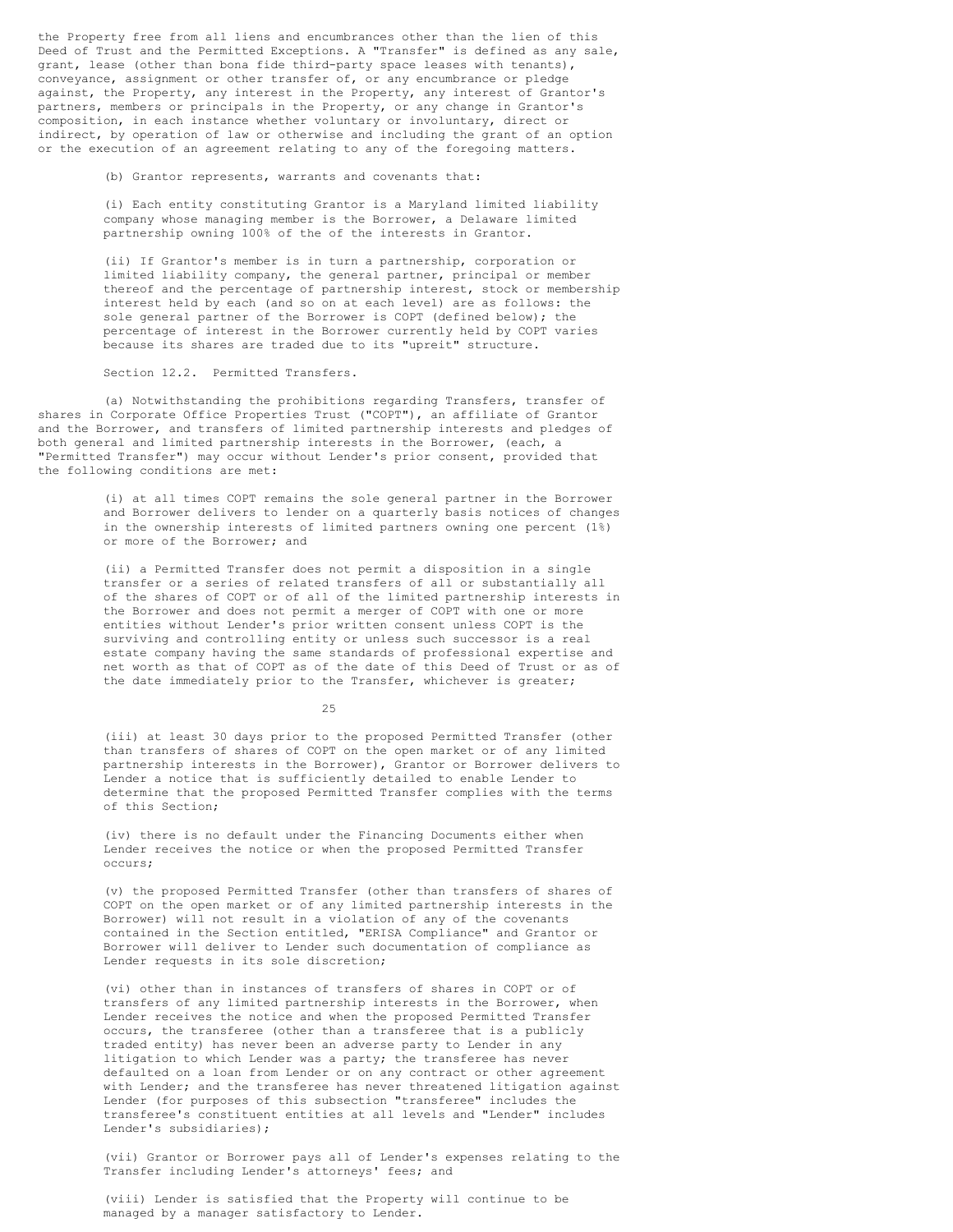Section 12.3. Right to Contest Liens. Grantor, at its own expense, may contest the amount, validity or application, in whole or in part, of any mechanic's, materialmen's or environmental liens in which event Lender will refrain from exercising any of the Remedies, provided that the following conditions are met:

> (i) Grantor delivers to Lender notice of the proposed contest not more than 30 days after the lien is filed;

(ii) the contest is by a Proceeding promptly initiated and conducted in good faith and with due diligence;

26

(iii) there is no Event of Default other than the Event of Default arising from the filing of the lien;

(iv) the Proceeding suspends enforcement of collection of the lien, imposition of criminal or civil penalties and sale or forfeiture of the Property and Lender will not be subject to any civil suit;

(v) the Proceeding is permitted under and is conducted in accordance with the Leases and the Property Document;

(vi) Grantor furnishes a bond or other security satisfactory to Lender, in either case in an amount sufficient to pay the claim giving rise to the lien, together with all interest and penalties, and secures an endorsement to Lender's policy of title insurance insuring against sale of the Property by the lienor to collect its lien, or Grantor pays the contested lien under protest; and

(vii) with respect to an environmental lien, Grantor is using best efforts to mitigate or prevent any deterioration of the Property resulting from the alleged violation of any Environmental Laws or the alleged Environmental Activity.

Section 12.4. Substitute Collateral.

(a) Upon request from Grantor, and at Grantor's expense, Trustees shall release from the lien of this Deed of Trust any one or more of the parcels constituting the Property, upon conveyance by Grantor and/or its affiliates of substitute collateral property (the "Substitute Collateral") from time to time, but not more than one time for each parcel, and not more than three times during the duration the lien of this Deed of Trust, upon the following terms and subject to the following conditions:

> (i) the quality of the Substitute Collateral shall be comparable to or greater than that of the parcel of Property for which the Substitute Collateral is replacing the current-to-be-released Property;

(ii) No Event of Default shall exist under this Deed of Trust or any other Loan Document;

(iii) The appraised value of the Substitute Collateral shall be equal to or greater than the greater of (A) the appraised value of current-to-be-released Property, as determined at the time of the closing of the substitution of collateral, or (B) the appraised value of the current-to-be released Property at the time of such substitution;

27

(iv) the Debt Service Coverage Ratio (as defined below) for the aggregate Property (inclusive of the Substitute Collateral) shall be greater than or equal to the actual Debt Service Coverage Ratio for the aggregate Property (inclusive of the current-to-be released Property), for the one year prior to the substitution, and Grantor shall execute and deliver appropriate amendments to this Deed of Trust and Loan Documents making the Substitute Collateral part of the security for the Guaranty, and Lender shall have received such title assurances and endorsements to its then-existing policies confirming the priority of its lien under this Deed of Trust on the Substitute Collateral, consenting to the release of the released Property, and otherwise confirming no adverse changes in title coverage or the amount thereof.

(v) the Substitute Collateral shall satisfy each of the covenants and conditions to closing set forth in the commitment letter with the Lender for the Loan guaranteed under the Guaranty, that would have been applicable had such Substitute Collateral been an original parcel of the Property;

(vi) the Substitute Collateral shall conform in all respects to such other underwriting standards and criteria of the Lender and criteria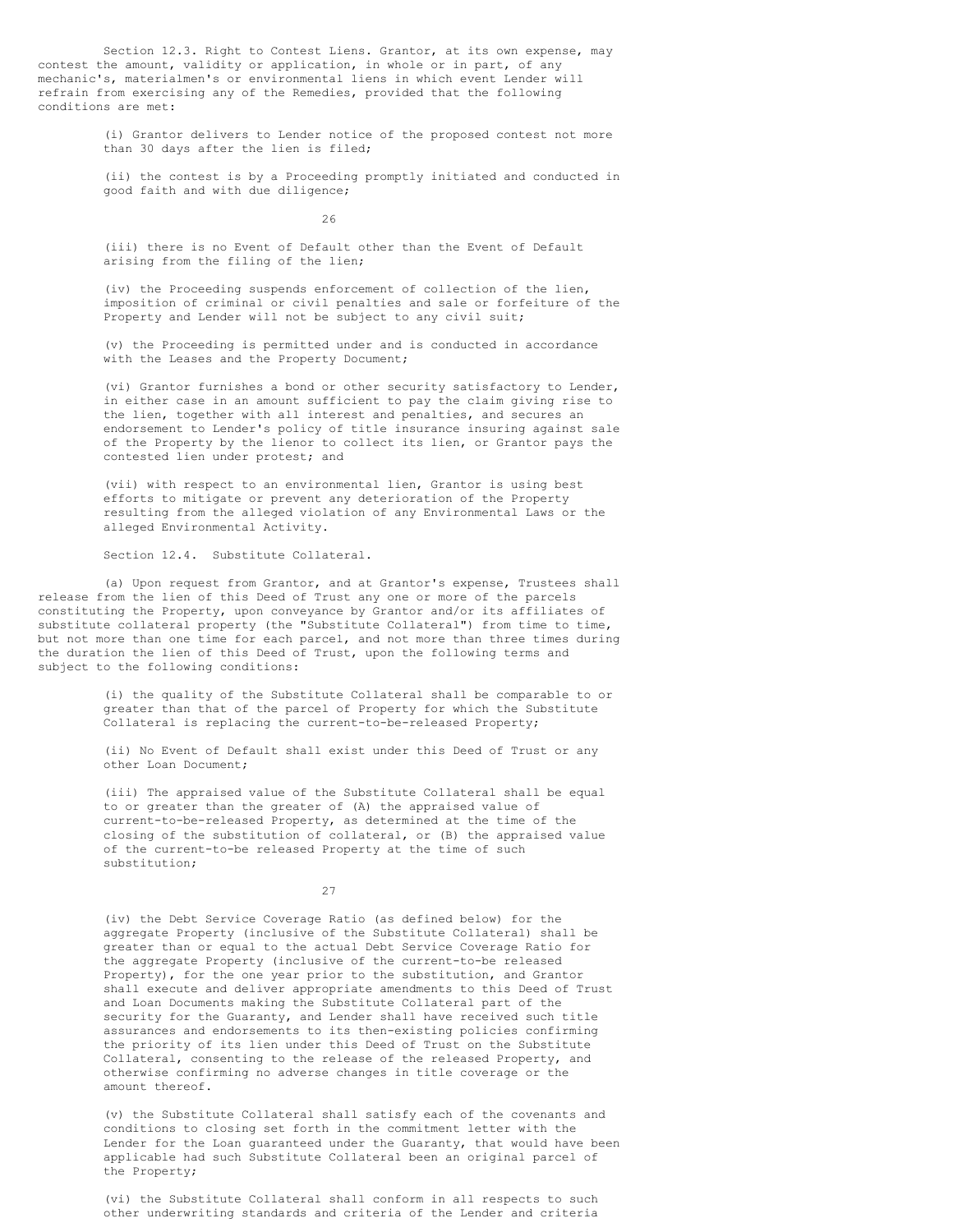such as other appraisal, legal, business, environmental, engineering, diversification, leasing or title requirements, all as Lender may determine in its sole discretion.

As used herein, the following defined term shall apply:

"Debt Service Coverage Ratio" means the Net Operating Income of the Property divided by the amount of scheduled annual payments of Debt Service on the Loan guaranteed by the Guaranty.

"Net Operating Income" means the total gross rental income received in the most recent twelve month period, plus other income received during the most recent twelve month period, less actual operating expenses for the most recent twelve month period.

(b) The parties acknowledge that the Army Corps of Engineers (Government Services Administration) ("ACE") has an option under its lease at that parcel of the Property known as "One National Business Park" ("One NBP") to purchase (the "Purchase Option") the fee interest in One NBP from NBP One, LLC, an entity of Grantor. Grantor and Lender agree that if ACE exercises its Purchase Option, Grantor shall promptly (but in no event later than five (5) business days) after such exercise provide Lender with a copy of the notice exercising the same (the "Exercise Date"). An exercise by GSA of its Purchase Option shall constitute an Event of Default (without any obligation of Lender to provide notice of default or right on behalf of Grantor to cure the same), under this Deed of Trust unless, within fifteen (15) days after ACE's exercise of its Purchase Option, Grantor satisfies one of the two following requirements:

28

## (i) Grantor, at Grantor's expense, conveys Substitute Collateral satisfying the requirements of Section 12.4(a); or

(ii) Grantor prepays the Loan in an amount equal to the then-existing principal balance of the Loan allocated to One NBP, plus the Prepayment Premium due on such prepayment (but without the payment of any Evasion Premium, if applicable); provided, however, that if an appraisal obtained by Lender (at Grantor's expense) at such time indicates that the remaining parcels of Land constituting the Property do not constitute greater than a 75% loan to value ratio, then Grantor shall have the right to prepay any additional amounts of Principal (with Prepayment Premium) necessary to cause the remaining Property to have greater than a 75% loan to value ratio; and Grantor shall execute and deliver, and shall cause Borrower to execute and deliver to Lender such amending documents necessary to keep the loan constant the same over the remaining principal balance of the Loan over the remaining term.

> ARTICLE XIII ADDITIONAL REPRESENTATIONS, WARRANTIES AND COVENANTS ----------------------------------------------------

Section 13.1. Further Assurances.

(a) Grantor will execute, acknowledge and deliver to Lender or to any other entity Lender designates any additional or replacement documents and perform any additional actions that Lender determines are reasonably necessary to evidence, perfect or protect Lender's first lien on and prior security interest in the Property or to carry out the intent or facilitate the performance of the provisions of the Financing Documents and the Note.

(b) Grantor appoints Lender as Grantor's attorney-in-fact to perform, at Lender's election, any actions and to execute and record any of the additional or replacement documents referred to in this Section, in each instance only at Lender's election and only to the extent Grantor or Borrower has failed to comply with the terms of this Section.

(c) Grantor shall pay upon demand of Lender all costs of, and incidental to, the recording of this Deed of Trust and any such documents described above, whether now or hereafter due and payable, including, without limitation, the Maryland recordation tax and any other tax required to be paid at any time with respect to such recording. The Grantor hereby agrees to indemnify and hold the Trustees and Lender harmless from and against any liability or loss incurred by the Trustees or Lender resulting from the failure of the Grantor to pay

 $29$ 

when due and payable any such amounts. The foregoing indemnity will survive the payment of the Obligations and the Guaranty and the release of this Deed of Trust. The obligations of the Grantor pursuant to such indemnity will bear interest payable upon demand of Lender from the date due until paid in full at the Default Interest Rate and such obligations with interest thereon as aforesaid shall be a part of the Obligations secured hereby.

## Section 13.2. Estoppel Certificates.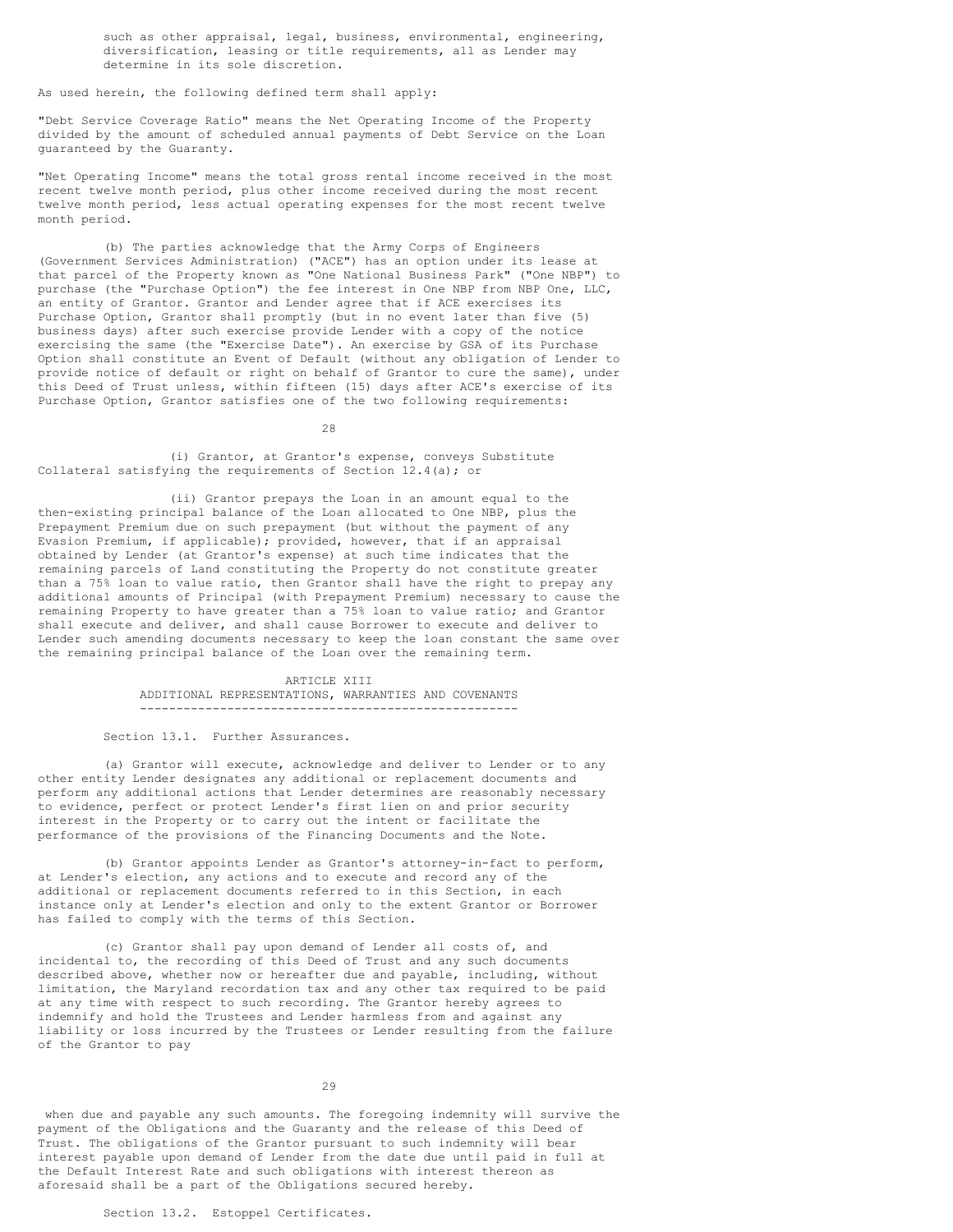(a) Within 10 days of Lender's request, Grantor will deliver to Lender or to any entity Lender designates a certificate certifying (i) the original principal amount of the Note; (ii) the unpaid principal amount of the Note; (iii) the Fixed Interest Rate; (iv) the amount of the then current Debt Service Payments; (v) the Maturity Date; (vi) the date a Debt Service Payment was last made; (vii) that, except as may be disclosed in the statement, there are no defaults or events which, with the passage of time or the giving of notice, would constitute an Event of Default; and (viii) there are no offsets or defenses against any portion of the Obligations except as may be disclosed in the statement.

(b) If Lender requests, Grantor promptly will deliver to Lender or to any entity Lender designates a certificate from each party to any Property Document, certifying that the Property Document is in full force and effect with no defaults or events which, with the passage of time or the giving of notice, would constitute an event of default under the Property Document and that there are no defenses or offsets against the performance of its obligations under the Property Document.

(c) If Lender requests, Grantor promptly will use its commercially reasonable efforts to obtain and deliver to Lender, or to any entity Lender designates, a certificate from each tenant under a Lease then affecting the Property, certifying to any facts regarding the Lease as Lender may require, including that the Lease is in full force and effect with no defaults or events which, with the passage of time or the giving of notice, would constitute an event of default under the Lease by any party, that the rent has not been paid more than one month in advance and that the tenant claims no defense or offset against the performance of its obligations under the Lease; provided, that Lender shall not request such certificates more often than one time in any two calendar year period except for the purpose of a sale of the Loan.

> ARTICLE XIV DEFAULTS AND REMEDIES ---------------------

Section 14.1. Events of Default. The term "Event of Default" means the

30

occurrence of any of the following events:

(i) if Grantor fails to pay any amount due, as and when required, under any Financing Document and the failure continues for a period of 5 days;

(ii) if Grantor makes a general assignment for the benefit of creditors or generally is not paying, or is unable to pay, or admits in writing its inability to pay, its debts as they become due; or if Grantor or any other party commences any Proceeding (A) relating to bankruptcy, insolvency, reorganization, conservatorship or relief of debtors, in each instance with respect to Grantor; (B) seeking to have an order for relief entered with respect to Grantor; (C) seeking attachment, distraint or execution of a judgment with respect to Grantor; (D) seeking to adjudicate Grantor as bankrupt or insolvent; (E) seeking reorganization, arrangement, adjustment, winding-up, liquidation, dissolution, composition or other relief with respect to Grantor or Grantor's debts; or (F) seeking appointment of a Receiver, trustee, custodian, conservator or other similar official for Grantor or for all or any substantial part of Grantor's assets, provided that if the Proceeding is commenced by a party other than Grantor or any of Grantor's general partners or members, Grantor will have 120 days to have the Proceeding dismissed or discharged before an Event of Default occurs;

(iii) if Grantor is in default beyond any applicable grace and cure period under any other mortgage, deed of trust, deed to secure debt or other security agreement encumbering the Property whether junior or senior to the lien of this Deed of Trust;

(iv) if a Transfer occurs except in accordance with the provisions of this Deed of Trust;

(v) if Grantor abandons the Property or ceases to conduct its business at the Property; or

(vi) if Grantor fails to deposit either the letter of credit required under the letter agreement of even date herewith between Grantor and Lender, or fails to make the deposits required or otherwise defaults under the Pledge and Security Agreement of even date among, inter alia, Grantor and Lender; or

(vii) if Grantor fails to comply with the requirements of Section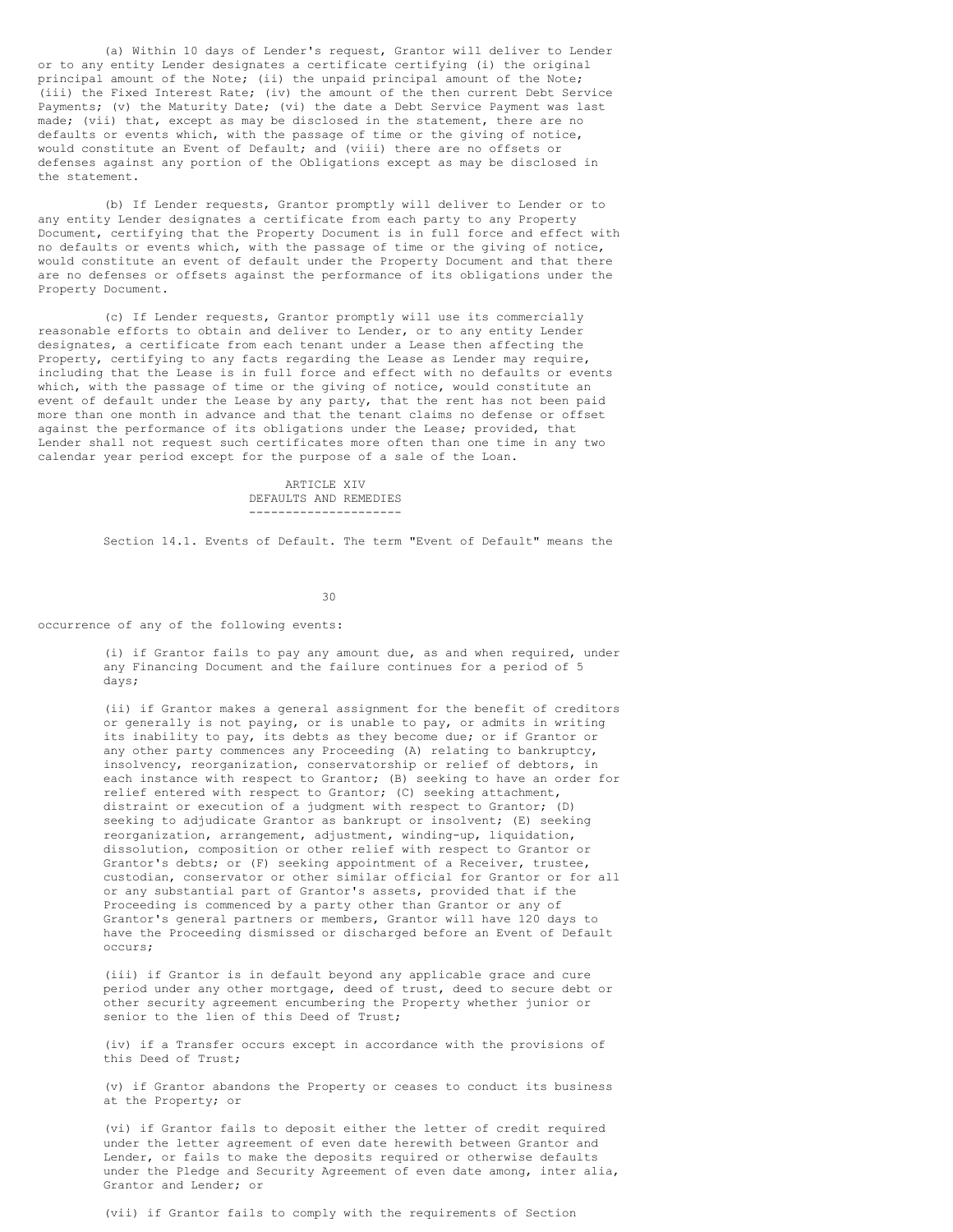5.6(b) or (c) of this Deed of Trust; or

(viii) if there is a default in the performance of any other provision of any Financing Document or if there is any inaccuracy or falsehood in any representation or warranty contained in any Financing Document which is not remedied within 15 days after Grantor receives notice thereof, provided that if the default, inaccuracy or falsehood is

31

of a nature that it cannot be cured within the 15-day period and during that period Grantor commences to cure, and thereafter diligently continues to cure, the default, inaccuracy or falsehood, then the 15-day period will be extended for a reasonable period not to exceed 120 days after the notice to Grantor.

Section 14.2. Remedies.

(a) If an Event of Default occurs, Lender may take any of the following actions (the "Remedies") without notice to Grantor or Borrower:

> (i) declare all or any portion of the Obligations immediately due and payable ("Acceleration");

(ii) pay or perform any Obligation;

(iii) institute a Proceeding for the specific performance of any Obligation;

(iv) apply for the appointment of a Receiver to be vested with the fullest powers permitted by Law, without bond being required, which appointment may be made ex parte, as a matter of right and without regard to the value of the Property, the amount of the Debt or the solvency of Grantor or Borrower or any other person liable for the payment or performance of any portion of the Obligations;

(v) directly, by its agents or representatives or through a Receiver appointed by a court of competent jurisdiction, enter on the Land and Improvements, take possession of the Property, dispossess Grantor and exercise Grantor's rights with respect to the Property, either in Grantor's name or otherwise;

(vi) institute a Proceeding for the foreclosure of this Deed of Trust or, if applicable, sell by power of sale all or any portion of the Property;

(vii) institute proceedings for the partial foreclosure of this Deed of Trust for the portion of the Obligations then due and payable, subject to the continuing lien of this Deed of Trust for the balance of the Obligations not then due;

(viii) deliver to Trustees a declaration of default and demand for sale and a notice of default and election to cause Grantor's interest in the Property or any portion of the Property to be sold, which notice Trustees or Lender will file in the official records of the county in which the Property is located or any parcel comprising the same is located;

32

(ix) exercise any and all rights and remedies granted to a secured party under the Uniform Commercial Code; and

(x) pursue any other right or remedy available to Lender at Law, in equity or otherwise.

(b) If an Event of Default occurs, the license granted to Grantor in the Financing Documents to collect Rents will terminate automatically without any action required of Lender.

Section 14.3. General Provisions Pertaining to Remedies.

(a) The Remedies are cumulative and may be pursued by Lender or Trustees concurrently or otherwise, at such time and in such order as Lender or Trustees may determine in their sole discretion and without presentment, demand, protest or further notice of any kind, all of which are expressly waived by Grantor.

(b) The enumeration in the Financing Documents of specific rights or powers will not be construed to limit any general rights or powers or impair Lender's or Trustees' rights with respect to the Remedies.

(c) If Lender or Trustees exercise any of the Remedies, Lender will not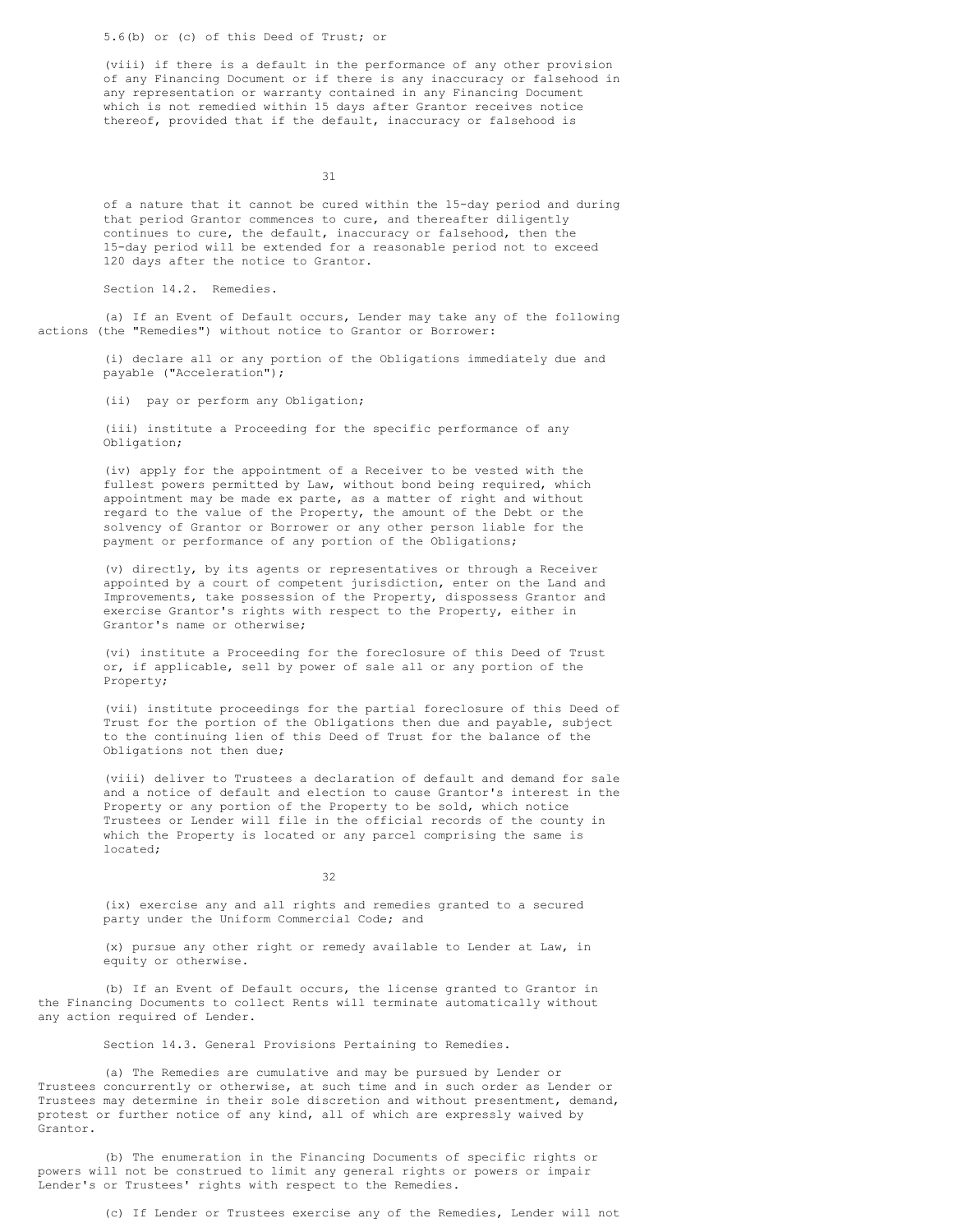be deemed a mortgagee-in-possession unless Lender has elected affirmatively to be a mortgagee-in-possession.

(d) Lender and Trustees will not be liable for any act or omission of Lender or Trustee in connection with the exercise of the Remedies.

(e) Lender's and Trustees' right to exercise any Remedy will not be impaired by any delay in exercising or failure to exercise the Remedy and the delay or failure will not be construed as extending any cure period or constitute a waiver of the default or Event of Default.

(f) If an Event of Default occurs, Lender's payment or performance or acceptance of payment or performance will not be deemed a waiver or cure of the Event of Default.

(g) Lender's acceptance of partial payment or receipt of Rents will not extend or affect any grace period or constitute a waiver of a default or Event of Default or constitute a recision of Acceleration.

Section 14.4. Foreclosure; Assent to Decree and Power of Sale.

In the event the Trustee or Lender elects to institute foreclosure proceedings upon the occurrence of

33

an Event of Default, the Grantor and Acquisition Grantors each assent to the passage of a decree for the sale of the Property and any or all of the parcels comprising the same and further authorizes the Trustee to sell the Property. Any sale of the Property or any of the parcels so being sold, whether by way of the assent to decree or power of sale, shall be made in accordance with the provisions of Section 7-105, Real Property Article, Annotated Code of Maryland, as amended, and Section 14-200 et seq.of the Maryland Rules of Procedure, as amended, or other applicable Laws. The terms of the sale may be cash upon settlement of the sale or upon such other and additional terms as the Trustee deems necessary, proper or convenient, except as specifically limited by applicable law or court rule. Such sale may be of the entire Property as a unit or of such parts or parcels of the entire Property as the Trustee, in its sole and absolute discretion, deems necessary, proper, or convenient.

(a) Application Of Proceeds. Upon the sale of the Property, the proceeds shall be applied as follows:

(i) To the payment of all expenses incident to the sale, including reasonable and necessary counsel fees and expenses; and a commission to the Trustee equal to the commission allowed the Trustee for making sales of property by virtue of a decree of a court of equity in the State of Maryland. As used herein, expenses of sale shall specifically include auctioneer's fees at the auctioneer's customary rate, which shall be in addition to the Trustee's commission, and the costs of a preforeclosure appraisal;

(ii) To the payment of the Obligations other than those owed with respect to the Guaranty and then to the payment of those Obligations owed with respect to the Guaranty, if such Obligations have matured and are due under the terms of the Guaranty, and including without limitation the payment of any Evasion Premium, or if not, to be held in a demand account as a pledged fund (which shall be interest bearing for the benefit of the Grantor) up to the maximum sum, as determined by Lender, which could be due under the Guaranty by the Grantor as security for the Obligations owed with respect to the Guaranty, and to be applied to the Obligations owed with respect to the Guaranty after a default under the Guaranty;

(iii) And the balance remaining, if any, shall be paid to the Grantor, or to whomsoever shall be judicially determined to be entitled to the same.

(b) Payment Before Sale. In the event the Obligations shall be paid after the filing of a foreclosure proceeding, but before sale of the Property, the Grantor shall also be required to pay all of the expenses of any advertisement or notice, all court costs, and all other expenses incident to or resulting from the foreclosure proceedings under this Deed of Trust, and a commission on the total amount of the indebtedness owed with respect to the Loan, both principal and interest, remaining unpaid, equal to one-half (1/2) of the percentage allowed as commission to trustees making a sale under a decree of a court of equity in Maryland and such reasonable and necessary counsel fees and expenses as the Trustee or Lender may have incurred; provided, however, that the sale may be proceeded with unless, prior to the date on which the sale is scheduled, payment is made by Grantor of the Obligations then due (including payment of all costs, expenses, commissions and fees, as provided herein).

34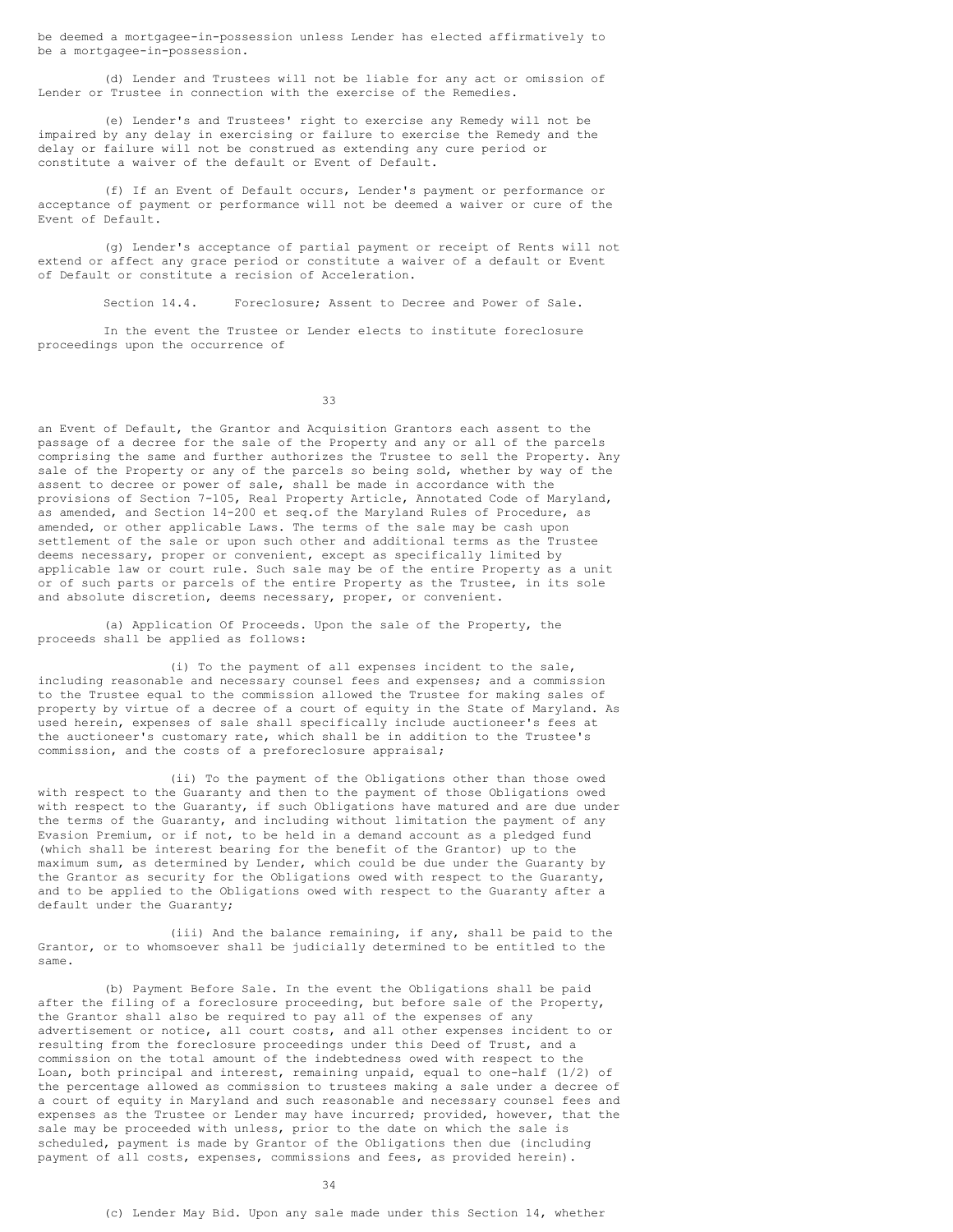made under the power of sale or by virtue of judicial proceedings or a judgment of foreclosure, Lender may bid for and acquire the Property. If the Obligations owed with respect to the Guaranty are then due, in lieu of paying cash therefor the Lender may make settlement for the purchase price by crediting the Obligations of Grantor secured by this Deed of Trust against the net sales price, after deducting the expenses and costs of the sale and any other sums which Lender is authorized to deduct under this Deed of Trust.

(d) Leases. In the event of a sale of the Property under either the power of sale or assent to decree, such sale may be made, at the option of Lender, subject to one or more of the tenancies entered into subsequent to the recording of this Deed of Trust, in accordance with the provisions of Section 7-105(f)(2), Real Property Article, Annotated Code of Maryland, as amended.

(e) Right To Maintain Separate Action. In the event Grantor shall fail to pay the Obligations, Trustee and Lender shall be empowered to institute Proceedings as may be advised by its counsel for the collection of the sums so due and unpaid, and may prosecute any Proceedings to judgment or final decree, and may enforce any judgments or final decree against Grantor and collect, out of the Property in any manner provided by law, monies adjudged to be payable. Lender shall be entitled to recover judgment before, after, or during the pendency of any Proceedings, or the foreclosure of the lien of this Deed of Trust. In the event of a sale of all or any parcel of the Property, and of the application of the proceeds of sale as provided in this Deed of Trust to the payment of the Obligations, Lender and the Trustee shall be entitled to enforce payment of and to receive all amounts then remaining due upon the Obligations, and shall be entitled to recover judgment for any portion of the Obligations remaining unpaid, with interest as provided in the Guaranty. The recovery of any judgment by Lender, and the levy of an execution under any judgment upon all or any parcel of the Property, shall not affect in any manner the lien of this Deed of Trust upon the Property, or any Remedies of the Trustee or of the Lender, and the Remedies shall continue unimpaired. Any monies collected by the Trustee or Lender under this Section  $14.4$  (e) shall be applied in accordance with the provisions of Section 14.4(a).

(f) Waivers of Stay, Exemptions. Grantor shall not claim or take any advantage of any stay or extension or moratorium law, or any exemption from execution of sale of all or any parcels of the Property, wherever enacted, which may affect the covenants of this Deed of Trust, nor claim or insist upon any advantage of any Law providing for the valuation or appraisal of all or any parcels of the Property prior to any sale or pursuant to the order of any court; nor after any sale, claim or any right under any Law to redeem the property so sold. Grantor expressly waives all benefit or advantage of any such Law and covenants not to impede the execution of any power herein granted or delegated to the Trustee, but to suffer the execution of every power as though no Law had been enacted.

Section 14.5. General Provisions Pertaining to Mortgagee-in-Possession or Receiver.

(a) If an Event of Default occurs, any court of competent jurisdiction will, upon application by Lender, appoint a Receiver as designated in the application and issue an

35

injunction prohibiting Grantor from interfering with the Receiver, collecting Rents, disposing of any Rents or all of or any parcel of the Property, committing waste or doing any other act that will tend to affect the preservation of the Leases, the Rents and the Property and Grantor approves the appointment of the designated Receiver or any other Receiver appointed by the court. Grantor agrees that the appointment may be made ex parte and as a matter of right to Lender or Trustees, either before or after sale of all or any parcels of the Property, without further notice, and without regard to the solvency or insolvency, at the time of application for the Receiver, of the person or persons, if any, liable for the payment of any portion of the Obligations and the performance of any portion of the Obligations and without regard to the value of the Property or whether the Property is occupied as a homestead and without bond being required of the applicant.

(b) The Receiver will be vested with the fullest powers permitted by Law including all powers necessary or usual in similar cases for the protection, possession and operation of all or any parcels of the Property and all the powers and duties of Lender as a mortgagee-in-possession as provided in this Deed of Trust and may continue to exercise all the usual powers and duties until the Receiver is discharged by the court.

(c) In addition to the Remedies and all other available rights, Lender or the Receiver may take any of the following actions:

> (i) take exclusive possession, custody and control of all or any parcels of the Property and manage the same so as to prevent waste;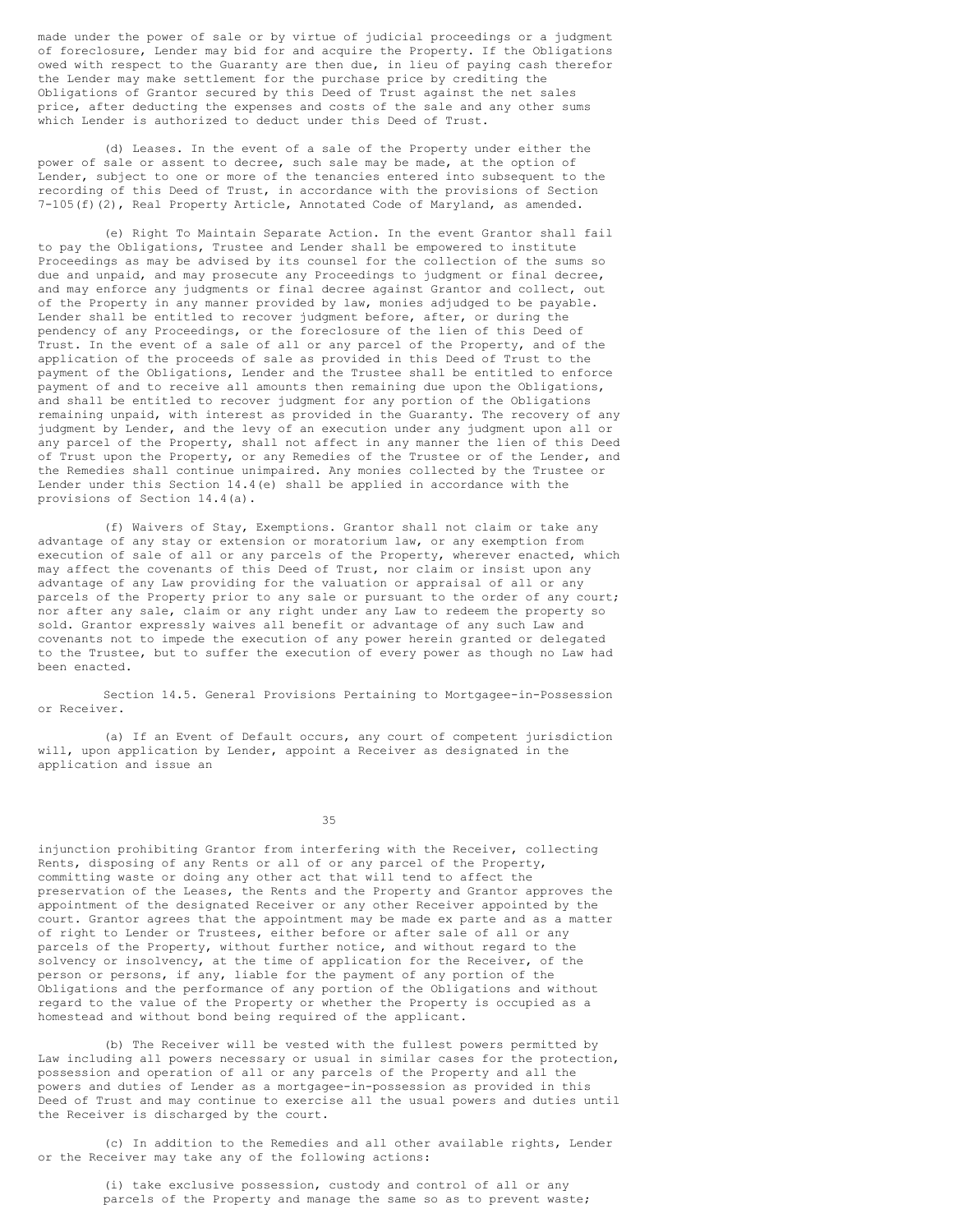(ii) require Grantor to deliver to Lender or the Receiver all keys, security deposits, operating accounts, prepaid Rents, past due Rents, the Books and Records and all original counterparts of the Leases and the Property Documents;

(iii) collect, sue for and give receipts for the Rents and, after paying all expenses of collection, including reasonable receiver's, broker's and attorney's fees, apply the net collections to any portion of the Obligations selected by Lender in its sole discretion,

(iv) enter into, modify, extend, enforce, terminate, renew or accept surrender of Leases and evict tenants except that in the case of a Receiver, such actions may be taken only with the written consent of Lender as provided in this Deed of Trust and in the Assignment;

(v) enter into, modify, extend, enforce, terminate or renew Property Documents except that in the case of a Receiver, such actions may be taken only with the written consent of Lender as provided in this Deed of Trust and in the Assignment;

36

(vi) appear in and defend any Proceeding brought in connection with the Property and bring any Proceeding to protect all or any parcels of the Property as well as Grantor's and Lender's respective interests in all or any parcels of the Property (unless any such Proceeding has been assigned previously to Lender in the Assignment, or if so assigned, Lender has not expressly assigned such Proceeding to the Receiver and consented to such appearance or defense by Receiver); and

(vii) perform any act in the place of Grantor that Lender or the Receiver deems necessary (A) to preserve the value, marketability or rentability of all or any parcels of the Property; (B) upon consent by Lender, to increase the gross receipts from all or any parcels of the Property; or (C) otherwise to protect Grantor's and Lender's respective interests in all or any parcels of the Property.

(d) Grantor appoints Lender as Grantor's attorney-in-fact, at Lender's election, to perform any actions and to execute and record any instruments necessary to effectuate the actions described in this Section, in each instance only at Lender's election and only to the extent Grantor has failed to comply with the provisions of this Section.

Section 14.6. General Provisions Pertaining to Foreclosures and the Power of Sale. The following provisions will apply to any Proceeding to foreclose and to any sale of the Property by power of sale or pursuant to a judgment of foreclosure and sale:

> (i) Lender's or Trustees' right to institute a Proceeding to foreclose or to sell by power of sale will not be exhausted by a Proceeding or a sale that is defective or not completed;

> (ii) a sale pursuant to a judgment of foreclosure and sale may be held at such time or times and such place or places and upon such terms and conditions or after such previous public announcement as required by Law and as Trustees may deem appropriate;

(iii) with respect to sale pursuant to a judgment of foreclosure and sale, the Property may be sold as an entirety or in parcels, at one or more sales, at the time and place, on terms and in the order that Trustees deem expedient in its sole discretion with such postponement of any such sale as Trustees may deem appropriate without regard to any right of Grantor or any other person to the marshalling of assets and Grantor hereby waives all right to have the Property marshalled upon any foreclosure under this Deed of Trust;

(iv) if a portion of the Property is sold pursuant to this Article, the Financing Documents will remain in full force and effect with respect to any portion of the Obligations and this Deed of Trust will continue as a valid and enforceable first lien on

37

and security interest in the remaining portion of the Property, subject only to the Permitted Exceptions, without loss of priority and without impairment of any of Lender's or Trustees' rights and remedies with respect to the unmatured portion of the Obligations;

(v) Lender may bid and become the purchaser at any such sale, and will, upon presentation of the Guaranty or a true copy thereof at such sale, be credited for the unpaid balance due under the Guaranty and any interest accrued and unpaid thereon, or such potion of such unpaid balance or interest as Lender may specify, against any price bid by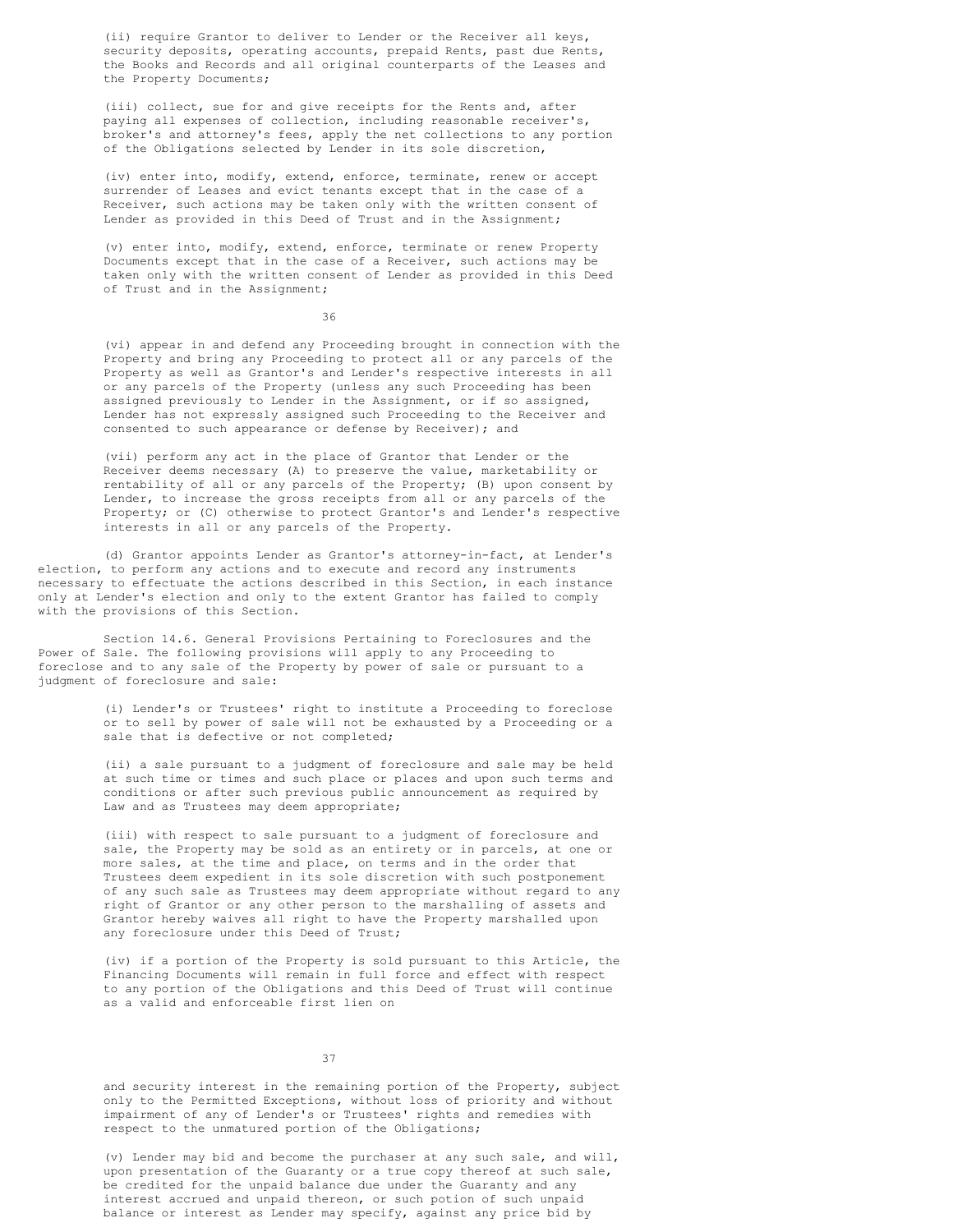Lender at such sale. The terms of sale being complied with, Trustees will convey to and at the cost of the purchaser at such sale Grantor's interest in, so much of the Property as is so sold, free of and discharged from all estate, right, title or interest of Grantor at law or in equity. Lender's receipt of the proceeds of a sale will be sufficient consideration for the portion of the Property sold and Lender will apply the proceeds set forth in the Deed of Trust; and

(vi) Upon any sale of Grantor's interest in any or all of the Property, whether under the assent to a decree or power of sale herein granted, or by other foreclosure or judicial proceedings, Trustees will apply the proceeds of such sale, together with any other sum then held as security hereunder or due under any of the provisions of the Financing Documents as part of the Property (after paying all expenses of sale, including reasonable attorneys' fees and a commission to the party making the sale equal to the commission allowed to trustees for making sales of property under orders or decrees of a court having competent jurisdiction, and all Impositions which either Trustees or Lender deem it advisable or expedient to pay and all sums advanced, with interest thereon, as herein provided) to the payment of the aggregate Obligations and interest thereon to the date of payment and prepayment fees, if any, paying over the surplus, if any, less the expense, if any, of obtaining possession, to Grantor or any person entitled thereto upon the surrender and delivery to the purchaser of possession of the Property.

Section 14.7. Uniform Commercial Code. Lender, or the Trustee acting on behalf of Lender, may exercise all rights and remedies of a secured creditor under the Maryland Uniform Commercial Code, as amended, with respect to any part of the Property constituting personal property and subject to the security interest created by this Deed of Trust. These rights include the right to take possession of the personal property without the use of judicial process (Grantor hereby waiving all right to prior notice and a judicial hearing) and the right to require Grantor to assemble the same at the Property or such other place as Lender or Trustee may notify the Grantor. Any disposition of the personal property shall be considered commercially reasonable if made pursuant to a public sale which is advertised at least twice in a newspaper of local circulation in Howard County, Maryland. Any notice required by Section 9-504 of the Maryland Uniform Commercial Code to be given to Grantor shall be considered reasonable and properly

38

given if given in the manner and at the address provided in the notice provisions of this Deed of Trust at least five (5) business days prior to the date of any scheduled public sale.

Section 14.8. Power of Attorney. Grantor appoints Lender as Grantor's attorney-in-fact to perform any actions necessary and incidental to exercising the Remedies.

Section 14.9. Tenant at Sufferance. If Lender, Trustees, or a Receiver enters the Property in the exercise of the Remedies and Grantor is allowed to remain in occupancy of the Property, Grantor will pay to Lender, Trustees, or the Receiver, as the case may be, in advance, a reasonable rent for the Property occupied by Grantor. If Grantor fails to pay the rent, Grantor may be dispossessed by the usual Proceedings available against defaulting tenants.

> ARTICLE XV LIMITATION OF LIABILITY -----------------------

# Section 15.1. Limitation of Liability.

(a) Notwithstanding any provision in the Financing Documents to the contrary, except as set forth in subsections (b) and (e), if Lender seeks to enforce the collection of the Obligations, Lender will foreclose this Deed of Trust instead of instituting suit on the Guaranty. If following a foreclosure and sale of all parcels comprising the Property under this Deed of Trust a lesser sum is realized therefrom than that due under the Obligations, Lender will not institute any Proceeding against Grantor or Grantor's general partners, if any, for or on account of the deficiency, and Lender shall not have recourse against any entity constituting Grantor for any portion of the Obligations, except in each instance as set forth in subsections (b) through (e).

(b) The limitation of liability in subsection (a) will not affect or impair (i) the lien of this Deed of Trust or Lender's other rights and Remedies under the Financing Documents, including Lender's right as mortgagee or secured party to commence an action to foreclose any lien or security interest Lender has under the Financing Documents against any parcel remaining encumbered by this Deed of Trust and against any additional collateral held; (ii) the validity of the Financing Documents or the Obligations; or (iii) Lender's right to present and collect on any letter of credit or other credit enhancement document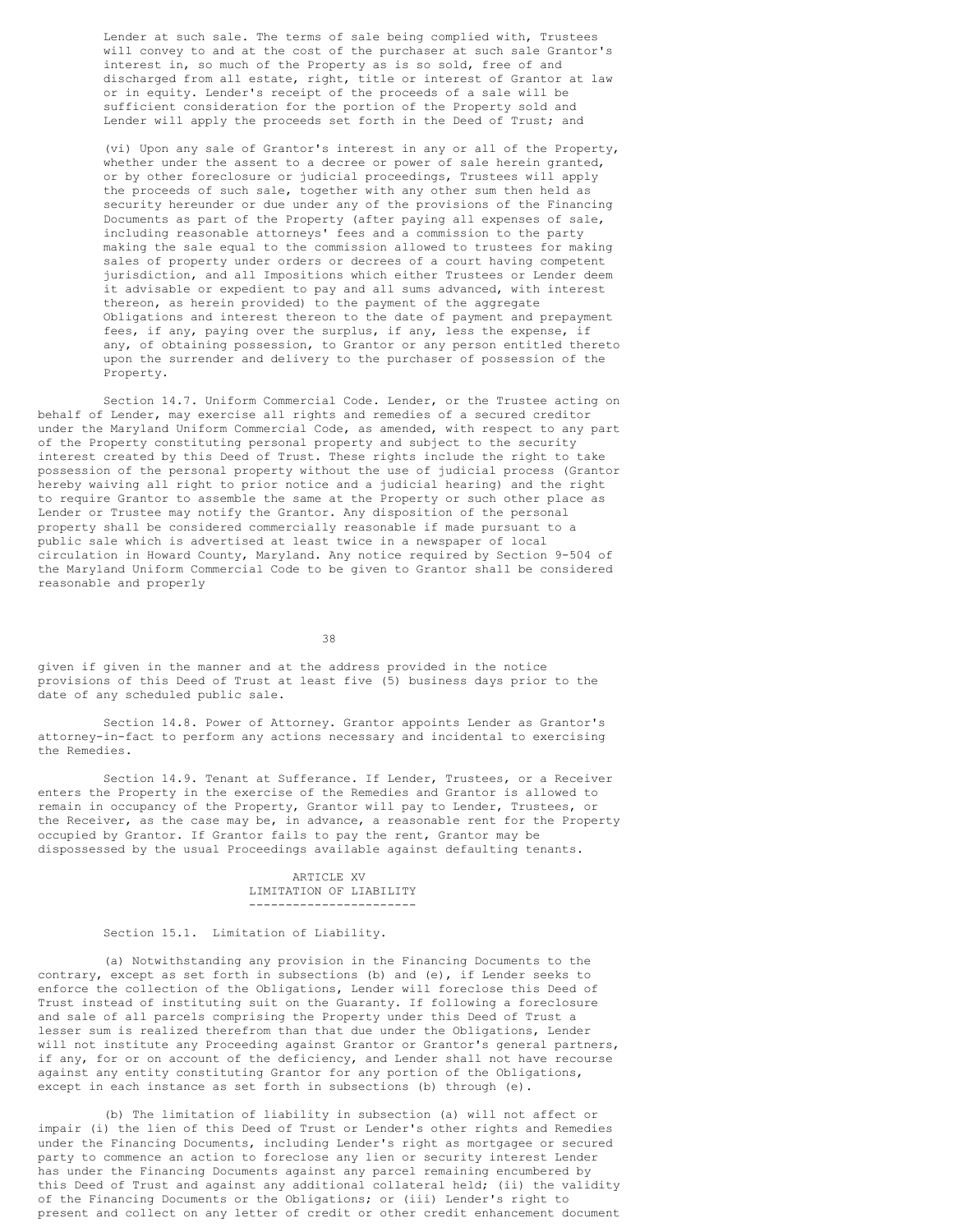held by Lender in connection with the Obligations.

(c) The following are excluded and excepted from the limitation of liability in

39

subsection (a) and Lender may recover personally against Grantor for the following:

> (i) all losses suffered and liabilities and expenses incurred by Lender relating to any fraud or intentional misrepresentation or omission by Grantor or Borrower or any of their partners, members, officers, directors, shareholders or principals in connection with (A) the performance of any of the conditions to Lender making the Loan; (B) any inducements to Lender to make the Loan; (C) the execution and delivery of the Financing Documents; (D) any certificates, representations or warranties given in connection with the Loan; or (E) Grantor's performance of the Obligations;

> (ii) all Rents derived from the Property after a default under the Financing Documents which default is a basis of a Proceeding by Lender to enforce collection of the Obligations and all moneys that, on the date such a default occurs, are on deposit in one or more accounts used by or on behalf of Grantor relating to the operation of the Property, except to the extent properly applied to payment of Debt Service Payments, Impositions, Insurance Premiums and any reasonable and customary expenses incurred by Grantor in the operation, maintenance and leasing of the Property or delivered to Lender;

> (iii) the cost of remediation of any Environmental Activity affecting the Property and any other losses suffered and liabilities and expenses incurred by Lender relating to a default under the Article entitled "Environmental";

(iv) all security deposits collected by Grantor or any of Grantor's predecessors and not refunded to Tenants in accordance with their respective Leases, applied in accordance with the Leases or Law or delivered to Lender, and all advance rents (more than thirty (30) days in advance) collected by Grantor or any of Grantor's predecessors and not applied in accordance with the Leases or delivered to Lender;

(v) the replacement cost of any Fixtures or Personal Property removed from the Property after a default occurs;

(vi) all losses suffered and liabilities and expenses incurred by Lender relating to any acts or omissions by Grantor that result in waste (including economic and non-physical waste) on the Property;

(vii) all losses suffered or expenses incurred by Lender by virtue of a failure of Grantor (or any entity constituting Grantor) to comply with the requirements of Section 5.6(b) and (c) of this Deed of Trust;

(viii) all protective advances and other payments made by Lender pursuant to express

40

provisions of the Financing Documents to protect Lender's security interest in the Property or to protect the assignment of the property described in and effected by the Assignment, but only to the extent that the Rents would have been sufficient to permit Grantor to make the payment and Grantor failed to do so;

(ix) all mechanics' or similar liens relating to work performed on or materials delivered to the Property prior to Lender exercising its Remedies, but only to the extent Lender had advanced funds to pay for the work or materials;

(x) all Proceeds that are not applied in accordance with this Deed of Trust or not paid to Lender as required under this Deed of Trust; and

(xi) all losses suffered and liabilities and expenses incurred by Lender or Trustees in connection with the imposition or collection by any Government or any person, at any time, of any recordation tax, transfer tax or any other charge relating to or on account of the recordation of this Deed of Trust or Lender's lien hereunder.

(d) Nothing under subparagraph (a) above will be deemed to be a waiver of any right which Lender may have under Section 506(a), 506(b), 1111(b) or any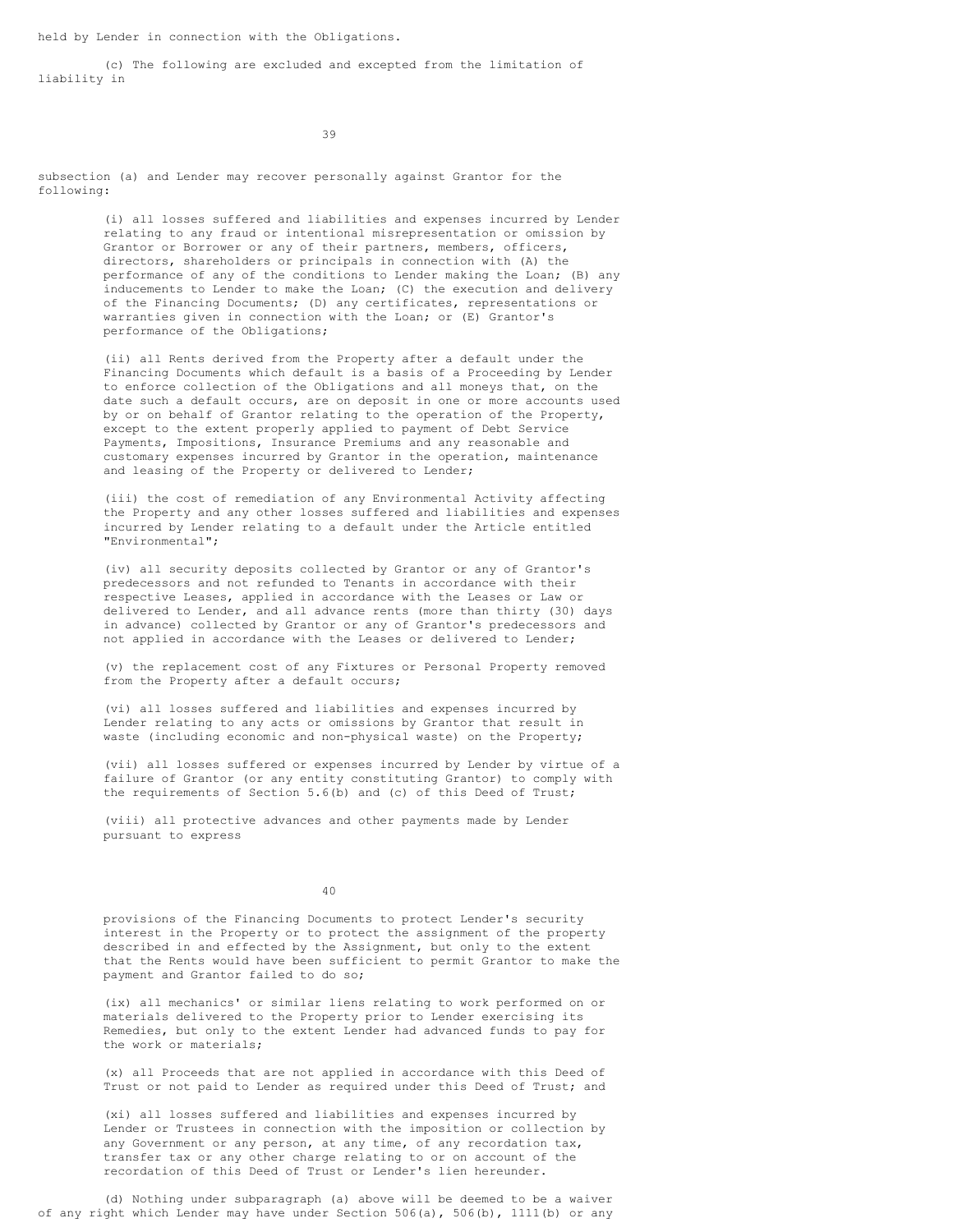other provisions of the Bankruptcy Code or under any other Law relating to bankruptcy or insolvency to file a claim for the full amount of the Obligations or to require that all collateral will continue to secure all of the Obligations in accordance with the Financing Documents.

(e) Notwithstanding the foregoing, it is expressly understood and agreed that the aforesaid limitation of liability shall in no way affect or apply to Grantor, and Grantor shall be liable for the entire indebtedness evidenced hereby (including all principal, interest, prepayment charges and other charges), if Grantor, or any of its general partners, members or officers, as the case may be, or any person, seeks to set aside the Guaranty as a preference in any bankruptcy or similar proceeding.

ARTICLE XVI WAIVERS -------

SECTION 16.1. WAIVER OF STATUTE OF LIMITATIONS. GRANTOR WAIVES THE RIGHT TO CLAIM ANY STATUTE OF LIMITATIONS AS A DEFENSE TO GRANTOR'S PAYMENT AND PERFORMANCE OF THE OBLIGATIONS.

SECTION 16.2. WAIVER OF NOTICE. GRANTOR WAIVES THE RIGHT

41

TO RECEIVE ANY NOTICE FROM LENDER OR TRUSTEES WITH RESPECT TO THE FINANCING DOCUMENTS EXCEPT FOR THOSE NOTICES THAT LENDER OR TRUSTEES ARE EXPRESSLY REQUIRED TO DELIVER PURSUANT TO THE FINANCING DOCUMENTS.

SECTION 16.3. WAIVER OF MARSHALLING AND OTHER MATTERS. GRANTOR WAIVES THE BENEFIT OF ANY RIGHTS OF MARSHALLING OR ANY OTHER RIGHT TO DIRECT THE ORDER IN WHICH ANY OF THE PROPERTY WILL BE (i) SOLD; OR (ii) MADE AVAILABLE TO ANY ENTITY IF THE PROPERTY IS SOLD BY POWER OF SALE OR PURSUANT TO A JUDGMENT OF FORECLOSURE AND SALE. GRANTOR ALSO WAIVES THE BENEFIT OF ANY LAWS RELATING TO APPRAISEMENT, VALUATION, STAY, EXTENSION, REINSTATEMENT, MORATORIUM, HOMESTEAD AND EXEMPTION RIGHTS OR A SALE IN INVERSE ORDER OF ALIENATION.

SECTION 16.4. WAIVER OF TRIAL BY JURY. GRANTOR WAIVES TRIAL BY JURY IN ANY PROCEEDING BROUGHT BY, OR AGAINST, OR COUNTERCLAIM OR CROSS-COMPLAINT ASSERTED BY OR AGAINST, LENDER OR TRUSTEES RELATING TO THE LOAN, THE PROPERTY DOCUMENTS OR THE LEASES.

#### SECTION 16.5. [INTENTIONALLY DELETED

SECTION 16.6. WAIVER OF JUDICIAL NOTICE AND HEARING. GRANTOR WAIVES ANY RIGHT GRANTOR MAY HAVE UNDER LAW TO NOTICE OR TO A JUDICIAL HEARING PRIOR TO THE EXERCISE OF ANY RIGHT OR REMEDY PROVIDED BY THE FINANCING DOCUMENTS TO LENDER AND GRANTOR WAIVES THE RIGHTS, IF ANY, TO SET ASIDE OR INVALIDATE ANY SALE DULY CONSUMMATED IN ACCORDANCE WITH THE PROVISIONS OF THE FINANCING DOCUMENTS ON THE GROUND (IF SUCH BE THE CASE) THAT THE SALE WAS CONSUMMATED WITHOUT A PRIOR JUDICIAL HEARING.

SECTION 16.7. WAIVER OF SUBROGATION. GRANTOR WAIVES ALL RIGHTS OF SUBROGATION TO LENDER'S RIGHTS OR CLAIMS RELATED TO OR AFFECTING THE PROPERTY OR ANY OTHER SECURITY FOR THE LOAN UNTIL THE LOAN IS PAID IN FULL AND ALL FUNDING OBLIGATIONS UNDER

42

## THE FINANCING DOCUMENTS HAVE BEEN TERMINATED.

SECTION 16.8. GENERAL WAIVER. GRANTOR ACKNOWLEDGES THAT (A) GRANTOR AND GRANTOR'S PARTNERS, MEMBERS OR PRINCIPALS, AS THE CASE MAY BE, ARE KNOWLEDGEABLE BORROWERS OF COMMERCIAL FUNDS AND EXPERIENCED REAL ESTATE DEVELOPERS OR INVESTORS WHO UNDERSTAND FULLY THE EFFECT OF THE ABOVE PROVISIONS; (B) LENDER WOULD NOT MAKE THE LOAN WITHOUT THE PROVISIONS OF THIS ARTICLE; (C) THE LOAN IS A COMMERCIAL OR BUSINESS LOAN UNDER THE LAWS OF THE STATE OR COMMONWEALTH WHERE THE PROPERTY IS LOCATED NEGOTIATED BY LENDER, GRANTOR AND BORROWER AND THEIR RESPECTIVE ATTORNEYS AT ARMS LENGTH; AND (D) ALL WAIVERS BY GRANTOR IN THIS ARTICLE HAVE BEEN MADE VOLUNTARILY, INTELLIGENTLY AND KNOWINGLY, AFTER GRANTOR FIRST HAVE BEEN INFORMED BY COUNSEL OF GRANTOR'S OWN CHOOSING AS TO POSSIBLE ALTERNATIVE RIGHTS, AND HAVE BEEN MADE AS AN INTENTIONAL RELINQUISHMENT AND ABANDONMENT OF A KNOWN RIGHT AND PRIVILEGE. THE FOREGOING ACKNOWLEDGMENT IS MADE WITH THE INTENT THAT LENDER AND ANY SUBSEQUENT HOLDER OF THE GUARANTY WILL RELY ON THE ACKNOWLEDGMENT.

> ARTICLE XVII NOTICES -------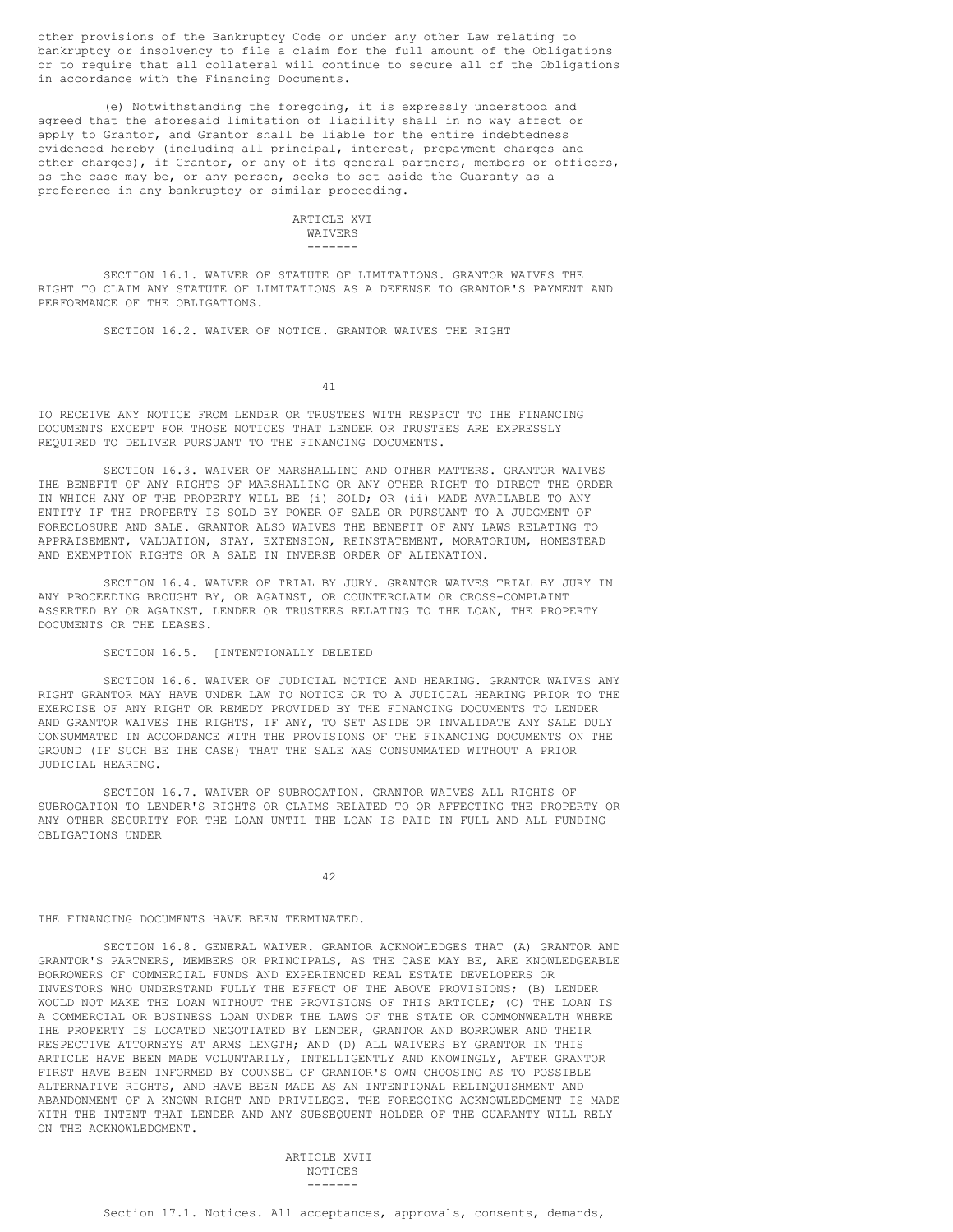notices, requests, waivers and other communications (the "Notices") required or permitted to be given under the Financing Documents must be in writing and (a) delivered personally by a process server providing a sworn declaration evidencing the date of service, the individual served, and the address where the service was made; (b) sent by certified mail, return receipt requested; or (c) delivered by nationally recognized overnight delivery service that provides evidence of the date of delivery, with all charges prepaid (for next morning delivery if sent by overnight delivery service), addressed to the appropriate party at its address listed below:

| If to Lender:               | Teachers Insurance and Annuity<br>Association of America<br>730 Third Avenue<br>New York, New York 10017<br>Attention: Director Portfolio Management<br>Mortgage and Real Estate                                                                                  |
|-----------------------------|-------------------------------------------------------------------------------------------------------------------------------------------------------------------------------------------------------------------------------------------------------------------|
|                             | 43                                                                                                                                                                                                                                                                |
|                             | Application #MD-534<br>Mortgage #M-000454 100                                                                                                                                                                                                                     |
| with a courtesy<br>copy to: | Teachers Insurance and Annuity<br>Association of America<br>730 Third Avenue<br>New York, New York 10017<br>Attention: Vice President and Chief<br>Counsel - Mortgage and<br>Real Estate Law<br>Application #MD-534<br>Mortgage #M-000454 100                     |
| If to Grantor:              | NBP ONE, LLC<br>NBP 131-133-141, LLC<br>THREE CENTRE PARK, LLC<br>LAKEVIEW AT GREENS, LLC, and<br>CORPORATE GATESPRING, LLC,<br>c/o Corporate Office Management, Inc.<br>8815 Centre Park Drive<br>Suite 400<br>Columbia, Maryland 21045<br>Attn: General Counsel |
| If to Trustee:              | William H. Goebel, Esquire<br>Mr. Matthew T. Murphy<br>c/o Teachers Insurance and Annuity<br>Association of America<br>730 Third Avenue<br>New York, New York<br>10017                                                                                            |

Lender and Grantor each may change from time to time the address to which Notices must be sent, by notice given in accordance with the provisions of this Section. All Notices given in accordance with the provisions of this Section will be deemed to have been received on the earliest of (i) actual receipt; (ii) Grantor's and Borrower's rejection of delivery; or (iii) 3 Business Days after having been deposited in any mail depository regularly maintained by the United States postal service, if sent by certified mail, or 1 Business Day after having been deposited with a nationally recognized overnight delivery service, if sent by overnight delivery or on the date of personal service, if served by a process server.

Section 17.2. Change in Grantor's Name or Place of Business. Grantor will

44

immediately notify Lender in writing of any change in Grantor's name or the place of business set forth in the beginning of this Deed of Trust.

## ARTICLE XVIII MISCELLANEOUS -------------

Section 18.1. Applicable Law. The Financing Documents are governed by and will be construed in accordance with the Laws of the State of Maryland.

Section 18.2. Usury Limitations. Grantor and Lender intend to comply with all Laws with respect to the charging and receiving of interest. Any amounts charged or received by Lender for the use or forbearance of the Principal to the extent permitted by Law, will be amortized and spread throughout the Term until payment in full so that the rate or amount of interest charged or received by Lender on account of the Principal does not exceed the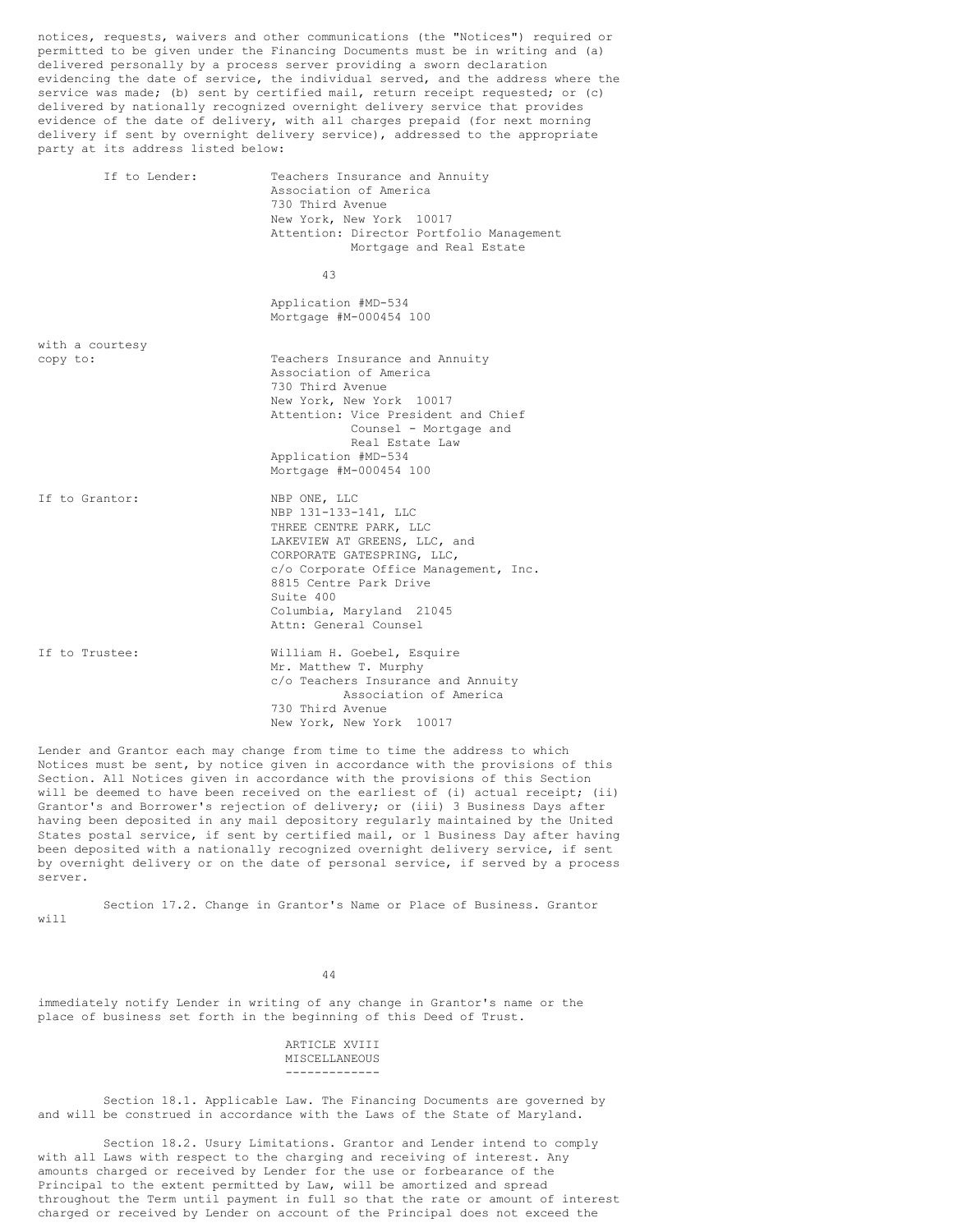Maximum Interest Rate. If any amount charged or received under the Financing Documents that is deemed to be interest is determined to be in excess of the amount permitted to be charged or received at the Maximum Interest Rate, the excess will be deemed to be a prepayment of Principal when paid, without premium, and any portion of the excess not capable of being so applied will be refunded to Grantor. If during the Term the Maximum Interest Rate, if any, is eliminated, then for purposes of the Loan, there will be no Maximum Interest Rate.

Section 18.3. Lender's Discretion. Wherever under the Financing Documents any matter is required to be satisfactory to Lender, Lender has the right to approve or determine any matter or Lender has an election, Lender's approval, determination or election will be made in Lender's reasonable discretion unless expressly provided to the contrary.

Section 18.4. Unenforceable Provisions. If any provision in the Financing Documents is found to be illegal or unenforceable or would operate to invalidate any of the Financing Documents, then the provision will be deemed expunged and the Financing Documents will be construed as though the provision was not contained in the Financing Documents and the remainder of the Financing Documents will remain in full force and effect.

Section 18.5. Survival of Grantor's Obligations. Grantor's representations, warranties and covenants contained in the Financing Documents will continue in full force and effect and survive (i) satisfaction of the Obligations; (ii) reconveyance of the lien of this property by Trustees; (iii) assignment or other transfer of all or any portion of Lender's interest in the Financing Documents or the Property; (iv) Lender's or Trustees' exercise of any of the Remedies or any of Lender's or Trustees' other rights under the Financing Documents; (v) a Transfer; (vi) amendments to the Financing Documents; and (vii) any other act or omission

45

that might otherwise be construed as a release or discharge of Grantor.

Section 18.6. Relationship Between Grantor and Lender; No Third Party Beneficiaries.

(a) Lender is not a partner of or joint venturer with Grantor or any other entity as a result of the Loan or Lender's rights under the Financing Documents; the relationship between Lender and Grantor is strictly that of creditor and debtor. Each Financing Document and the Note is an agreement between the parties to that Financing Document or Note for the mutual benefit of the parties and no entities other than the parties to that Financing Document or Note will be a third party beneficiary or will have any claim against Lender or Grantor by virtue of the Financing Document or the Note. As between Lender and Grantor, any actions taken by Lender under the Financing Documents and the Note will be taken for Lender's protection only, and Lender has not and will not be deemed to have assumed any responsibility to Grantor or to any other entity by virtue of Lender's actions.

(b) All conditions to Lender's performance of its obligations under the Financing Documents are imposed solely for the benefit of Lender. No entity other than Lender will have standing to require satisfaction of the conditions in accordance with their provisions or will be entitled to assume that Lender will refuse to perform its obligations in the absence of strict compliance with any of the conditions.

Section 18.7. Partial Reconveyances or Releases, Extensions, Waivers. Lender may: (i) permit the reconveyance of any part of the Property or release any entity obligated for the Obligations; (ii) extend the time for payment or performance of any of the Obligations or otherwise amend the provisions for payment or performance by agreement with any entity that is obligated for the Obligations or that has an interest in the Property; (iii) accept additional security for the payment and performance of the Obligations; and (iv) waive any entity's performance of an Obligation, release any entity or individual now or in the future liable for the performance of the Obligation or waive the exercise of any Remedy or option. Lender may exercise any of the foregoing rights without notice, without regard to the amount of any consideration given, without affecting the priority of the Financing Documents, without releasing any entity not specifically released from its obligations under the Financing Documents, without releasing any guarantor(s) or surety(ies) of the Obligations, without effecting a novation of the Financing Documents and, with respect to a waiver, without waiving future performance of the Obligation or exercise of the Remedy waived.

Section 18.8. Service of Process. Grantor irrevocably consents to service of process by registered or certified mail, postage prepaid, return receipt requested, to Grantor or at address set forth for Grantor in the Article entitled "Notices".

Section 18.9. Entire Agreement. Oral agreements or commitments between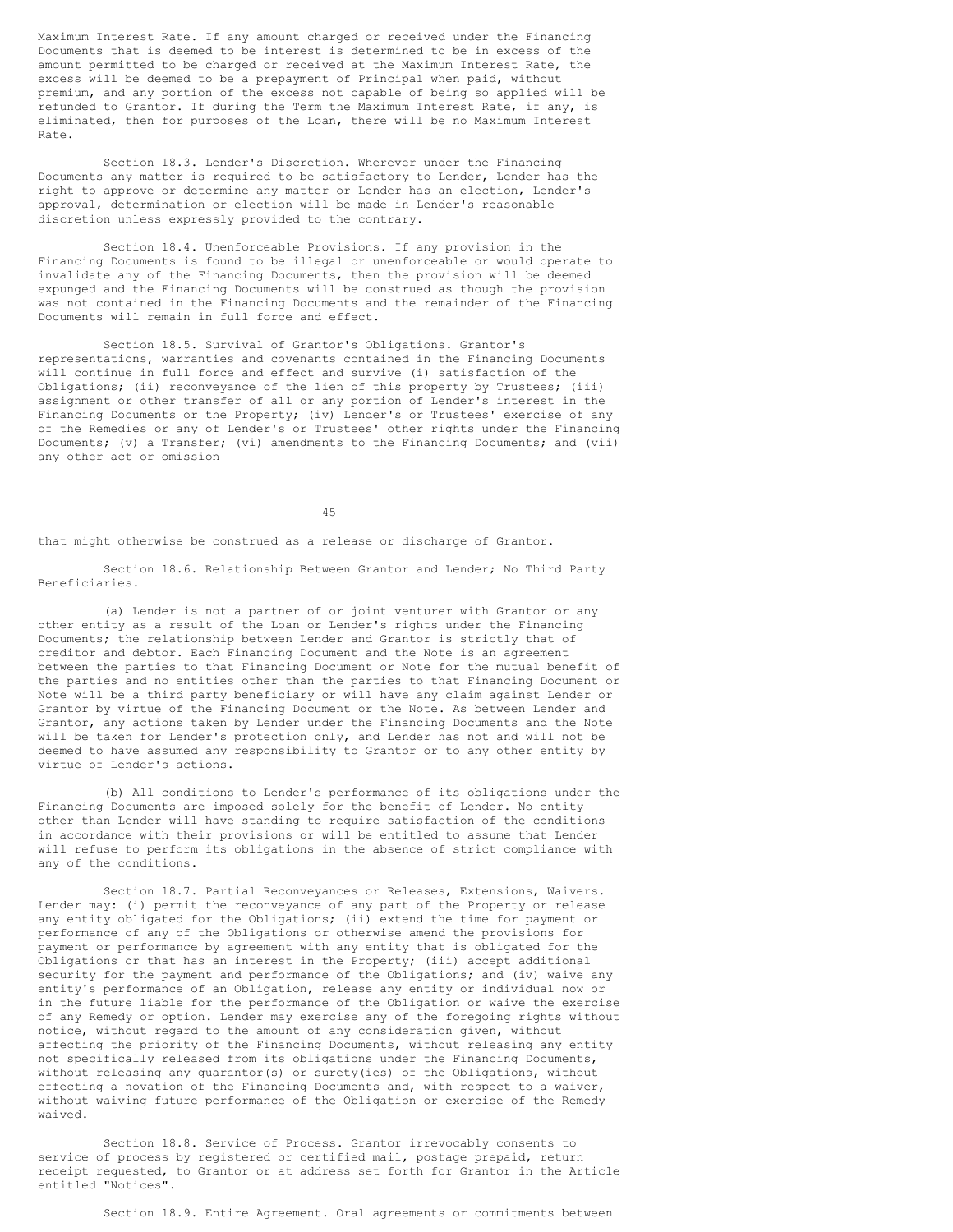46

and/or Borrower and Lender to lend money, to extend credit or to forbear from enforcing repayment of a debt, including promises to extend or renew the debt, are not enforceable. Any agreements among Grantor, Lender and Trustee relating to the Loan are contained in the Financing Documents and the Note, which contain the complete and exclusive statement of the agreements among Grantor, Lender and Trustee, except as Grantor, Lender and, if applicable, Trustees may later agree in writing to amend the Loan Documents. The language of each Financing Document will be construed as a whole according to its fair meaning and will not be construed against the draftsman.

Section 18.10. No Oral Amendment. The Financing Documents may not be amended, waived or terminated orally or by any act or omission made individually by Grantor, Lender or Trustees but may be amended, waived or terminated only by a written document signed by the party against which enforcement of the amendment, waiver or termination is sought.

Section 18.11. Severability. The invalidity, illegality or unenforceability of any provision of any of the Financing Documents will not affect any other provisions of the Financing Documents, which will be construed as if the invalid, illegal or unenforceable provision never had been included.

Section 18.12. Covenants Run with the Land. Subject to the restrictions on transfer contained in the Article entitled "TRANSFERS, LIENS AND ENCUMBRANCES", all of the covenants of this Deed of Trust and the Assignment run with the Land, will bind all parties hereto and all tenants and subtenants of the Land or the Improvements and their respective heirs, executors, administrators, successors and assigns, and all occupants and subsequent owners of the Property, and will inure to the benefit of Lender and all subsequent holders of the Note and this Deed of Trust.

Section 18.13. Time of the Essence. Time is of the essence with respect to Grantor's payment and performance of the Obligations.

Section 18.14. Subrogation. If the Principal or any other amount advanced by Lender is used directly or indirectly to pay off, discharge or satisfy all or any part of an encumbrance affecting the Property, then Lender is subrogated to the encumbrance and to any security held by the holder of the encumbrance, all of which will continue in full force and effect in favor of Lender as additional security for the Obligations.

Section 18.15. Joint and Several Liability. If Grantor consists of more than one person or entity, the obligations and liabilities of each such person or entity under this Deed of Trust are joint and several.

Section 18.16. Successors and Assigns. The Financing Documents bind the parties to the Financing Documents and their respective successors, assigns, heirs, administrators,

47

executors, agents and representatives and inure to the benefit of Lender and its successors, assigns, heirs, administrators, executors, agents and representatives and to the extent applicable inure to the benefit of Trustees and their successors, assigns, heirs, administrators, executors, agents and representatives.

Section 18.17. Duplicates and Counterparts. Duplicate counterparts of any of the Financing Documents, other than the Note, may be executed and together will constitute a single original document.

> ARTICLE XIX TRUSTEE PROVISIONS ------------------

Section 19.1. Acceptance by Trustees. Trustees accept this trust when this Deed of Trust, duly executed and acknowledged, is made a public record as provided by law.

Section 19.2. Action in Accordance With Instructions. Upon receipt by Trustees of instructions from Lender at any time or from time to time, Trustees will (a) give any notice or direction or exercise any right, remedy or power hereunder or in respect of any part or all of the Property as shall be specified in such instructions and (b) approve as satisfactory all matters required by the terms hereof to be satisfactory to Trustees or to Lender. Trustees may, but need not, take any of such actions in the absence of such instructions. The powers and duties of the Trustees may be executed by either one of them with the same legal force and effect as though executed by both of them, including the right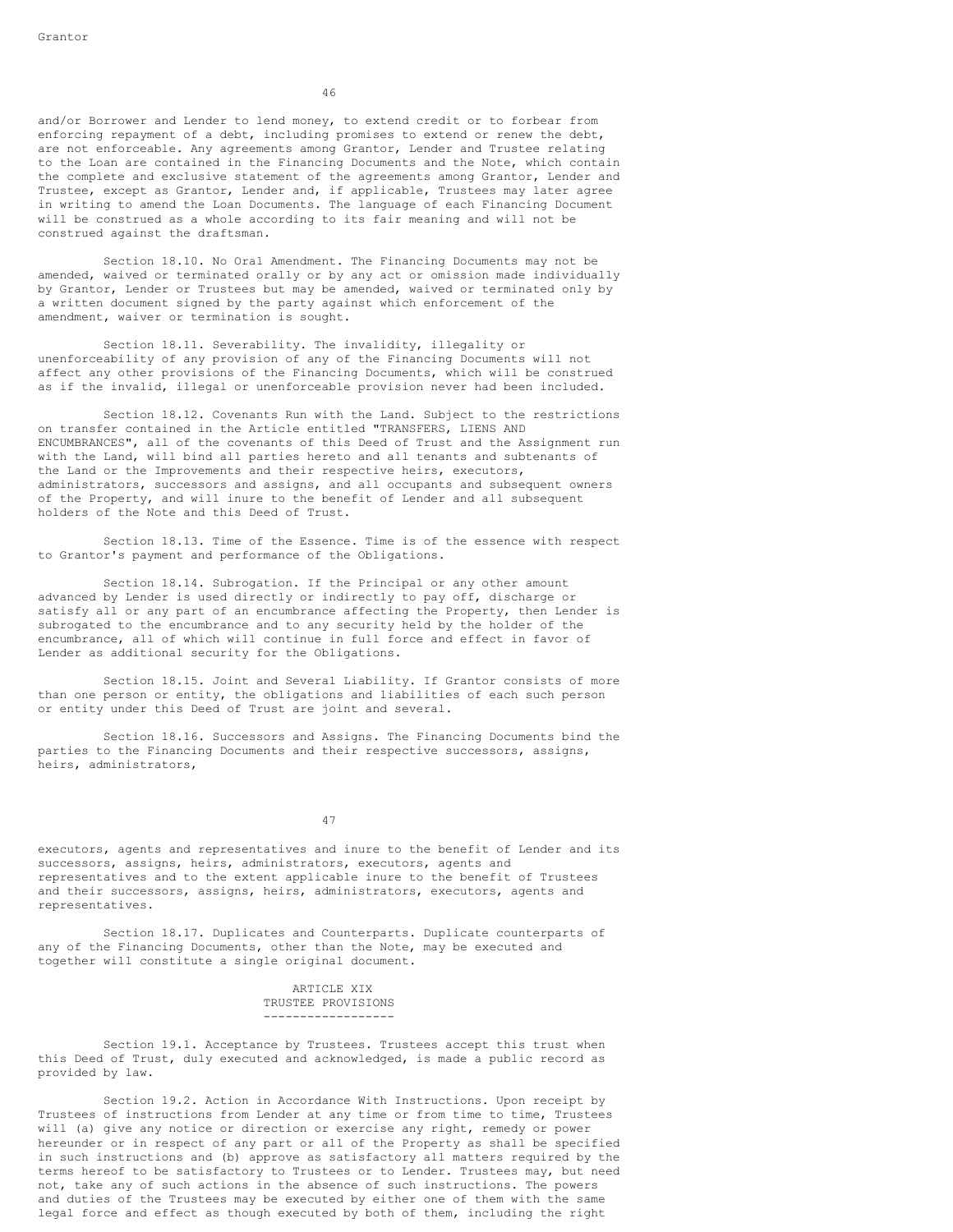and power by either Trustees to execute and deliver a full or partial release of this Deed of Trust or an amendment or modification of this Deed of Trust. At any time or from time to time, upon request of Lender, and without affecting the liability of any person for payment of the Obligations, Trustees will reconvey all or any part of the Property, consent to the making of any map or plat thereof, join in granting any easement thereon, or join in any extension agreement or any agreement subordinating the lien and estate hereof.

Section 19.3. Resignation. Trustees may resign at any time upon giving not less than sixty (60) days prior notice to Lender, but shall continue to act as trustees until a successor or successors shall have been chosen and qualified.

Section 19.4. Successor Trustees. In the event of the death, removal, resignation or refusal or inability of either or both of the Trustees to act, or for any reason, at any time, Lender shall have the irrevocable power, with or without cause, without prior notice of any kind, and without applying to any court, to select and appoint a successor trustee. Each such appointment and substitution shall be made by recording notice of such in each office in which

48

this Deed of Trust is recorded. Such notice shall be executed and acknowledged by Lender and shall contain reference to this Deed of Trust and when so recorded shall be conclusive proof of proper appointment of the successor trustee. Such successors shall not be required to give bond for the faithful performance of its duties unless required by Lender.

Section 19.5. Trust is Irrevocable. The trust created hereby is irrevocable by Grantor subject to defeasance in accordance with this Deed of Trust.

Section 19.6. General. Trustees shall be protected by any document believed by them to be genuine and to have been signed by the party or parties purporting to sign the same. Trustees shall not be liable for any error of judgment nor for any act done or step taken or omitted, nor for any mistakes of law or fact, nor for anything which the Trustees may do or refrain from doing in good faith. The Trustees make no representations as to the validity, legality or sufficiency of this Deed of Trust, the Note or any of the other Financing Documents. Lender shall have the power to remove or substitute the Trustees at any time and from time to time.

49

IN WITNESS WHEREOF, Grantor has executed and delivered this Deed of Trust as of the date first set forth above.

WITNESS/ATTEST NBP ONE, LLC By: Corporate Office Properties, L.P., its member

by: Corporate Office Properties Trust, its general partner

/s/ Karen M. Singer by: /s/ Roger A. Waesche, Jr. (SEAL) - --------------- --------------------------------------- Name: Roger A. Waesche, Jr. --------------------------------------- Title: Senior Vice President --------------------------------------

> NBP 131-133-141, LLC By: Corporate Office Properties, L.P., its member

by: Corporate Office Properties Trust, its general partner

/s/ Karen M. Singer by: /s/ Roger A. Waesche, Jr. (SEAL) - ------------------- --------------------------------------- Name: Roger A. Waesche, Jr. --------------------------------------- Title: Senior Vice President -------------------------------------- THREE CENTRE PARK, LLC By: Corporate Office Properties, L.P., its member by: Corporate Office Properties Trust, its general partner /s/ Karen M. Singer by: /s/ Roger A. Waesche, Jr. (SEAL) - ------------------- --------------------------------------- Name: Roger A. Waesche, Jr.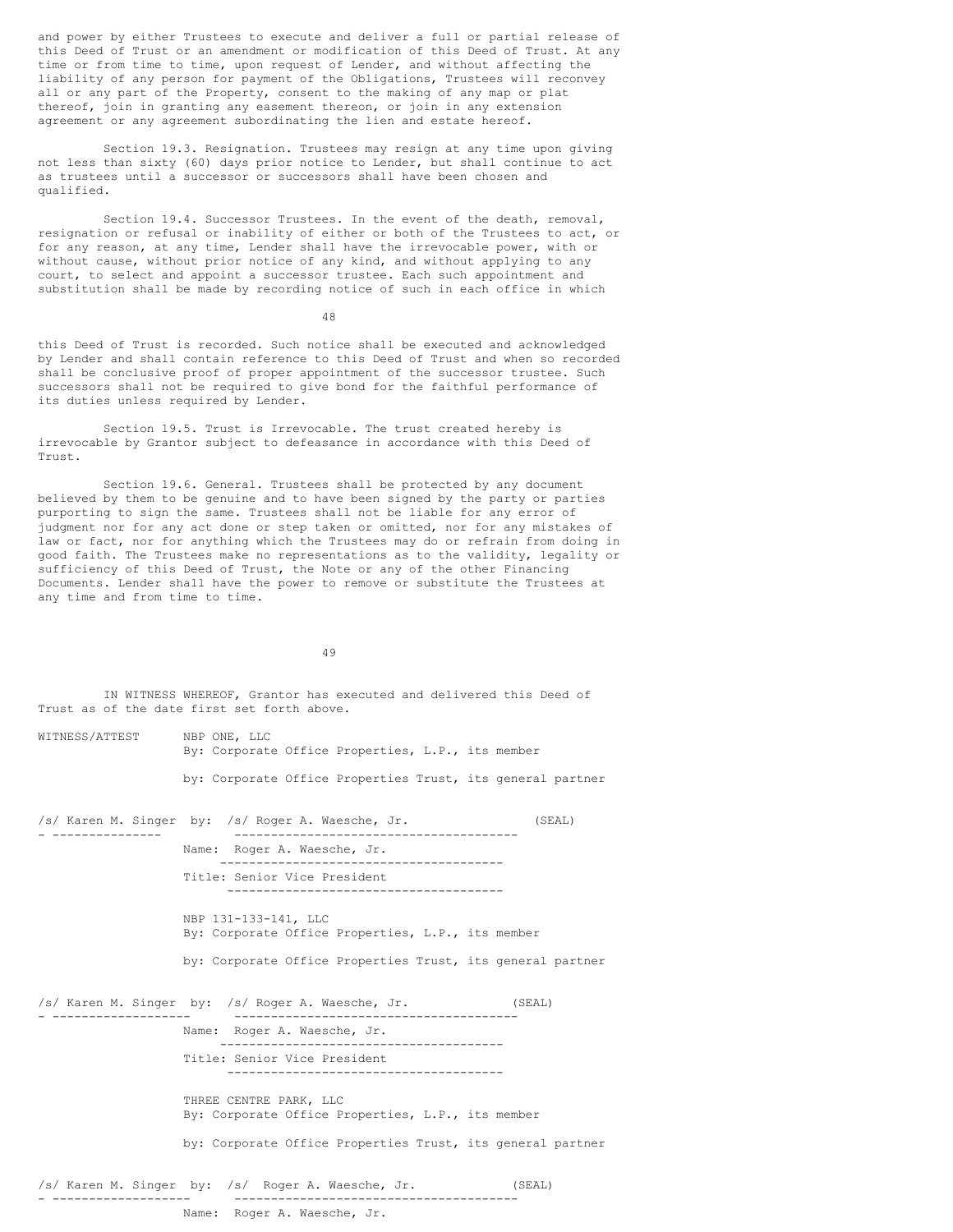Title: Senior Vice President -------------------------------------- 50 LAKEVIEW AT GREENS, LLC By: Corporate Office Properties, L.P., its member by: Corporate Office Properties Trust, its general partner /s/ Karen M. Singer by: /s/ Roger A. Waesche, Jr. (SEAL) - ------------------- --------------------------------------- Name: Roger A. Waesche, Jr. --------------------------------------- Title: Senior Vice President -------------------------------------- CORPORATE GATESPRING, LLC By: Corporate Office Properties, L.P., its member by: Corporate Office Properties Trust, its general partner /s/ Karen M. Singer by: /s/ Roger A. Waesche, Jr. (SEAL) - ------------------- --------------------------------------- Name: Roger A. Waesche, Jr. --------------------------------------- Title: Senior Vice President -------------------------------------- WITNESS: TRUSTEE: /s/ James K. Thomson /s/ William H. Goebel (SEAL) - -------------------- ------------------------------ James K. Thomson WILLIAM H. GOEBEL WITNESS: TRUSTEE: /s/ James K. Thomson /s/ Matthew T. Murphy (SEAL) - -------------------- ------------------------------ James K. Thomson MATTHEW T. MURPHY 51 WITNESS/ATTEST: TEACHERS INSURANCE AND ANNUITY ASSOCIATION OF AMERICA /s/ James K. Thomson By: /s/ Illegible (SEAL)

---------------------------------------

James K. Thomson ------------------------

Name: Illegible ------------------------ Title: Associate Director -----------------------

STATE OF MARYLAND, COUNTY OF ANNE ARUNDEL, TO WIT: ------ ------------

> I HEREBY CERTIFY, that on this 22nd day of October, 1998, before ---- -------

me, the undersigned Notary Public of the State of Maryland, personally appeared Roger A. Waesche, Jr., who acknowledged himself to be the Senior Vice President - --------------------- -------------------- of Corporate Office Properties Trust, the general partner of Corporate Office Properties, L.P., which is the member of NBP ONE, LLC, a Maryland limited liability company, known to me (or satisfactorily proven) to be the person whose name is subscribed to the within instrument, and acknowledged that he executed the same for the purposes therein contained in the capacity described above.

> AS WITNESS my hand and Notarial Seal. /s/ Illegible

----------------------------------------

Notary Public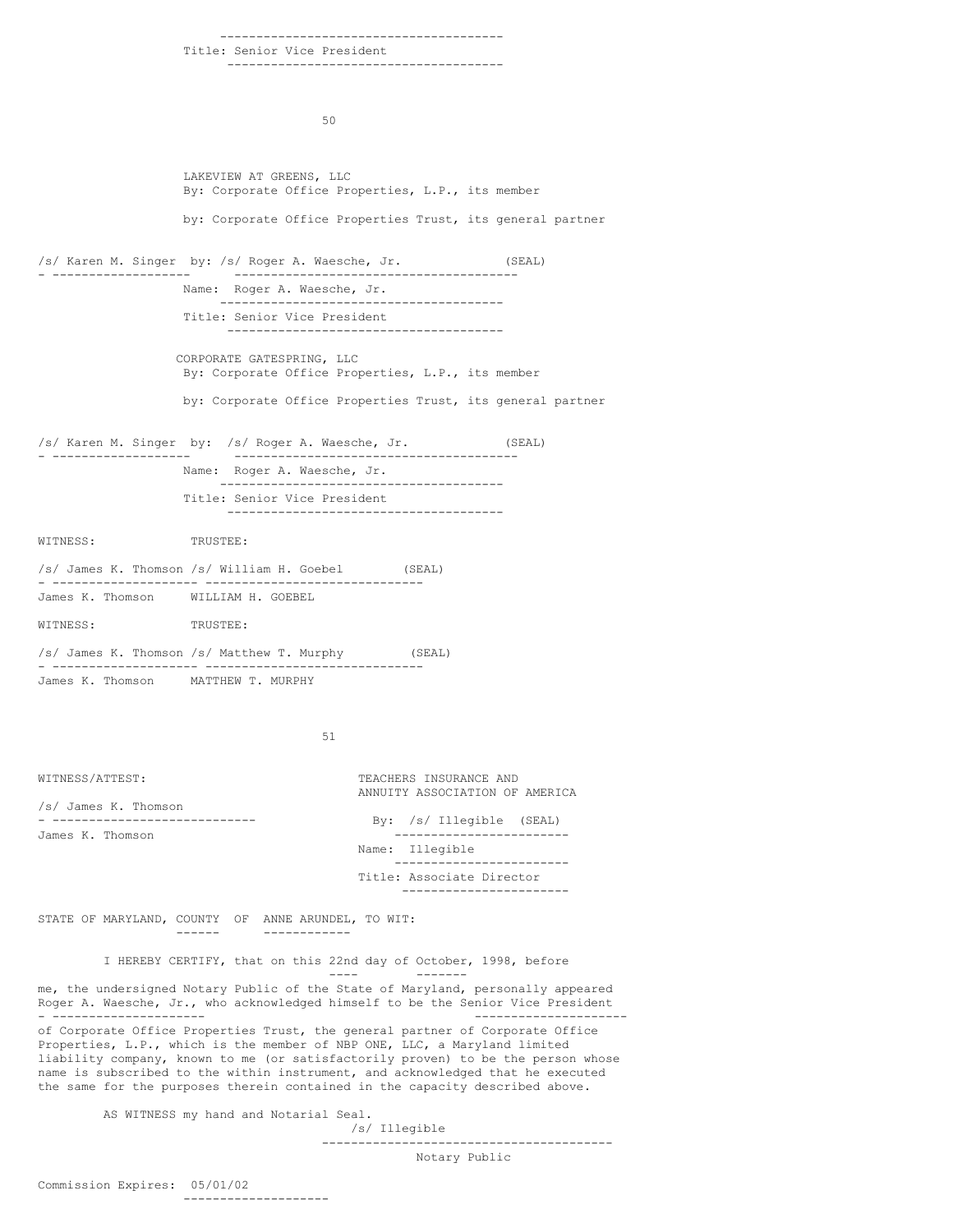STATE OF MARYLAND, COUNTY OF ANNE ARUNDEL, TO WIT:

------ ------------

I HEREBY CERTIFY, that on this 22nd day of October, 1998, before

---- -------

me, the undersigned Notary Public of the State of Maryland, personally appeared Roger A. Waesche, Jr., who acknowledged himself to be the Senior Vice President - --------------------- ---------------------

of Corporate Office Properties Trust, the general partner of Corporate Office Properties, L.P., which is the member of NBP ONE, LLC, a Maryland limited liability company, known to me (or satisfactorily proven) to be the person whose name is subscribed to the within instrument, and acknowledged that he executed the same for the purposes therein contained in the capacity described above.

> AS WITNESS my hand and Notarial Seal. /s/ Illegible

> > --------------------

---------------------------------------- Notary Public

Commission Expires: 05/01/02

52

STATE OF MARYLAND, COUNTY OF ANNE ARUNDEL , TO WIT: ------- ------------

> I HEREBY CERTIFY, that on this 22nd day of October , 1998, before ---- -------

me, the undersigned Notary Public of the State of Maryland, personally appeared Roger A. Waesche, Jr., who acknowledged himself to be the Senior Vice President - --------------------- -------------------- of Corporate Office Properties Trust, the general partner of Corporate Office Properties, L.P., which is the member of NBP 131-133-141, LLC, a Maryland limited liability company, known to me (or satisfactorily proven) to be the

person whose name is subscribed to the within instrument, and acknowledged that he executed the same for the purposes therein contained in the capacity described above.

AS WITNESS my hand and Notarial Seal.

/s/ Illegible

---- -------

# ----------------------------------------

Notary Public

Commission Expires: 05/01/02

------------ STATE OF MARYLAND, COUNTY OF ANNE ARUNDEL , TO WIT: ------- ------------

I HEREBY CERTIFY, that on this 22nd day of October, 1998, before

me, the undersigned Notary Public of the State of Maryland, personally appeared Roger A. Waesche, Jr., who acknowledged himself to be the Senior Vice President - -------------------- ---------------------

of Corporate Office Properties Trust, the general partner of Corporate Office Properties, L.P., which is the member of THREE CENTRE PARK, LLC, a Maryland limited liability company, known to me (or satisfactorily proven) to be the person whose name is subscribed to the within instrument, and acknowledged that he executed the same for the purposes therein contained in the capacity described above.

AS WITNESS my hand and Notarial Seal.

/s/ Illegible

----------------------------------------

Notary Public

Commission Expires: 05/01/02 --------------

53

STATE OF MARYLAND, COUNTY OF ANNE ARUNDEL , TO WIT: ------ ------------

I HEREBY CERTIFY, that on this 22nd day of October, 1998, before

me, the undersigned Notary Public of the State of Maryland, personally appeared Roger A. Waesche, Jr., who acknowledged himself to be the Senior Vice President - --------------------- ---------------------

---- -------

of Corporate Office Properties Trust, the general partner of Corporate Office Properties, L.P., which is the member of LAKEVIEW AT GREENS, LLC, a Maryland limited liability company, known to me (or satisfactorily proven) to be the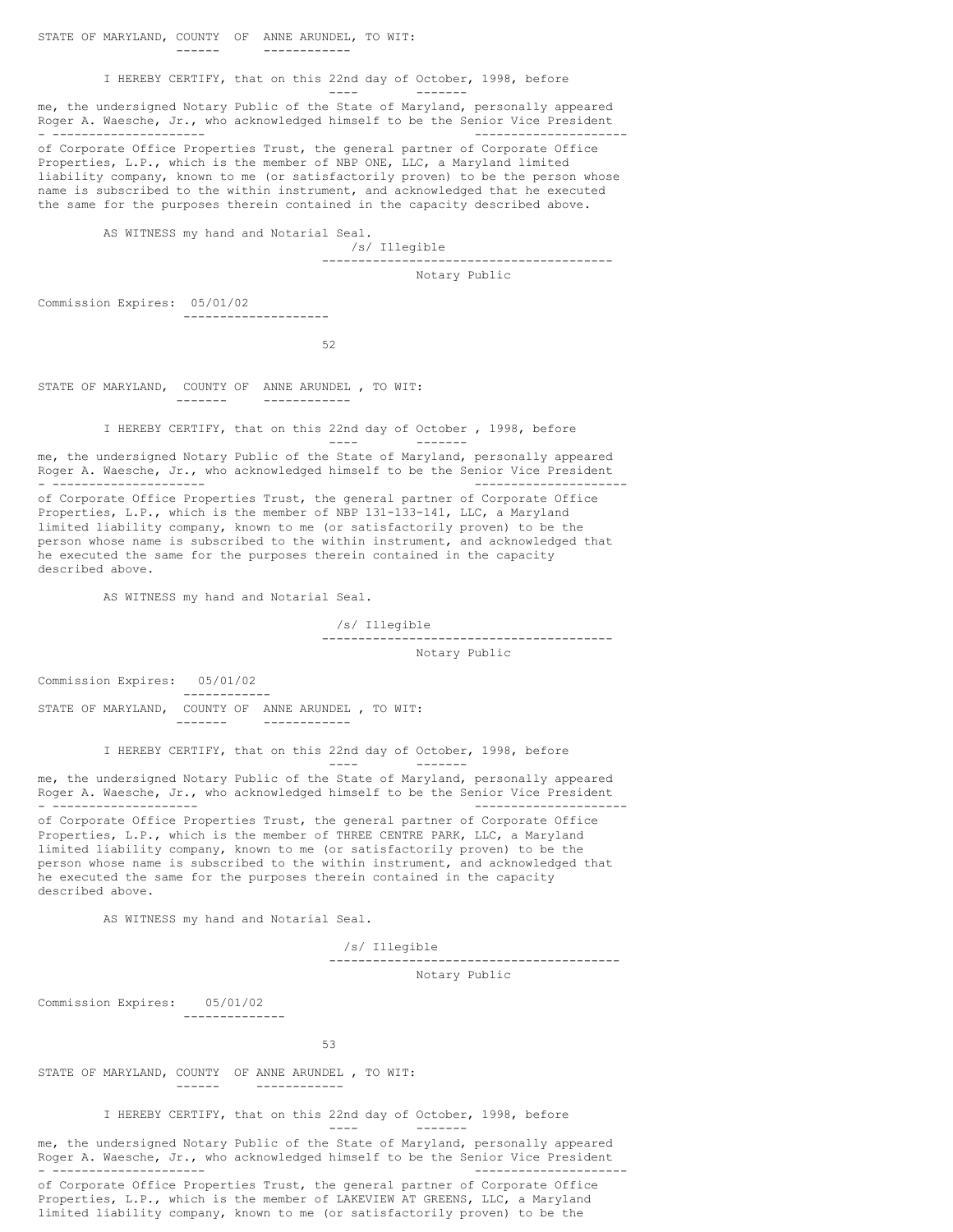person whose name is subscribed to the within instrument, and acknowledged that he executed the same for the purposes therein contained in the capacity described above.

AS WITNESS my hand and Notarial Seal.

------------

/s/ Illegible ---------------------------------------- Notary Public

Commission Expires: 05/01/02

STATE OF NEW YORK ) ---------------- To Wit: CITY/COUNTY OF NEW YORK ) --------- I HEREBY CERTIFY that on this 19th day of October, 1998, before

me, the undersigned, a Notary Public of said State aforesaid, personally appeared WILLIAM H. GOEBEL, as Trustee under this Deed of Trust, and executed the same for the purposes contained therein by signing his name, as Trustee.

---- -------

AS WITNESS my hand and Notarial Seal.

/s/ Julie A. Hathaway -------------------------------- Notary Public Julie A Hathaway Notary Public in and for the State of New York Commission No. 01HA5075538 My Commission Expires: April 7, 1998

My Commission Expires:

| STATE OF NEW YORK       |  |  |           |  |  |
|-------------------------|--|--|-----------|--|--|
|                         |  |  |           |  |  |
|                         |  |  | ) To Wit: |  |  |
| CITY/COUNTY OF NEW YORK |  |  |           |  |  |
|                         |  |  |           |  |  |

I HEREBY CERTIFY that on this 19th day of October, 1998, before

---- -------

me, the undersigned, a Notary Public of said State aforesaid, personally appeared MATTHEW T. MURPHY, as Trustee under this Deed of Trust, and executed the same for the purposes contained therein by signing his name, as Trustee.

AS WITNESS my hand and Notarial Seal.

/s/ Julie A. Hathaway -------------------------------- Julie A Hathaway Notary Public in and for the State of New York Commission No. 01HA5075538 My Commission Expires: April 7, 1998

STATE OF NEW YORK --------- ) To Wit: CITY/COUNTY OF NEW YORK ) ----------

> I HEREBY CERTIFY that on this 19th day of October, 1998, before ---- -------

54

me, the undersigned, a Notary Public of said State aforesaid, personally appeared BRIAN R. BELLJVEAU, who acknowledged himself to be the ------------------

Associate Director of TEACHERS INSURANCE AND ANNUITY ASSOCIATION OF - ------------------

AMERICA, a New York corporation, and that he as Associate Director, being ------------------

authorized so to do, executed the same for the purposes contained therein by signing the name of TEACHERS INSURANCE AND ANNUITY ASSOCIATION OF AMERICA, by himself as Associate Director. ------------------

WITNESS my hand and Notarial Seal.

/s/ Julia A Hathaway (SEAL) --------------------- Notary Public Julie A Hathaway Notary Public in and for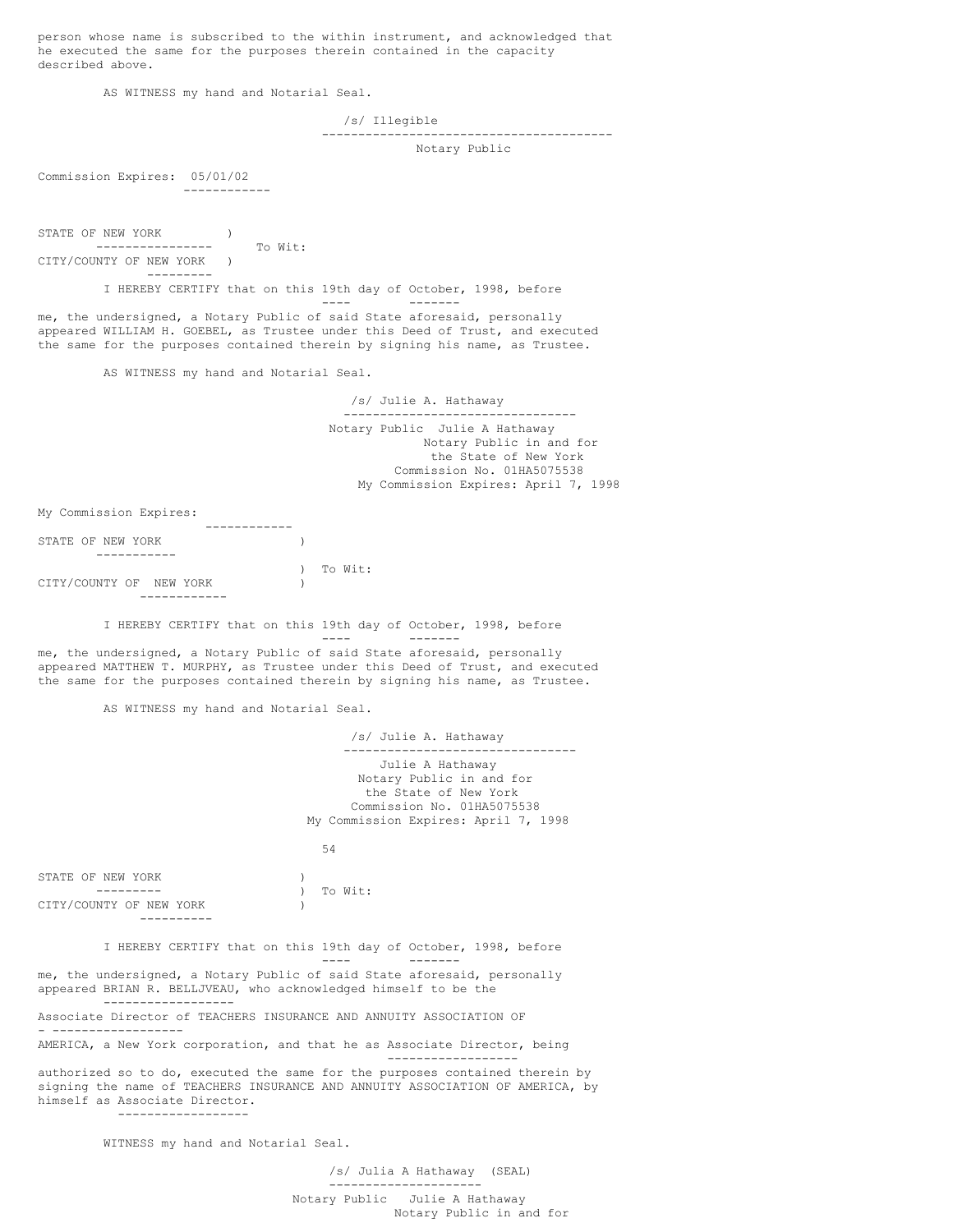## the State of New York Commission No. 01HA5075538 My Commission Expires: April 7, 1998

My Commission Expires:

Attorney Certification ----------------------

The undersigned, an attorney admitted to practice before the Court of Appeals of Maryland, hereby certifies that the within instrument was prepared by me or under my supervision.

--------------

/s/ Theresa Burian Shea ------------------------------------ Theresa Burian Shea

55

Exhibit A --------- LEGAL DESCRIPTION

56

ONE NATIONAL BUSINESS PARK

EXHIBIT A LEGAL DESCRIPTION

The land referred to in this instrument is situated in the County of Anne Arundel, State of Maryland, and described as follows:

BEING KNOWN AND DESIGNATED AS LOT 3-B AS SHOWN ON A PLAT ENTITLED "PHASE THREE, AN INDUSTRIAL RESUBDIVISION OF LOTS 3, 4, AND RESERVED PARCEL "D" PREVIOUSLY RECORDED IN PLAT BOOK 112 PAGE 39, PLAT NUMBER 5914 AND RESUBDIVISION OF RESERVED PARCEL "H, I, J", LOT A AND LOTS 5-7 PREVIOUSLY RECORDED IN PLAT BOOK 114, PAGE 12, PLAT NUMBER 5986, THE NATIONAL BUSINESS PARK" AND RECORDED AMONG THE PLAT RECORDS OF ANNE ARUNDEL COUNTY, MARYLAND IN PLAT BOOK 143 AT PAGE 31, PLAT NUMBER 7754.

BEING the same premises described in the following metes and bounds description:

BEGINNING FOR THE SAME AT A IRON BAR FOUND ON THE NORTHWESTERLY RIGHT OF WAY LINE OF BALTIMORE WASHINGTON PARKWAY, AS SHOWN ON MARYLAND STATE HIGHWAY ADMINISTRATION RIGHT OF WAY PLAT NUMBER 46805, SAID POINT ALSO BEING KNOWN AS POINT NUMBER 756 AS SHOWN ON A PLAT ENTITLED "PHASE THREE, AN INDUSTRIAL RESUBDIVISION OF LOTS 3, 4, AND RESERVED PARCEL "D" PREVIOUSLY RECORDED IN PLAT BOOK 112 PAGE 39, PLAT NUMBER 5914 AND RESUBDIVISION OF RESERVED PARCEL "H, I, J", LOT A AND LOTS 5-7 PREVIOUSLY RECORDED IN PLAT BOOK 114, PAGE 12, PLAT NUMBER 5986, THE NATIONAL BUSINESS PARK" AND RECORDED AMONG THE PLAT RECORDS OF ANNE ARUNDEL COUNTY, MARYLAND IN PLAT BOOK 143 AT PAGE 31, PLAT NUMBER 7754, THENCE BINDING ON SAID RIGHT OF WAY LINE AND ALSO RUNNING ALONG THE OUTLINE OF SAID PLAT, WITH MERIDIAN REFERENCE TO MARYLAND STATE GRID NORTH:

- 1. SOUTH 43 DEGREES 41 MINUTES 04 SECONDS WEST 740.17 FEET TO AN IRON BAR FOUND, THENCE
- 2. SOUTH 49 DEGREES 36 MINUTES 13 SECONDS WEST 265.00 FEET, THENCE
- 3. SOUTH 80 DEGREES 54 MINUTES 12 SECONDS WEST 213.79 FEET TO THE SOUTHWESTERLY CORNER OF LOT 3B AS SHOWN ON SAID PLAT. THENCE LEAVING SAID RIGHT OF WAY LINE AND THE OUTLINE OF SAID PLAT AND BINDING ON THE WESTERLY LINE OF LOT 3B
- 4. NORTH 09 DEGREES 05 MINUTES 48 SECONDS WEST 140.00 FEET, THENCE
- 5. BY A CURVE, TO THE LEFT, WITH A RADIUS OF 171.14 FEET AND AN ARC LENGTH OF 93.49 FEET, SAID CURVE HAVING A CHORD BEARING OF NORTH 24 DEGREES 44 MINUTES 47 SECONDS WEST 92.33 FEET, THENCE
- 6. NORTH 40 DEGREES 23 MINUTES 47 SECONDS WEST 145.01 FEET, THENCE

57

- 7. NORTH 18 DEGREES 44 MINUTES 32 SECONDS WEST 39.28 FEET TO INTERSECT THE
- OUTLINE OF THE PLAT, THENCE RUNNING ALONG THE OUTLINE OF SAID PLAT 8. NORTH 28 DEGREES 52 MINUTES 21 SECONDS EAST 35.84 FEET, THENCE
- 9. NORTH 58 DEGREES 13 MINUTES 50 SECONDS EAST 231.72 FEET, THENCE
- 10. SOUTH 89 DEGREES 19 MINUTES 05 SECONDS EAST 168.01 FEET, THENCE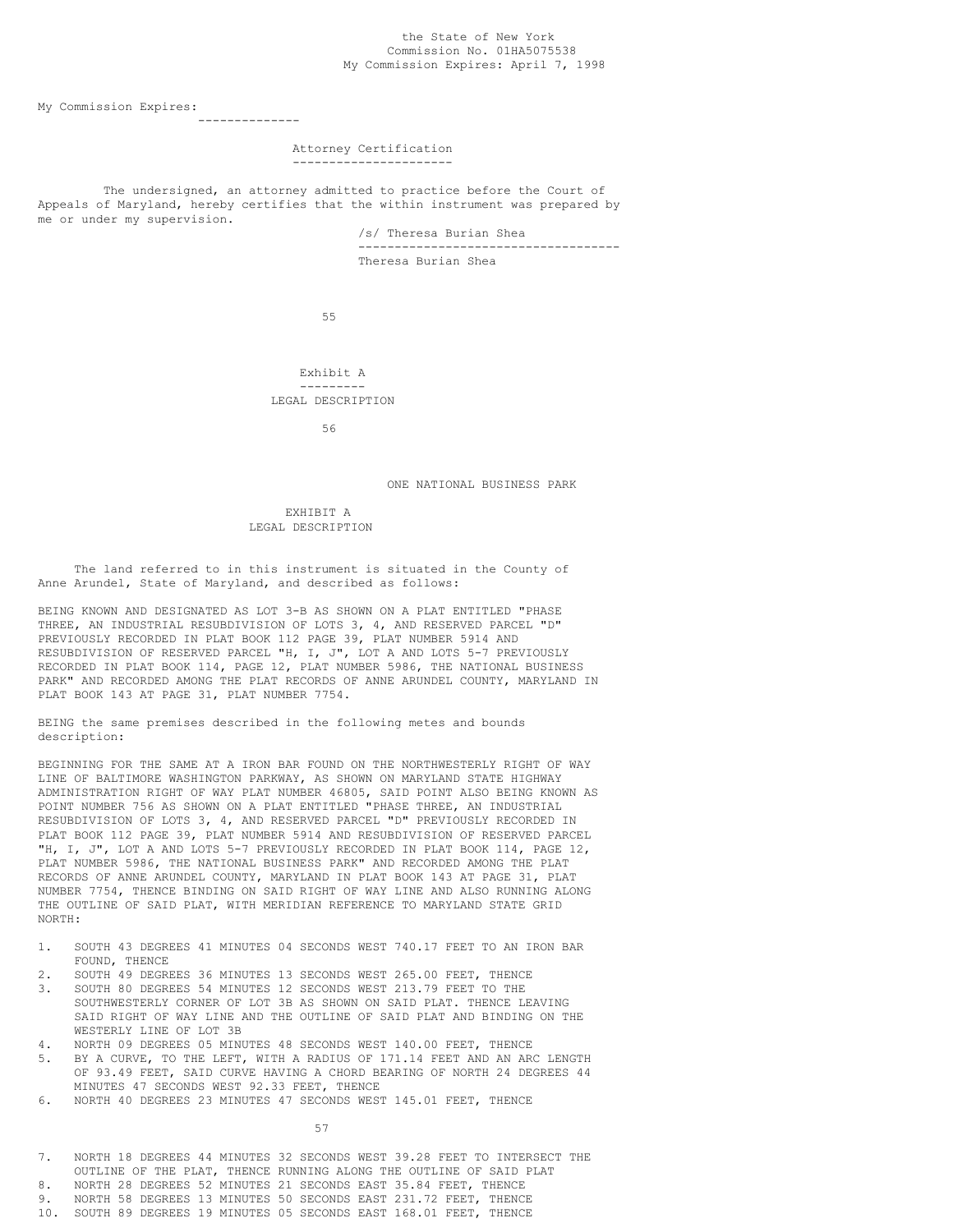- 11. NORTH 72 DEGREES 03 MINUTES 27 SECONDS EAST 110.37 FEET, THENCE
- 12. NORTH 56 DEGREES 14 MINUTES 37 SECONDS EAST 239.35 FEET, THENCE
- 13. NORTH 62 DEGREES 03 MINUTES 12 SECONDS EAST 241.12 FEET, THENCE
- 14. NORTH 83 DEGREES 11 MINUTES 55 SECONDS EAST 109.77 FEET, THENCE
- 15. NORTH 68 DEGREES 22 MINUTES 27 SECONDS EAST 99.87 FEET TO POINT NUMBER 265 AS SHOWN ON SAID PLAT, THENCE
- 16. BY A NONTANGENT CURVE, TO THE LEFT, WITH A RADIUS OF 557.72 FEET AND AN ARC LENGTH OF 110.72 FEET, SAID CURVE HAVING A CHORD BEARING OF SOUTH 04 DEGREES 59 MINUTES 29 SECONDS WEST 110.54 FEET TO THE POINT OF BEGINNING

CONTAINING 372699 SQUARE FEET OR 8.556 ACRES OF LAND MORE OR LESS

TOGETHER WITH the rights of access and such other benefits contained in Deed of Easement and Agreement recorded among the Land Records of Anne Arundel County, Maryland in Liber 5721, Folio 333.

TOGETHER WITH the rights of parking and access under and such other benefits contained in the Cross Parking Easement Declaration recorded among the Land Records of Anne Arundel County, Maryland in Liber 5459, folio 620.

BEING part of the lands conveyed by Jolly Acres Limited Partnership to NBP-I Limited Partnership by deed dated December 2, 1988 and recorded among the Land Records of Anne Arundel County, Maryland in Liber 4751 at Folio 295.

58

131 NATIONAL BUSINESS PARK

## EXHIBIT A LEGAL DESCRIPTION

The land referred to in this instrument is situated in the County of Anne Arundel, State of Maryland, and described as follows:

BEING KNOW AND DESIGNATED as LOT 6-AR as shown on plat entitled "Plat 2 of 2, ADMINISTRATIVE LOT LINE CHANGE, LOTS 6A, 6B AND 7A, AN INDUSTRIAL RESUBDIVISION, PHASE THREE, THE NATIONAL BUSINESS PARK, LOTS 6AR, 6BR AND 7AR", which plat is recorded among the Plat Records of Anne Arundel County, Maryland in Plat Book 188, Page 37, Plat No. 9962.

BEING the same premises described in the following metes and bounds description:

BEGINNING for the same at Point No. 232 being a P.K. Nail set as shown on Plat 2 of 2 of a set of plats entitled "ADMINISTRATIVE LOT LINE CHANGE, LOTS 6A, 6B AND 7A, AN INDUSTRIAL RESUBDIVISION, PHASE THREE, THE NATIONAL BUSINESS PARK, LOTS 6AR, 6BR AND 7AR", dated March, 1996 and recorded among the Plat Records of Anne Arundel County, Maryland in Plat Book 188, Pages 36 and 37, Plat Nos. 9961 and 9962, said point being on the Easterly right-of-way line of the National Business Parkway (Variable Width Public R/W) formerly Orion Boulevard, said point also being the Southwest corner of the herein described parcel, thence leaving said point of beginning and running with and binding on the aforesaid Easterly right-of-way line of the National Business Parkway the two (2) following courses and distances with all courses and distances referenced to the Maryland N.A.D. 1927 North Grid Meridian, viz:

- 1. 312.74 along an arc of a curve to the left, having a radius of 660.31 feet and being subtended by a chord bearing North 32 degrees 31 minutes 33 seconds East 309.83 feet to a point of tangency, being designated as Point No. 176 on the aforesaid Record Plats, thence continuing with a tangent line.
- 2. North 18 degrees 57 minutes 26 seconds East 93.28 feet to the Northwest corner of the herein described parcel, thence leaving the aforesaid right-of-way of the National Business Parkway and running with and binding on the common line of division between LOT 6AR AND LOT 6BR as delineated on the aforesaid record plats recorded in Plat Book 188, Pages 36 and 37, Plat Nos. 9961 and 9962, the three (3) following courses and distances, viz:
- 3. South 67 degrees 13 minutes 43 seconds East 168.07 feet,
- 4. North 22 degrees 46 minutes 17 seconds East 39.13 feet,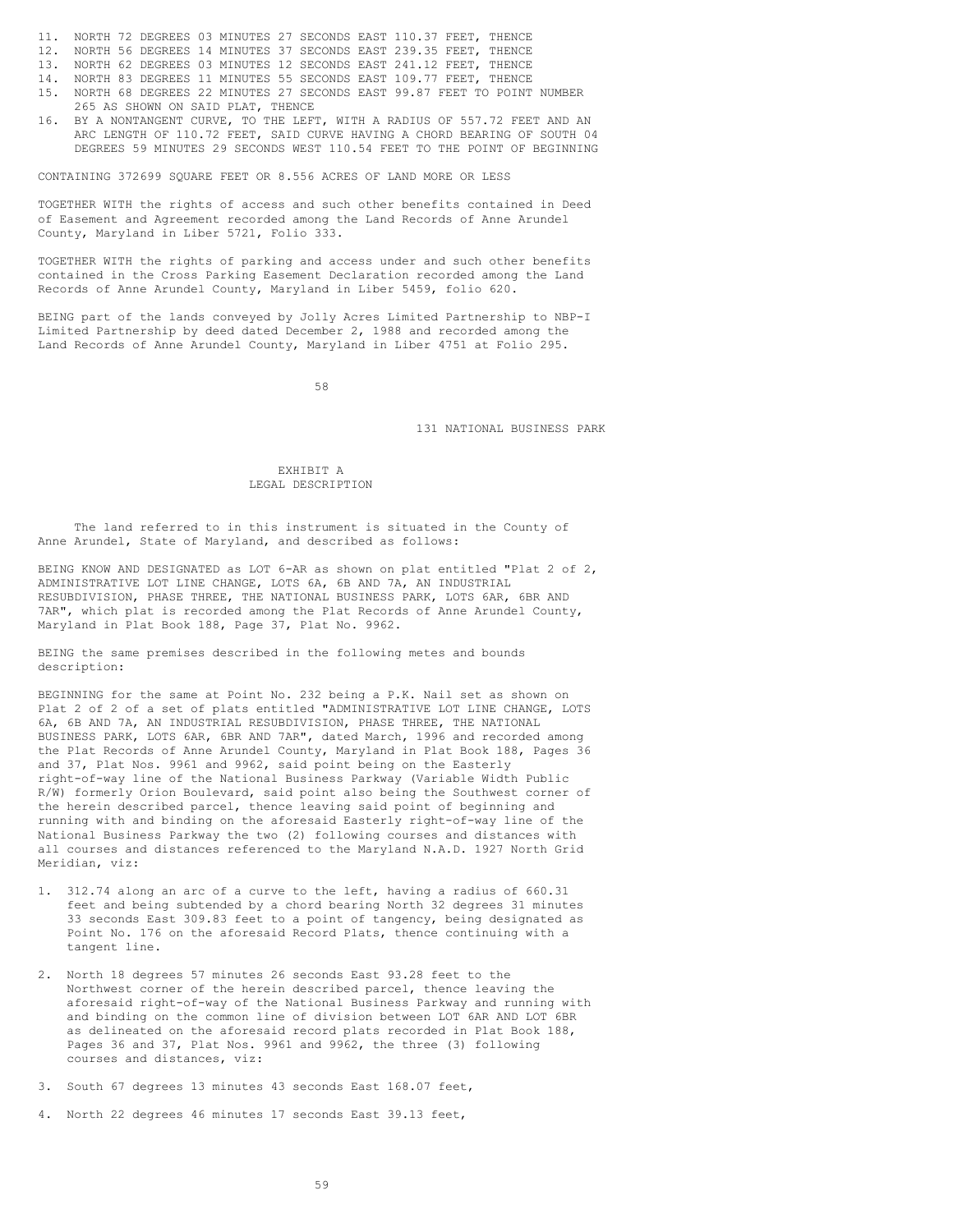- 5. South 67 degrees 13 minutes 43 seconds East 290.00 feet to intersect the Westerly outline of the First Parcel of the Cedar Knoll School property conveyed by the National Junior Republic of the City of Baltimore to The Inner Mission Society of the Evangelical Lutheran Church of Baltimore City and Vicinity, Incorporated by deed dated February 20, 1933 and recorded among the Land Records of Anne Arundel County, Maryland in Liber F.S.R. 115 at Folio 120, thence running with and binding on the outline of the aforesaid Cedar Knoll School Property,
- 6. South 22 degrees 46 minutes 17 seconds West 536.46 feet to Point No. 577 being designated as a P.K. Nail set on the aforesaid record plats, said point being located on the Northerly right-of-way of Jolly Acres Road (30 feet right-of-way), North 22 degrees 46 minutes 17 seconds East 30.57 feet from a stone found on South side of Jolly Acres Road, thence running with and binding on the Northerly right-of-way of Jolly Acres Road (30 feet right-of-way) the two (2) following courses and distances, viz:
- 7. North 56 degrees 08 minutes 12 seconds West 502.13 feet to on iron pipe, thence,
- 8. North 55 degrees 58 minutes 39 seconds West 11.83 feet to the point of beginning,

CONTAINING 220,816 square feet or 5.069 acres of land, more or less.

TOGETHER WITH the rights to use parking and access on Lot 6 B-R and such other benefits contained in Declaration of Reciprocal Parking and Access Easements recorded among the Land Records of Anne Arundel County, Maryland in Liber 7473, folio 720.

BEING part of the lands conveyed by Jolly Acres Limited Partnership to NBP-II Limited Partnership by deed dated December 2, 1988 and recorded among the Land Records of Anne Arundel County, Maryland in Liber 4751 at Folio 293.

 $60$ 

133 NATIONAL BUSINESS PARK

### EXHIBIT A LEGAL DESCRIPTION

The land referred to in this instrument is situated in the County of Anne Arundel, State of Maryland, and described as follows:

BEING KNOWN AND DESIGNATED at Lot 6-BR as shown on plat entitled "Plat 2 of 2, ADMINISTRATIVE LOT LINE CHANGE, LOTS 6A, 6B AND 7A, AN INDUSTRIAL RESUBDIVISION, PHASE THREE, THE NATIONAL BUSINESS PARK, LOTS 6AR, 6BR AND 7AR", which plat is recorded among the Plat Records of Anne Arundel County, Maryland in Plat Book 188, Page 37, Plat No. 9962.

BEING the same premises described in the following metes and bounds description:

BEGINNING for the same where the common line of division between Lot 6-BR and Lot 7-AR intersect the Easterly right-of-way line of National Business Parkway (previously known as Orion Boulevard) as shown on a record plat entitled "The National Business Park, Lots 6-AR 6-BR, and 7-AR", dated March, 1996 and recorded among the Plat Records of Anne Arundel County, Maryland in Plat Book 188, Pages 36 & 37, Plat Nos. 9961 & 9962, thence leaving said right-of-way and running with and binding on the aforesaid line of division the following course and distance, with all courses and distances referenced to the Maryland N.A.D. 1927 Grid North.

- 1. South 67 degrees 13 minutes 43 seconds East 489.25 feet to the Northeast corner of the aforesaid Lot 6-BR as described herein and the Southeast corner of Lot 7-AR, also being a point in the outline of Cedar Knoll School property as recorded among the aforesaid Land Records in Liber F.S.R. 115 at Folio 120, thence running with and binding on the Easterly line of the herein described Lot 6-BR and part of the outline of Cedar Knoll School the following course and distance;
- 2. South 22 degrees 46 minutes 17 seconds West 428.66 feet to the Southeast corner of the herein described Lot 6-BR and the Northeast corner of Lot 6-AR, thence leaving the outline of the aforesaid Cedar Knoll School property and running with and binding on the common line of division between Lot 6-AR and Lot 6-BR the following three (3) courses and distances, viz;
- 3. North 67 degrees 13 minutes 43 seconds West 290.00 feet,
- 4. South 22 degrees 46 minutes 17 seconds West 39.13 feet,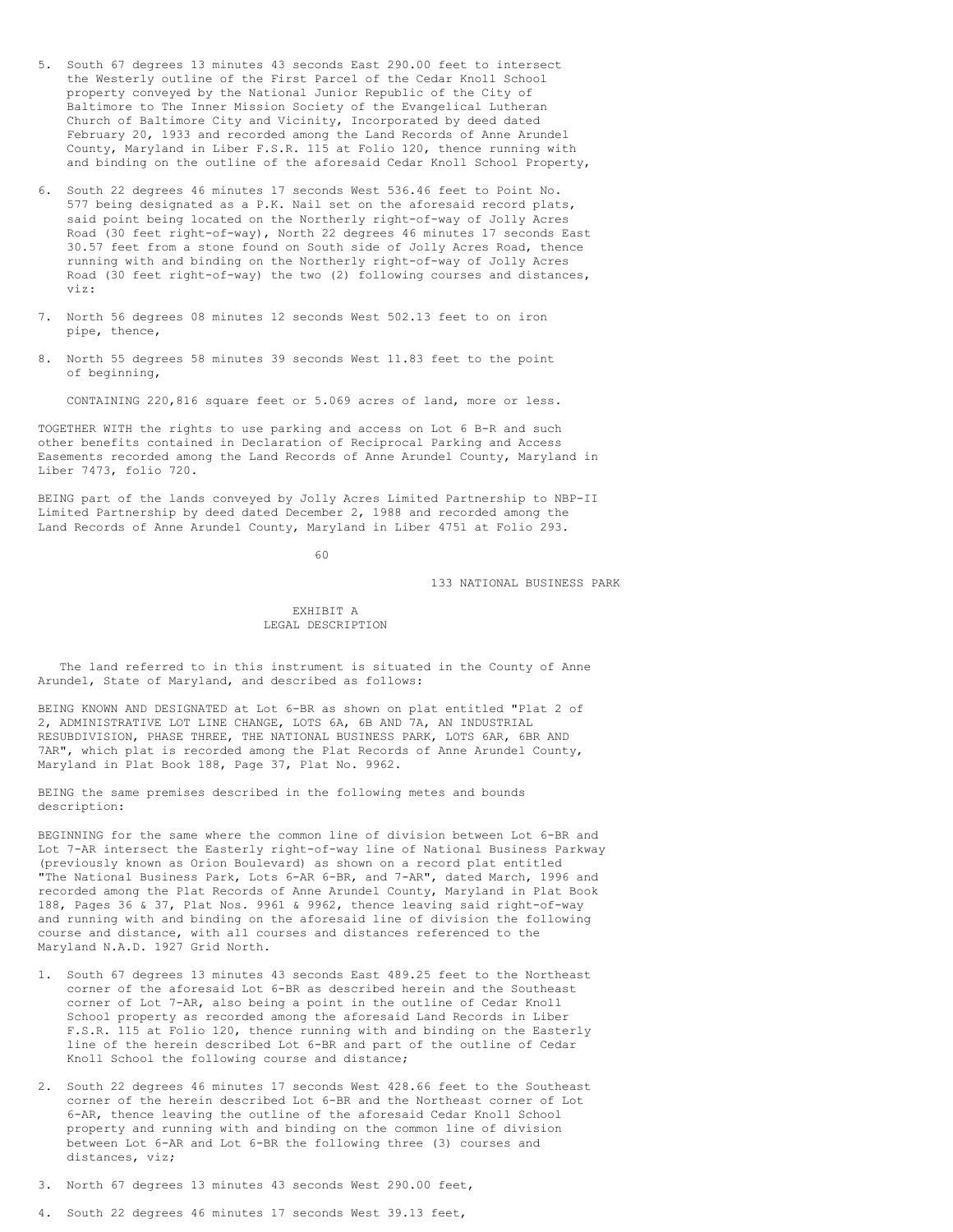- 5. North 67 degrees 13 minutes 43 seconds West 168.07 feet to intersect the aforesaid Easterly right-of-way line of National Business Parkway, thence leaving the aforesaid common line of division and running with and binding on the aforesaid right-of-way the following course and distance,
- 6. North 18 degrees 57 minutes 26 seconds East 468.83 feet to the point of beginning,

CONTAINING 210,226 square feet or 4.826 acres of land, more or less.

TOGETHER WITH the rights to use parking and access on Lot 6A-R and 7A-R and such other benefits contained in Declaration of Reciprocal Parking and Access Easements recorded among the Land Records of Anne Arundel County, Maryland in Liber 7473, folio 720 and in the declaration of Reciprocal Parking and Access Easement recorded among the Land Records of Anne Arundel County, Maryland in Liber 7473, folio 747.

BEING part of the same premises which was conveyed by Jolly Acres Limited Partnership to NBP-II Limited Partnership by deed dated December 2, 1988 and recorded among the Land Records of Anne Arundel County, Maryland in Liber 4751 at Folio 293.

62

[4] NATIONAL BUSINESS PARK

### EXHIBIT A LEGAL DESCRIPTION

The land referred to in this instrument is situated in the County of Anne Arundel, State of Maryland, and described as follows:

BEING KNOWN AND DESIGNATED as Lot 7-B as shown on plat entitled "Phase Three, An Industrial Resubdivision of Lots 3, 4 and Reserved Parcel D, previously recorded in Plat Book 112, Page 39, Plat No. 5914 and Resubdivision of Reserved Parcels 'H', 'I', 'J', Lot "A" and Lots 5-7 previously recorded in Plat Book 114, Page 12, Plat No. 5986. The National Business Park", which plat is recorded among the Land Records of Anne Arundel County, Maryland in Plat Book 143, Page 36, Plat No. 7759.

BEING the same premises described in the following metes and bounds description:

BEGINNING for the same at a point located on the Easterly right-of-way of the National Business Parkway (Variable Width Public R/W) formerly Orion Boulevard at the intersection of the division line between LOTS 7AR AND 7B and the aforesaid right-of-way, said point being the Southwest corner of LOT 7B as designated on a record plat entitled "PHASE THREE, THE NATIONAL BUSINESS PARK", dated October, 1991 and recorded among the Plat Records of Anne Arundel County, Maryland in Plat Book 143, Pages 28 through 37, Plat Nos. 7751 through 7760, and specifically Page 36, Plat No. 7759, thence leaving said point of beginning and running with and binding on the aforesaid Easterly right-of-way the following five (5) courses and distances with all courses and distances referenced to the Maryland N.A.D. 1927 North Grid Meridian, viz:

- 1. 437.14 feet along the arc of a curve to the right, having a radius of 850.00 feet and being subtended by a chord bearing North 44 degrees 28 minutes 32 seconds East 432.34 feet to a point of tangency and Point No. 166 on the aforesaid record plat, thence with a tangent line,
- 2. North 59 degrees 12 minutes 32 seconds East 408.87 feet to Point No. 167 on the aforesaid plat, being a point of curvature, thence with a tangent curve,
- 3. 9.78 feet along the arc of a curve to the left, having a radius of 420.00 feet and being subtended by a chord bearing North 58 degrees 32 minutes 31 seconds East 9.78 feet to Point No. 243 of the aforesaid plot recorded in Plat Book 143, Page 36, Plot No. 7759, thence with a non-tangent line.

63

4. South 81 degrees 43 minutes 37 seconds East 37.10 feet to Point No. 244,

5. South 39 degrees 37 minutes 53 seconds East 68.24 feet to Point No. 248 on the aforesaid plat, said point being a point of intersection with the Westerly outline of the First Parcel of the Cedar Knoll School property conveyed by the National Junior Republic of the City of Baltimore to the Inner Mission Society of the Evangelical Lutheran Church of Baltimore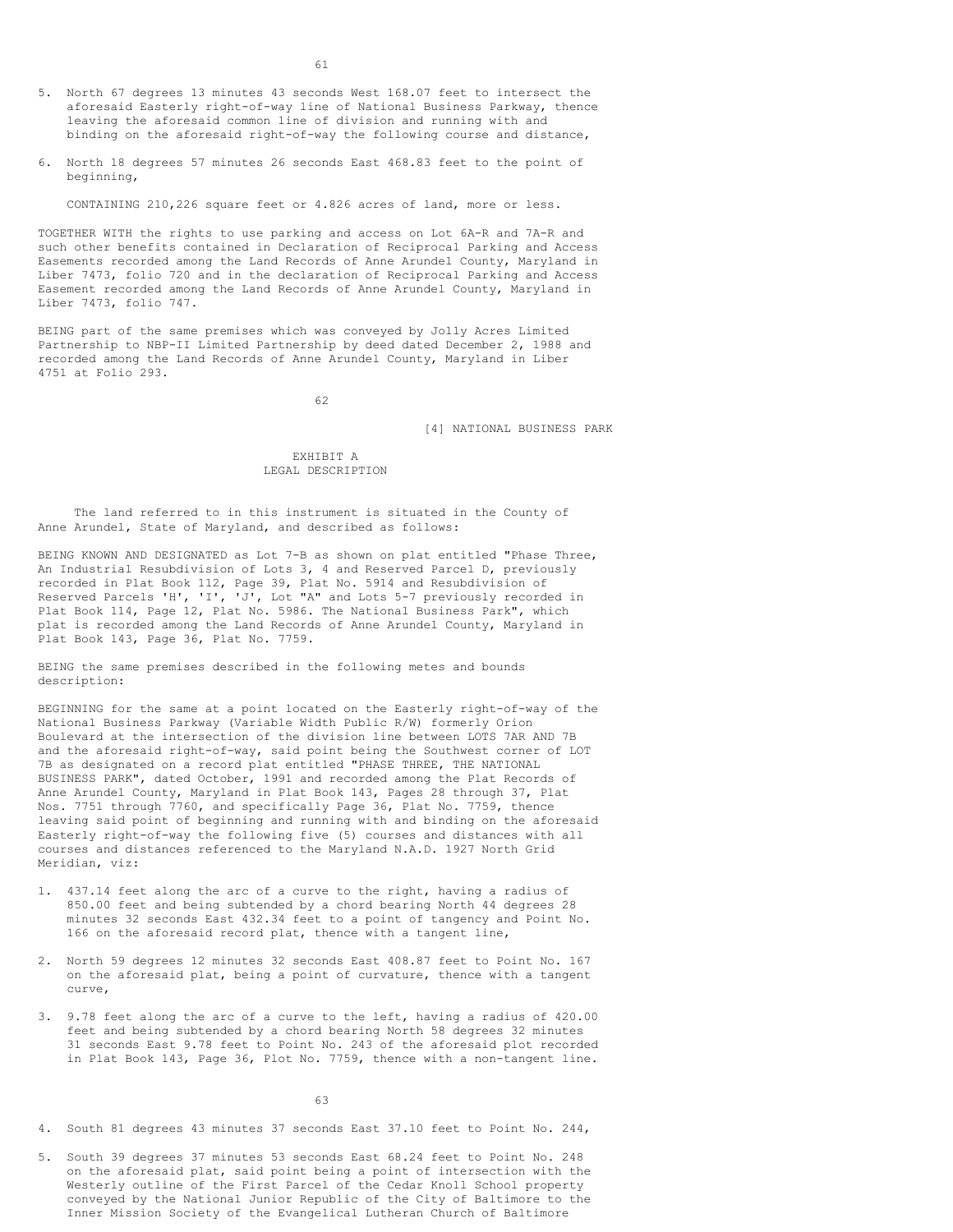City and Vicinity, Incorporated by deed dated February 20, 1933 and recorded among the Land Records of Anne Arundel County, Maryland in Liber F.S.R. 115 at Folio 120, thence running with the binding on the Westerly outline of the aforesaid Cedar Knoll School the following course and distance,

- 6. South 22 degrees 46 minutes 17 seconds West 791.00 feet, thence leaving the outline of Cedar Knoll School and running with and binding on the division line between LOTS 7AR and 7B the following four (4) courses and distances as designated on the aforesaid record plat, viz:
- 7. North 67 degrees 13 minutes 43 seconds West 58.00 feet,
- 8. North 22 degrees 46 minutes 17 seconds East 60.00 feet,
- 9. North 67 degrees 13 minutes 43 seconds West 326.06 feet,
- 10. North 60 degrees 15 minutes 27 seconds West 121.68 feet to the point of beginning.

CONTAINING 262,889 square feet or 6.035 acres of land, more or less.

BEING part of the lands conveyed by Jolly Acres Limited Partnership to NBP-II Limited Partnership by deed dated December 2, 1988 and recorded among the Land Records of Anne Arundel County, Maryland in Liber 4751, at Folio 293.

64

LAKEVIEW AT THE GREENS 1 - 2A

## EXHIBIT A LEGAL DESCRIPTION

The land referred to in this instrument is situated in the County of Prince George's, State of Maryland, and described as follows:

BEING KNOWN AND DESIGNATED AS TRACT 2A, AS SHOWN ON PLAT ENTITLED "THE OFFICES AT THE GREENS, THE GREENS AT PATUXENT, TRACT TWO, LAUREL DISTRICT NO. 10, PRINCE GEORGE'S COUNTY, MARYLAND", WHICH PLAT IS RECORDED AMONG THE LAND RECORDS OF PRINCE GEORGE'S COUNTY IN PLAT BOOK NO. NLB 125 AT PLAT NO. 53.

BEING the same premises described in the following metes and bounds description:

BEGINNING FOR THE SAME AT A POINT AT THE INTERSECTION OF THE SOUTHWESTERN MOST RIGHT OF WAY LINE OF GREENVIEW DRIVE (60 FEET RIGHT TO WAY). AND THE EASTERN MOST RIGHT OF WAY LINE OF MARYLAND RT. 197, AS SHOWN ON THE AFORESAID PLAT, ALSO AS SHOWN ON STATE ROAD COMMISSION PLAT NO. 26471; THENCE, BINDING ON THE SAID GREENVIEW DRIVE, THE FOLLOWING COURSES WITH COURSES AND DISTANCES REFERRED TO THE MERIDIAN USED ON THE BEFORE SAID PLAT OF THE GREENS AT PATUXENT.

- 1. NORTH 73 DEGREES 40 MINUTES 16 SECONDS EAST 27.50 FEET TO A POINT; THENCE,
- 2. SOUTH 59 DEGREES 39 MINUTES 39 SECONDS EAST 75.43 FEET TO A POINT; THENCE,
- 3. 75.51 FEET ALONG THE ARC OF A TANGENT CURVE DEFLECTING TO THE RIGHT, HAVING A RADIUS OF 260.00 MINUTES, SUBTENDED BY A CHORD BEARING AND DISTANCE SOUTH 51 DEGREES 20 MINUTES 26 SECONDS EAST 75.25 FEET TO A POINT OF TANGENCY; THENCE,
- 4. SOUTH 21 DEGREES 59 MINUTES 12 SECONDS EAST 15.00 FEET TO A POINT; THENCE,
- 5. SOUTH 34 DEGREES 08 MINUTES 24 SECONDS EAST 50.94 FEET TO A POINT; THENCE,
- 6. SOUTH 69 DEGREES 52 MINUTES 17 SECONDS EAST 21.90 FEET TO A POINT; THENCE,
- 7. 104.33 FEET ALONG THE ARC OF A NON-TANGENT CURVE DEFLECTING TO THE RIGHT, HAVING A RADIUS OF 270.00 MINUTES, SUBTENDED BY A CHORD BEARING AND DISTANCE SOUTH 13 DEGREES 51 MINUTES 08 SECONDS EAST 103.69 FEET TO A POINT OF TANGENCY; THENCE,
- 8. SOUTH 02 DEGREES 46 MINUTES 56 SECONDS EAST 80.93 FEET TO A POINT; THENCE,
- 9. SOUTH 42 DEGREES 13 MINUTES 04 SECONDS WEST 21.21 FEET TO A POINT; THENCE,
- 10. SOUTH 02 DEGREES 46 MINUTES 56 SECONDS EAST 50.00 FEET TO A POINT; THENCE,
- 11. SOUTH 47 DEGREES 46 MINUTES 56 SECONDS EAST 21.21 FEET TO A POINT; THENCE,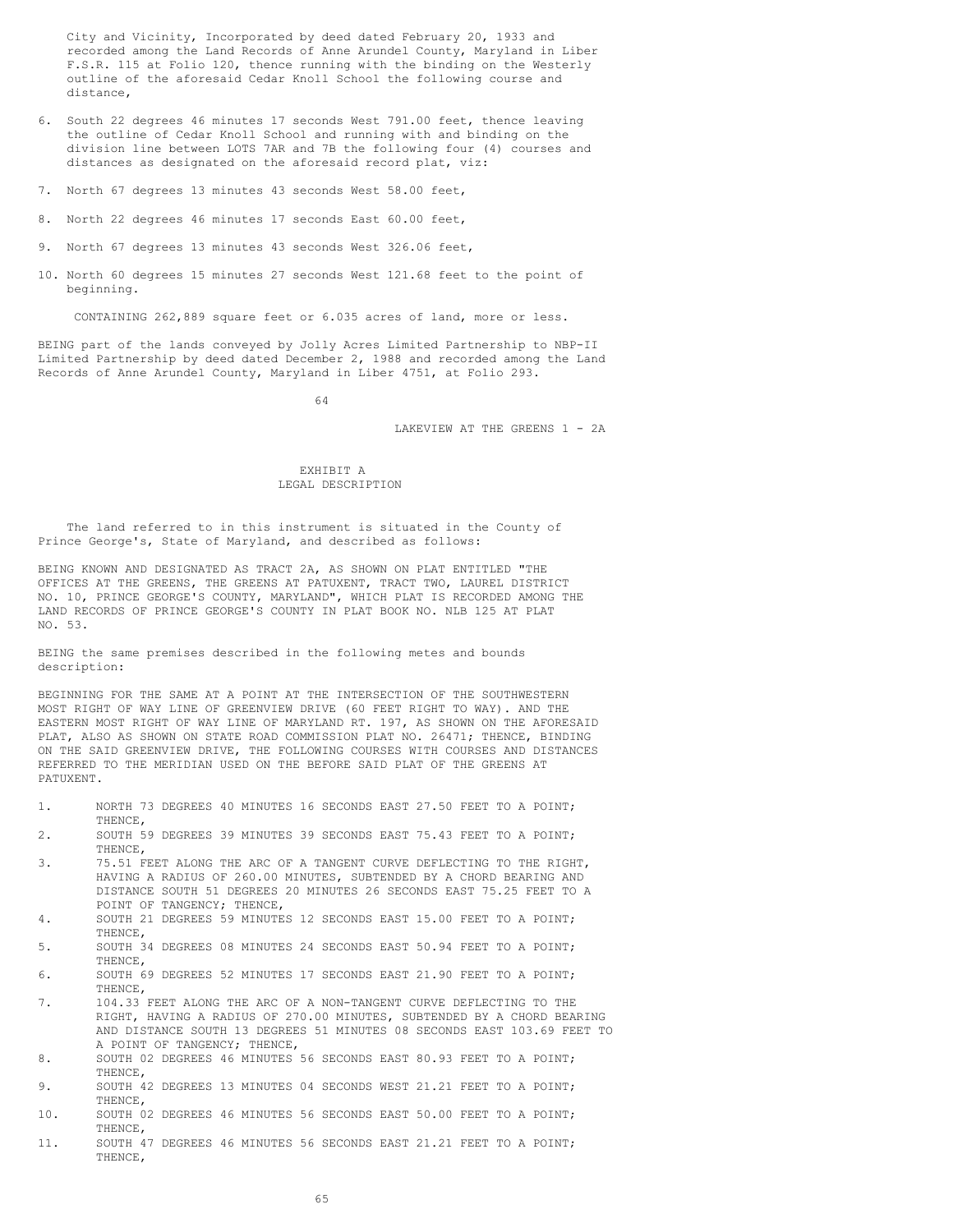- 12. SOUTH 02 DEGREES 46 MINUTES 56 SECONDS EAST 120.00 FEET TO A POINT; THENCE,
- 13. SOUTH 42 DEGREES 13 MINUTES 04 SECONDS WEST 21.21 FEET TO A POINT; THENCE,
- 14. SOUTH 02 DEGREES 46 MINUTES 56 SECONDS EAST 50.00 FEET TO A POINT; THENCE, LEAVING GREENVIEW DRIVE AND BINDING ON THE DIVISION LINE BETWEEN TRACTS 2A AND 2B AS SHOWN ON THE BEFORE SAID PLAT OF THE GREENS AT PATUXENT
- 15. SOUTH 87 DEGREES 13 MINUTES 04 SECONDS WEST 37.00 FEET TO A POINT; THENCE,
- 16. 38.92 FEET ALONG THE ARC OF A TANGENT CURVE, HAVING A RADIUS OF 36.98 FEET, AND SUBTENDED BY A CHORD BEARING AND DISTANCE OF SOUTH 57 DEGREES 04 MINUTES 04 SECONDS WEST 37.15 FEET TO A POINT OF TANGENCY; THENCE,
- 17. SOUTH 26 DEGREES 55 MINUTES 04 SECONDS WEST 29.00 FEET TO A POINT; THENCE,
- 18. NORTH 63 DEGREES 04 MINUTES 56 SECONDS WEST 385.20 FEET TO A POINT ON THE BEFORE SAID RIGHT OF WAY LINE OF MD ROUTE 197; THENCE, BINDING ON SAID RIGHT OF WAY
- 19. NORTH 29 DEGREES 29 MINUTES 21 SECONDS EAST 34.76 FEET TO A POINT; THENCE,
- 20. NORTH 14 DEGREES 10 MINUTES 21 SECONDS EAST 175.43 FEET TO A POINT; THENCE,
- 21. NORTH 27 DEGREES 00 MINUTES 10 SECONDS EAST 292.96 FEET TO THE POINT OF BEGINNING.

CONTAINING 4.1896 ACRES OF LAND.

TOGETHER WITH rights of parking and sewer and water facilities over "Greenview Tract" under and such other benefits contained in that Cross Easement Agreement dated December 27, 1985, and recorded among the Land Records of Prince George's County, Maryland at Liber 6245, folio 608, by and between Greenview Drive Associates Limited Partnership and Laurel Tower Associates Limited Partnership.

TOGETHER WITH rights of parking over Lot 2B on the aforementioned Plat and "Patuxent Tract" under and such other benefits contained in that certain Reciprocal Parking Easement Agreement dated December 1, 1987, and recorded among the Land Records of Prince George's County, Maryland at Liber 6855, folio 563, between Greenview Drive Associates Limited Partnership, and Laurel Tower Associates Limited Partnership.

BEING the same land which was conveyed by Greenview Drive Associates Limited Partnership to Laurel Tower Associates Limited Partnership by Deed dated April 12, 1996 and recorded among the Land Records of Prince George's County, Maryland at Liber 10728, folio 340.

66

LAKEVIEW AT THE GREENS II-2B

## EXHIBIT A LEGAL DESCRIPTION

The land referred to in this instrument is situated in the County of Prince George's, State of Maryland, and described as follows:

BEING KNOWN AND DESIGNATED AS TRACT 2B, AS SHOWN ON PLAT ENTITLED "THE OFFICES AT THE GREENS, THE GREENS AT PATUXENT, TRACT TWO, LAUREL DISTRICT NO 10, PRINCE GEORGE'S COUNTY, MARYLAND", WHICH PLAT IS RECORDED AMONG THE LAND RECORDS OF PRINCE GEORGE'S COUNTY IN PLAT BOOK NO. NLB 125 AT PLAT NO. 53.

BEING the same premises described in the following metes and bounds description:

BEARING FOR THE SAME AT A POINT AT THE INTERSECTION OF THE NORTHEASTERN MOST RIGHT OF WAY LINE OF CLUBHOUSE BOULEVARD (100 FOOT RIGHT TO WAY), AND THE EASTERN MOST RIGHT OF WAY LINE OF MARYLAND RT. 197, AS SHOWN ON THE AFORESAID PLAT, ALSO AS SHOWN ON STATE ROAD COMMISSION PLAT NO. 26472; THENCE, BINDING ON THE SAID MD 197 THE FOLLOWING COURSES WITH COURSES AND DISTANCES REFERRED TO THE MERIDIAN USED ON THE BEFORE SAID PLAT OF THE GREENS AT PATUXENT.

#### <TABLE>

 $\langle$ S>  $\langle$ C>

- 1. NORTH 19 DEGREES 47 MINUTES 52 SECONDS EAST 163.08 FEET TO A POINT; THENCE, BINDING ON SAID MD 197 AS SHOWN ON STATE ROAD COMMISSION PLAT NO. 26471
- 2. NORTH 29 DEGREES 29 MINUTES 21 SECONDS EAST 62.74 FEET TO A POINT; THENCE, LEAVING SAID MD 197 AND BINDING ON THE DIVISION LINE BETWEEN TRACTS 2A AND 2B AS SHOWN ON THE BEFORE SAID PLAT OF THE GREENS AT PATUXENT
- 3. SOUTH 63 DEGREES 04 MINUTES 56 SECONDS EAST 385.20 FEET TO A POINT;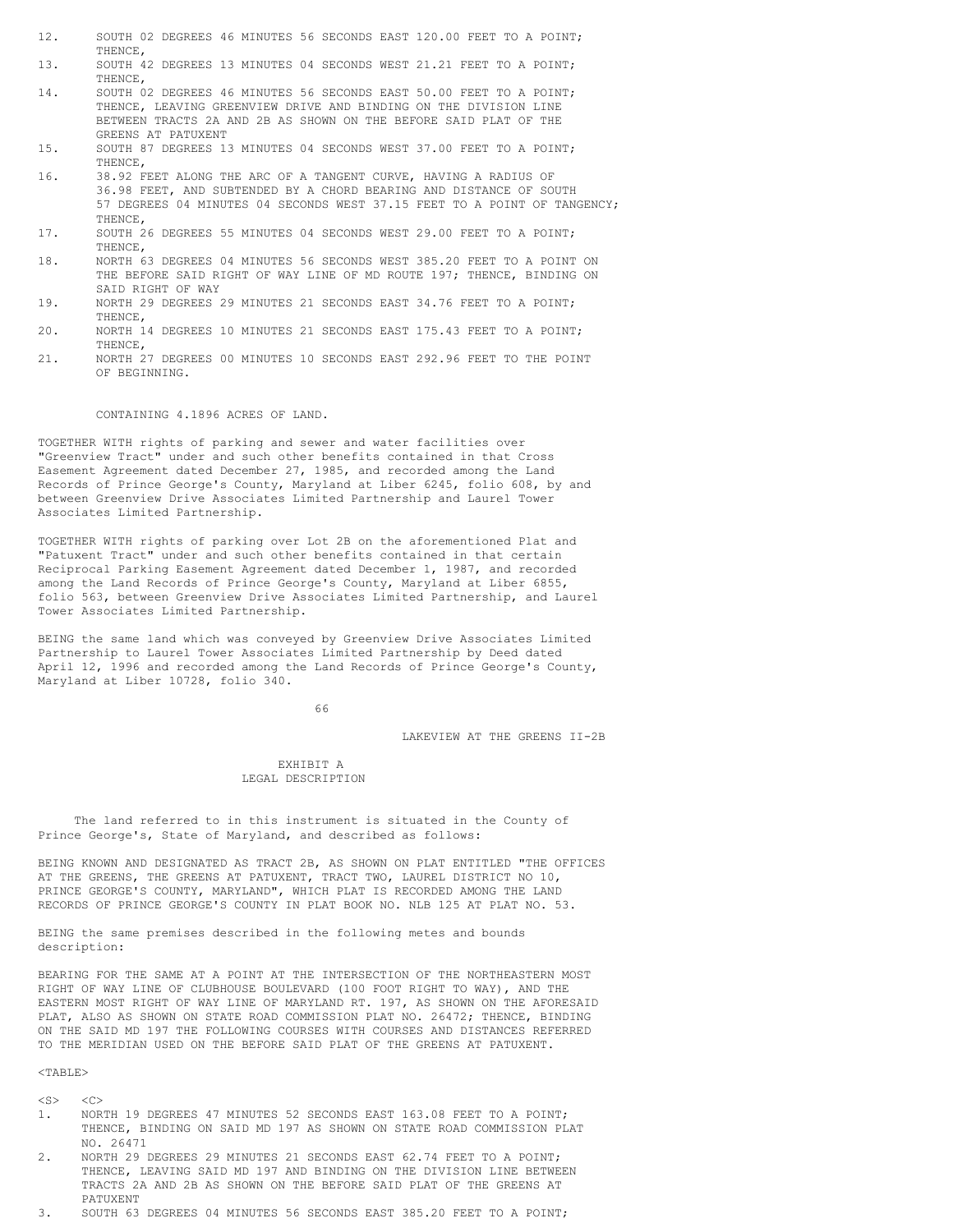THENCE,

4. NORTH 26 DEGREES 55 MINUTES 04 SECONDS EAST 29.00 FEET TO A POINT; THENCE,

- 5. 38.92 FEET ALONG THE ARC OF A TANGENT CURVE, HAVING A RADIUS OF 36.98 AND SUBTENDED BY A CHORD BEARING AND DISTANCE OF SOUTH 57 DEGREES 04 MINUTES 04 SECONDS EAST 37.15 FEET TO A POINT OF TANGENCY; THENCE,
- 6. NORTH 87 DEGREES 13 MINUTES 04 SECONDS EAST 37.0 FEET TO A POINT; THENCE,
- 7. SOUTH 47 DEGREES 46 MINUTES 56 SECONDS EAST 21.21 FEET TO A POINT ON THE SOUTHWESTERN MOST RIGHT OF WAY LINE OF GREENVIEW DRIVE (60 FEET RIGHT OF WAY); THENCE,
- 8. SOUTH 02 DEGREES 46 MINUTES 56 SECONDS EAST 113.25 FEET TO A POINT; THENCE,
- 9. 145.37 FEET ALONG THE ARC OF A TANGENT CURVE DEFLECTING TO THE RIGHT, HAVING A RADIUS OF 270.00 MINUTES, SUBTENDED BY A CHORD

 $\langle$ /TABLE>

67

#### <TABLE>

- $\langle$ S>  $\langle$ C> BEARING AND DISTANCE SOUTH 12 DEGREES 38 MINUTES 30 SECONDS WEST 143.62 FEET TO A POINT OF TANGENCY; THENCE,
	- 10. SOUTH 39 DEGREES 08 MINUTES 04 SECONDS WEST 84.17 FEET TO A POINT; THENCE,
	- 11. SOUTH 78 DEGREES 36 MINUTES 00 SECONDS WEST 30.88 FEET TO A POINT ON THE NORTHEASTERN MOST RIGHT OF WAY LINE OF CLUBHOUSE BOULEVARD (100 FOOT RIGHT OF WAY); THENCE, BINDING ON SAID RIGHT OF WAY LINE THE FOLLOWING COURSES
	- 12. NORTH 61 DEGREES 56 MINUTES 05 SECONDS WEST 41.13 FEET TO A POINT; THENCE,
	- 13. 64.43 FEET ALONG THE ARC OF A TANGENT CURVE DEFLECTING TO THE RIGHT, HAVING A RADIUS OF 250.00 SUBTENDED BY A CHORD BEARING AND DISTANCE NORTH 54 DEGREES 33 MINUTES 05 SECONDS WEST 64.25 FEET TO A POINT OF TANGENCY; THENCE,
	- 14. NORTH 47 DEGREES 10 MINUTES 04 SECONDS WEST 10.00 FEET TO A POINT; THENCE,
	- 15. NORTH 02 DEGREES 10 MINUTES 04 SECONDS WEST 21.21 FEET TO A POINT; THENCE,
	- 16. NORTH 47 DEGREES 10 MINUTES 04 SECONDS WEST 50.00 FEET TO A POINT; THENCE,
	- 17. SOUTH 87 DEGREES 49 MINUTES 56 SECONDS WEST 21.21 FEET TO A POINT; THENCE,
	- 18. NORTH 47 DEGREES 10 MINUTES 04 SECONDS WEST 24.11 FEET TO A POINT; THENCE,
	- 19. 195.75 FEET ALONG THE ARC OF A TANGENT CURVE DEFLECTING TO THE LEFT, HAVING A RADIUS OF 450.00 AND SUBTENDED BY A CHORD BEARING AND DISTANCE OF NORTH 59 DEGREES 37 MINUTES 47 SECONDS, WEST 194.21 FEET TO A POINT; THENCE,
	- 20. NORTH 72 DEGREES 05 MINUTES 30 SECONDS WEST 81.29 FEET TO THE POINT OF BEGINNING.

CONTAINING 2.9266 ACRES OF LAND.

 $<$ /TABLE>

TOGETHER WITH rights of parking and sewer and water facilities over "Greenview Tract" under and such other benefits contained in that Cross Easement Agreement dated December 27, 1985, and recorded among the Land Records of Prince George's County, Maryland at Liber 6245, folio 608, by and between Greenview Drive Associates Limited Partnership and Laurel Tower Associates Limited Partnership.

TOGETHER WITH rights of parking over Lot 2A shown on the aforementioned Plat and "Patuxent Tract" under the such other benefits contained in that certain Reciprocal Parking Easement Agreement dated December 1, 1987, and recorded among the Land Records of Prince George's County, Maryland at Liber 6855, folio 563, between Greenview Drive Associates Limited Partnership, and Laurel Tower Associates Limited Partnership.

BEING the same land which was conveyed by Patuxent Group One Limited Partnership to Laurel Tower Associates Limited Partnership by Deed dated December 27, 1985 and recorded among the Land Records of Prince George's County, Maryland in Liber 6245, folio 631.

68

WOODLANDS 1

## EXHIBIT A LEGAL DESCRIPTION

The land referred to in this instrument is situated in the County of Howard, State of Maryland, and described as follows: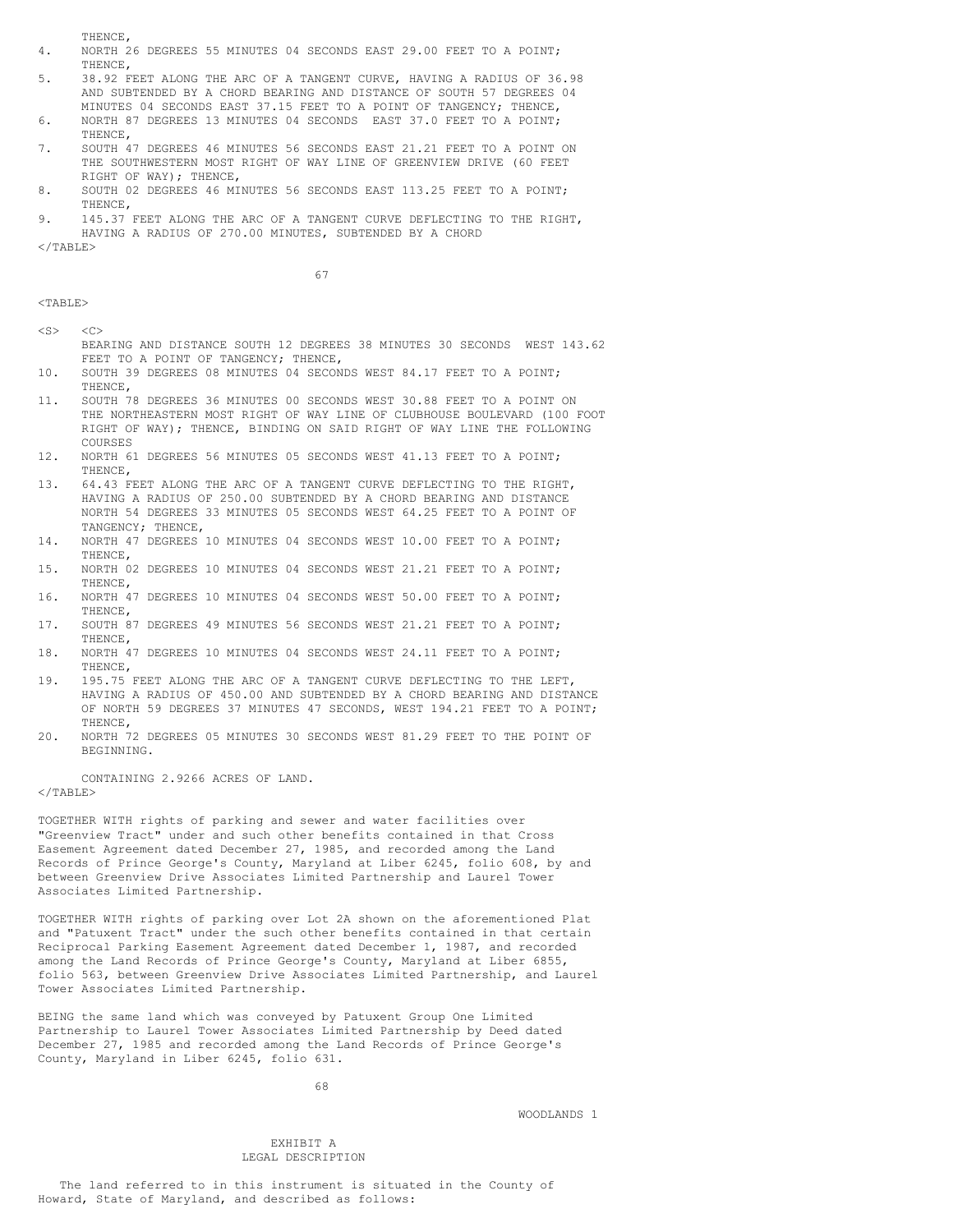BEING KNOWN AND DESIGNATED as Parcel S-19 as shown on Plat entitled "Columbia Gateway, Parcels S-19 thru S-21, A Resubdivision of Parcels S-4, S-5 & S-7, as Shown on Plan No. 8803", which plat is recorded among the Land Records of Howard County, Maryland as Plat No. 12882.

BEING the same premises described in the following metes and bounds description:

Beginning for the same of a point on the western side of Columbia Gateway Drive (100 feet wide), said point of beginning being on the east outline of Parcel "S-19", said point of beginning also being designated 1012 on a Plat entitled "COLUMBIA GATEWAY PARCELS 'S-19' THROUGH 'S-21' A RESUBDIVISION OF COLUMBIA GATEWAY, PARCELS S-4, S-5 and S-7, AS SHOWN ON PLAT No. 8803" dated August 1997, recorded among the Plat Records of Howard County, Maryland as Plat 12882, running thence leaving said point of beginning binding on part of said western side Columbia Gateway Drive and binding on part of said easterly outline of Parcel "S-19" shown on said Plat,

- 1. Southeasterly by a curve to the right having a radius of 650.00 feet for a distance of 130.00 feet, said curve being subtended by a chord bearing South 01 degrees 23 minutes 33 seconds East 129.79 feet to the southeasternmost corner of said Parcel "S-19", thence leaving sold western side of Columbia Gateway Drive, binding on the common division lines of Parcel "S-19" and Parcel "S-21" on said Plat the seven following courses;
- 2. North 88 degrees 45 minutes 33 seconds, West 159.19 feet,
- 3. North 59 degrees 20 minutes 58 seconds West 188.31 feet,
- 4. North 52 degrees 00 minutes 16 seconds West 392.09 feet,
- 5. North 88 degrees 24 minutes 28 seconds West 98.37 feet,
- 6. North 01 degrees, 35 minutes, 32 seconds East 47.56 feet,
- 7. North 88 degrees 24 minutes 28 seconds West 110.39 feet and
- 8. North 74 degrees 09 minutes 16 seconds West 65.97 feet to the westernmost corner of said Parcel "S-19" on said Plat, thence binding on part of the westerly outline of said Plat and binding on the westerly outline of said Parcel "S-19" on said Plat.
- 9. North 14 degrees 02 minutes 10 seconds East 362.19 feet to the westernmost division corner of Parcel "S-19" and Parcel "S-20", thence leaving the westerly outline of said Plat binding on the common division lines of Parcel "S-19" and Parcel "S-20" on said Plat the three following courses.
	- 69
- 10. South 89 degrees 39 minutes 58 seconds East 310.66 feet
- 11. South 45 degrees 46 minutes 44 seconds East 222.92 feet, and
- 12. North 89 degrees 45 minutes 25 seconds East 279.85 feet to said western side of Columbia Gateway Drive, thence binding on part of said western side of Columbia Gateway Drive and binding on part of said easterly outline of Parcel "S-19" on said Plat,
- 13. South 07 degrees 07 minutes 30 seconds East 481.43 feet to the point of beginning.

CONTAINING 411,459 square feet or 9.4458 acres of land, more or less.

TOGETHER WITH the rights of access and parking over Lot S-20 in Columbia Gateway and such other benefits contained in Agreement and Declaration of Annexation recorded in Liber 4047, folio 377 and in deed recorded in Liber 4047, folio 381.

BEING the same premises conveyed by The Howard Research and Development Corporation to Constellation Gatespring, LLC by Deed dated 8/21/1997 and recorded among the land records of Howard County, Maryland in Liber 4047, folio 381.

70

THREE CENTRE PARK

## EXHIBIT A LEGAL DESCRIPTION

The land referred to in this instrument is situated in the County of Howard, State of Maryland, and described as follows:

BEING KNOWN AND DESIGNATED as Parcel A-3 as shown on plat entitled "Oakland Executive Park, Parcels A-1 to A-4, Resubdivision of Parcel "A", which is recorded among the land records of Howard County, Maryland as Plat No. 6558.

BEING the same premises described in the following metes and bounds description:

Beginning for the same on the north side of Centre Park Drive, 100 feet wide,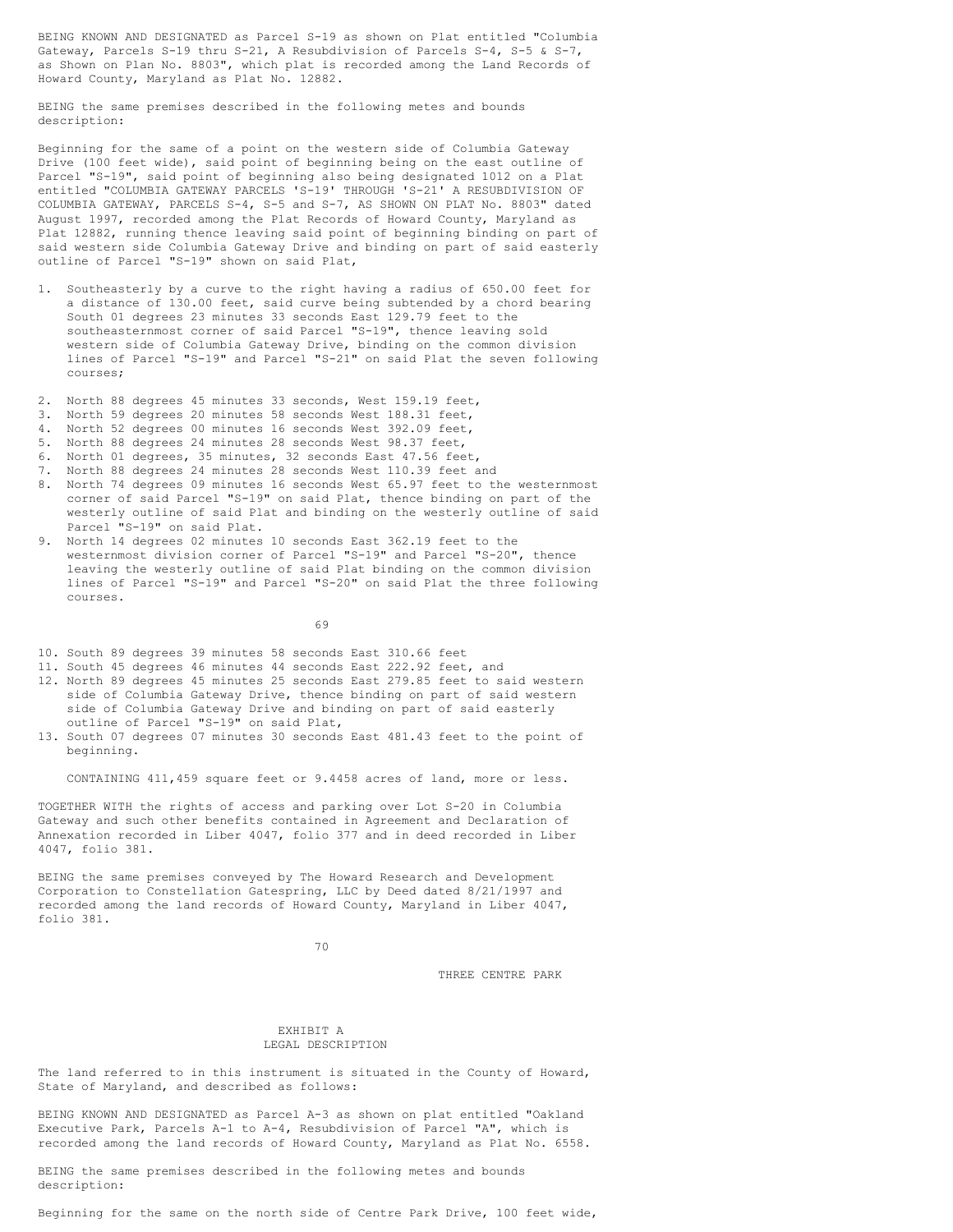at the common corner of Parcel A-2 and Parcel A-3, shown on a Plat entitled "Oakland Executive Park Parcels A-1 to A-4, Resubdivision of Parcel A", dated August 20, 1985, recorded among the Plat Records of Howard County, Maryland as Plat 6558, running thence leaving said point of beginning, binding on part of said north side of Centre Park Drive, shown on said plat;

1) Southwesterly by a curve to the left having a radius of 700.00 feet for a distance of 60.07 feet, said curve being subtended by a chord bearing South 65 degrees 30 minutes 37 seconds West 60.06 feet to the common corner of Parcel A-1 and Parcel A-3, shown on said Plat, running thence leaving said north side of Centre Park Drive, binding on the division line between Parcel A-1 and Parcel A-3, shown on said Plat;

2) North 26 degrees 56 minutes 54 seconds West 600.31 feet, running thence binding on part of the northern outline of said Plat, the two following courses;

3) North 58 degrees 06 minutes 53 seconds East 41.00 feet to the point designated 22 on said Plat and

4) North 85 degrees 42 minutes 27 seconds East 388.90 feet to the point designated 24 on said Plat, running thence binding on part of the northeastern outline of said Plat;

5) South 56 degrees 56 minutes 22 seconds East 275.70 feet, running thence leaving said northeastern Plat outline and binding for part of the distance on the division line between Parcel A-3 and Parcel A-4, and binding for part of the distance on the division line between Parcel A-3 and Parcel A-2, reversing the bearing on said Plat, in all;

6) South 72 degrees 30 minutes 00 seconds West 484.12 feet, running thence continuing to bind on the division line between Parcel A-3 and Parcel A-2, reversing the bearing on said Plat;

71

7) South 26 degrees 56 minutes 54 seconds East 297.30 feet to the point of beginning.

CONTAINING 3.187 acres of land, more or less.

TOGETHER WITH rights of use of storm water management areas and driveway areas on Lot A-1, owned by MJF-2 Limited Partnership and being part of the land conveyed by MJF-2 Limited Partnership to Three Centre Park Associates Limited Partnership by, and such other benefits contained in, Deed and Agreement dated June 5, 1987 and recorded among the Land Records of Howard County, Maryland in Liber 1665, folio 270.

Being the same land which was conveyed by MJF-2 Limited Partnership to Three Centre Park Associates Limited Partnership by Deed dated June 5, 1987 and recorded among the Land Records of Howard County, Maryland in Liber 1665, folio 270.

72

## Exhibit B --------- DEFINITIONS

"Acceleration" is defined in Section 14.2(a)(i).

"Accumulations" is defined in Section 2.1(xii).

"Accumulations Depository" is defined in Section 6.2(a).

"Additional Funds" is defined in Section 7.4(v).

"Annual Financial Statement" is defined in Section 10.1(a).

"Assessments" is defined as all assessments now or hereafter levied, assessed or imposed against the Property.

"Assignment" is defined as the Assignment of Leases and Rents dated of even date with this Deed of Trust made by Grantor for the benefit of Lender.

"Bankruptcy Code" means Title 11 of the United States Code.

"Borrower" is defined in the Recitals.

"Budget" is defined in Section 10.2.

"Business Days" is defined as any day on which commercial banks are not authorized or required by Law to close in New York, New York.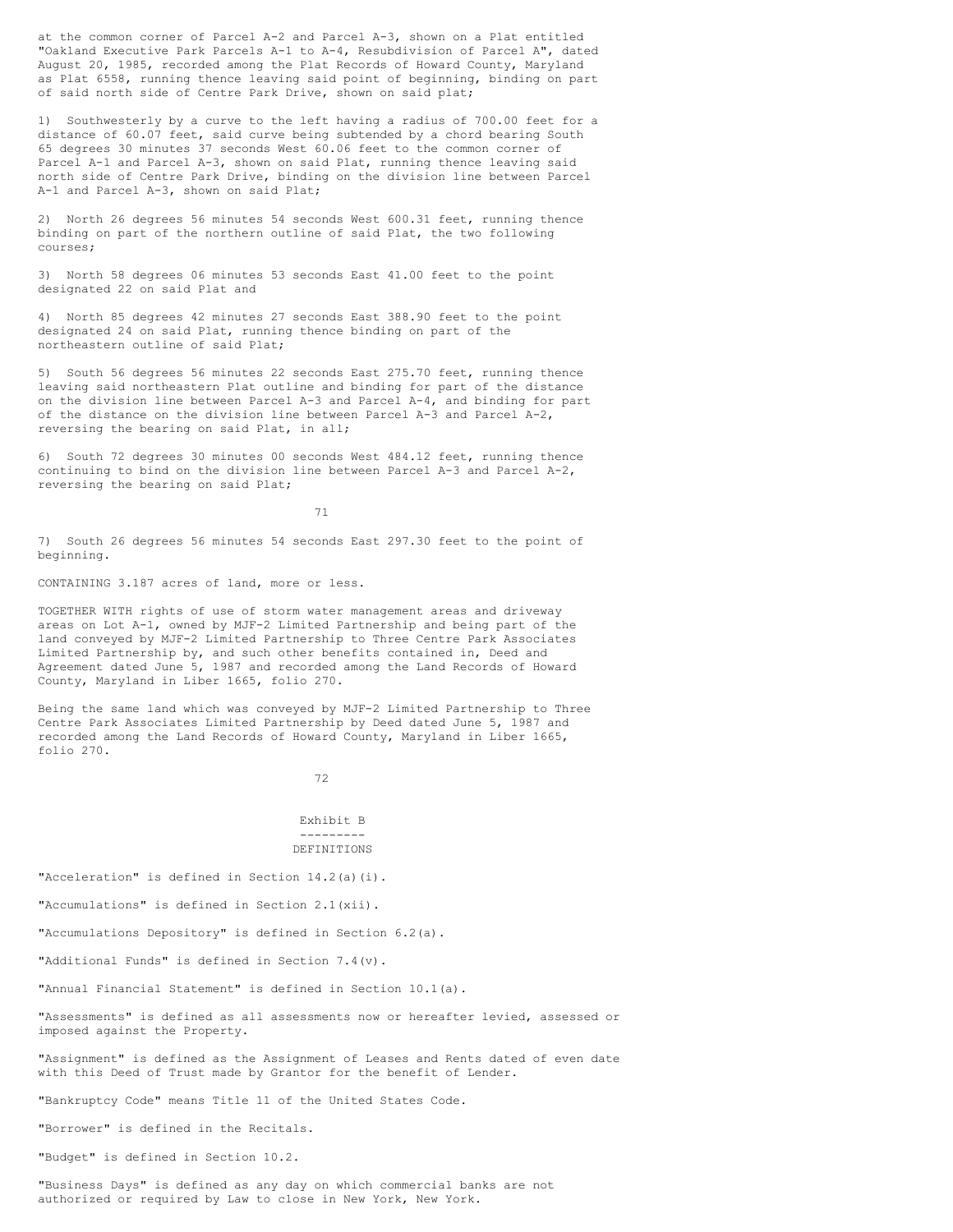"Casualty" is defined as damage to or destruction of the Property by fire or other casualty.

"Code" is defined as the Internal Revenue Code of 1986 and the regulations promulgated thereunder.

"Condemnation" is defined as the permanent or temporary taking of all or any portion of the Property, or any interest therein or right accruing thereto, by the exercise of the right of eminent domain (including any transfer in lieu of or in anticipation of the exercise of the right), inverse condemnation or any similar injury or damage to or decrease in the value of the Property, including severance and change in the grade of any streets

"Condemnation Awards" is defined in Section 2.1(viii).

73

"Condemnation Proceeding" is defined as a Proceeding that could result in a Condemnation.

"CPA" is defined as an independent certified public accountant satisfactory to Lender.

"Debt" means the Principal, the Interest, the Late Charges, the prepayment Premiums, the Expenses, any additional advances made by Lender in connection with the Loan and all other amounts payable under the Loan Documents.

"Debt Service Payments" is defined as the monthly installments of principal and interest payable by Borrower to Lender as set forth in the Note.

"Deed of Trust" is defined as this Indemnity Deed of Trust, Assignment of Leases and Rents and Security Agreement.

"Destruction Event" is defined in Section 7.4.

"Environmental Activity" is defined as any actual, suspected or threatened abatement, cleanup, disposal, generation, handling, manufacture, possession, release, remediation, removal, storage, transportation, treatment or use of any Hazardous Material. The actual, suspected or threatened presence of any Hazardous Material, or the actual, suspected or threatened noncompliance with any Environmental Laws, will be deemed Environmental Activity.

"Environmental Indemnity" is defined as the Environmental Indemnity Agreement of even date with this Deed of Trust by Grantor and Borrower to Lender.

"Environmental Laws" is defined as all Laws pertaining to health, safety, protection of the environment, natural resources, conservation, wildlife, waste management, Environmental Activities and pollution.

"Environmental Report" is defined as the report prepared by \_\_\_\_\_\_\_\_\_\_\_, dated \_\_\_\_\_\_\_\_\_\_, as amended.

"ERISA" is defined in Section 8.3(a).

"Event of Default" is defined in Section 14.1.

"Existing Member" is defined in Section 12.1(b).

"Expenses" is defined in Section 11.1(a).

74

"Financial Books and Records" is defined as detailed accounts of the income and expenses of the Property and of Grantor and all other data, records and information that either are specifically referred to in the Article entitled "FINANCIAL REPORTING" or are necessary to the preparation of any of the statements, reports or certificates required under such Article and includes all supporting schedules prepared or used by the CPA in auditing the Annual Financial Statement or in issuing its opinion.

"Financing Documents" is defined as the Guaranty, this Deed of Trust, the Assignment and all documents now or hereafter executed by Grantor or held by Lender or Trustees relating to the Guaranty, including all amendments.

"Fiscal Year" is defined as any calendar year or partial calendar year during the Term.

"Fixtures and Personal Property" is defined in Section 2.1(iv).

"Government" is defined as any federal, state or municipal governmental or quasi-governmental authority including executive, legislative or judicial branch, division and any subdivision or agency of any of them and any entity to which any of them has delegated authority.

"Grantor" is defined in the introductory paragraph.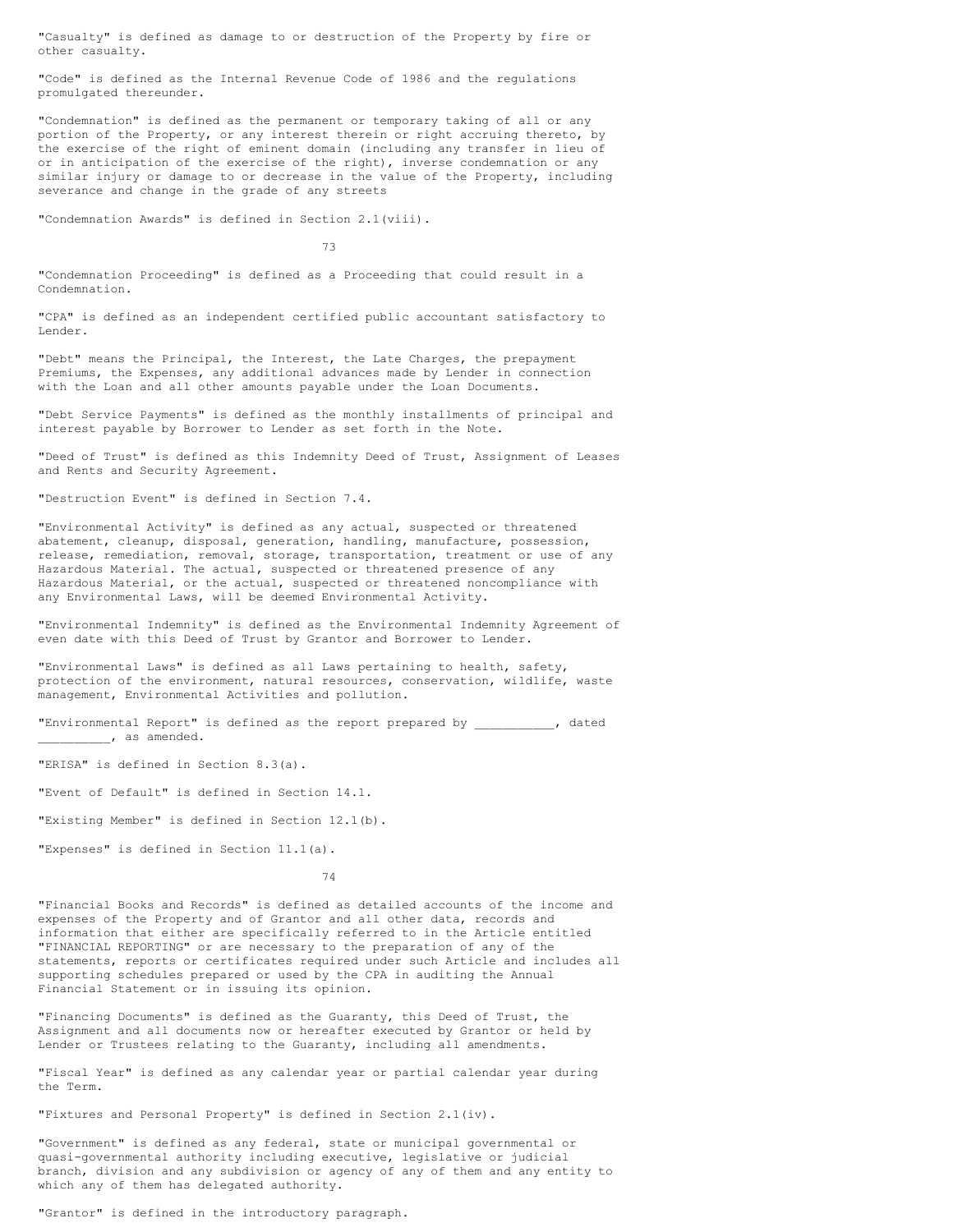"Guaranty" is defined in the introductory paragraph.

"Hazardous Materials" is defined as any by-product, chemical, compound, contaminant, pollutant, product, substance, waste or other material (i) that is hazardous or toxic or (ii) the abatement, cleanup, discharge, disposal, emission, exposure to, generation, handling, manufacture, possession, presence, release, removal, remediation, storage, transportation, treatment or use of which is controlled, prohibited or regulated by any Environmental Laws, including asbestos, petroleum and petroleum products and polychlorinated biphenyls.

"Imposition Penalty Date" is defined in Section 6.1(a).

"Impositions" is defined as all Taxes, Assessments, ground rent, if any, water and sewer rents, fees and charges, levies, permit, inspection and license fees and other dues, charges or impositions, including all charges and license fees for the use of vaults, chutes and similar areas adjoining the Land, maintenance and similar charges and charges for utility services, in each instance whether now or in the future, directly or indirectly, levied, assessed or imposed on the Property or Grantor and whether levied, assessed or imposed as excise, privilege or property taxes.

75

"Improvements" is defined in Section 2.1(ii).

"Insurance Premiums" is defined as all present and future premiums and other charges due and payable on policies of fire, rental value and other insurance covering the Property and required pursuant to the provisions of this Deed of Trust.

"Insurance Proceeds" is defined in Section 2.1(ix).

"Insurers" is defined in Section 7.1(c).

"Institutional Investor" is defined as any bank, savings institution, charitable foundation, insurance company, real estate investment trust, pension fund or investment advisor registered under the Investment Advisors Act of 1940, as amended, and acting as trustee or agent.

"Land" is defined in the Recitals.

"Late Charge" is defined in the Note.

"Law" is defined as all present and future codes, constitutions, cases, opinions, rules, manuals, regulations, determinations, laws, orders, ordinances, requirements and statutes, as amended, of any Government that affect or that may be interpreted to affect the Property, Grantor or the Loan, including amendments and all guidance documents and publications promulgated thereunder.

"Leases" is defined as all present and future leases, subleases, licenses and other agreements for the use and occupancy of the Land and Improvements, any related guarantees and including any use and occupancy arrangements created pursuant to Section 365 (h) of the Bankruptcy Code or otherwise in connection with the commencement or continuation of any bankruptcy, reorganization, arrangement, insolvency, dissolution, receivership or similar Proceedings, or any assignment for the benefit of creditors, in respect of any tenant or other occupant of the Land and Improvements.

"Lender" is defined in the introductory paragraph.

"Loan" is defined in the Recitals.

"Loan Documents" means the Note and the Financing Documents.

"Material Environmental Contamination" is defined as contamination of the Property with Hazardous Materials (i) that constitutes a violation of one or more Environmental Laws; (ii) for which there is a significant possibility that remediation will be required under

76

Environmental Laws; (iii) that results in a material risk of liability or expense to Lender; or (iv) that diminishes the value of the Property.

"Maturity Date" is defined in the Recitals.

"Maximum Interest Rate" is defined as the maximum rate of interest, if any, permitted by Law as of the date of this Deed of Trust to be charged with respect to the Loan.

"Note" is defined in the Recitals.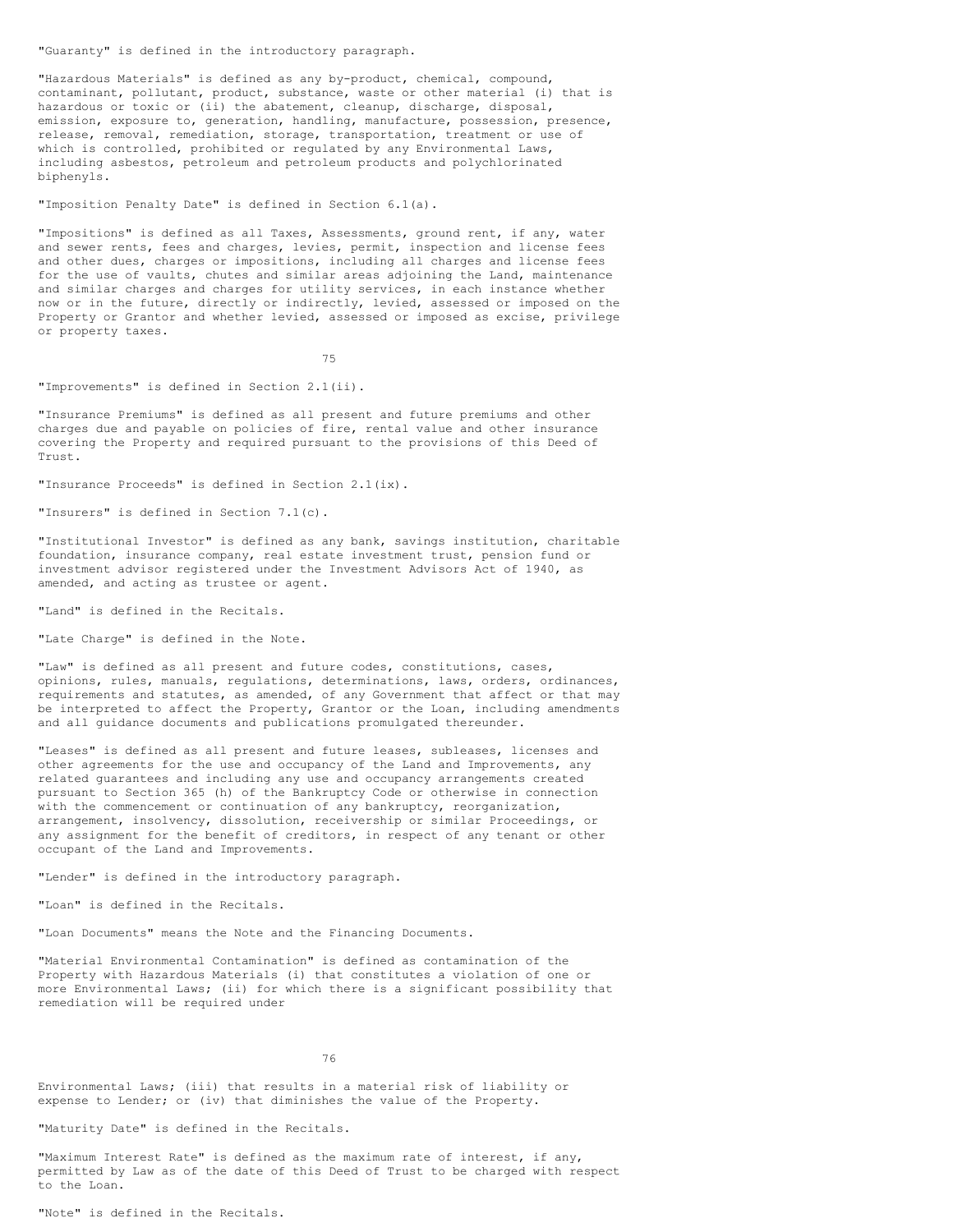"Note Payments" is defined in the Note.

"Notices" is defined in Section 17.1.

"Obligations" is defined in the Recitals.

"Permitted Exceptions" is defined as the matters shown in Schedule B, Part 1 and 2 of the title insurance policy insuring the lien of this Deed of Trust.

"Permitted Transfers" is defined in Section 12.2.

"Permitted Use" is defined as use as a first-class commercial office building consistent in character, size and age of similar buildings in the Baltimore-Washington, D.C. suburban area, and uses incidentally and directly related to such use.

"Pledge and Security Agreement" is defined in Section 6.2.

"Policies" is defined in Section 7.1(b).

"Prepayment Premium" is defined in the Note.

"Principal" is defined in the Recitals.

"Proceeding" is defined as a pending or threatened action, claim or litigation before a legal, equitable or administrative tribunal having proper jurisdiction.

"Proceeds" is defined in Section 7.2(c).

"Property" is defined in Section 2.1.

"Property Documents" is defined in Section 2.1(v).

77

"Receiver" is defined as a receiver, custodian, trustee, liquidator or conservator of the Property.

"Remedies" is defined in Section 14.2(a).

"Rents" is defined as all rents, prepaid rents, percentage, participation or contingent rents, issues, profits, proceeds, revenues and other consideration accruing under the Leases or otherwise derived from the use and occupancy of the Land or the Improvements, including tenant contributions to expenses, security deposits, royalties and contingent rent, if any, all other fees or payments paid to or for the benefit of Grantor and any payments received pursuant to Section 502(b) of the Bankruptcy Code or otherwise in connection with the commencement or continuance of any bankruptcy, reorganization, arrangement, insolvency, dissolution, receivership or similar proceedings, or any assignment for the benefit of creditors, in respect of any tenant or other occupant of the Land or the Improvements and all claims as a creditor in connection with any of the foregoing.

"Restoration" is defined as the restoration of the Property after a Destruction Event as nearly as possible to its condition immediately prior to the Destruction Event, in accordance with the plans and specifications, in a first-class workmanlike manner using materials substantially equivalent in quality and character to those used for the original improvements, in accordance with Law and free and clear of all liens, encumbrances or other charges other than this Deed of Trust and the Permitted Exceptions.

"Restoration Completion Date" is defined in Section 7.4(viii).

"Restoration Funds" is defined in Section 7.5(b).

"Taxes" is defined as all present and future real estate taxes levied, assessed or imposed against the Property.

"Term" is defined as the scheduled term of this Deed of Trust commencing on the date Lender makes the first disbursement of the Loan and terminating on the Maturity Date.

"Transfer" is defined in Section 12.1(a).

"Uniform Commercial Code" is defined as the Uniform Commercial Code in effect in the jurisdiction where the Land is located.

78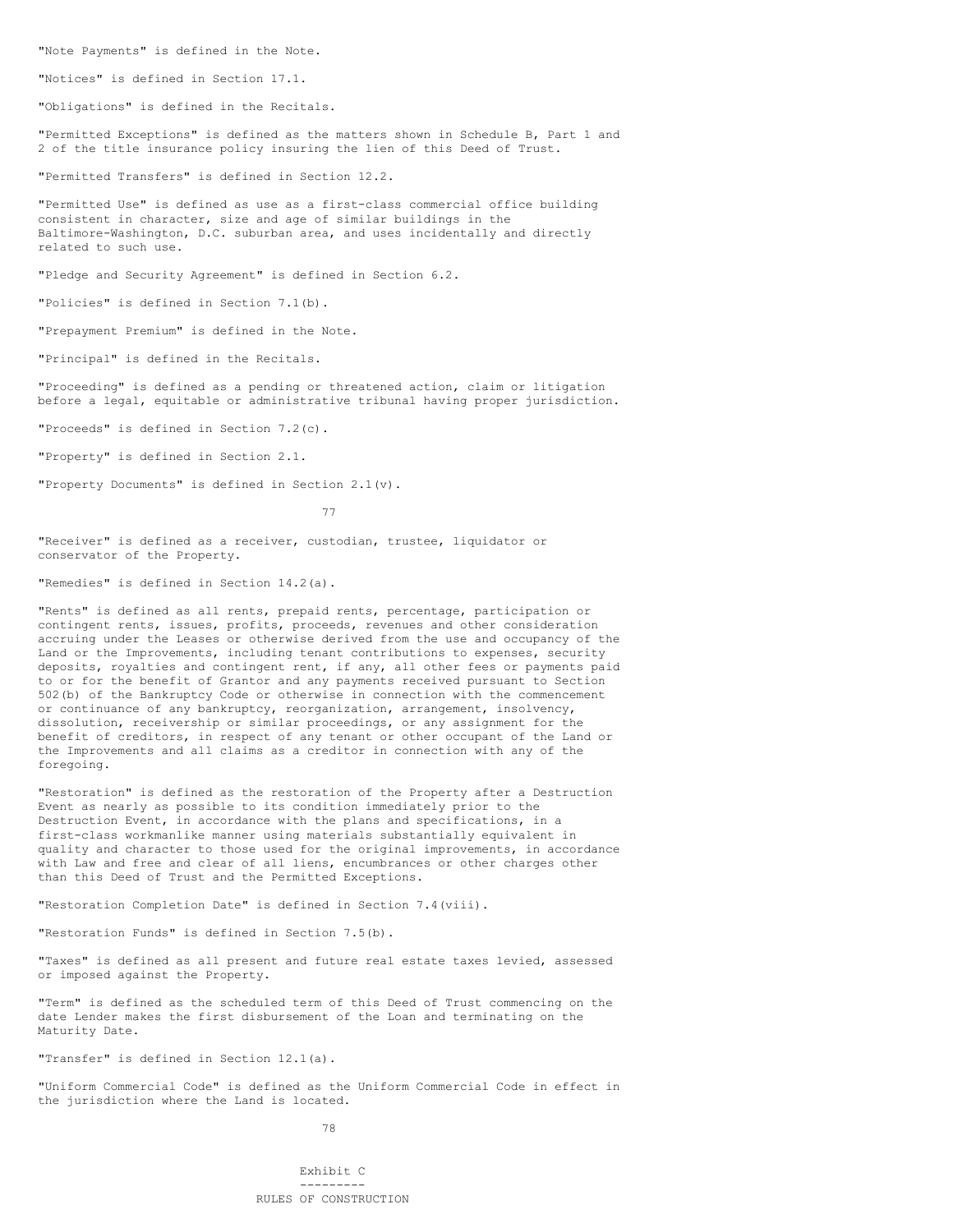(a) References in any Financing Document to numbered Articles or Sections are references to the Articles and Sections of that Financing Document. References in any Financing Document to lettered Exhibits are references to the Exhibits attached to that Financing Document, all of which are incorporated in and constitute a part of that Financing Document. Article, Section and Exhibit captions used in any Financing Document are for reference only and do not describe or limit the substance, scope or intent of that Financing Document or the individual Articles, Sections or Exhibits of that Financing Document.

(b) The terms "include", "including" and similar terms are construed as if followed by the phrase "without limitation".

(c) The terms "Land", "Improvements", "Fixtures and Personal Property", "Condemnation Awards", "Insurance Proceeds" and "Property" are construed as if followed by the phrase "or any part thereof".

(d) Any agreement by or duty imposed on Grantor or Borrower in any Financing Document to perform any obligation or to refrain from any act or omission constitutes a covenant running with the ownership or occupancy of the Land and the Improvements, which will bind all parties hereto and their respective successors and assigns, and all lessees, subtenants and assigns of same, and all occupants and subsequent owners of the Property, and will inure to the benefit of Lender and all subsequent holders of the Note and this Deed of Trust and includes a covenant by Grantor and Borrower to cause its partners, members, principals, agents, representatives and employees to perform the obligation or to refrain from the act or omission in accordance with the Financing Documents. Any statement or disclosure contained in any Financing Document about facts or circumstances relating to the Property, Grantor or Borrower or the Loan constitutes a representation and warranty by Grantor and Borrower made as of the date of the Financing Document in which the statement or disclosure is contained.

(e) The term "to Grantor's knowledge" is construed as meaning to the best of Grantor's knowledge after diligent inquiry.

(f) The singular of any word includes the plural and the plural includes the singular. The use of any gender includes all genders.

(g) The terms "person", "party" and "entity" include natural persons, firms, partnerships, limited liability companies and partnerships, corporations and any other public or

79

private legal entity.

(h) The term "provisions" includes terms, covenants, conditions, agreements and requirements.

(i) The term "amend" includes modify, supplement, renew, extend, replace or substitute and the term "amendment" includes modification, supplement, renewal, extension, replacement and substitution.

(j) Reference to any specific Law or to any document or agreement, including the Note, this Deed of Trust, any of the other Financing Documents, the Leases and Property Documents includes any future amendments to the Law, document or agreement, as the case may be.

(k) No inference in favor of or against a party with respect to any provision in any Financing Document may be drawn from the fact that the party drafted the Financing Document.

(l) The term "certificate" means the sworn, notarized statement of the entity giving the certificate, made by a duly authorized person satisfactory to Lender affirming the truth and accuracy of every statement in the certificate. Any document that is "certified" means the document has been appended to a certificate of the entity certifying the document that affirms the truth and accuracy of everything in the document being certified. In all instances the entity issuing a certificate must be satisfactory to Lender.

(m) Any appointment of Lender as Grantor's attorney-in-fact is irrevocable and coupled with an interest. Lender may appoint a substitute attorney-in-fact. Grantor ratifies all actions taken by the attorney-in-fact but, nevertheless, if Lender requests, Grantor will specifically ratify any action taken by the attorney-in-fact by executing and delivering to the attorney-in-fact or to any entity designated by the attorney-in-fact all documents necessary to effect the ratification.

(n) Any document, instrument or agreement to be delivered by Grantor will be in form and content satisfactory to Lender.

(o) All obligations, rights, remedies and waivers contained in the Note or the Financing Documents will be construed as being limited only to the extent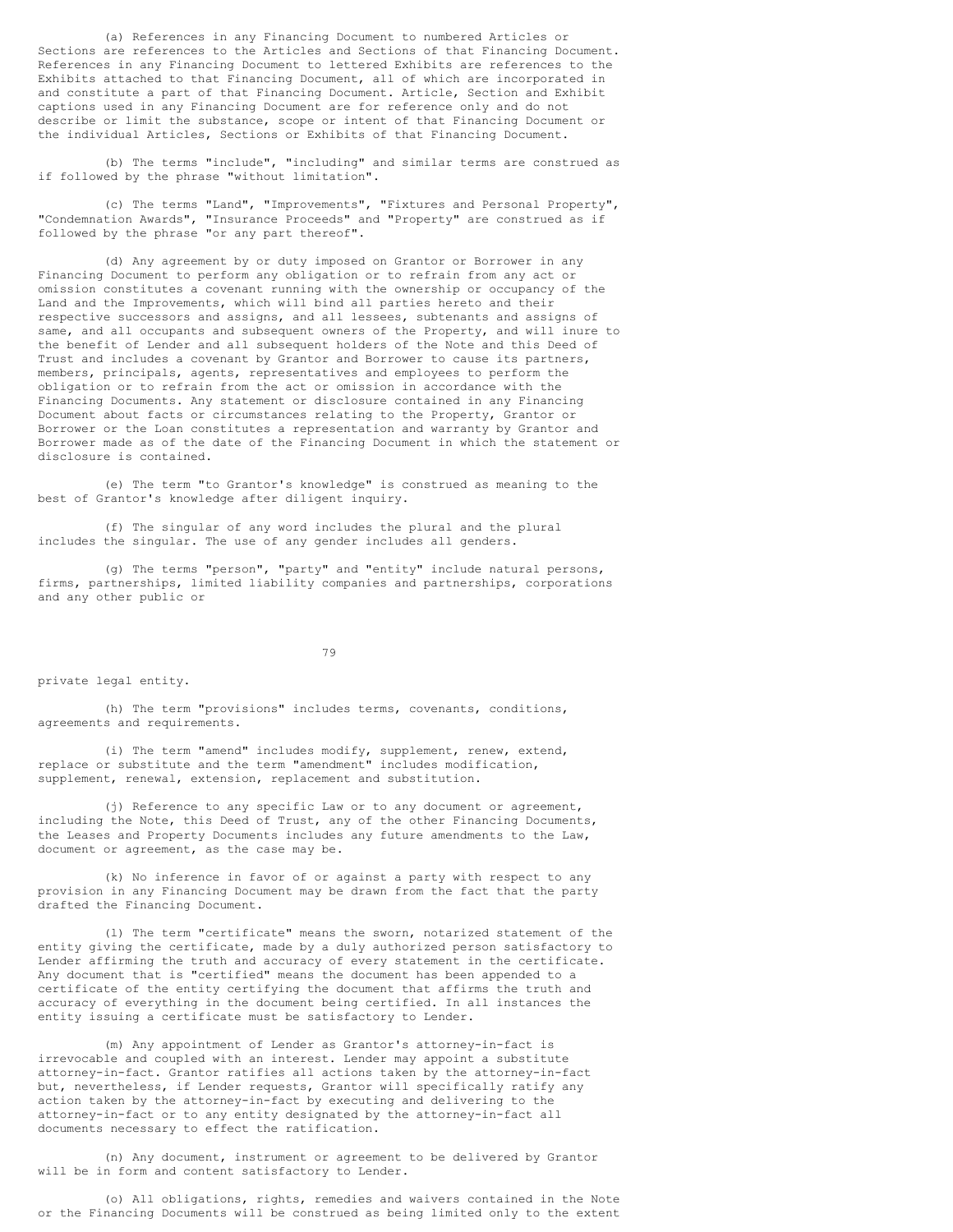required to be enforceable under the Law.

(p) The unmodified word "days" means calendar days.

80

Exhibit D ---------

Parcel 1 - --------

- 1. Deed of Easement and Agreement recorded among the Land Records of Anne Arundel County, Maryland, in Liber 5721, Folio 333.
- 2. Cross Parking Easement Declaration recorded among the Land Records of Anne Arundel County, Maryland, in Liber 5459, Folio 620.

Parcel 2 - --------

1. Declaration of Reciprocal Parking and Access Easements recorded among the Land Records of Anne Arundel County, Maryland, in Liber 7473, Folio 720.

Parcel 3

- --------

- 1. Declaration of Reciprocal Parking and Access Easements recorded among the Land Records of Anne Arundel County, Maryland, in Liber 7473, Folio 720.
- 2. Declaration of Reciprocal Parking and Access Easements recorded among the Land Records of Anne Arundel County, Maryland, in Liber 7473, Folio 747.

Parcels 5 and 6 - ---------------

- 1. Cross Easement Agreement dated December 27, 1985, and recorded among the Land Records of Prince George's County, Maryland, at Liber 6245, Folio 608.
- 2. Reciprocal Parking Easement dated December 1, 1987, and recorded among the Land Records of Prince George's County, Maryland, at Liber 6855, Folio 563.

Parcel 7 - --------

1. Deed and Agreement dated June 5, 1987, and recorded among the Land Records of Howard County, Maryland, in Liber 1665, Folio 270.

Parcel 8

- --------

- 1. Agreement and Declaration of Annexation recorded among the Land Records of Howard County, Maryland, in Liber 4047, Folio 377.
- 2. Deed recorded among the Land Records of Howard County, Maryland, in Liber 4047, 381.

81